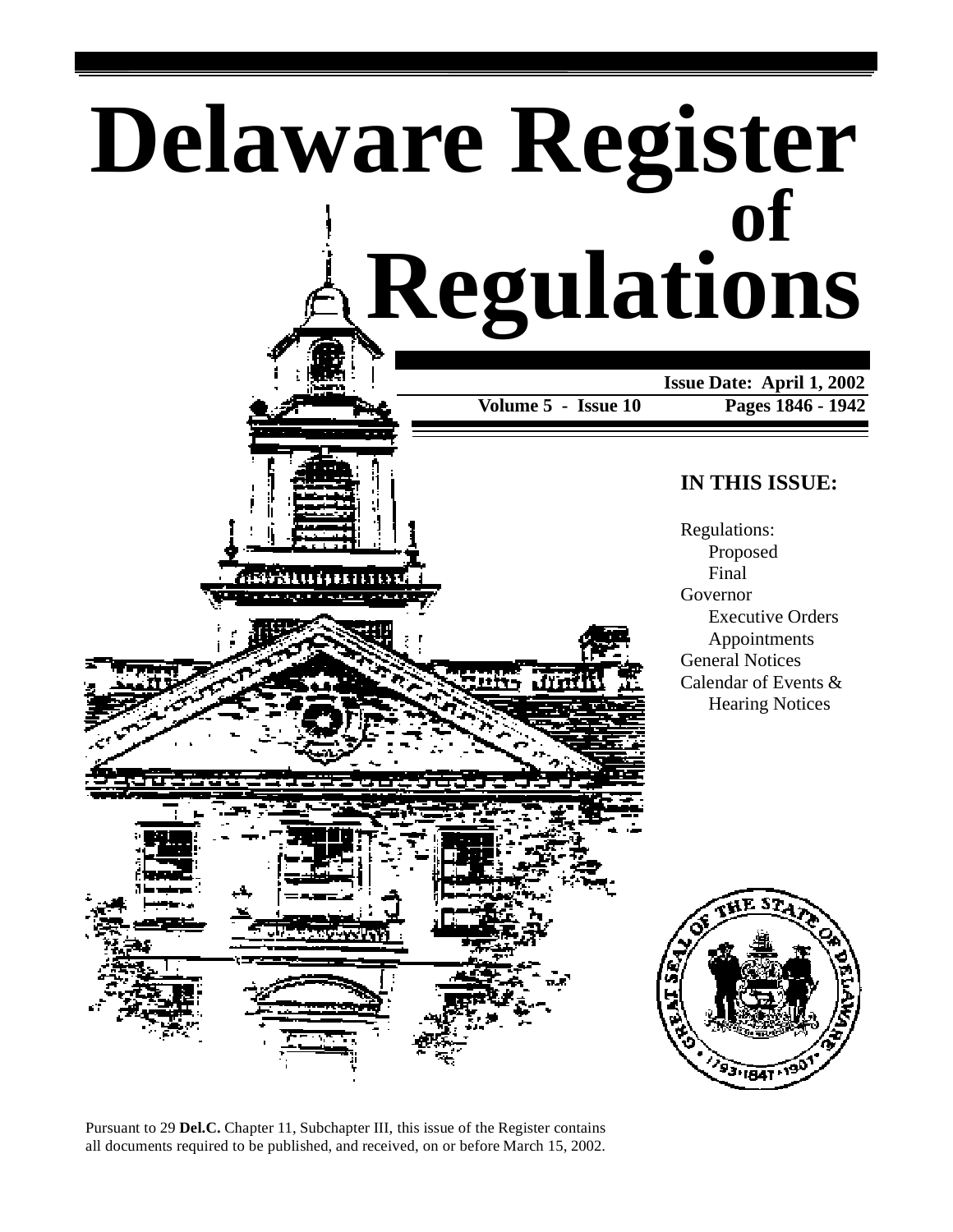# **INFORMATION ABOUT THE DELAWARE REGISTER OF REGULATIONS**

# **DELAWARE REGISTER OF REGULATIONS**

The Delaware Register of Regulations is an official State publication established by authority of 69 Del. Laws, c. 107 and is published on the first of each month throughout the year.

The Delaware Register will publish any regulations that are proposed to be adopted, amended or repealed and any emergency regulations promulgated.

The Register will also publish some or all of the following information:

- Governor's Executive Orders
- Governor's Appointments
- Attorney General's Opinions in full text
- Agency Hearing and Meeting Notices
- Other documents considered to be in the public interest.

# **CITATION TO THE DELAWARE REGISTER**

The Delaware Register of Regulations is cited by volume, issue, page number and date. An example would be:

5 **DE Reg.** 1337 - 1339 (01/1/02)

Refers to Volume 5, pages 1337 - 1339 of the Delaware Register issued on January 1, 2002.

# **SUBSCRIPTION INFORMATION**

The cost of a yearly subscription (12 issues) for the Delaware Register of Regulations is \$120.00. Single copies are available at a cost of \$12.00 per issue, including postage. For more information contact the Division of Research at 302-744-4114 or 1-800-282-8545 in Delaware.

# **CITIZEN PARTICIPATION IN THE REGULATORY PROCESS**

Delaware citizens and other interested parties may participate in the process by which administrative regulations are adopted, amended or repealed, and may initiate the process by which the validity and applicability of regulations is determined.

Under 29 **Del.C.** §10115 whenever an agency proposes to formulate, adopt, amend or repeal a regulation, it shall file notice and full text of such proposals, together with copies of the existing regulation being adopted, amended or repealed, with the Registrar for publication in the Register of Regulations pursuant to §1134 of this title. The notice shall describe the nature of the proceedings including a brief synopsis of the subject, substance, issues, possible terms of the agency action, a reference to the legal authority of the agency to act, and reference to any other regulations that may be impacted or affected by the proposal, and shall state the manner in which persons may present their views; if in writing, of the place to which and the final date by which such views may be submitted; or if at a public hearing, the date, time and place of the hearing. If a public hearing is to be held, such public hearing shall not be scheduled less than 20 days following publication of notice of the proposal in the Register of Regulations. If a public hearing will be held on the proposal, notice of the time, date, place and a summary of the nature of the proposal shall also be published in at least 2 Delaware newspapers of general circulation. The notice shall also be mailed to all persons who have made timely written requests of the agency for advance notice of its regulation-making proceedings.

The opportunity for public comment shall be held open for a minimum of 30 days after the proposal is published in the Register of Regulations. At the conclusion of all hearings and after receipt, within the time allowed, of all written materials, upon all the testimonial and written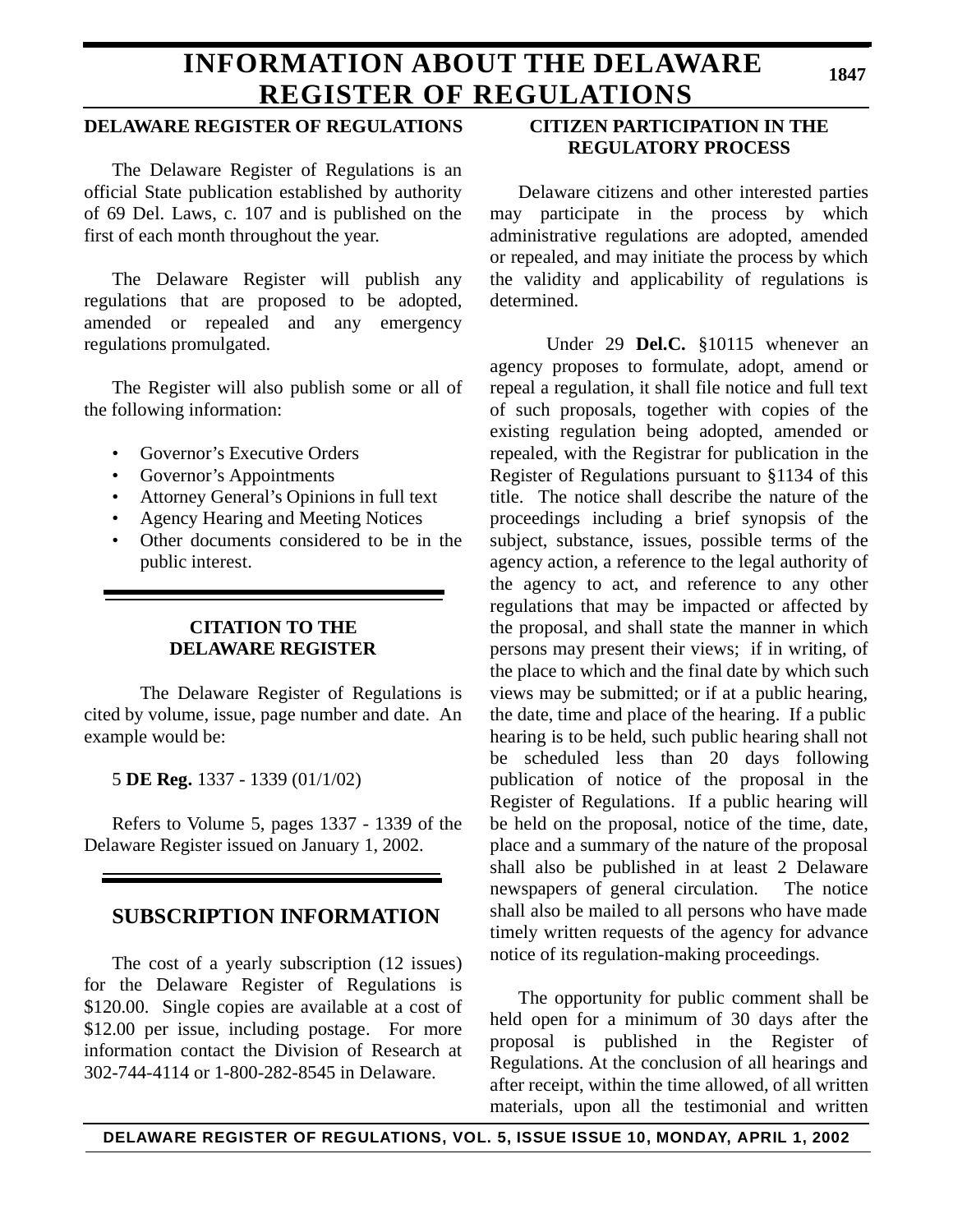# **INFORMATION ABOUT THE DELAWARE REGISTER OF REGULATIONS**

evidence and information submitted, together with summaries of the evidence and information by subordinates, the agency shall determine whether a regulation should be adopted, amended or repealed and shall issue its conclusion in an order which shall include: (1) A brief summary of the evidence and information submitted; (2) A brief summary of its findings of fact with respect to the evidence and information, except where a rule of procedure is being adopted or amended; (3) A decision to adopt, amend or repeal a regulation or to take no action and the decision shall be supported by its findings on the evidence and information received; (4) The exact text and citation of such regulation adopted, amended or repealed; (5) The effective date of the order; (6) Any other findings or conclusions required by the law under which the agency has authority to act; and (7) The signature of at least a quorum of the agency members.

The effective date of an order which adopts, amends or repeals a regulation shall be not less than 10 days from the date the order adopting, amending or repealing a regulation has been published in its final form in the Register of Regulations, unless such adoption, amendment or repeal qualifies as an emergency under §10119.

Any person aggrieved by and claiming the unlawfulness of any regulation may bring an action in the Court for declaratory relief.

No action of an agency with respect to the making or consideration of a proposed adoption, amendment or repeal of a regulation shall be subject to review until final agency action on the proposal has been taken.

When any regulation is the subject of an enforcement action in the Court, the lawfulness of such regulation may be reviewed by the Court as a defense in the action.

Except as provided in the preceding section,

no judicial review of a regulation is available unless a complaint therefor is filed in the Court within 30 days of the day the agency order with respect to the regulation was published in the Register of Regulations.

# **CLOSING DATES AND ISSUE DATES FOR THE DELAWARE REGISTER OF REGULATIONS**

| <b>ISSUE</b><br><b>DATE</b>  | <b>CLOSING</b><br><b>DATE</b> | <b>CLOSING</b><br>TIME |
|------------------------------|-------------------------------|------------------------|
| $MAY$ 1                      | APRIL <sub>15</sub>           | $4:30$ P.M.            |
| JUNE 1                       | <b>MAY 15</b>                 | 4:30 P.M.              |
| $JULY$ 1                     | JUNE 15                       | $4:30$ P.M.            |
| <b>AUGUST 1</b>              | <b>JULY 15</b>                | $4:30$ P.M.            |
| <b>SEPTEMBER 1 AUGUST 15</b> |                               | $4:30$ P.M.            |

# **DIVISION OF RESEARCH STAFF:**

**Walter G. Feindt**, Deputy Director; **Judi Abbott,** Secretary; **Sandra F. Clark**, Administrative Assistant; **Jeffrey W. Hague**, Registrar of Regulations; **Maryanne McGonegal**, Research Analyst; **Ruth Ann Melson**, Legislative Librarian; **Deborah J. Messina,** Print Shop Supervisor; **Alex W. Mull,** Assistant Registrar; **Deborah A. Porter**, Administrative Assistant; **Ted Segletes,** Paralegal; **Don Sellers,** Printer; **Thom Shiels**, Legislative Attorney; **Alice W. Stark**, Legislative Attorney; **Mary Jane Starkey**, Senior Secretary; **Marvin L. Stayton**, Printer; **Rochelle Yerkes**, Senior Secretary.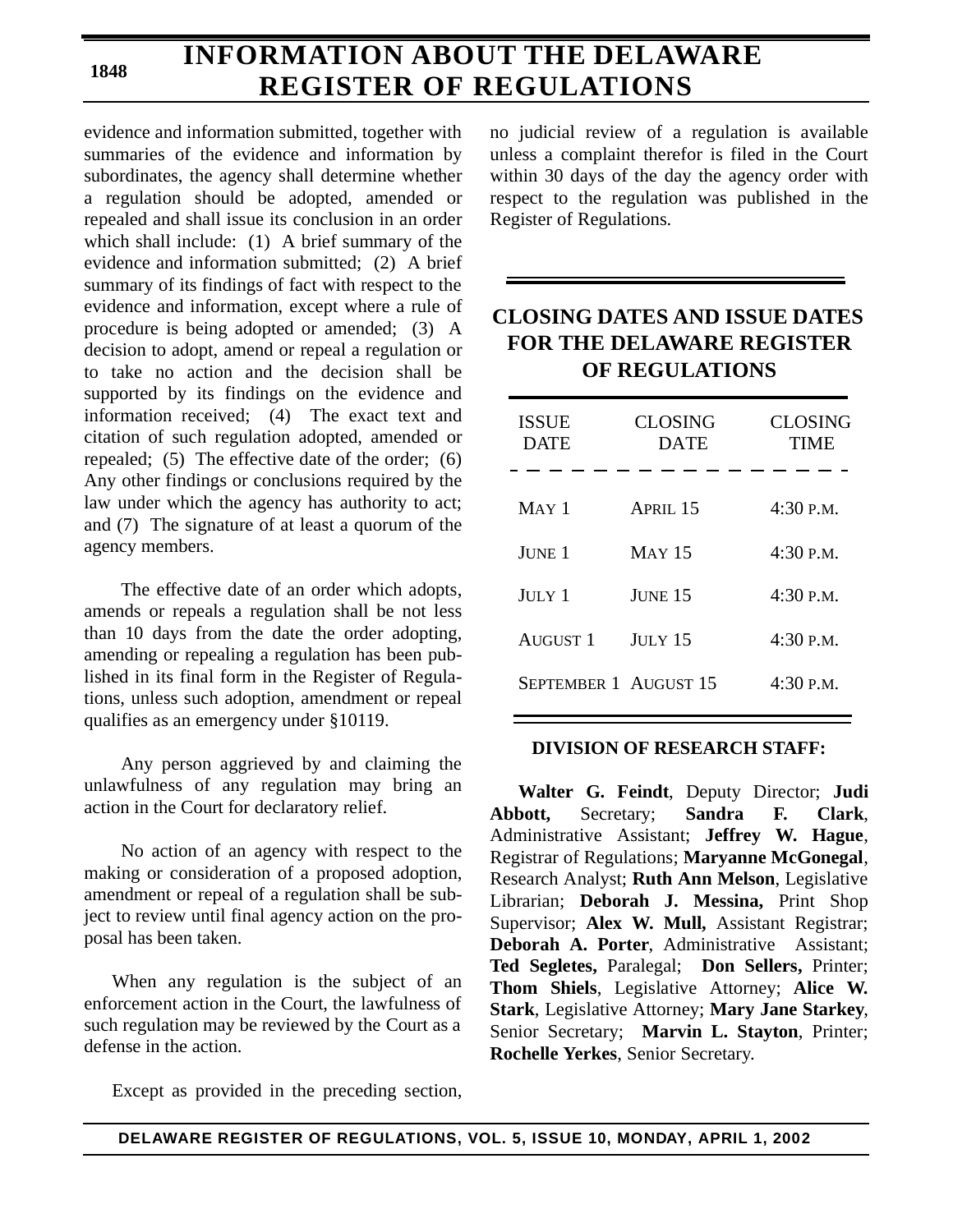# **TABLE OF CONTENTS**

<span id="page-3-0"></span>[Cumulative Tables................................................. ....... 1851](#page-5-0)

# **PROPOSED**

#### **[DEPARTMENT OF ADMINISTRATIVE SERVICES](http://professionallicensing.state.de.us/index.shtml) DIVISION OF PROFESSIONAL REGULATION**

|--|--|--|--|

#### **[DEPARTMENT OF AGRICULTURE](http://www.state.de.us/deptagri/index.htm)**

### **[DEPARTMENT OF EDUCATION](http://www.doe.state.de.us/)**

| 1501 Knowledge, Skills and Responsibility Based |  |
|-------------------------------------------------|--|
|                                                 |  |

## **DEPARTMENT OF HEALTH AND SOCIAL SERVICES**

**DIVISION [OF LONG TERM CARE RESIDENTS PROTECTION](http://www.state.de.us/dhss/dltc/dltchome.htm)**

[Adult Day Care Facilities Regulations.................. ....... 1879](#page-33-0)

#### **DIVISION OF SOCIAL SERVICES**

| <b>DSSM 6100 Relative Caregivers' (Non-Parent) Transitional</b> |  |
|-----------------------------------------------------------------|--|
|                                                                 |  |
| DSSM 15400.6.1 Out-of-State Residence  1894                     |  |
|                                                                 |  |

# **FINAL**

### **[DEPARTMENT OF ADMINISTRATIVE SERVICES](http://professionallicensing.state.de.us/index.shtml) DIVISION OF PROFESSIONAL REGULATION**

[Board of Veterinary Medicine............................... ....... 1897](#page-51-0)

### **[DEPARTMENT OF AGRICULTURE](http://www.state.de.us/deptagri/index.htm)**

[Food Products Inspection...................................... ....... 1902](#page-56-0)

#### **[HARNESS RACING COMMISSION](http://www.state.de.us/deptagri/About_Us/harness.htm)**

[Appeal Process for Decisions of the Administrator of the](#page-57-0) Breeder's Program......................................... ....... 1903

### **[DEPARTMENT OF EDUCATION](http://www.doe.state.de.us/)**

| <b>Reauthorization Of Certification Regulations 326</b> |  |
|---------------------------------------------------------|--|
|                                                         |  |
| 245 Michael C. Ferguson Achievement Awards              |  |
|                                                         |  |

#### **DEPARTMENT OF HEALTH AND SOCIAL SERVICES DIVISION [OF LONG TERM CARE RESIDENTS PROTECTION](http://www.state.de.us/dhss/dltc/dltchome.htm)**

Regulations for Training and Qualifications for Nursing [Assistants and Certified Nursing Assistants.......... ...... 1908](#page-62-0)

#### **DIVISION [OF PUBLIC HEALTH](http://www.state.de.us/dhss/dph/index.htm)**

[Non-Nurse Midwife Regulations........................... ...... 1918](#page-72-0)

#### **DIVISION [OF SOCIAL SERVICES](http://www.state.de.us/dhss/dss/dsshome.html)**

| 7004.3 Collection and Management of Food Stamp |  |
|------------------------------------------------|--|
|                                                |  |
| 7007 Submission of Food Stamp Payments  1924   |  |
|                                                |  |
|                                                |  |
|                                                |  |
|                                                |  |
|                                                |  |
|                                                |  |
|                                                |  |
|                                                |  |

### **[GOVERNOR](http://www.state.de.us/governor/index.htm)**

| <b>Executive Order No. 29, Declaration of Drought</b> |  |
|-------------------------------------------------------|--|
| Warning; Notice of Potential Mandatory Water          |  |
| <b>Conservation Measures; and Other Related</b>       |  |
|                                                       |  |
|                                                       |  |

|--|--|--|--|

# **GENERAL NOTICES**

## **[DELAWARE STATE FIRE PREVENTION](http://www.state.de.us/sfmo/commis.htm)  COMMISSION**

[Suspension of EMS Providers............................... ...... 1935](#page-89-0)

## **DELAWARE REGISTER OF REGULATIONS, VOL. 5, ISSUE 10, MONDAY, APRIL 1, 2002**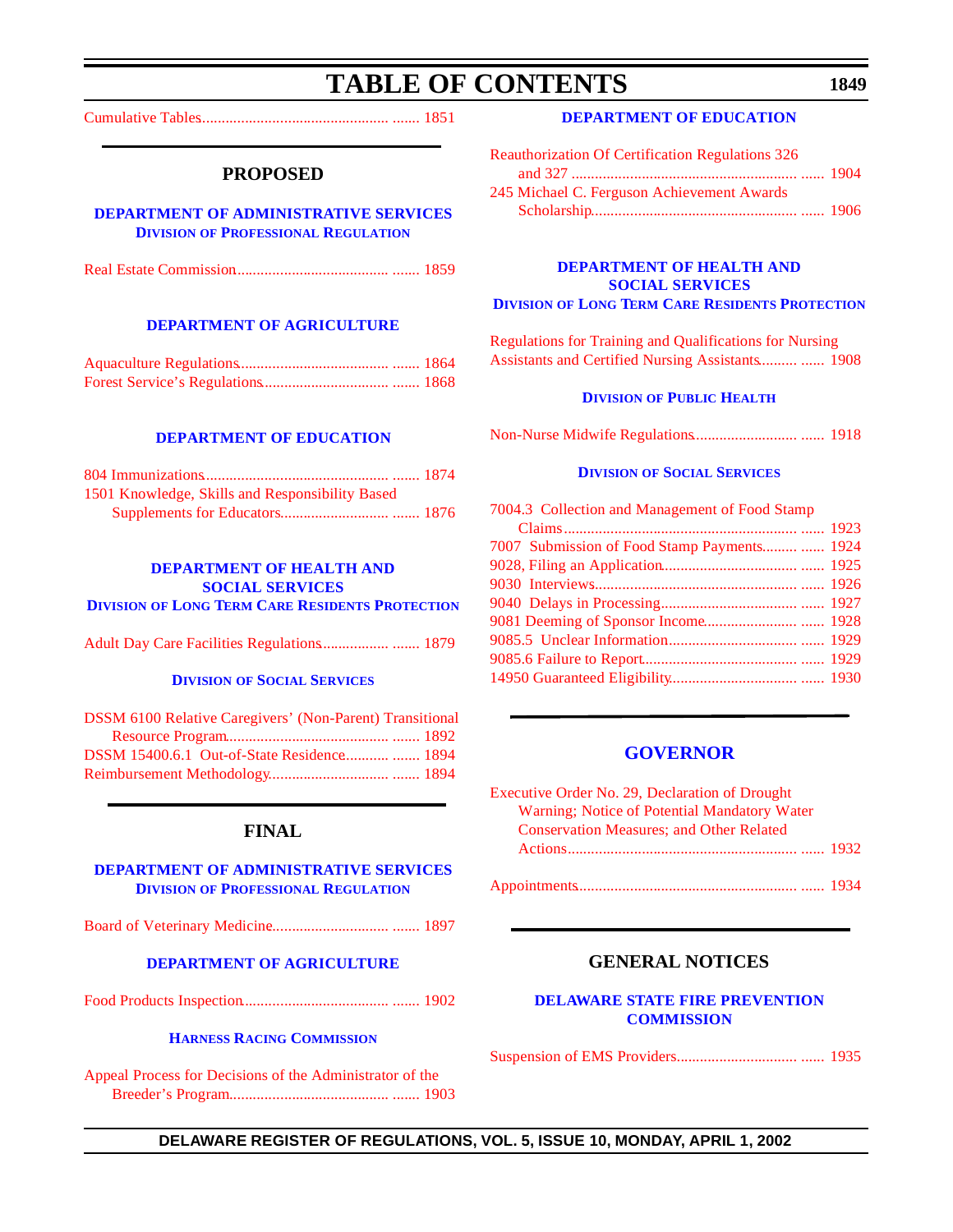# **TABLE OF CONTENTS**

# **[DELAWARE RIVER BASIN COMMISSION](http://www.state.nj.us/drbc/drbc.htm)**

Rules of Practice and Procedure Concerning Fees [Associated with Responses to FOIA Requests ..... 1935](#page-89-0)

[Amendment to the Delaware River Basin Commission's](#page-91-0) Water Code and Comprehensive Plan to Establish Water Usage Reporting Requirements and Modify Water Metering Requirements....................... ....... 1937

# **CALENDAR OF EVENTS/HEARING NOTICES**

| Delaware State Fire Prevention Commission,               |  |
|----------------------------------------------------------|--|
|                                                          |  |
| Real Estate Commission, Notice of Public                 |  |
|                                                          |  |
| <b>Aquaculture Regulations, Notice of Public</b>         |  |
|                                                          |  |
| Forest Service's Regulations, Notice of Public           |  |
|                                                          |  |
| <b>State Board of Education, Notice of Monthly</b>       |  |
|                                                          |  |
| <b>Regulations for Adult Day Care Facilities, Notice</b> |  |
|                                                          |  |
|                                                          |  |
|                                                          |  |
| Health & Social Services, Div. of Social Services,       |  |
| <b>DSSM 6100 Relative Caregivers' (Non-Parent)</b>       |  |
| <b>Transitional Resource Program, Notice of</b>          |  |
|                                                          |  |
| DSSM 15400.6.1 Out-of-State Residence,                   |  |
| Notice of Public Comment Period 1940                     |  |
| Reimbursement Methodology, Notice of                     |  |
|                                                          |  |
| Delaware River Basin Commission, Notice of               |  |
|                                                          |  |
| Delaware River Basin Commission, Notice of               |  |
|                                                          |  |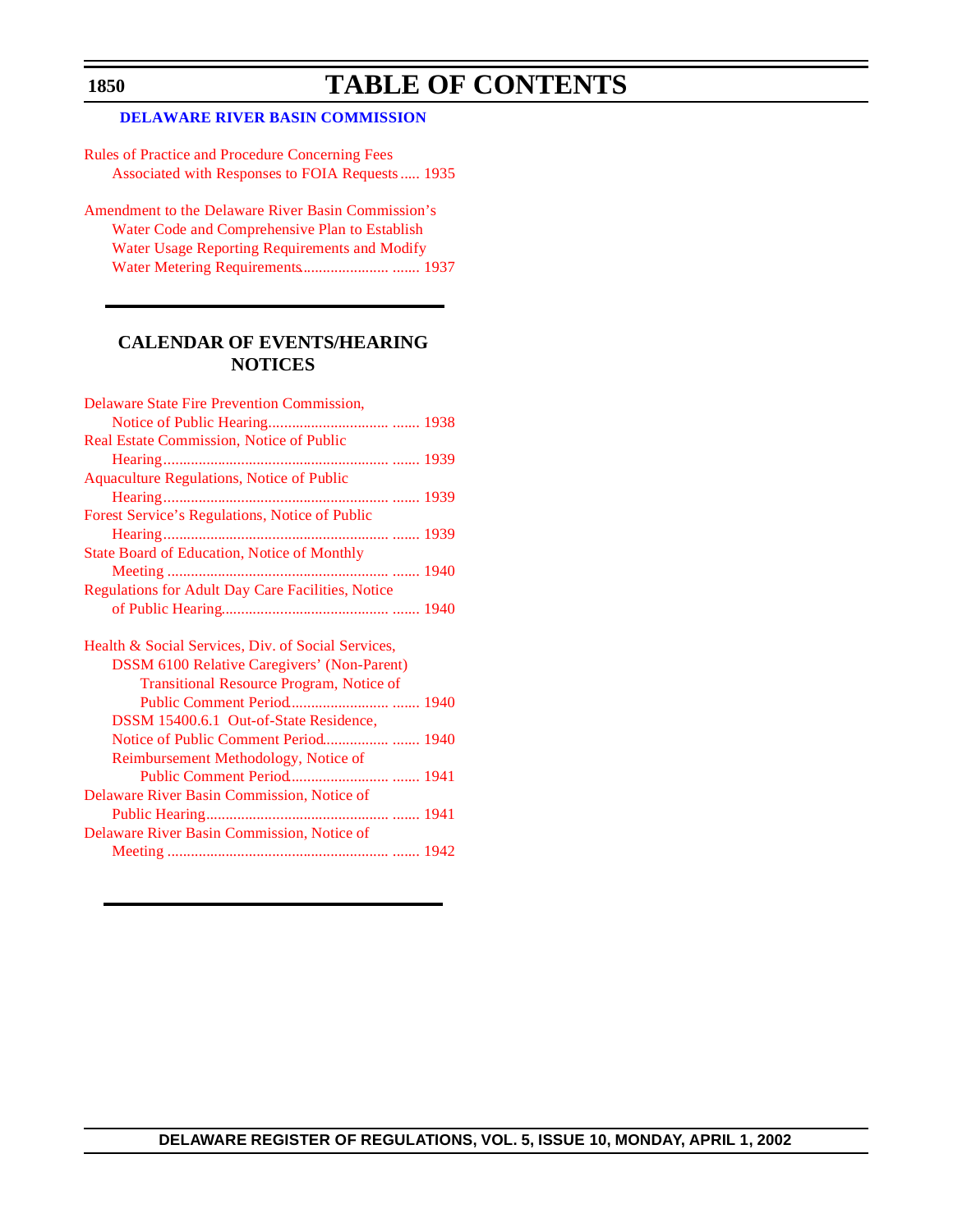<span id="page-5-0"></span>The table printed below lists the regulations that have been proposed, adopted, amended or repealed in the preceding issues of the current volume of the Delaware Register of Regulations.

The regulations are listed alphabetically by the promulgating agency, followed by a citation to that issue of the Register in which the regulation was published. Proposed regulations are designated with (Prop.); Final regulations are designated with (Final); Emergency regulations are designated with (Emer.); and regulations that have been repealed are designated with (Rep.).

## **ADMINISTRATIVE OFFICE OF THE COURTS**

**Violent Criomes Compensation Board**

Rule X, Hearings; Rule XXVII Burial Awards; and Rule XXX Travel Awards............ .......5 **DE Reg.** 1684 (Prop.)

#### **DELAWARE SOLID WASTE AUTHORITY**

### **DELAWARE STATE FIRE PREVENTION COMMISSION**

| 5 DE Reg. 1643 (Errata) |  |
|-------------------------|--|

### **DEPARTMENT OF ADMINISTRATIVE SERVICES**

### **Division of Professional Regulation (TITLE 24 DELAWARE ADMINISTRATIVE CODE)**

| 100        |                                                                                              |  |                              |
|------------|----------------------------------------------------------------------------------------------|--|------------------------------|
|            |                                                                                              |  | 5 DE Reg. 119 (Final)        |
|            |                                                                                              |  | 5 DE Reg. 687 (Prop.)        |
| <b>200</b> |                                                                                              |  |                              |
|            |                                                                                              |  | 5 <b>DE Reg.</b> 821 (Final) |
| 1100       |                                                                                              |  |                              |
| 1900       | Board of Nursing, Joint Practice Committee, Advanced Practice Nurses  5 DE Reg. 1009 (Prop.) |  |                              |
|            |                                                                                              |  | 5 DE Reg. 1606 (Final)       |
|            |                                                                                              |  |                              |
| 2900       |                                                                                              |  |                              |
|            |                                                                                              |  | 5 DE Reg. 697 (Prop.)        |
|            |                                                                                              |  | 5 DE Reg. 1070 (Final)       |
|            |                                                                                              |  | 5 DE Reg. 1387 (Final)       |
|            |                                                                                              |  |                              |
|            |                                                                                              |  | 5 DE Reg. 705 (Prop.)        |
|            |                                                                                              |  | 5 DE Reg. 1071 (Final)       |
|            |                                                                                              |  | 5 DE Reg. 1187 (Prop.)       |
|            |                                                                                              |  | 5 DE Reg. 1395 (Final)       |
|            |                                                                                              |  | 5 DE Reg. 1686 (Final)       |
|            |                                                                                              |  |                              |
|            |                                                                                              |  | 5 DE Reg. 1340 (Prop.)       |
| 3100       |                                                                                              |  |                              |
| 3300       |                                                                                              |  |                              |
|            |                                                                                              |  | 5 DE Reg. 999 (Errata)       |
|            |                                                                                              |  | 5 DE Reg. 1400 (Final)       |
|            |                                                                                              |  | 5 DE Reg. 1563 (Prop.)       |
|            |                                                                                              |  |                              |
| 3900       |                                                                                              |  |                              |
| 5100       |                                                                                              |  |                              |
|            |                                                                                              |  | 5 DE Reg. 1260 (Final)       |
|            |                                                                                              |  |                              |
|            |                                                                                              |  | 5 DE Reg. 717 (Prop.)        |
|            |                                                                                              |  |                              |

#### **DELAWARE REGISTER OF REGULATIONS, VOL. 5, ISSUE 10, MONDAY, APRIL 1, 2002**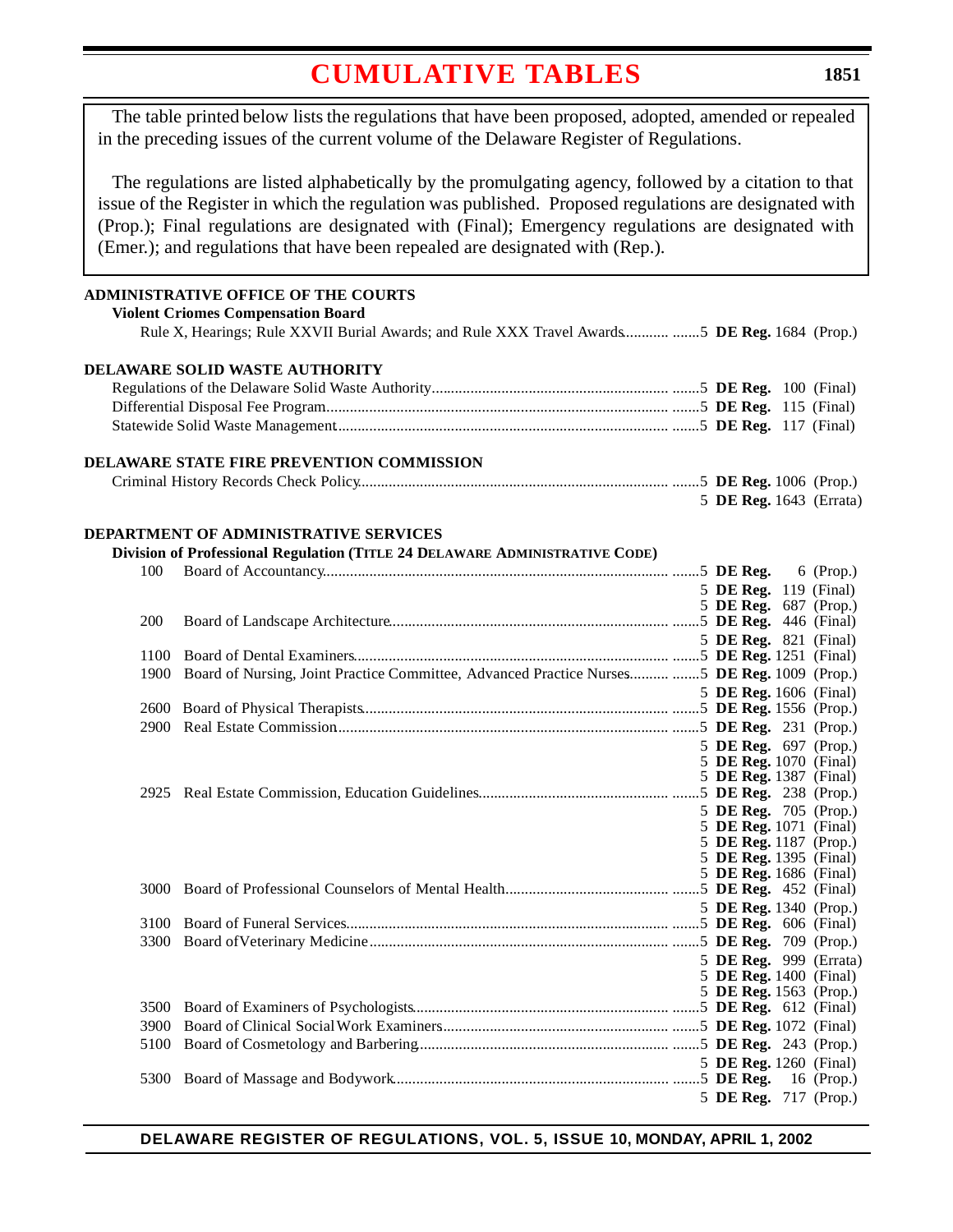| 5300                                                                                        |                        |
|---------------------------------------------------------------------------------------------|------------------------|
| <b>Public Service Commission</b>                                                            | 5 DE Reg. 1409 (Final) |
| Delaware PSC's Rules for the Provision of Telecommunications Services, Docket               |                        |
|                                                                                             |                        |
|                                                                                             | 5 DE Reg. 1265 (Final) |
| Reg. Docket No. 13, Rules & Regulations Governing Minimum Standards for                     |                        |
|                                                                                             |                        |
|                                                                                             | 5 DE Reg. 1414 (Final) |
| Payphone Service Providers and Providers of Operator Services                               |                        |
|                                                                                             |                        |
| Water Utilities, Proposed Regulations Governing, Including the Commission's Jurisdiction to |                        |
| Grant and Revoke Certificates of Public Convenience & Necessity Subject to the              |                        |
|                                                                                             |                        |
| <b>DEPARTMENT OF AGRICULTURE</b>                                                            |                        |
|                                                                                             |                        |
|                                                                                             |                        |
| <b>Food Products Inspection Section</b>                                                     |                        |
|                                                                                             |                        |
| <b>Harness Racing Commission</b>                                                            |                        |
|                                                                                             |                        |
|                                                                                             | 5 DE Reg. 832 (Final)  |
|                                                                                             |                        |
|                                                                                             | 5 DE Reg. 835 (Final)  |
|                                                                                             |                        |
|                                                                                             | 5 DE Reg. 837 (Final)  |
|                                                                                             | 5 DE Reg. 838 (Final)  |
|                                                                                             |                        |
|                                                                                             | 5 DE Reg. 1691 (Final) |
|                                                                                             |                        |
|                                                                                             | 5 DE Reg. 841 (Final)  |
|                                                                                             |                        |
|                                                                                             | 5 DE Reg. 843 (Final)  |
|                                                                                             | 5 DE Reg. 1691 (Final) |
| <b>Plant Industries Section</b>                                                             |                        |
|                                                                                             |                        |
| <b>Thoroughbed Racing Commission</b>                                                        |                        |
|                                                                                             |                        |
|                                                                                             | 5 DE Reg. 1710 (Final) |
|                                                                                             | $21$ (Prop.)           |
|                                                                                             | 5 DE Reg. 849 (Final)  |
| <b>DEPARTMENT OF EDUCATION</b>                                                              |                        |
| 101                                                                                         | 23 (Prop.)             |
|                                                                                             | 5 DE Reg. 620 (Final)  |
|                                                                                             | 5 DE Reg. 1657 (Prop.) |
| 103                                                                                         |                        |
| 201                                                                                         | 5 DE Reg. 1281 (Final) |
|                                                                                             | 5 DE Reg. 1615 (Final) |
| 205                                                                                         |                        |
|                                                                                             | 5 DE Reg. 1616 (Final) |
| 210                                                                                         |                        |
|                                                                                             | 5 DE Reg. 1616 (Final) |

# **DELAWARE REGISTER OF REGULATIONS, VOL. 5, ISSUE 10, MONDAY, APRIL 1, 2002**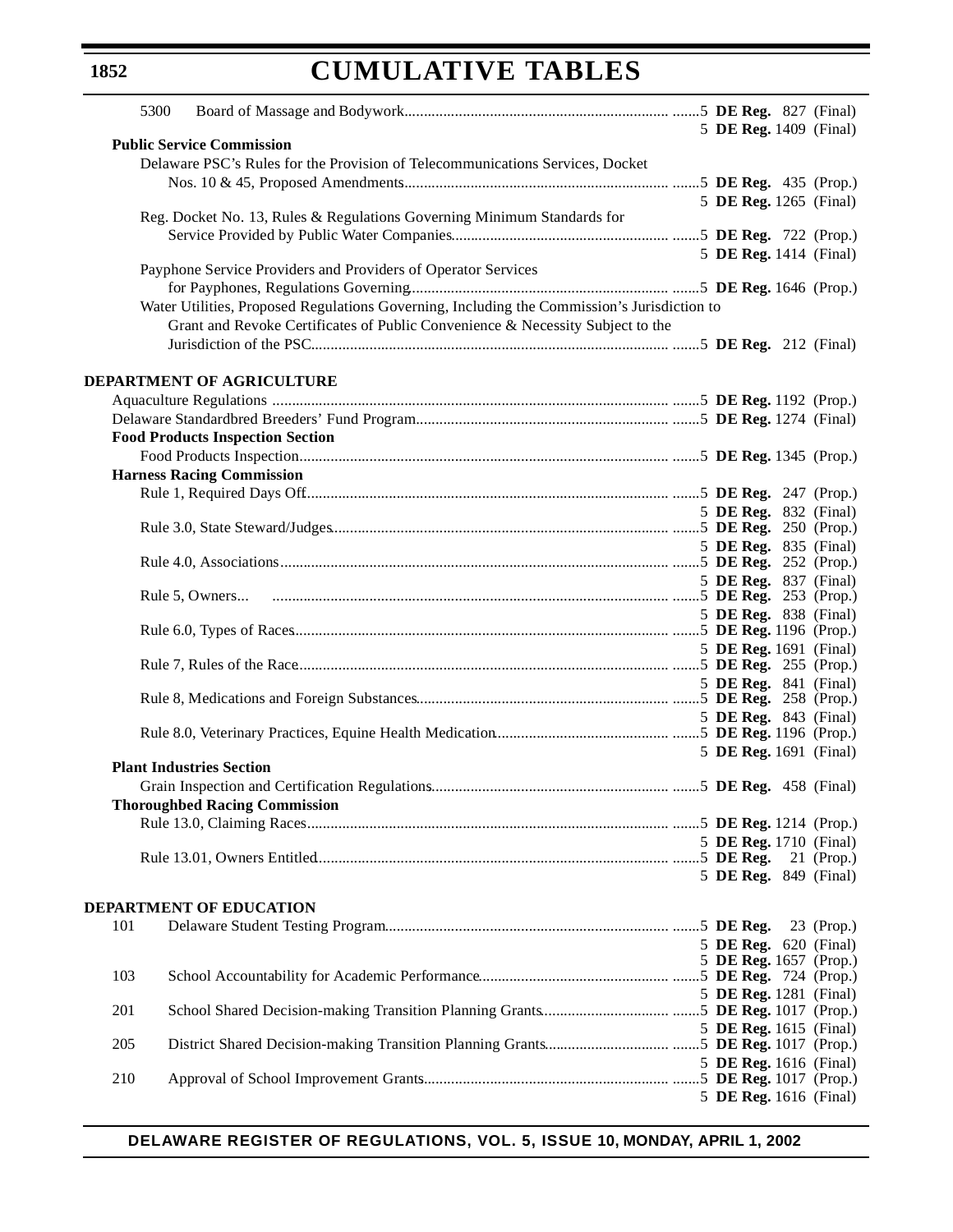| 245        |                                                                                             |  |  |                                                  |
|------------|---------------------------------------------------------------------------------------------|--|--|--------------------------------------------------|
| 260        | General Appeal Procedures for the Child and Adult Care Food Programs                        |  |  |                                                  |
| 303        | Certification Administrative - Assistant Superintendent for Business5 DE Reg. 263 (Rep.)    |  |  |                                                  |
|            |                                                                                             |  |  | 5 DE Reg. 851 (Final)                            |
| 315        |                                                                                             |  |  | 5 DE Reg. 853 (Final)                            |
| 316        |                                                                                             |  |  |                                                  |
| 317        |                                                                                             |  |  | 5 DE Reg. 853 (Final)                            |
| 318        |                                                                                             |  |  | 5 DE Reg. 853 (Final)                            |
|            |                                                                                             |  |  | 5 DE Reg. 854 (Final)                            |
| 319        |                                                                                             |  |  |                                                  |
|            |                                                                                             |  |  | 5 DE Reg. 854 (Final)<br>5 DE Reg. 1000 (Errata) |
| 359        |                                                                                             |  |  |                                                  |
| 366        |                                                                                             |  |  | 5 DE Reg. 855 (Final)                            |
|            |                                                                                             |  |  | 5 DE Reg. 855 (Final)                            |
| 367        |                                                                                             |  |  |                                                  |
| 369        | Certification Speech Language Pathologist                                                   |  |  | 5 DE Reg. 855 (Final)<br>5 DE Reg. 855 (Final)   |
| 398        |                                                                                             |  |  |                                                  |
|            |                                                                                             |  |  | 5 DE Reg. 859 (Final)                            |
| 501        |                                                                                             |  |  | 5 DE Reg. 865 (Final)                            |
| 515        |                                                                                             |  |  |                                                  |
| 701        |                                                                                             |  |  | 5 DE Reg. 625 (Final)                            |
| 745        |                                                                                             |  |  | 5 DE Reg. 627 (Final)                            |
|            |                                                                                             |  |  | 5 DE Reg. 869 (Final)                            |
| 828        |                                                                                             |  |  |                                                  |
|            |                                                                                             |  |  | 5 DE Reg. 873 (Final)<br>5 DE Reg. 1216 (Prop.)  |
|            |                                                                                             |  |  | 5 DE Reg. 1617 (Final)                           |
| 910        |                                                                                             |  |  |                                                  |
| 915<br>925 |                                                                                             |  |  |                                                  |
|            |                                                                                             |  |  | 5 DE Reg. 874 (Final)                            |
| 1102       | Standards for School Bus Chassis and Bodies Placed in Production                            |  |  |                                                  |
|            |                                                                                             |  |  |                                                  |
| 1526       | Certification English to Speakers of Other Languages (Esol) Teachers5 DE Reg. 1570 (Prop.)  |  |  | 5 DE Reg. 879 (Final)                            |
| 1527       | Endorsement English to Speakers of Other Languages (Esol) Teachers5 DE Reg. 1570 (Prop.)    |  |  |                                                  |
| 1535       | (formerly 305) Certification Administrative - Administrative Assistant5 DE Reg. 268 (Prop.) |  |  |                                                  |
| 1536       |                                                                                             |  |  | 5 DE Reg. 856 (Final)                            |
|            |                                                                                             |  |  | 5 DE Reg. 857 (Final)                            |
| 1538       |                                                                                             |  |  |                                                  |
| 1584       | (formerly 384) Permits - School, Classroom Aides and Autistic Residential                   |  |  | 5 DE Reg. 858 (Final)                            |
|            |                                                                                             |  |  |                                                  |
|            |                                                                                             |  |  | 5 DE Reg. 859 (Final)                            |
|            |                                                                                             |  |  |                                                  |

# **DELAWARE REGISTER OF REGULATIONS, VOL. 5, ISSUE 10, MONDAY, APRIL 1, 2002**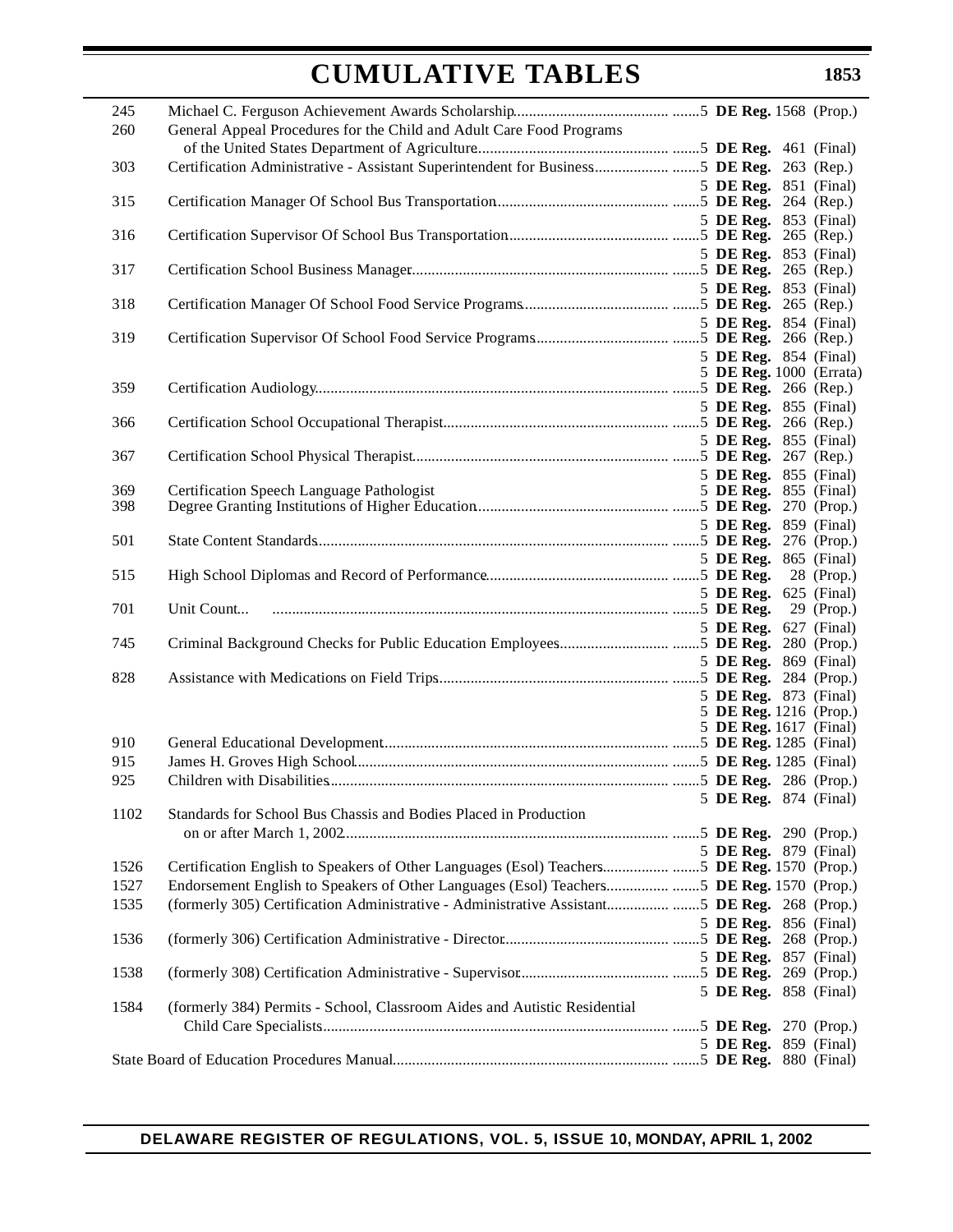### **DEPARTMENT OF FINANCE Division of Revenue Delaware State Lottery Office** Video Lottery Regulations 5.0, 7.0 and 14.0........................................................... .......5 **DE Reg.** 728 (Prop.) 5 **DE Reg.** 1286 (Final) Video Lottery Regulation 5.0 Technology Providers: Contracts; Requirements; Duties......................................................................... .......5 **DE Reg.** 1019 (Prop.) 5 **DE Reg.** 1417 (Final) **DEPARTMENT OF HEALTH AND SOCIAL SERVICES Division of Long Term Care Residents Protection** Assisted Living Facilities, Regulations for..................................................................... .......5 **DE Reg.** 1572 (Prop.) Delaware Adult Abuse Registry..................................................................................... .......5 **DE Reg.** 515 (Prop.) 5 **DE Reg.** 1073 (Final) Group Home Facilities for Persons with Aids................................................................ .......5 **DE Reg.** 520 (Prop.) Nursing Homes Admitting Pediatric Residents.............................................................. .......5 **DE Reg.** 1592 (Prop.) 5 **DE Reg.** 1079 (Final) Training & Qualifications for Nursing Assistants & Certified Nursing Assistants........ .......5 **DE Reg.** 733 (Prop.) 5 **DE Reg.** 1346 (Prop.) 5 **DE Reg.** 1420 (Final) **Division of Public Health** Body Art Establishments, Regulations Governing......................................................... .......5 **DE Reg.** 319 (Prop.) 5 **DE Reg.** 1713 (Final) Care & Transportation of the Dead, Sec. 6, Preparation of Bodies Dead of Certain Diseases, Regulations Governing............................................................................ .......5 **DE Reg.** 1337 (Emer.) 5 **DE Reg.** 1662 (Prop.) Control of Communicable and Other Disease Conditions.............................................. .......5 **DE Reg.** 156 (Final) Cosmetology and Barbering Establishments, Regulations Governing........................... .......5 **DE Reg.** 311 (Prop.) 5 **DE Reg.** 1291 (Final) Managed Care Organizations, Application & Operation of........................................... .......5 **DE Reg.** 130 (Final) 5 **DE Reg.** 1025 (Prop.) 5 **DE Reg.** 1435(Final) Non-Nurse Midwife Regulations.................................................................................... .......5 **DE Reg.** 1021 (Prop.) Public Drinking Water Systems, Rules and Regulations Governing.............................. .......5 **DE Reg.** 630 (Final) Trauma System Rules & Regulations............................................................................. .......5 **DE Reg.** 32 (Prop.) 5 **DE Reg.** 632 (Final) Uniform Controlled Substances Act, Rescheduling of Dronabinol................................ .......5 **DE Reg.** 747 (Prop.) 5 **DE Reg.** 1723 (Final) Uniform Controlled Substance Regulation No. 4........................................................... .......5 **DE Reg.** 750 (Prop.) 5 **DE Reg.** 1460 (Final) **Office of Drinking Water** Public Drinking Water Systems, Regulations Governing........................................ .......5 **DE Reg.** 1237 (Prop.) **Office of Emergency Medical Services** Air Medical Ambulance Services Regulations........................................................ .......5 **DE Reg.** 1217 (Prop.) 5 **DE Reg.** 1727 (Final) **Division of Social Services DSSM**  2002 Case Closures and Address Changes............................................................. .......5 **DE Reg.** 327 (Prop.) 5 **DE Reg.** 893 (Final) 2015-2019 A Better Chance & General Assistance Program................................. .......5 **DE Reg.** 181 (Final) 4005.3 Step-Parent Income in the ABC Program.................................................... .......5 **DE Reg.** 644 (Final) 7002 Food Stamp Claims........................................................................................ .......5 **DE Reg.** 174 (Final) 7004 Collection & Management of Food Stamp Claims........................................ .......5 **DE Reg.** 177 (Final) 7004.3 Collection and Management of Food Stamp Claims................................... .......5 **DE Reg.** 359 (Prop.) 5 **DE Reg.** 929 (Final) 5 **DE Reg.** 1001 (Errata) 5 **DE Reg.** 1596 (Prop.) 7005 Terminating and Writing Off Claims............................................................. .......5 **DE Reg.** 181 (Final)

**DELAWARE REGISTER OF REGULATIONS, VOL. 5, ISSUE 10, MONDAY, APRIL 1, 2002**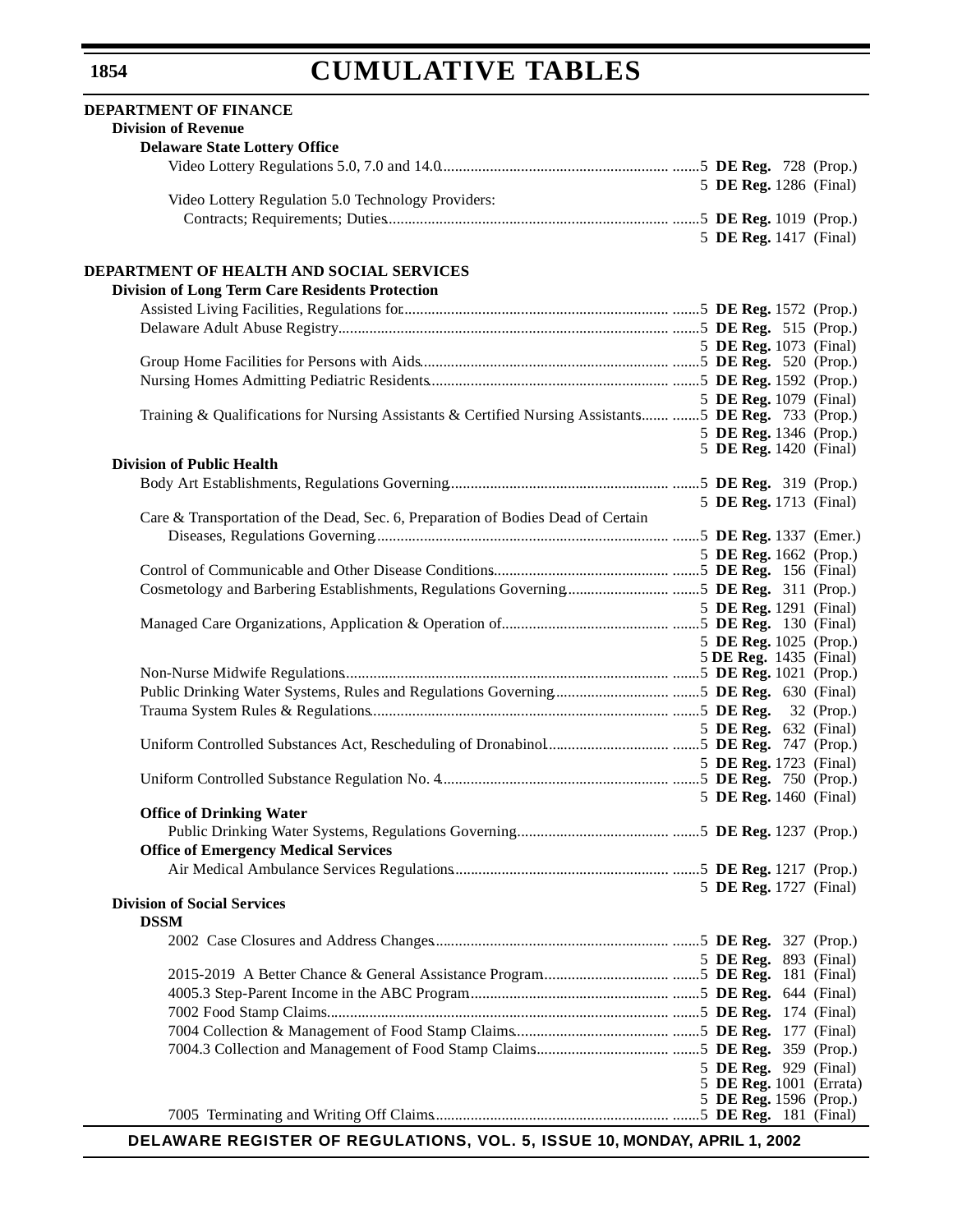|                                                                                                 | 5 DE Reg. 1046 (Prop.) |  |
|-------------------------------------------------------------------------------------------------|------------------------|--|
|                                                                                                 | 5 DE Reg. 1465 (Final) |  |
|                                                                                                 |                        |  |
|                                                                                                 |                        |  |
|                                                                                                 |                        |  |
|                                                                                                 |                        |  |
|                                                                                                 | 5 DE Reg. 1601 (Prop.  |  |
|                                                                                                 | 5 DE Reg. 1094 (Final) |  |
|                                                                                                 |                        |  |
|                                                                                                 | 5 DE Reg. 1467 (Final) |  |
|                                                                                                 |                        |  |
|                                                                                                 |                        |  |
|                                                                                                 |                        |  |
|                                                                                                 |                        |  |
|                                                                                                 |                        |  |
|                                                                                                 |                        |  |
|                                                                                                 |                        |  |
|                                                                                                 |                        |  |
|                                                                                                 |                        |  |
|                                                                                                 |                        |  |
|                                                                                                 |                        |  |
|                                                                                                 |                        |  |
| 17200 Disabled Children, New 25000 Children's Community Alternative                             |                        |  |
|                                                                                                 |                        |  |
|                                                                                                 | 5 DE Reg. 1097 (Final) |  |
|                                                                                                 |                        |  |
|                                                                                                 | 5 DE Reg. 1049 (Prop.) |  |
|                                                                                                 | 5 DE Reg. 1469 (Final) |  |
| Eligibility of Inmates & Eligibility of the Breast & Cervical Cancer Group5 DE Reg. 359 (Prop.) |                        |  |
|                                                                                                 | 5 DE Reg. 925 (Final)  |  |
| Food Stamp Program, Noncitizen Eligibility & Certification Provisions of                        |                        |  |
|                                                                                                 | 5 DE Reg. 894 (Final)  |  |
| Reimbursement Methodology for Federally Qualified Health Centers (FQHCs) 5 DE Reg. 173 (Final)  |                        |  |
|                                                                                                 |                        |  |
| <b>DEPARTMENT OF INSURANCE</b>                                                                  |                        |  |
| Reg. No. 10, Arbitration of Automobile and Homeowner's Insurance Claims5 DE Reg. 1238 (Prop.)   |                        |  |
|                                                                                                 | 5 DE Reg. 1746 (Final) |  |
| Reg. No. 11, Arbitration of Health Insurance Claims and Internal Review                         |                        |  |
|                                                                                                 |                        |  |
|                                                                                                 | 5 DE Reg. 1750 (Final) |  |
|                                                                                                 |                        |  |
|                                                                                                 |                        |  |
|                                                                                                 | 5 DE Reg. 1470 (Final) |  |
|                                                                                                 |                        |  |
| <b>DEPARTMENT OF JUSTICE</b>                                                                    |                        |  |
|                                                                                                 |                        |  |
|                                                                                                 |                        |  |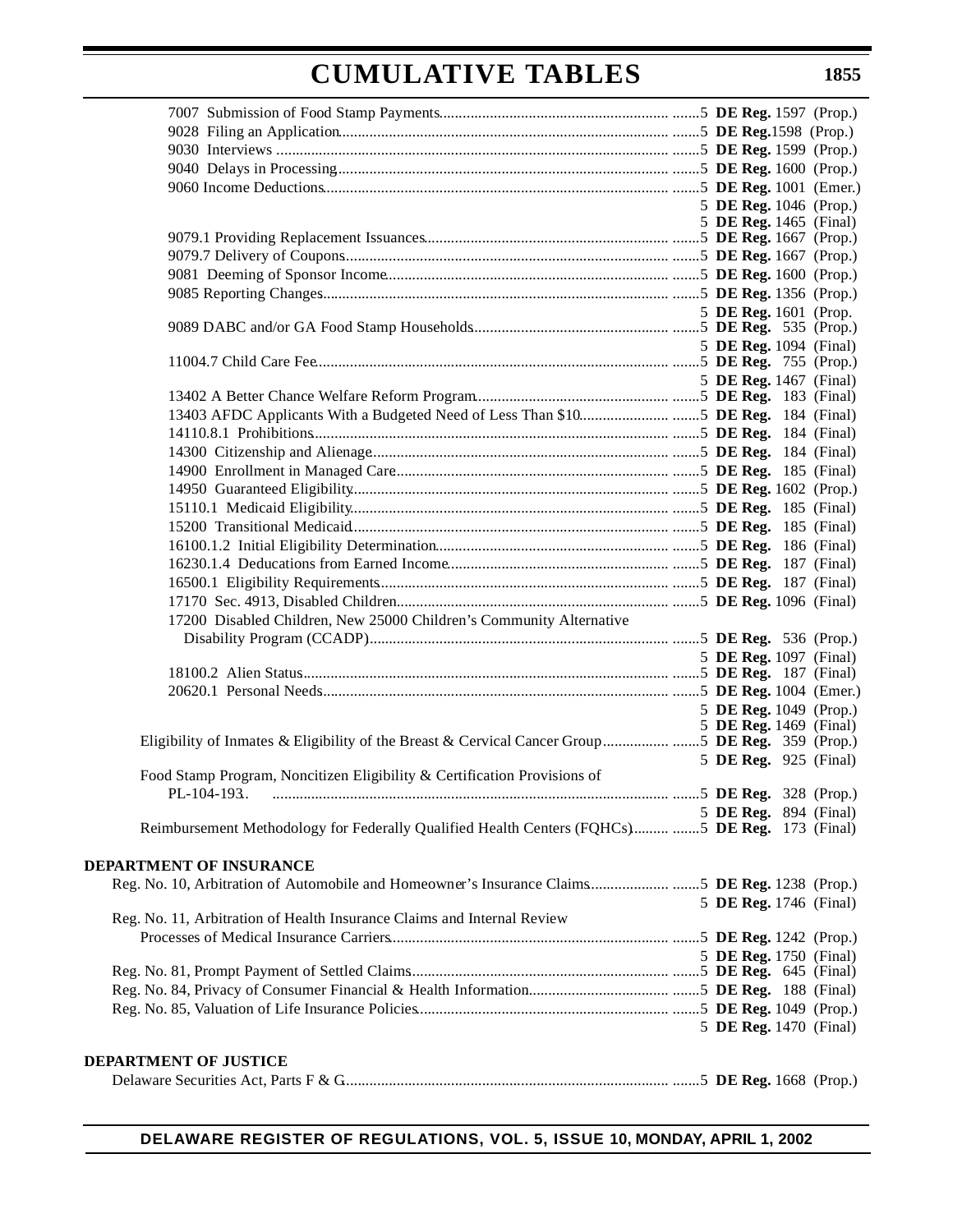| DEPARTMENT OF LABOR                                                                                          |  |                                                 |
|--------------------------------------------------------------------------------------------------------------|--|-------------------------------------------------|
| Division of Employment & Training                                                                            |  |                                                 |
| <b>Council on Apprenticeship and Training</b>                                                                |  |                                                 |
|                                                                                                              |  |                                                 |
| <b>Office of Labor Law Enforcement</b>                                                                       |  |                                                 |
|                                                                                                              |  |                                                 |
|                                                                                                              |  |                                                 |
| DEPARTMENT OF NATURAL RESOURCES AND ENVIRONMENTAL CONTROL                                                    |  |                                                 |
| Division of Air & Waste Management                                                                           |  |                                                 |
|                                                                                                              |  |                                                 |
|                                                                                                              |  | 5 DE Reg. 1478 (Final)                          |
|                                                                                                              |  |                                                 |
|                                                                                                              |  | 5 DE Reg. 1101 (Final)                          |
|                                                                                                              |  |                                                 |
|                                                                                                              |  | 5 DE Reg. 1482 (Final)                          |
|                                                                                                              |  |                                                 |
|                                                                                                              |  | 5 DE Reg. 1106 (Final)                          |
|                                                                                                              |  | 5 DE Reg. 1484 (Final)                          |
|                                                                                                              |  |                                                 |
|                                                                                                              |  |                                                 |
|                                                                                                              |  | 5 DE Reg. 940 (Final)                           |
| Regulation 38, Emissions Standards for Hazardous Air Pollutants for Source Categories 5 DE Reg. 1670 (Prop.) |  |                                                 |
| Regulation 38, Subpart T, Emission Standards for Halogenated Solvent Cleaning  5 DE Reg. 383 (Prop.)         |  |                                                 |
|                                                                                                              |  | 5 DE Reg. 1118 (Final)                          |
| Regulation 41, Section 1, Architectural and Industrial Maintenance Coatings5 DE Reg. 389 (Prop.)             |  |                                                 |
|                                                                                                              |  | 5 DE Reg. 1759 (Final)                          |
|                                                                                                              |  | 5 DE Reg. 1497 (Final)                          |
|                                                                                                              |  |                                                 |
|                                                                                                              |  | 5 DE Reg. 1125 (Final)                          |
|                                                                                                              |  |                                                 |
|                                                                                                              |  | 5 DE Reg. 1299 (Final)                          |
| Regulation 43, Not To Exceed California Heavy Duty Diesel Engine Standards  5 DE Reg. 756 (Prop.)            |  |                                                 |
| <b>Waste Management Section</b>                                                                              |  | 5 DE Reg. 1302 (Final)                          |
|                                                                                                              |  |                                                 |
|                                                                                                              |  | 5 DE Reg. 1618 (Final)                          |
|                                                                                                              |  |                                                 |
| 2002 Amendments to Delaware Regulations Governing Hazardous Waste  5 DE Reg. 1603 (Prop.)                    |  |                                                 |
| Division of Fish & Wildlife                                                                                  |  |                                                 |
|                                                                                                              |  |                                                 |
|                                                                                                              |  | 5 DE Reg. 496 (Errata)<br>5 DE Reg. 972 (Final) |
|                                                                                                              |  |                                                 |
| Shellfish Regulation No. S-55-A, Horseshoe Crab Dredge Permit Lottery5 DE Reg. 1128 (Final)                  |  |                                                 |
| Shellfish Regulation Nos. S-63, S-65, S-67, S-69, S-71, S-73 and S-75 (Proposed) 5 DE Reg. 496 (Errata)      |  |                                                 |
|                                                                                                              |  | 5 DE Reg. 972 (Final)                           |
|                                                                                                              |  | 5 DE Reg. 1679 (Prop.)                          |
| Tidal Finfish Regulation No. 4, Summer Flounder Size Limits; Possession                                      |  |                                                 |
|                                                                                                              |  |                                                 |
| Tidal Finfish Regulation No. 10, Weakfish Size Limits; Possession Limits;                                    |  | 5 DE Reg. 1680 (Prop.)                          |
| Seasons                                                                                                      |  |                                                 |
| Tidal Finfish Regulation No. 23, Black Sea Bass Size Limits; Seasons; Quotas  5 DE Reg. 1682 (Prop.)         |  |                                                 |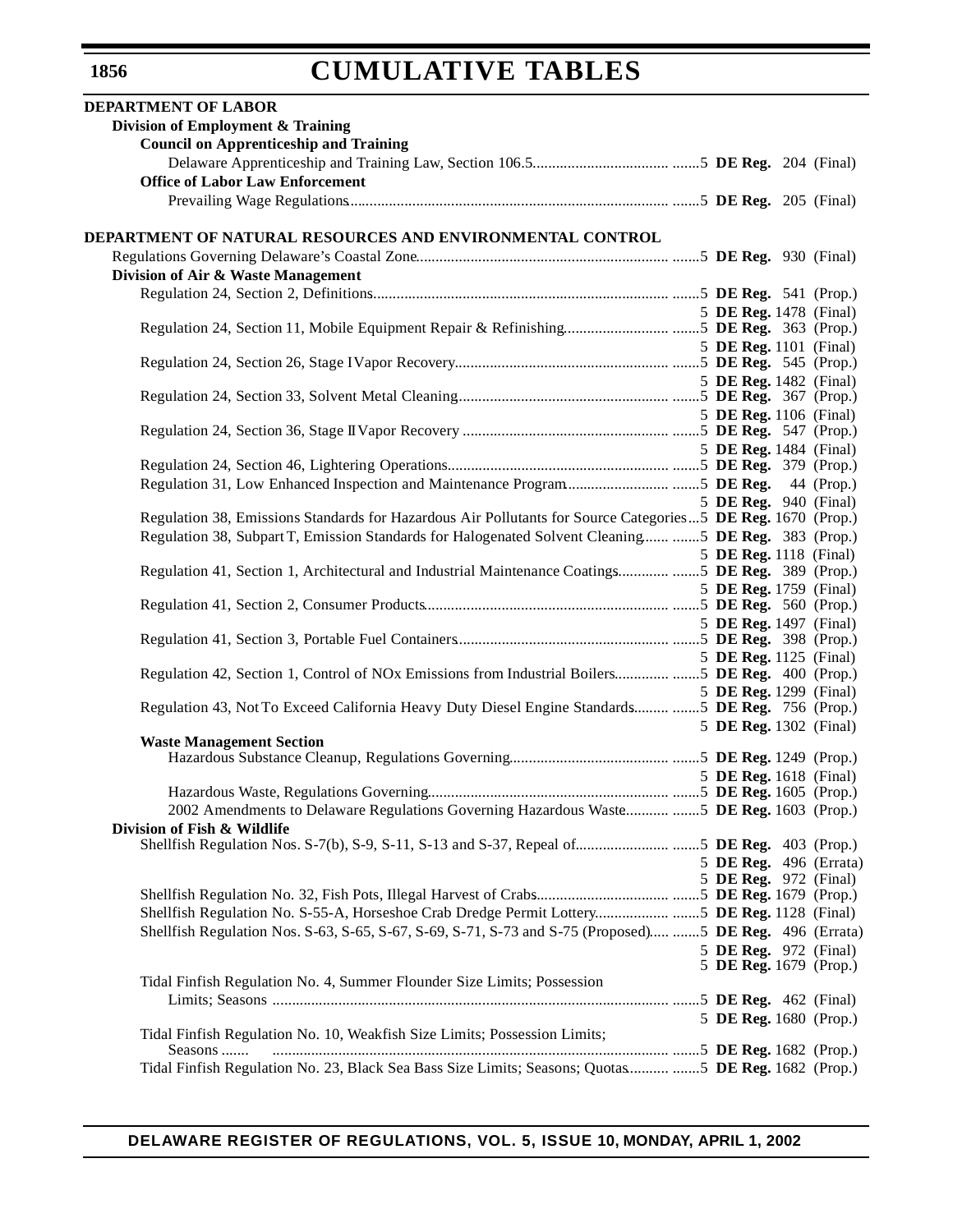| <b>Division of Water Resources</b>                                                                   |  |           |                        |
|------------------------------------------------------------------------------------------------------|--|-----------|------------------------|
| Regulations Governing the Design, Installation and Operation of On-Site                              |  |           |                        |
|                                                                                                      |  |           |                        |
|                                                                                                      |  |           | 5 DE Reg. 1768 (Final) |
|                                                                                                      |  |           |                        |
| Total Maximum Daily Load (TMDL) for the Murderkill River Watershed, Delaware.  5 DE Reg. 404 (Prop.) |  |           |                        |
|                                                                                                      |  |           | 5 DE Reg. 1305 (Final) |
| Total Maximum Daily Load (TMDL) for Nutrients in the Appoquinimink Watershed  5 DE Reg. 1056 (Prop.) |  |           |                        |
|                                                                                                      |  |           |                        |
| DEPARTMENT OF PUBLIC SAFETY                                                                          |  |           |                        |
| <b>Divison of Boiler Safety</b>                                                                      |  |           |                        |
|                                                                                                      |  |           |                        |
|                                                                                                      |  |           | 5 DE Reg. 1128 (Final) |
| <b>Division of Highway Safety</b>                                                                    |  |           |                        |
| Policy Regulation Number 91, Ignition Interlock Device Installation, Removal,                        |  |           |                        |
|                                                                                                      |  |           |                        |
|                                                                                                      |  |           | 5 DE Reg. 1620 (Final) |
| <b>Division of State Police</b>                                                                      |  |           |                        |
|                                                                                                      |  |           |                        |
|                                                                                                      |  |           | 5 DE Reg. 1523 (Final) |
|                                                                                                      |  |           |                        |
| DEPARTMENT OF SERVICES FOR CHILDREN, YOUTH AND THEIR FAMILIES                                        |  |           |                        |
| <b>Division of Family Services</b>                                                                   |  |           |                        |
| <b>Office of Child Care Licensing</b>                                                                |  |           |                        |
| Criminal History Record Checks for Child Care Permits                                                |  |           | 5 DE Reg. 1828 (Final) |
| <b>DEPARTMENT OF STATE</b>                                                                           |  |           |                        |
| Division of Historical & Cultural Affairs                                                            |  |           |                        |
|                                                                                                      |  |           |                        |
|                                                                                                      |  |           |                        |
| <b>Office of the State Banking Commissioner</b>                                                      |  |           |                        |
| Reg. No. 5.1101(f).0001 Election to Be Treated for Tax Purposes as a Subsidiary                      |  |           |                        |
| Corporation of a Delaware Chartered Banking Organization or Trust Company,                           |  |           |                        |
| National Bank Having its Principal Office in Delaware, or Out-of-state Bank                          |  |           |                        |
|                                                                                                      |  |           | 77 (Prop.)             |
|                                                                                                      |  |           | 5 DE Reg. 647 (Final)  |
|                                                                                                      |  |           | 79 (Prop.)             |
|                                                                                                      |  |           | 5 DE Reg. 649 (Final)  |
|                                                                                                      |  |           | 82 (Prop.)             |
|                                                                                                      |  |           | 5 DE Reg. 652 (Final)  |
|                                                                                                      |  |           | 83 (Prop.)             |
|                                                                                                      |  |           | 5 DE Reg. 654 (Final)  |
| Reg. No. 5.1101etal.0005, Instructions for Preparation of Franchise Tax for Federal                  |  |           |                        |
| Savings Banks Not Headquartered in this State but Maintaining Branches                               |  |           |                        |
| in this State                                                                                        |  |           | 85 (Prop.)             |
|                                                                                                      |  |           | 5 DE Reg. 656 (Final)  |
| Reg. No. 5.1101etal.0006, Estimated Franchise Tax Report Federal Savings Banks Not                   |  |           |                        |
|                                                                                                      |  |           | 88 (Prop.)             |
|                                                                                                      |  |           | 5 DE Reg. 659 (Final)  |
| Reg. No. 5.1101etal.0007, Final Franchise Tax Report Federal Savings Banks Not                       |  |           |                        |
|                                                                                                      |  |           | 89 (Prop.)             |
|                                                                                                      |  |           | 5 DE Reg. 660 (Final)  |
| Reg. No. 5.1101etal.0009, Instructions for Preparation of Franchise Tax for Resulting                |  |           |                        |
|                                                                                                      |  |           | 90 (Prop.)             |
|                                                                                                      |  |           | 5 DE Reg. 661 (Final)  |
| Reg. No. 5.1101etal.0010, Estimated Franchise Tax Report for Resulting Branches in                   |  |           |                        |
|                                                                                                      |  | 5 DE Reg. | 94 (Prop.)             |
|                                                                                                      |  | 5 DE Reg. | 665 (Final)            |

# **DELAWARE REGISTER OF REGULATIONS, VOL. 5, ISSUE 10, MONDAY, APRIL 1, 2002**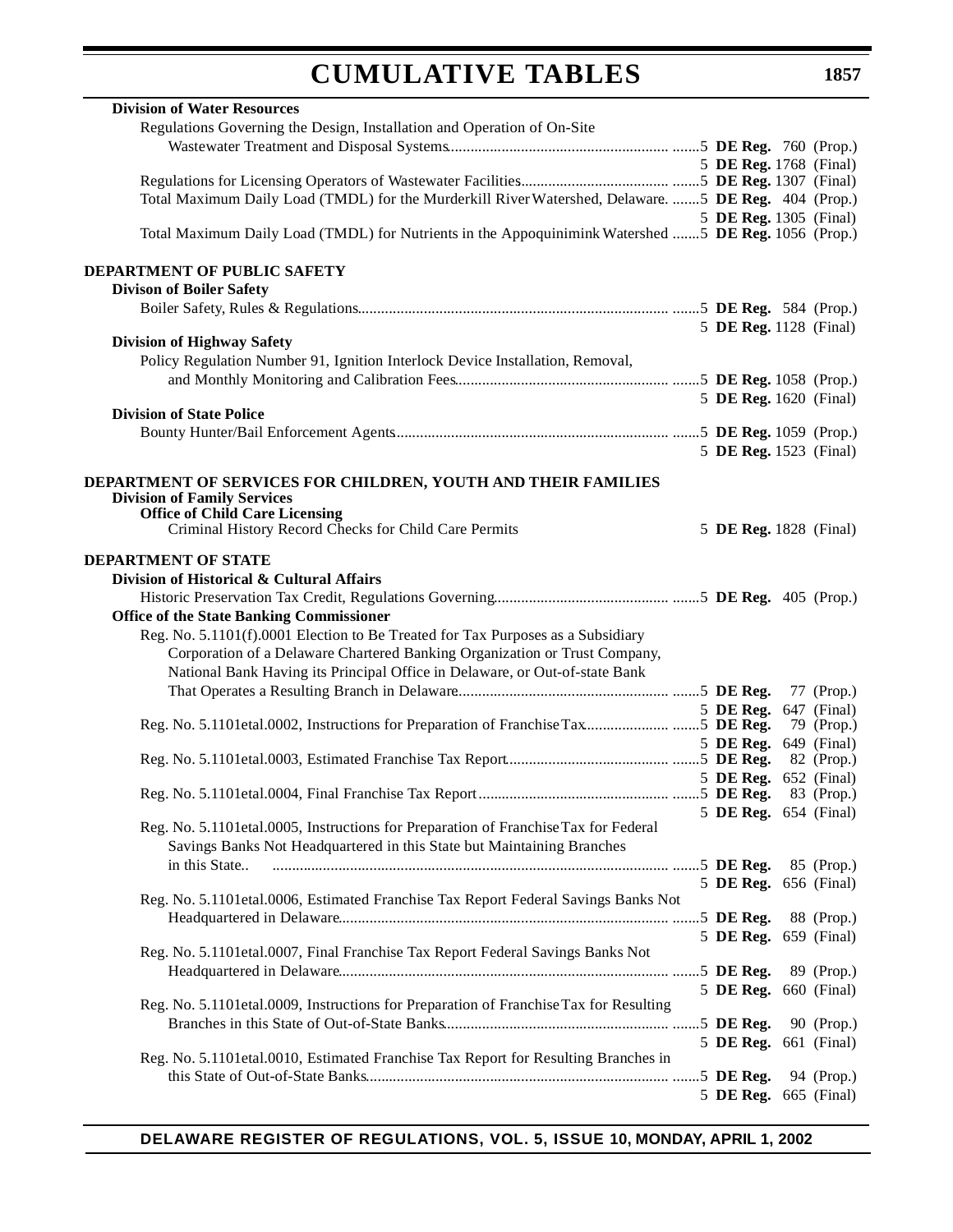# **CUMULATIVE TABLES**

| Reg. No. 5.1101etal.0011, Final Franchise Tax Report for Resulting Branches in this         |                                  |            |
|---------------------------------------------------------------------------------------------|----------------------------------|------------|
|                                                                                             |                                  |            |
|                                                                                             | 5 DE Reg. 667 (Final)            |            |
| Reg. No. 5.1105.0008, Instructions for Calculation of Employment Tax Credits  5 DE Reg.     |                                  | 98 (Prop.) |
|                                                                                             | 5 DE Reg. 669 (Final)            |            |
|                                                                                             |                                  |            |
| DEPARTMENT OF TRANSPORTATION                                                                |                                  |            |
|                                                                                             |                                  |            |
|                                                                                             | 5 DE Reg. 1357 (Prop.)           |            |
|                                                                                             | 5 DE Reg. 1129 (Final)           |            |
|                                                                                             |                                  |            |
| <b>EXECUTIVE DEPARTMENT</b>                                                                 |                                  |            |
| <b>Governor's Office</b>                                                                    |                                  |            |
|                                                                                             |                                  |            |
|                                                                                             | 5 DE Reg. 465                    |            |
|                                                                                             | 5 DE Reg. 1156                   |            |
|                                                                                             | 5 DE Reg. 1320                   |            |
|                                                                                             | 5 DE Reg. 1539<br>5 DE Reg. 1625 |            |
|                                                                                             | 5 DE Reg. 1838                   |            |
| Declaration Of Limited State Of Emergency In New Castle County, Delaware5 DE Reg. 672       |                                  |            |
|                                                                                             |                                  |            |
|                                                                                             |                                  |            |
|                                                                                             |                                  |            |
| Executive Order No. 21, Establishment of Early Care & Education Council5 DE Reg. 1318       |                                  |            |
|                                                                                             |                                  |            |
| Executive Order No. 23, Establishing the Governor's Public Works and Procurement            |                                  |            |
| Opportunity Council and Setting Standards for Contracting by State Agencies  5 DE Reg. 1622 |                                  |            |
|                                                                                             |                                  |            |
| Executive Order No. 25, Reallocation of State Private Activity Bond Volume Cap for          |                                  |            |
| Calendar Year 2001 and Initial Suballocation of State Private Activity Bond                 |                                  |            |
|                                                                                             |                                  |            |
| Executive Order No. 26, Recognition of the Statewide Responsibilites of the                 |                                  |            |
|                                                                                             |                                  |            |
| Executive Order No. 27, Reallocation of State Private Activity Bond Volume Cap for          |                                  |            |
| Calendar Year 2001 and Initial Suballocation of State Private Activity Bond                 |                                  |            |
| Volume Cap for Calendar Year 2002 and Recission of Executive Order No. 25  5 DE Reg. 1836   |                                  |            |
|                                                                                             |                                  |            |
| Termination Of Limited State Of Emergency in New Castle County, Delaware 5 DE Reg. 672      |                                  |            |
| <b>Delaware Economic Development Office</b>                                                 |                                  |            |
|                                                                                             |                                  |            |
|                                                                                             | 5 DE Reg. 817 (Prop.)            |            |
|                                                                                             | 5 DE Reg. 1312 (Final)           |            |
|                                                                                             | 5 DE Reg. 1529 (Final)           |            |
|                                                                                             |                                  |            |
|                                                                                             |                                  |            |
|                                                                                             | 5 DE Reg. 818 (Prop.)            |            |
|                                                                                             |                                  |            |
|                                                                                             |                                  |            |
|                                                                                             | 5 DE Reg. 1141 (Final)           |            |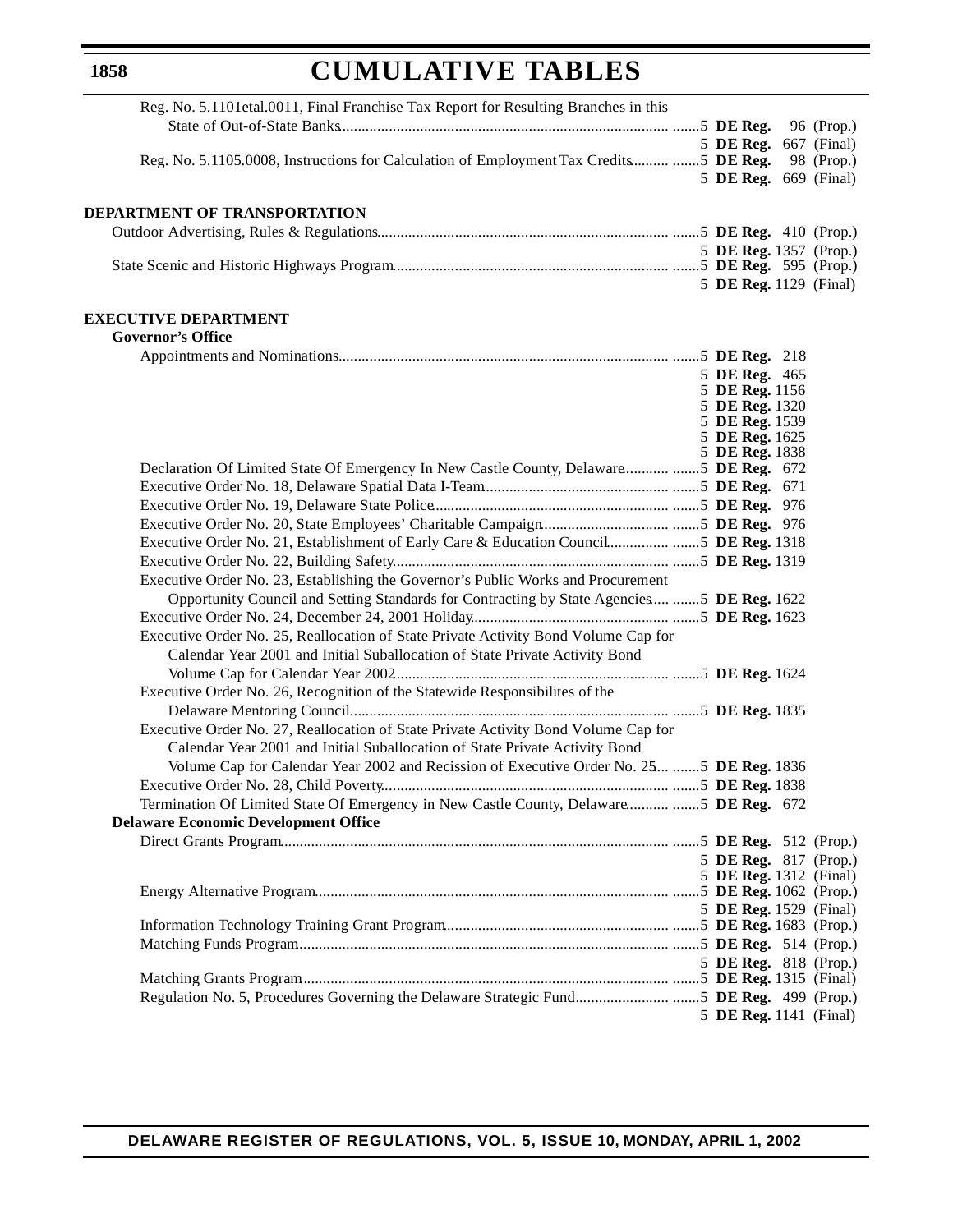## **Symbol Key**

<span id="page-13-0"></span>Roman type indicates the text existing prior to the regulation being promulgated. Underlined text indicates new text. Language which is stricken through indicates text being deleted.

# **Proposed Regulations**

Under 29 **Del.C.** §10115 whenever an agency proposes to formulate, adopt, amend or repeal a regulation, it shall file notice and full text of such proposals, together with copies of the existing regulation being adopted, amended or repealed, with the Registrar for publication in the Register of Regulations pursuant to §1134 of this title. The notice shall describe the nat ure of the proceedings including a brief synopsis of the subject, substance, issues, possible terms of the agency action, a reference to the legal authority of the agency to act, and reference to any other regulations that may be impacted or affected by the proposal, and shall state the manner in which persons may present their views; if in writing, of the place to which and the final date by which such views may be submitted; or if at a public hearing, the date, time and place of the hearing. If a public hearing is to be held, such public hearing shall not be scheduled less than 20 days following publication of notice of the proposal in the Register of Regulations. If a public hearing will be held on the proposal, notice of the time, date, place and a summary of the nature of the proposal shall also be published in at least 2 Delaware newspapers of general circulation; The notice shall also be mailed to all persons who have made timely written requests of the agency for advance notice of its regulation-making proceedings.

# **DEPARTMENT OF [ADMINISTRATIVE SERVICES](http://professionallicensing.state.de.us/index.shtml) DIVISION OF PROFESSIONAL REGULATION REAL ESTATE [COMMISSION](#page-3-0)** 24 DE Admin. Code 2925

Statutory Authority: 24 Delaware Code, Section 2905(a)(1) & 2911(b), (24 **Del.C.** §2905(a)(1), §2911(b))

PLEASE TAKE NOTICE, pursuant to 29 **Del.C.** Chapter 101 and 24 **Del.C.** Sections 2905(a)(1) and 2911(b), the Delaware Real Estate Commission proposes to revise its Guidelines for Fulfilling the Delaware Real Estate Education Requirement. The proposed amendments revise Guideline 6.1.2 to permit the listing of specific courses of instruction that are acceptable for continuing education credit towards the requirement for renewal. The proposed revisions include insertion of a new Guideline 6.2.1 permitting up to three credits of continuing education applicable to legislative update for Delaware Association of Realtor members who serve on the State Government Affairs Committee provided that they attend no less than eighty percent of the annual meetings of that committee and attendance is certified in the form and manner prescribed by the Commission.

A public hearing will be held on the proposed Education Guidelines on Thursday, May 9, 2002 at 9:00 a.m., in the Second Floor Conference Room A of the Cannon Building, 861 Silver Lake Boulevard, Dover, Delaware, 19904. The Commission will receive and consider input in writing from any person on the proposed Education Guidelines. Any written comments should be submitted to the Commission in

care of Joan O'Neill at the above address. The final date to submit written comments shall be at the above scheduled public hearing. Anyone wishing to obtain a copy of the proposed Education Guidelines or to make comments at the public hearing should notify Joan O'Neill at the above address by calling (302) 744-4519.

This notice will be published in two newspapers of general circulation not less than twenty (20) days prior to the date of the hearing.

#### **Real Estate Commission Education Committee** Statutory Authority: 24 **Del.C.** 2911(b)

- 1.0 Introduction
- 2.0 Objective
- 3.0 Administration
- 4.0 Education Committee
- 5.0 Course Approval
- 6.0 Program Criteria
- 7.0 Course Approval Process
- 8.0 Provider Responsibilities
- 9.0 Instructor Qualifications
- 10.0 Instructor Approval Process

### **Guidelines for Fulfilling the Delaware Real Estate Education Requirements**

#### **1.0 Introduction -- Mandate for Continuing Education**

1.1 24 **Del.C.** §2911(b) sets forth a requirement that "...each Delaware Real Estate Certificate holder applying for renewal shall be required to successfully complete in the two year period prior to renewal, continuing education hours in an amount to be prescribed by the Rules and Regulations of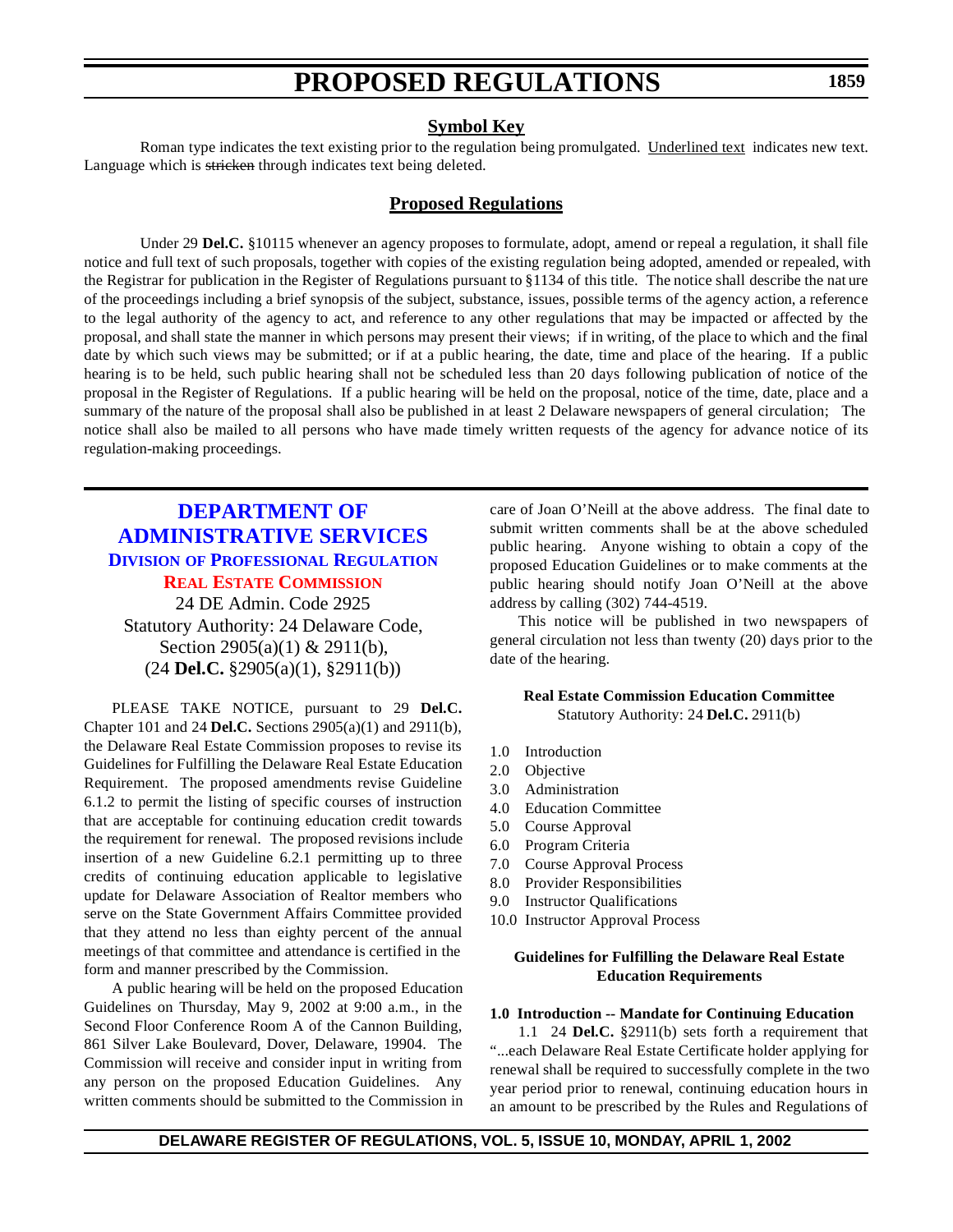# **PROPOSED REGULATIONS**

the Commission. Each Delaware Real Estate Certificate holder at the time of certificate renewal shall be required to furnish to the Commission satisfactory evidence that they have successfully completed the required number of hours in approved courses......"

1.2 The continuing education requirements apply to all licensees whether or not the certificate holder has been officially active or inactive during the two year period prior to expiration. The Delaware Real Estate Commission shall be informed of the completion of the continuing education requirement at the time of submission of the Real Estate Certificate Renewal Application. In the case of an inactive licensee proof of completion of the continuing education requirement will be due upon reactivation of the license. The number of continuing education credit hours required is established within the Rules and Regulations of the Commission. The number and content of mandated courses may vary at the discretion of the Commission. The current requirement for continuing education is included within these guidelines. Updates may be obtained from the offices of the Real Estate Commission or the Real Estate Education Committee.

### **2.0 Objective**

Through education, the licensee shall be reasonably current in real estate knowledge and shall have improved ability to provide greater protection and service to the real estate consumer, thereby meeting the Delaware Real Estate Commission's primary objective of protection of the public.

#### **3.0 Administration**

The Delaware Real Estate Commission has the governing powers to approve or disapprove educational course offerings and instructor certification and reserves the right to suspend or revoke the privilege of conducting any educational course to any course provider(s) or instructor(s) who fail to adhere to the educational guidelines as established by the Commission.

#### **4.0 Education Committee**

4.1 The Commission may utilize the services of a committee, appointed by the Commission, to assist in the educational objectives of the Commission.

4.2 Committee Structure - The Committee shall be comprised of twelve (12) members, four (4) from each county. Three (3) members shall be public members and the remaining members shall hold a valid Delaware real estate license.

4.3 Committee Officers - (Chairperson and Vice-Chairperson) shall be elected from the Committee and shall serve one year terms. Election of said officers will be held in January.

#### 4.4 Term of Office

4.4.1 Each appointment shall be for four (4) full

years. No person who has been appointed to the Committee shall again be appointed to the Committee until an interim period of at least one (1) year has passed since such person last served.

4.4.2 Five (5) members shall constitute a quorum; and no recommendation shall be effective without the affirmative vote of a majority of the quorum. Any member who fails to attend three (3) consecutive regular business meetings without a valid excuse, or who fails to attend at least half of all regular business meetings during any calendar year, shall automatically upon such occurrence be deemed to have resigned from office and a replacement shall be appointed by the Commission.

4.4.3 Committee members shall be appointed by the Commission. Applications for committee membership will be received by the Commission, via a letter of intent and a current resume 60 days prior to an anticipated vacancy. Committee members may be removed by the Commission for good cause. If an interim vacancy should occur, the Commission shall appoint a person to fill the position for a full four (4) year term commencing with the date of appointment.

4.5 Committee Responsibilities

4.5.1 It shall be the duty of the Education Committee to monitor the content and conduct of all prelicensing courses for salesperson and broker as well as continuing education programs offered to fulfill the educational requirements for obtaining and maintaining licensure in the State of Delaware.

4.5.2 The Education Committee shall have the responsibility for reviewing all applications for pre-licensing and continuing education credit as well as certification of instructor applicants, to insure that all applications satisfy the requirements.

4.5.3 After this review, the Education Committee shall recommend that an application be approved or disapproved by the Commission. If approval is recommended with regard to continuing education, the Committee shall indicate the number of full credit hours for the course. In making its decisions, the Education Committee shall follow the provisions contained in these guidelines. Any recommendation for non-approval shall be accompanied by a specific reason. Only the Delaware Real Estate Commission shall have the power to approve or disapprove the application for a course offering or instructor certification.

4.5.4 The Education Committee shall undertake such other duties and responsibilities as the Commission shall direct from time to time.

4.5.5 Committee meeting times and places shall be as necessary, but in all cases within two weeks prior to the next regularly scheduled meeting of the Commission. Committee meetings shall be conducted in accordance with the Administrative Procedures Act.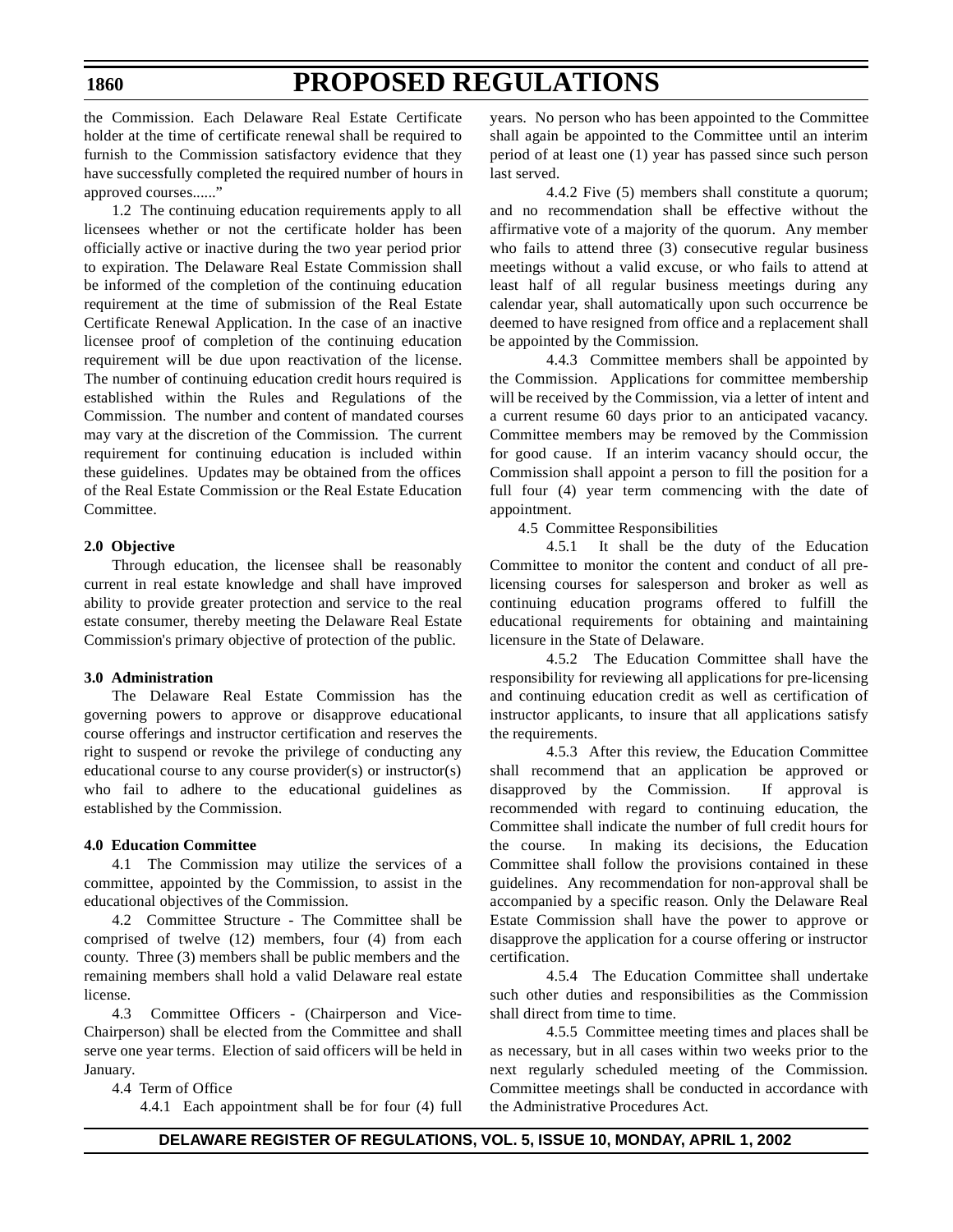4.5.6 Notwithstanding any rule, regulation, or guideline to the contrary, members of the Education Committee who attend at least eighty percent (80%) of the meetings of the Education Committee during a biennial licensure period may receive up to six (6) continuing education credit hours applicable to elective credit hours only. This guideline will become effective beginning May 1, 2002.

**See 5 DE Reg. 1686 (3/1/02)**

#### **5.0 Course Approval**

5.1 General Requirements - An educational activity to be approved as satisfying Delaware's real estate continuing education requirements must be an organized real estate related activity, offered under responsible sponsorship, facilitated by an instructor certified by the Commission.

5.2 Organization - The sponsoring organization must have a designated individual responsible for the administration and coordination of the education program. That designee shall be responsible to report to the Commission and/or the Committee for the proper conduct of each such program.

5.3 Facilities - The sponsoring organization must provide or arrange for appropriate educational facilities, and when necessary, library and reference materials and all instructional aids and equipment consistent with the content, format, and objective of each learning experience.

5.4 Performance - Attendance shall be used as the minimum requirement for satisfactory completion, in addition, alternative criteria for evaluating student performance may be established by the sponsoring organization or class instructor.

5.5 Maintenance and Availability of Records - An individual record of participation must be maintained by the sponsoring organization for a period of not less than three (3) years from the date of the activity and upon request made readily available as an official statement to each student of his or her participation. Information which must be included as part of this record is:

5.5.1 Name and address of the organization offering the course.

5.5.2 Name of course topic.

5.5.3 Title of the course

5.5.4 Name, resume and certificate number of the individual instructors.

5.5.5 Completion date of the course offering.

5.5.6 Number of hours of approved credit.

5.5.7 A detailed outline of the course.

5.5.8 A copy of the approval letter received from the Commission

5.5.9 A copy of the individual instructor(s) certification(s) letter(s) issued by the Commission.

5.5.10 A copy of the individual student evaluations on forms provided by the Commission.

5.5.11 A list of the individual students attending the course offering and their completion status, e.g., satisfactory or unsatisfactory.

5.6 Program Evaluation - Evaluation forms, approved by the Real Estate Commission shall be used to measure the effectiveness of the program design, operation and effectiveness of the instructor(s). These forms must be returned to the Education Committee for review within fifteen (15) calendar days of completion of the program.

#### **6.0 Program Criteria**

6.1 Areas of Concentration for Acceptable Courses

6.1.1 Courses of instruction and seminars, to be considered eligible for continuing education credit approval must be in a definable real estate topic area. Courses that may be considered eligible must be in the following topic areas:

6.1.1.1 Federal, State or Local Legislative Issues (Legislative Update).

6.1.1.2 Fair Housing Law

6.1.1.3 Anti-Trust Law

6.1.1.4 Real Estate Ethics or Professional Standards

6.1.1.5 Agency Relationships and Responsibilities

6.1.1.6 Professional Enhancement for Practicing Licensees

6.1.2 Unless specifically identified in Guideline 6.2 as acceptable for credit, courses of instruction which Are Not acceptable for credit include, but are not limited to:

6.1.2.1 Offerings in mechanical office and business skills such as typing, business machines and computer operations.

6.1.2.2 Personal development and/or enrichment and motivational courses, speed reading memory improvement, and language report writing.

6.1.2.3 Correspondence courses and program learning courses not under the direct supervision of a certified instructor, except those courses that have been certified through The Association of Real Estate License law Officials (ARELLO) Distance Education Certification Program.

6.1.2.4 General training or education required of licensees to function in a representative capacity for an employing broker except if said training or education complies with the above stated topic areas, has been approved by the Commission and is taught by a certified instructor.

6.1.2.5 Meetings which are a normal part of in-house staff or licensee training, sales promotions or other meetings held in connection with the general business of the licensee and/or broker; any meetings that a licensee is required to attend as a condition of continued employment, whether imposed by rules of the employing broker or by a

## **DELAWARE REGISTER OF REGULATIONS, VOL. 5, ISSUE 10, MONDAY, APRIL 1, 2002**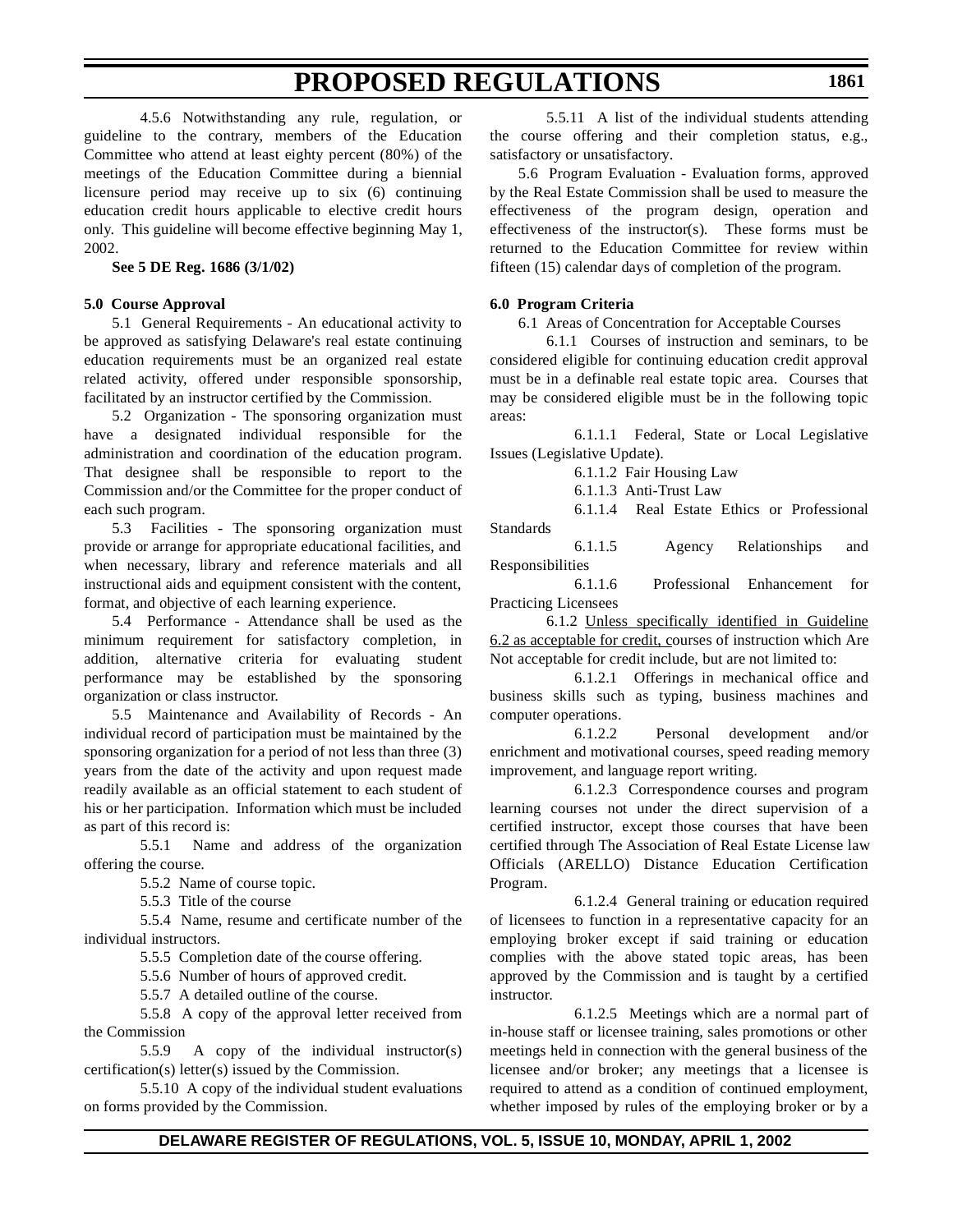# **PROPOSED REGULATIONS**

contractual agreement between broker and franchiser, does not qualify for continuing education credit. Work experience does not qualify for continuing education credit.

6.1.2.6 Non-educational activities of associations, trade organizations, and professional and occupational group membership or certification are not considered accreditable continuing education activities. Examples of such activities are, but not limited to:

6.1.2.6.1 membership or service in a professional, occupational or other society or organization;

6.1.2.6.2 attendance at annual, periodic or special meetings, conventions, conferences, rallies and retreats;

6.1.2.6.3 writing or presentation of articles or research papers;

6.1.2.6.4 a program or other type of organizational assignment;

6.1.2.6.5 self-directed reading or study. As a guiding principle "self-directed studies" and "individual scholarship" are not considered accreditable educational activities.

6.2 The following are approved for credit as indicated:

6.2.1 In any biennial license period, up to three (3) credits applicable towards legislative update may be obtained by Delaware Association of Realtors (DAR) members who serve on the State Government Affairs Committee provided that: 1) the member attends no less than eighty percent (80%) of the annual State Government Affairs Committee meetings; and 2) the DAR Executive Vice President or DAR President certifies attendance in the form and manner prescribed by the Commission.

**See 5 DE Reg. 1171 (11/1/01)**

#### **7.0 Course Approval Process**

7.1 An application for course approval (on forms approved by the Commission), course outline, all applicable fees and any other documentation that may be required, must be filed by the course sponsor or provider, with the Division of Professional Regulation, Delaware Real Estate Commission, Education Committee, 861 Silver Lake Boulevard, Suite 203, Dover, Delaware 19904-2467, at least sixty (60) days prior to the date that the course is to be held. Failure to file within the appropriate time limit may be cause for rejection. Recommendations of the Education Committee shall be made to the Commission within thirty (30) days after the Education Committee receives and reviews the completed application. An application that is incomplete when filed shall not be considered to have been filed.

7.2 A course may be certified for a period of two (2) calendar years, provided the course is conducted by the sponsor or provider making application, the curriculum and course length remains exactly as approved, and certified instructors are utilized. The Education Committee may recommend a shorter or probationary approval where good cause for limited approval can be demonstrated. A sponsor who receives approval to conduct a certified course or activity, must notify the Commission in writing, of the intent to hold such activity, at least seven (7) days in advance of the start of the activity. Included in the letter of intent shall be the course approval number,  $date(s)$  and time(s) and location of the course, topic area, course name, instructor name(s) and instructor certification number(s). Courses can not be automatically renewed. Sponsors providers will need to reapply by the course expiration date and before conducting further courses. The Education Committee shall have the right to recommend to the Commission that a provider's privilege of conducting a certified course be revoked for the remainder of the approval period, if the Education Committee determines that the provider is not maintaining the standards required in these guidelines.

7.3 An application for an individual student request for approval of an educational activity (on forms approved by the Commission), course outline, instructor resume of a qualified instructor, and any other documentation that may be required, may be filed by the individual student with the Delaware Real Estate Commission, Real Estate Education Committee within twelve (12) months. Recommendations of the Education Committee shall be made to the Commission within thirty (30) days after the Education Committee receives and reviews the completed application. application that is incomplete when filed shall not be considered to have been filed. The subject educational activity must comply with Section 6.0 herein and any other applicable Guidelines.

**See 5 DE Reg. 1395 (01/01/02)**

### **8.0 Provider Responsibilities**

8.1 The organization receiving approval of a course or program accepts the responsibility to maintain a permanent record of the course activity for not less than three years from the date of the course offering. The permanent record shall include the documents as listed in "Maintenance and Availability of Records".

8.2 The sponsor or provider of all continuing education courses shall arrange for an on-site monitor in addition to the certified instructor for each activity. The monitor shall be responsible, at a minimum, for ensuring faithful and complete attendance by students, as well as facilities management. The monitor may be a student for educational credit for that course or activity. This guideline shall not apply to courses that have been certified through ARELLO's Distance Education Certification Program.

8.3 The course sponsor or provider, will supply to the student at the completion of the course or program, a certificate of completion. This certificate must contain, but is not limited to, the following information:

Student Name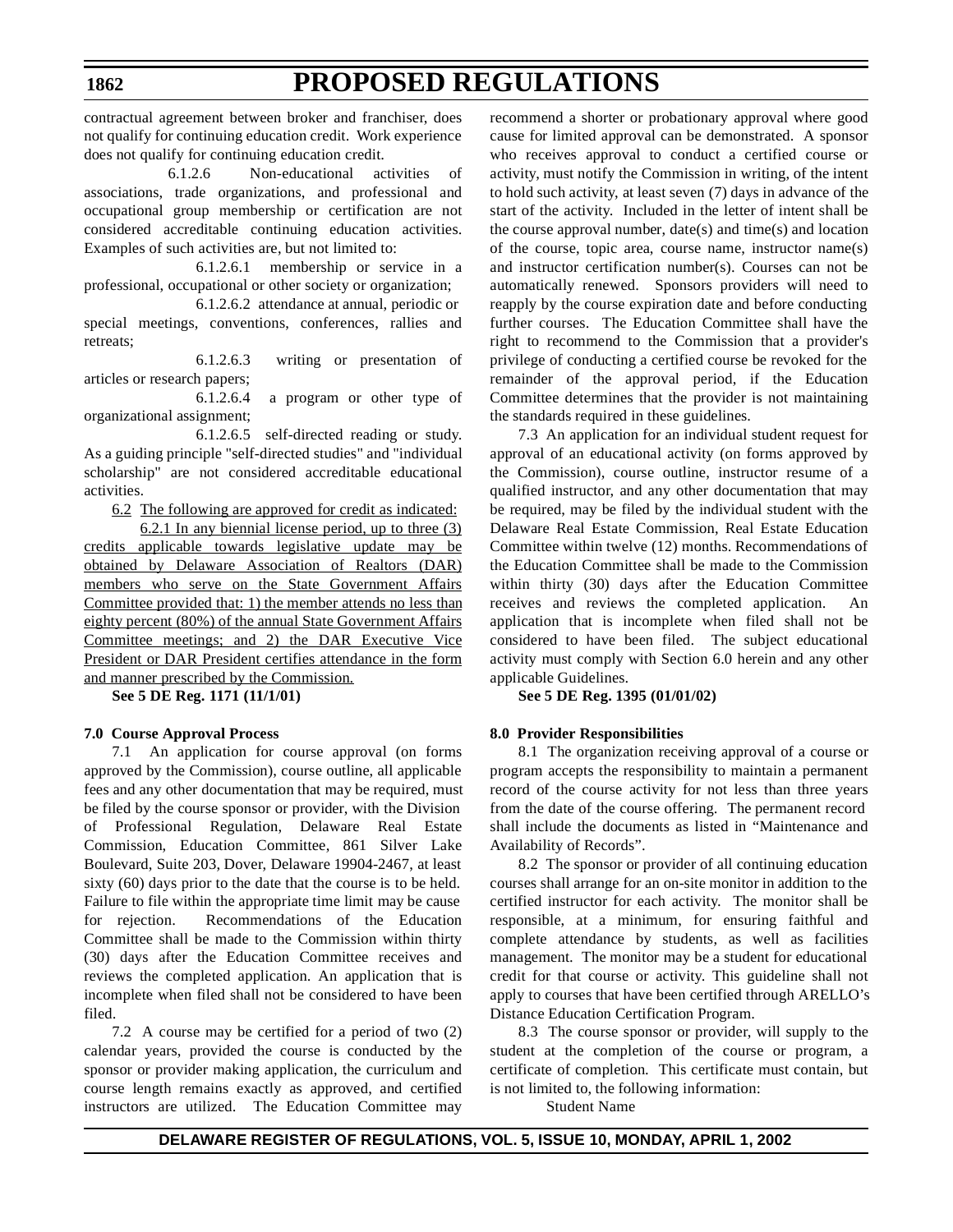Sponsors Name Topic Area Name Course Title Date course was completed Number of Credit Hours Course Approval Number Instructor Name(s) Instructor Certificate Number(s)

8.4 The organization offering the course, shall, within fifteen (15) days after the completion of the activity, provide a list of participants, their real estate license numbers (if applicable) and a copy of each student's course and instructor evaluation form and an evaluation summary report form to the Commission's Office. The evaluation summary report form shall be signed by any instructors who participated in the delivery of the course thus indicating each has had the opportunity to review the evaluation result. Failure of the organization to provide this information may be grounds to suspend the approval of that course or educational activity, in the absence of a showing of good cause for that failure.

8.5 Where the provider is a prelicensing school, the administrator thereof is responsible to apply to the Delaware Department of Public Instruction for certification and to maintain such certification. Proof of current certification must be attached to the application for course approval submitted to the Education Committee.

8.6 Prelicensing schools are to solicit the names of students interested in being contacted by recruiters by the second class meeting. Any students joining after the first class must be informed of the opportunity to be a part of the recruiting roster at the first class attended. Schools must supply the recruiting roster within seven (7) days of receiving a request from a broker.

8.7 Prelicensing schools will also furnish each student with current information regarding the prelicensing examination to include the "Real Estate Candidate Handbook" which is available to prelicensing schools through the testing service for this purpose.

8.8 Members of the Real Estate Commission or Education Committee And/or Their Official Representatives Shall Have the Right to Monitor Any Approved Course Without Notice.

**See 5 DE Reg. 1171 (11/1/01)**

#### **9.0 Instructor Qualifications**

9.1 It is the stated policy of the Delaware Real Estate Commission that qualified instructors must be directly involved in presenting any professional educational activity. Qualifications are determined by all or a combination of:

9.1.1 competence in the subject matter (may be evidenced by experience in which command of subject matter is recognized by the individual's peers, and/or by a formal education or training, and/or by demonstrated knowledge through publication in professional journals or

appropriate media);

9.1.2 ability to transmit the educational content to the participants as determined by student evaluations and/or test results from previous instructional assignments;

9.1.3 understanding of the program objectives; and

9.1.4 knowledge and skill in the instructional methodology and learning processes to be employed.

9.2 The persons applying for instructor certification in teaching a real estate related topic must have five (5) years of full time experience in the trade, business, or profession that relates to the topic of instruction to be taught, and meet at least one (1) of the following sets of qualifications:

9.2.1 An approved instructor must meet two of the following criteria:

9.2.1.1 a Bachelor's degree

9.2.1.2 a Broker's Certificate

9.2.13 a professional designation such as, but not limited to; ALC (Accredited Land Consultant), CRS (Certified Residential Specialist), CCIM (Certified Commercial Investment Member) CPM (Certified Property Manager), CRB (Certified Residential Broker), CRE (Counselor Real Estate), MAI (Member Appraisal Institute), SIOR (Society Industrial Office Realtors) SRA (Senior Residential Appraiser), SRPA (Senior Real Property Appraiser), but not including GRI (Graduate Realtor Institute);

9.2.2 Possession of a valid teaching credential or certificate issued in the State of Delaware (or any State with qualifications that are equal to, or that exceed the qualification standards of the State of Delaware), and/or five (5) years of teaching experience in an accredited public, private, or parochial school; and/or five (5) years teaching experience in an accredited junior college, college or university.

9.2.3 A fully designated senior member of the Real Estate Educators Association who has been issued the DREI (Designated Real Estate Instructor) designation.

9.3 The Commission may waive the above requirements contingent upon review of proof of collateral experience in related fields of real estate. The Commission reserves the right to exercise its discretion in denying an applicant who has had a disciplinary action taken against him/her.

9.4 In addition to the qualifications listed above, the Commission shall take into consideration evaluations from previous programs that the applicant has instructed. The Commission will also take into consideration recommendations or absence thereof of course providers, course coordinators, administrators and institutions that have employed the applicant.

9.5 The Education Committee may, at its discretion, subject to Commission approval, require a potential instructor to take a teaching methodology course (such as those given by colleges and universities) and/or a teaching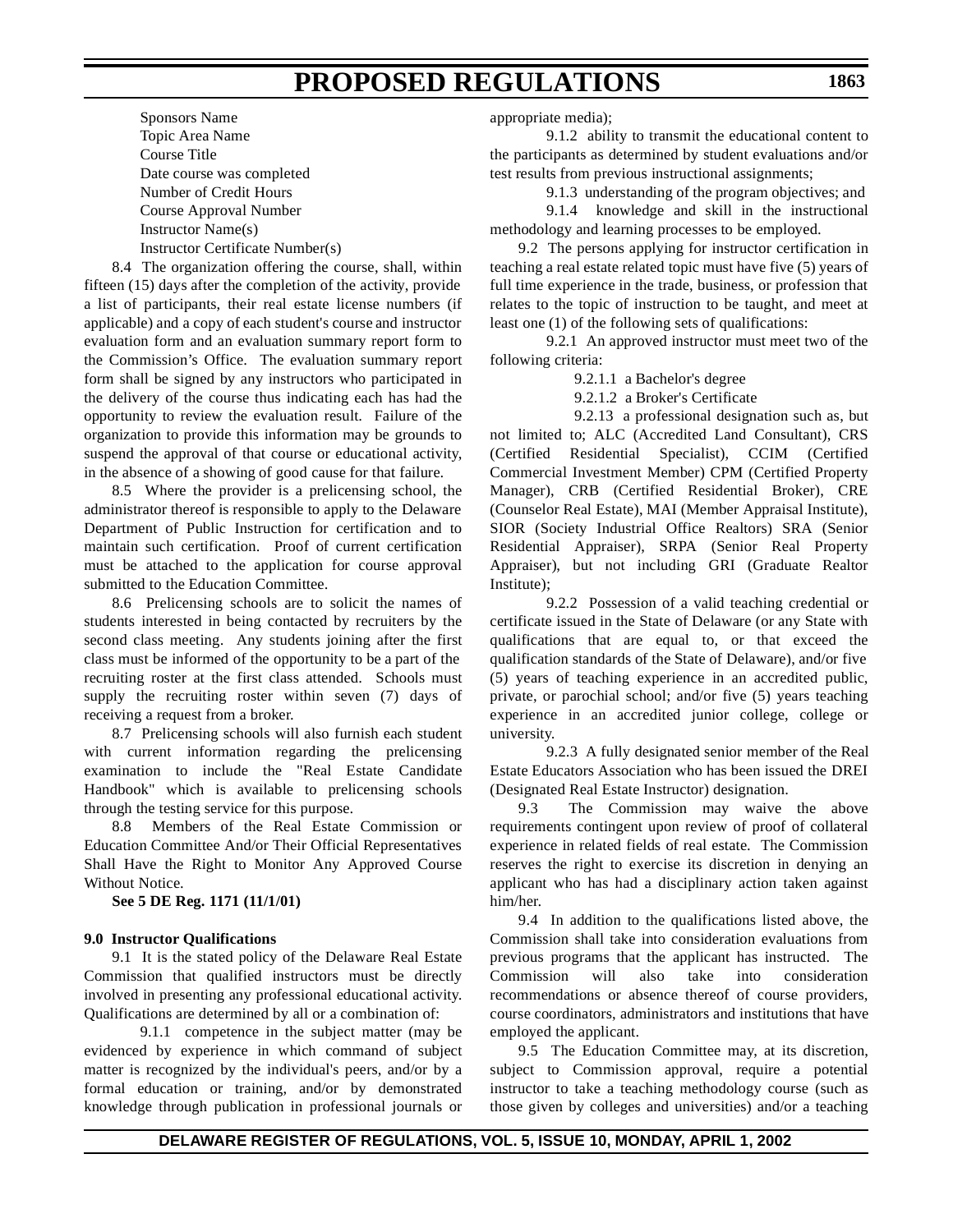# **PROPOSED REGULATIONS**

<span id="page-18-0"></span>methods seminar (such as currently given by the National Association of Realtors or Real Estate Educator's Association).

#### **10.0 Instructor Approval Process**

10.1 Applicants for instructor shall submit an application (on forms approved by the Commission), resume and any applicable fees to the Division of Professional Regulation, Delaware Real Estate Commission, Education Committee, 861 Silver Lake Boulevard, Suite 203, Dover, DE 19904-2467, **at least sixty (60) days prior to the employment starting date**. Failure to file within the appropriate time limit may be cause for rejection. Recommendations of the Education Committee shall be made to the Commission within thirty (30) days after the Education Committee receives and reviews the application. An application that is incomplete when filed shall not be considered to have been filed.

10.2 Upon approval, an instructor may be certified for a period of two (2) calendar years. An instructor may be certified in more than one subject or topic area, (e.g. prelicensing math, pre-licensing law, fair housing, ethics, etc.). An instructor may only teach courses as preapproved by the Commission. Instructor certification can not be automatically renewed. Instructors will need to reapply by the certification expiration date and before teaching any further courses or programs. Applications are available from the Commission office.

10.4 An Instructor may receive credit for continuing education hours towards the real estate license renewal requirement in the same amount of hours as approved for credit for the course/topic being taught. This is a one time credit per licensure period, regardless of the number of times that said course/topic is taught during said course or instructor certification period.

10.5 The Education Committee shall have the right to recommend to the Commission that a certified instructor lose the privilege of certification for the remainder of the certification period if the Education Committee determines that the instructor is not maintaining the standards and/or policies required in these guidelines.

10.6 It is the Stated Policy of the Delaware Real Estate Commission That at No Time During Periods of Instruction Shall Any Person Involved in Any Approved Real Estate Educational Activity, Use, or Attempt to Use, the Position of Instructor, Sponsor or Provider Etc., to Solicit Employees or Sales Representatives.

# **[DEPARTMENT OF](http://www.state.de.us/deptagri/index.htm) AGRICULTURE**

Statutory Authority: 3 Delaware Code Section 407(a) (3 **Del.C.** § 407(a))

#### **[AQUACULTURE](#page-3-0) REGULATIONS**

The Department proposes these regulations pursuant to 3 **Del.C.** § 407(a). The proposed regulations contain the following general sanctions: Definitions, Aquaculture Registration, General Aquaculture Permits, Restricted Aquaculture Permits, Aquaculture Stock Certification, Aquaculture Broodstock, Identification and Certification, Inspection of Premises, Enforcement, Future Considerations, Fee Fishing, Aquaculture Facility Protection and Civil Penalties. These regulations are intended to more clearly define the role of the Department in the Delaware aquaculture industry. The proposed regulations will be considered at a public hearing scheduled for May 10, 2002 at 1:00 p.m. at the Delaware Department of Agriculture Building, Conference Room #1. Copies of the proposed regulations may be obtained from the State Veterinarian's office. Comments may be submitted in writing to Bruce R. Walton on or before 1:00 p.m. on May 10, 2002 and/or in person at the hearing. The Delaware Department of Agriculture is located at 2320 S. DuPont Highway, Dover, Delaware 19901 and the phone number is (302) 698-4503.

### **1.0 AUTHORITY**

These regulations are promulgated under the authority of 3 *Del.C.* Section 407 of the Delaware Code.

#### **2.0 PURPOSE**

The purpose of these regulations is to encourage the orderly development of an aquaculture industry in Delaware, while ensuring that aquaculture operations do not adversely impact upon the state's wild stocks of fish by introducing any non-indigenous species that harbor disease or parasites or are capable of surviving and adversely competing with resident plant or animal species.

#### **3.0 DEFINITIONS**

As used in these regulations:

**"Aquaculture"** means the controlled propagation, growth, harvest and subsequent commerce in cultured aquatic stock by an aquaculturist.

**"Aquaculturist"** means an individual, partnership or corporation involved in the production of cultured aquatic stock or parts thereof.

**"Aquaculture Facility"** means any water system and associated infrastructures used for producing cultured aquatic stock.

**"Aquatic Organism"** means an animal or plant of any species or hybrid thereof, and includes gametes, seeds, eggs,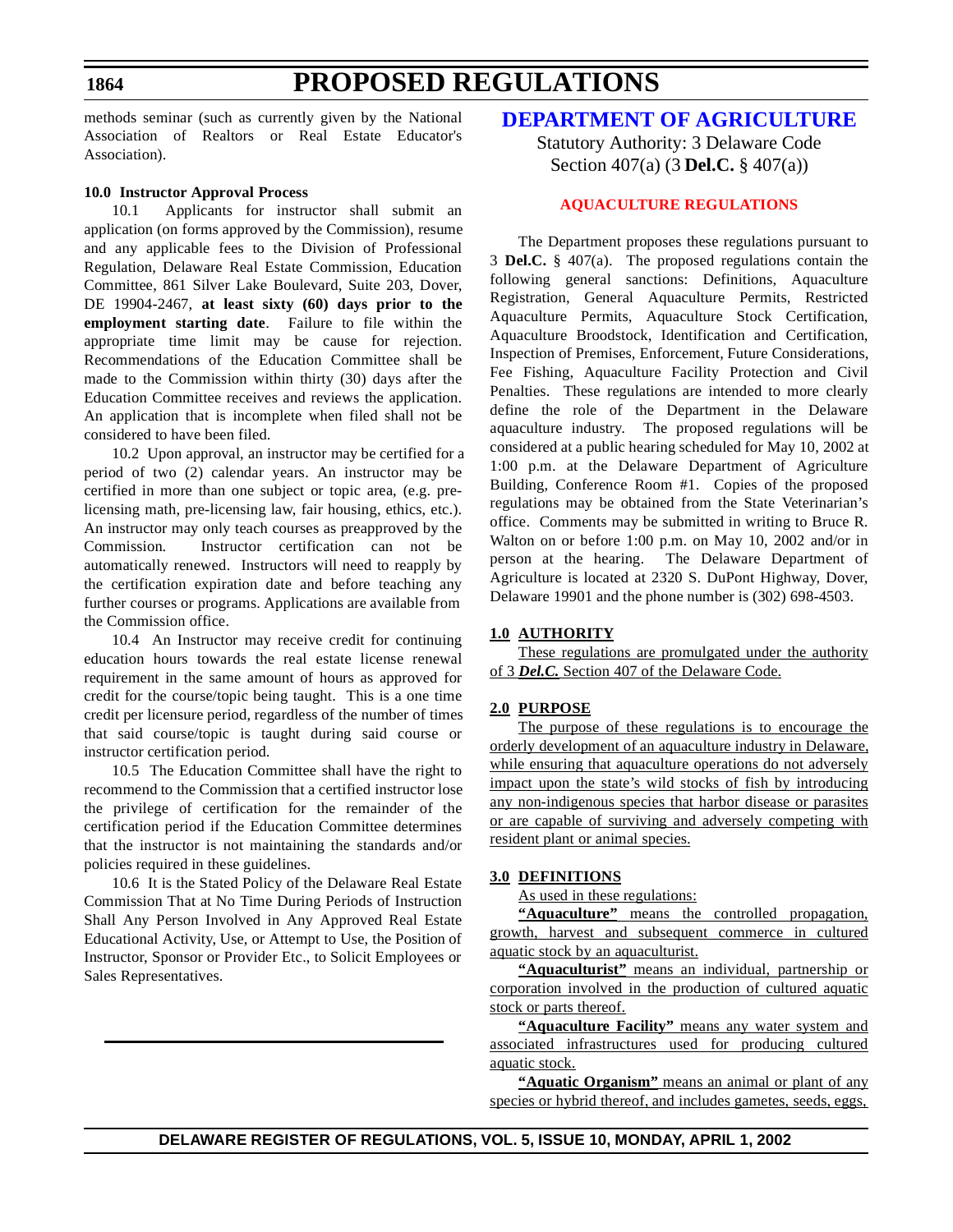sperm, larvae, juvenile and adult stages, any one of which is required to be in water during any stage of its life.

**"Aquaculture Registration"** means the formal registration with the Delaware Department of Agriculture of an aquaculture facility by an individual, partnership, or corporation.

**"Broodstock"** means sexually mature aquatic organisms, either domesticated or wild, used to propagate cultured aquatic stock.

**"Closed system"** means an aquaculture facility or system(s) with water discharge(s) that does not connect in any way to the waters of the state prior to the discharged water being screened, filtered or percolated to prevent cultured aquatic stock from escaping.

**"Cultured Aquatic Stock"** means privately owned aquatic organisms, lawfully acquired, held and grown in a registered aquaculture facility.

**"Department"** means the Delaware Department of Agriculture.

**"DNREC"** means the Department of Natural Resources and Environmental Control.

**"Authorized Employee or Representative"** means any Department employee with a regulatory enforcement capacity or a ranking official instructed by the Secretary of the Department to act on its own behalf.

**"Domesticated"** means an animal or plant trained, adapted and/or bred to live in a human controlled environment.

**"Fee Fishing"** means hook and line fishing for cultured aquatic stock in a registered aquaculture facility upon payment of a fee.

**"Fee Fishing Operation"** means a registered aquaculture facility where for a fee, one may fish for cultured aquatic stock.

**"Finfish", "food fish", "Game fish" and "Bait fish"** mean those fish as defined in 7 *Del.C.* § 906.

**"General Aquaculture Permit"** means written authorization from DNREC to conduct aquaculture practices that do not require DNREC inspection.

**"Native Species"** means any species or hybrid thereof of any plant or animal, which naturally occurs in the waters of the state.

**"Non-indigenous Species"** means any species or hybrid thereof of any plant or animal that does not occur in the waters of the state.

**"Naturalized Species"** means any species or hybrid thereof of any plant or animal, which has been introduced to the waters of the state and has become established by reproducing in the waters of the state.

**"Resident Species"** means those species defined as "native" or "naturalized."

**"Open System"** means an aquaculture facility with a water discharge or discharges that connects to the waters of this state without being screened, filtered or percolated prior to discharge to prevent cultured aquatic stock from escaping.

**"Registered Aquaculture Facility"** means an aquaculture facility that has an aquaculture registration issued by the Department.

**"Restricted Aquaculture Permit"** means a written authorization from DNREC to conduct aquaculture that is subject to DNREC approval prior to receiving possession of aquatic organisms

**"Shellfish"** means any mollusca, crustacea, and chilcerata that includes oysters, clams, lobsters, mussels, whelks, crabs, shrimp and horseshoe crabs.

**"Waters of the state"** means all the tidal waters under the jurisdiction of the State of Delaware where the lunar tide regularly ebbs and flows and all non-tidal waters under the jurisdiction of the state except for waters contained in aquacultural facilities registered with the Department.

"Wild" means any animal or plant that is not trained, adapted and/or bred to live in a human controlled environment.

### **4.0 AQUACULTURE REGISTRATION**

4.1 All aquaculturists with anticipated or realized gross annual revenues in excess of twenty-five hundred dollars (\$2500.00) must register with the Department. Aquaculturists with lower rates of revenues may voluntarily register with the Department. Formal registration shall be on a form prescribed by the Department.

4.2 Aquaculturists that deal with species regulated by the DNREC (i.e., game fish) must obtain the appropriate possession permits from DNREC.

4.3 The aquarium industry is not governed by these regulations.

4.4 Neither the Department nor DNREC shall release any information other than names and addresses contained in the registration without the express permission of the registrant.

4.5 The Department may verify any information provided on the registration form.

4.6 Each registered aquaculture facility will be issued a number by the Department to be used as a reference for marketing and movement documents.

4.7 The initial terms of aquaculture registration shall be for 5 years from the date of the issue. The Department shall, unless due cause is shown, renew an approved aquaculture registration every five (5) years thereafter. The owner of an aquaculture facility shall notify the Department in the event of any change in ownership or a significant change in operation. A significant change in operation would be conversion to or from a closed to open system. A change in the type of cultured aquatic stock does not constitute a significant change but may require a change in the aquaculture permit. Normal maintenance of registered aquaculture facilities shall not be considered a significant change.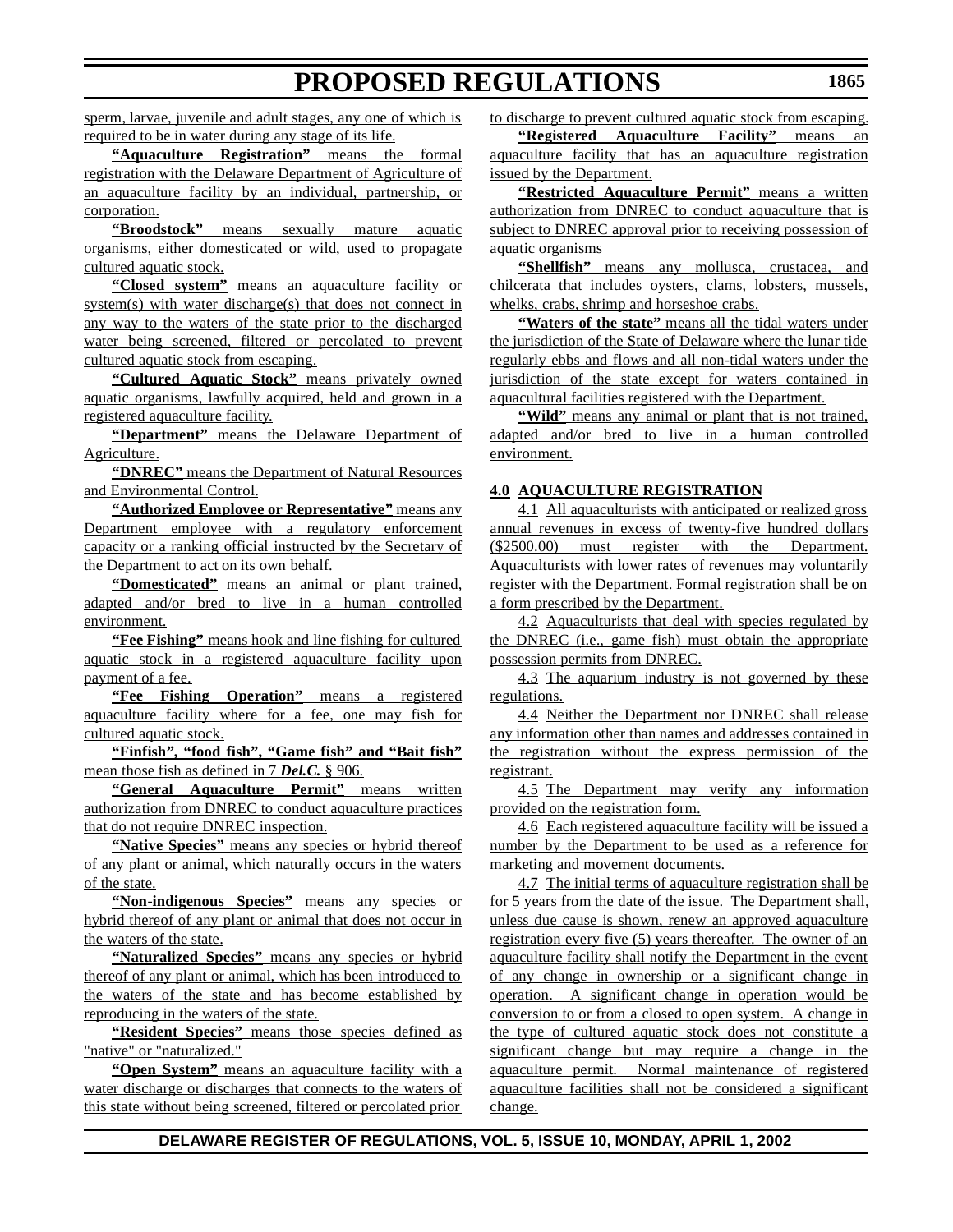### **5.0 AQUACULTURE PERMITS**

5.1 Permits shall be required for the propagation, production, harvest, possession, transport , and disposition of cultured aquatic stock, except for those unrestricted species described in Section 5.4 and any other species as may be specifically designated by DNREC. All permits shall be issued by the Department.

5.2 The Department shall provide copies of all aquaculture permits to DNREC.

5.3 On an annual basis, DNREC will provide to the Department a list of aquatic organisms with a designation as to the type of permit required for each, and an indication as to whether or not each shall be considered a resident species of the state.

5.3.1 Species not listed, all non-resident species, and all species which have not otherwise been provided for, shall be assumed to require a permit and the DNREC shall handle those species on a case-by-case basis.

5.3.2 Any changes in this list must take into account the crop cycle and allow for the grow-out and sale of existing cultured aquatic stock(s).

5.4 UNRESTRICTED SPECIES: Aquaculture facilities engaged with resident minnows and shiners, Cyprinidae (family); killifish, Fundulus spp; anchovy, Anchoa spp; sand lance, Ammodvtes spp; and mullet, Mugilidae (family) do not require an aquaculture permit from the DNREC. Non-resident species incapable of surviving in the waters of the state shall be listed in this category on a case-by-case basis.

5.5 GENERAL AQUACULTURE PERMIT: a general aquaculture permit is required by facilities engaged with culturing the following aquatic organisms; resident freshwater crayfish, black crappie pomoxis niqromaculatus: white crappie, Pomoxis annularis; striped bass, Morone saxatilis; black bass Micropterus spp; white perch, Morone americana; walleye, Stizostedion vitreum; northern pike, Esox lucius; chain pickerel, Esox niqer; Muskellunge, Esox masauinonqy; tiger muskellunge, Esox Licius x Esox masauinonqy; rock bass Ambloplites rupestris; salmon and trout except Pacific salmon, Salmonidae (family) (including rainbow trout Oncorhynchus mykiss, but no other Oncorhynchus spp.); sunfishes, Lepomis spp; channel catfish, Ictalurus punctatus; yellow perch, Perca flavescens: and other food fish included in Subsection 906(28), 7 Del. Code. Size limits and/or creel limits shall be waived. There will be no restrictions on their disposition, provided none are stocked into the waters of this state without approval from DNREC.

5.5.1 SPECIAL PROVISIONS: The Department and the DNREC in cooperation with representatives from the aquaculture industry shall develop a list of species including, at a minimum, rainbow trout, golden shiner, fathead minnow, channel catfish, bluegill and largemouth bass, which may be stocked in privately-owned ponds to support recreation without specific authorization from the DNREC.

5.6 RESTRICTED AQUACULTURE PERMIT: A restricted aquaculture permit is required to culture any aquatic organism(s) not specifically enumerated as species for which the general permit shall apply or for which no permit is required. Such permits, if and when used, may be subject to various restrictions, limitations, stipulations, special conditions, and guidelines, as the Department may deem appropriate in consultation with DNREC. The Department shall attempt to maintain a consistency of standards and restrictions among and within the permits issued to all facilities operating similar systems for particular species.

5.7 PROHIBITED SPECIES: The Department, in consultation with DNREC, may designate particular species of aquatic organisms as entirely prohibited for aquaculture.

### **6.0 STOCK CERTIFICATION AND FISH HEALTH**

The Department of Agriculture in cooperation with the DNREC and representatives of the industry shall expedite the development of a list to designate aquaculture facilities and their stock as disease free. Once so identified and listed by the Department, shipments of cultured aquatic stock from such facilities shall be considered to have valid health certification. The Department shall review disease status annually by questionnaire and distribute revisions to Delaware aquaculturists as appropriate.

The Department shall also attempt to develop Memorandums of Understanding with other states, especially those adjacent to Delaware, to facilitate and simplify interstate shipment of cultured aquatic stock.

6.1 All shipments of cultured aquatic stock into the state shall be accompanied by documentation of origin, which describes the species involved, and the name and address of the original source. It must also include the name and address of additional premises where the shipment has been held for more than a twenty-four (24) hour period.

6.2 Certificates of health must be included when facilities at the point of origin for their procurement exist and their preparation is practical.

6.2.1 Shipments into the state, not accompanied by a certificate of health, require a written or oral authorization from the Department.

6.2.2 All incoming international shipments must be accompanied by a valid health certificate or be held in a Department approved closed system until the Delaware State Veterinarian authorizes its distribution.

6.3 As with other commodity groups, when the Delaware State Veterinarian is made aware of a particular disease condition affecting cultured aquatic stock, and the presence of which could have adverse effects on Delaware's aquaculture species, he will, in a timely manner, alert Delaware aquaculturists by way of a memo or appearance at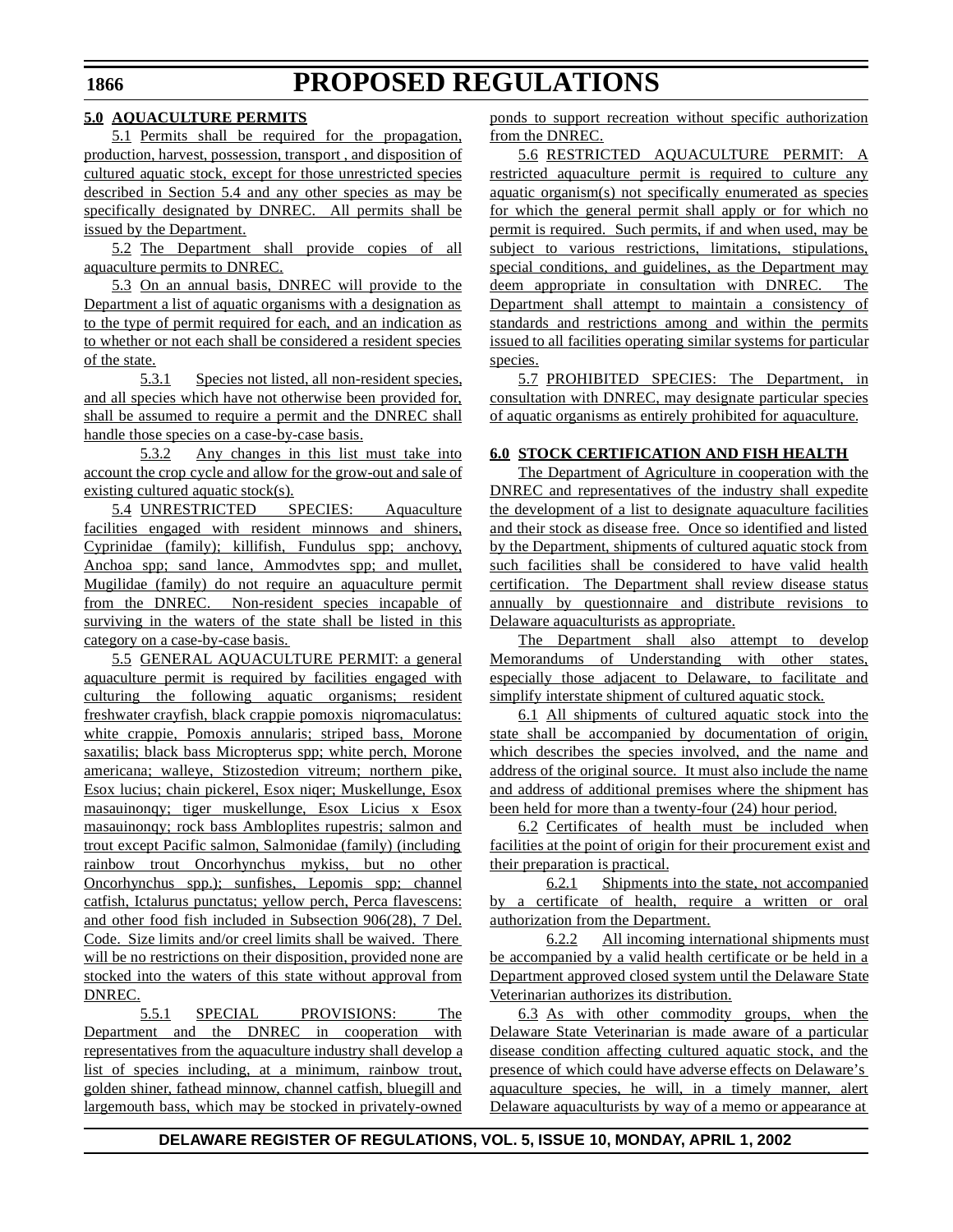an industry group meeting.

6.4 Commercially grown aquacultural species in the State of Delaware are considered in the same class with livestock and poultry and, therefore, in the case of a serious contagious or infectious disease, would be subject to quarantine, testing or destruction under 3 Delaware Code Section 7107.

6.5 To the extent practical, species with demonstrated genetic characteristics inappropriate to Delaware should be prevented from entering the waters of the state. Specifically, striped bass from races, which have sinking eggs, should not be released into Delaware waters.

6.6 Section 7101 of Title 3 of the Delaware Code provides that the Department shall protect the health of the domestic animals of the state, and determine and employ the most efficient and practical means for detection, prevention, suppression, control or eradication of a dangerous, contagious, or infectious disease. It may establish, maintain, enforce, and regulate such quarantine and other measures relating to the movement and care of animals and their products, the disinfection of suspected localities and articles and the destruction of animals, as it deems necessary, and may adopt from time to time all such regulations as are necessary. In the case of a contagious disease, the Department or its authorized agent may put under quarantine the entire group containing the suspected or diseased individual or individuals. Any loss of cultured aquatic stock sustained by the aquaculturist due to inspection or condemnation by Department shall be reimbursed by the Department in accordance with 3 *Del. C.* § 7107.

### **7.0 BROODSTOCK**

Broodstock for aquaculture facilities may be obtained as follows:

7.1 By propagation of existing broodstock and maturation of the offspring.

7.2 By purchase from commercial source.

7.3 By legal sportfishing or commercial harvest methods authorized in the Delaware Code and DNREC regulations.

7.4 Through the use of a collecting permit issued by DNREC which authorizes the collecting of specified species by methods that otherwise would be illegal, in consideration of the broodstock availability needs of the aquaculture industry.

7.5 Broodstock acquired under Regulations 7.1 and 7.2 (above) may be bought sold, traded and transported at any time. Broodstock of wild game fish, as defined in 7 *Del.C.* § 906 obtained under Regulations 7.3 and 7.4 (above) must be marked (i.e., fin-clipped) upon capture and shall not be bartered, sold or traded. However, such broodfish may be transported out of state with written authorization from DNREC. Interstate transport or sale of commercially harvested wild food fish as broodstock may be permitted providing Department and DNREC are notified at least 48 hours in advance.

## **8.0 IDENTIFICATION AND CERTIFICATION**

8.1 Except as provided in Section 4.0 above, any cultured aquatic stock that is being transported for sale or distribution shall be accompanied by a bill of sale or bill of lading or functional equivalent.

8.2 Any label, bill of sale or bill of lading shall contain the name and address of the receiver and the identify of the cultured aquatic stock by species, and to the extent that practically determined total weight or number.

8.3 Cultured aquatic stock being transported but not for sale or distribution shall be accompanied by a copy of the aquaculture registration issued by the Department.

8.4 Shipments of black bass must also include the facility of origin.

## **9.0 FEE FISHING**

The owner(s) of a fee fishing operation must register as an aquaculture facility. Within a registered facility, it shall be lawful for any person to fish without being licensed to fish in this state. The fee fishing operation shall meet the following requirements, subject to inspection and approval by the Department prior to the Department's approving the registration:

9.1 The fee fishing operation shall be a closed system.

9.2 The fee fishing operation shall not contain any wild Finfish.

### **10.0 INSPECTION**

10.1 When authorized by the owner of a fee fishing operation, it shall be lawful for a person to take and/or possess those species, or hybrids thereof, permitted by species name by the Department without regard to any seasonal restrictions, size limits or creel limits.

10.2 Unless otherwise authorized, it shall be unlawful for any person other than the facility operators to possess any cultured aquatic stock that remain alive after legally taking them from a fee fishing operation. Any person who lawfully takes and has fish in his possession from a fee fishing operation, registered as such with the Department, is exempt from any seasonal restrictions, size limits and/or creel limits on that particular species of fish, provided that the person has in his or her possession a valid receipt issued by the owner or owner's agent of the fee fishing operation.

10.3 Any person in possession of cultured aquatic stock lawfully taken from a fee fishing operation shall be issued a receipt for same by the owner's agent of that fee fishing operation. This receipt shall include the name and address of the fee fishing operation , the date the cultured aquatic stock was taken, the identification and number of each species of cultured aquatic stock taken, and the signature of the person to whom the receipt is issued. This

## **DELAWARE REGISTER OF REGULATIONS, VOL. 5, ISSUE 10, MONDAY, APRIL 1, 2002**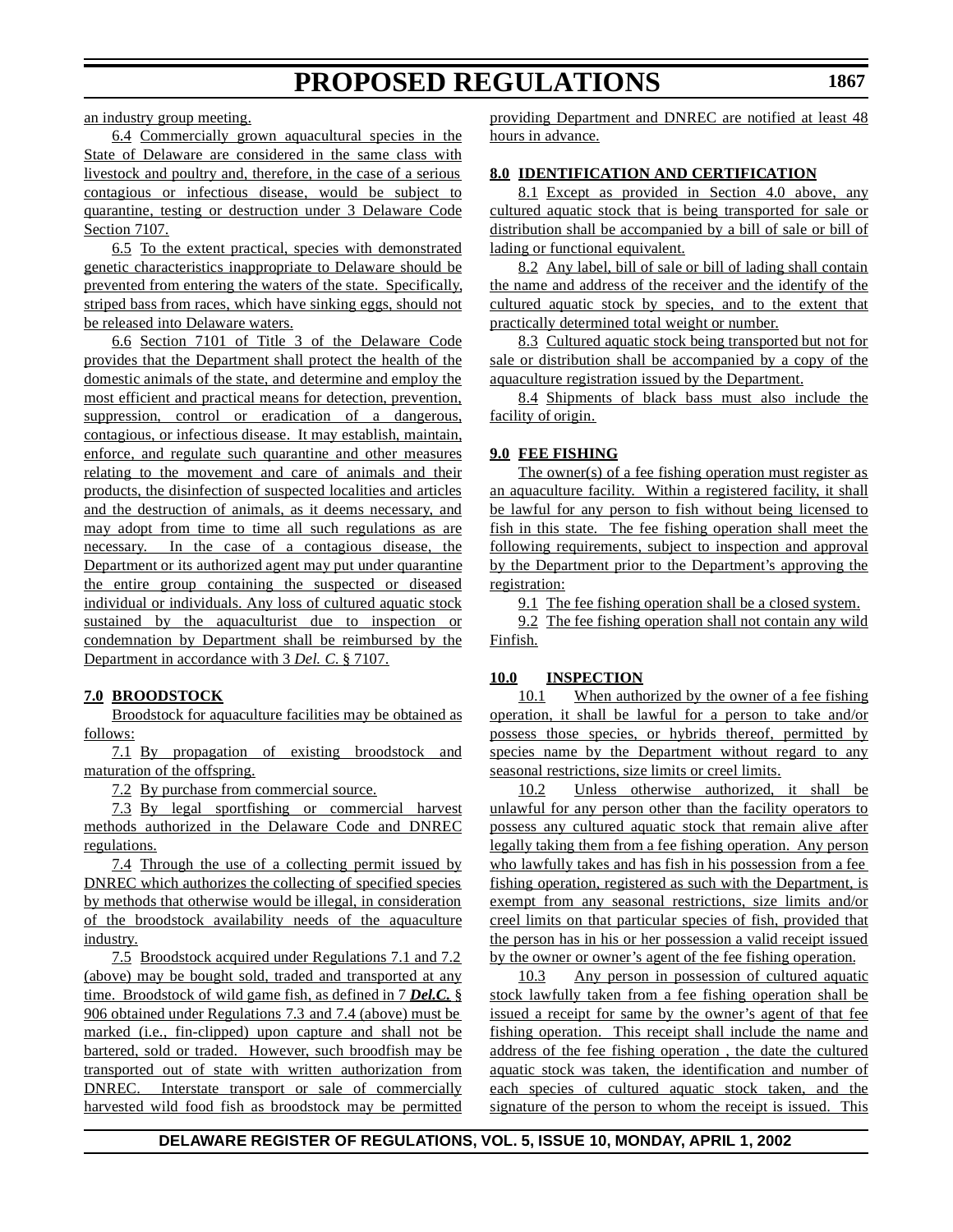# **PROPOSED REGULATIONS**

<span id="page-22-0"></span>receipt shall remain in the possession of the person who took the cultured aquatic stock from the fee fishing operation until that person enters his or her personal abode or temporary or transient place of lodging. The owner or owner's agent of the fee fishing operation shall maintain a copy of each receipt for a period of to one year from the date of issuance.

## **11.0 INSPECTION OF PREMISS**

11.1 Pursuant to 3 *Del.C.* § 407, any authorized employee of the Department after determining there is probable cause to believe that there has been a violation of these regulations or the Delaware Code, may do the following without first obtaining a search warrant:

11.1.1 Inspect, search and/or examine any registered aquaculture facility or vehicles on the premises in the presence of any operator(s) or occupant(s) of said facility or vehicles to determine compliance with Chapter 4 of Title 3 or any regulation promulgated by the Department.

11.2 Only reasonably foreseeable damages sustained by the Aquaculture facility due to inspections, searches, and/or examinations shall be reimbursed by the Department.

## **12.0 AQUACULTURE FACILITY PROTECTION**

It shall be unlawful for any person, without the written consent of the owner, to remove, destroy or release cultured aquatic stock from a registered aquaculture facility or introduce any toxic substance directly or indirectly into the waters of a registered aquaculture facility. Fines and penalties for such acts will be those specified in Title 11 of the Delaware Code.

## **13.0 CIVIL PENALTIES**

13.1 In addition to proceeding under any other remedy available by law or in equity for a violation of a provision of the Aquaculture Act or a rule or regulation adopted thereunder, or any order issued pursuant thereto, the Secretary of the Department may hold an administrative hearing for the purpose of determining whether or not there should be a suspension or revocation of the aquaculture registration issued by the Department.

13.1.1 The persons affected by such suspension or revocation may request a hearing before the Department.

13.1.2 A hearing shall be held within 30 days after the request.

13.1.3 Within 30 days after the hearing, the Department shall affirm, withdraw or modify its action by an order based upon the record of the hearing.

13.1.4 An appeal from that order may be taken to the Superior Court within 30 days from the date of the order.

13.1.5 Registration shall remain in effect until all such hearings or appeals have been completed.

13.1.6 If no request for a hearing is made within 30 days the order becomes effective.

13.2 Any person who interferes with the Department in the enforcement of these regulations as determined by an administrative hearing, may be assessed a civil fine of up to \$500.

13.2.1 In determining the amount of the fine, the Secretary shall consider the gravity of the violation.

13.2.2 Whenever the Secretary finds the violation occurred despite the exercise of due care or did not cause significant harm to property or the environment, the Secretary may issue a warning in lieu of assessing a fine.

13.2.3 No civil fine shall be assessed unless the person(s) charged shall have been given notice and opportunity for a hearing.

13.3 If no violations are charged after an inspection or examination as herein provided, any loss of cultured aquatic stock or reasonably foreseeable damages to the aquaculture facility will be reimbursed by the Department.

13.4 All fines and penalties for violations of this subsection shall be paid to the Department and deposited in the general fund account.

13.5 In the case of the failure to pay civil fines, the Secretary shall refer the matter to the Attorney General's Office of the State of Delaware for enforcement.

### **14.0 FUTURE CONSIDERATIONS**

14.1 The Department, in consultation with the Delaware Aquaculture Council, may amend or adopt such rules and regulations as it deems advisable to aid in carrying out the purpose of these regulations and to facilitate their enforcement.

# **[DEPARTMENT OF](http://www.state.de.us/deptagri/index.htm) AGRICULTURE**

Statutory Authority: 3 Delaware Code Section 1101 (3 Del.C. § 1011)

### **Forest [Service Regulations](#page-3-0)**

The Department proposes these amendments to the Forest Service's Regulations pursuant to 3 **Del.C.** § 1011. It's purpose in proposing these amendments is to streamline the procedures for responding to potential or existing water quality problems arising from silvicultural activities and to establish an enforcement and penalty scheme for those who fail to obtain and file the necessary permits before commencing timber harvesting activities.

The proposed amendments to the regulations will be considered at a public hearing scheduled for May 8, 2002 at 4:00 PM at the Delaware Department of Agriculture Building, conference Room No. 1. Copies of the proposed amendments to the regulations may be obtained from the State Forester's Office. Public comments may be submitted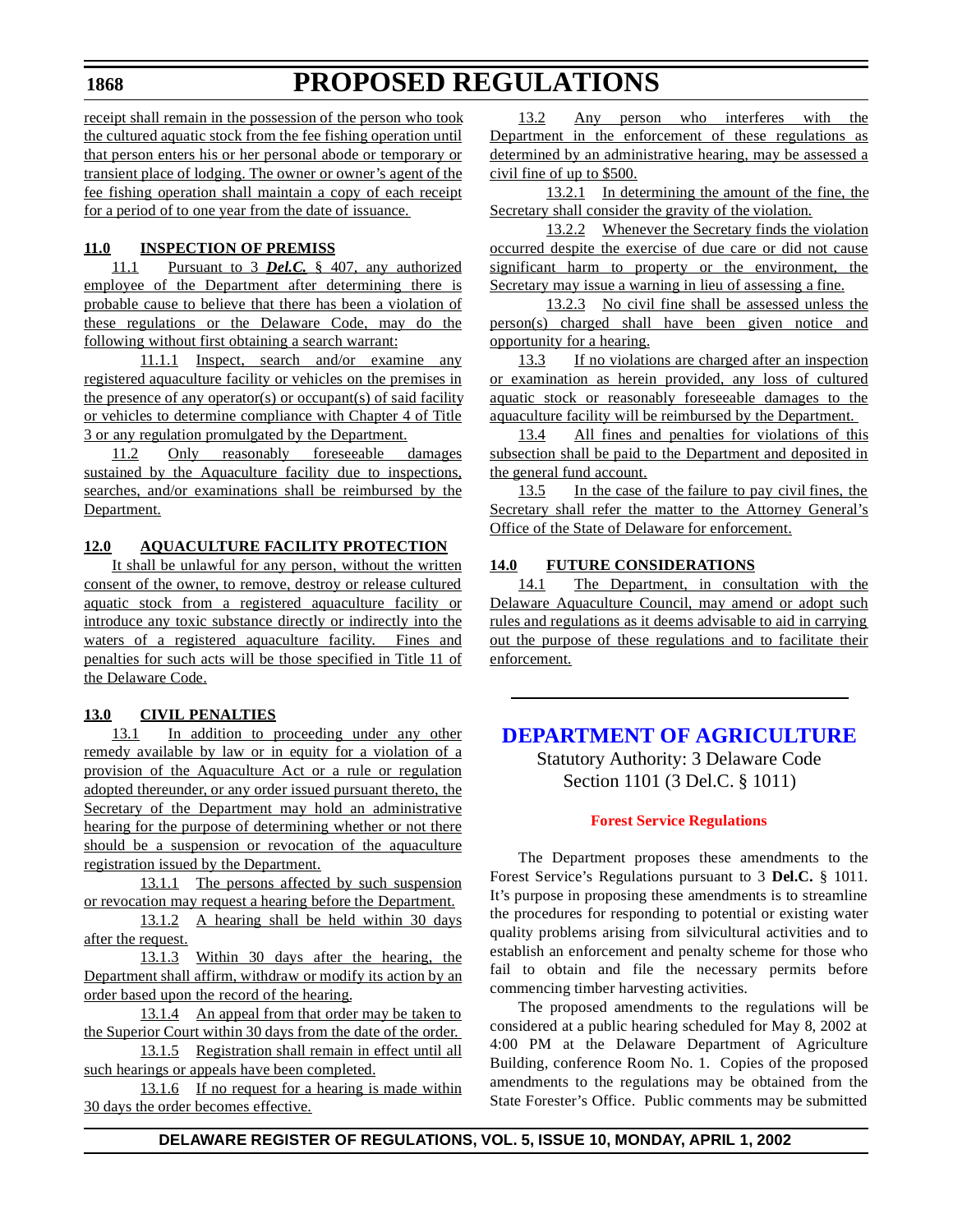in writing to E. Austin Short, III on or before 4:00 PM on May 8, 2002 and/or in person at the public hearing. The Delaware Department of Agriculture is located at 2320 South DuPont Highway, Dover, Delaware and the telephone number is (302) 698-4503.

**Delaware's Forestry Practices Erosion and Sediment Law Rules and Regulations Forest Service Regulations**

#### **I. Effective Date:**

Rules and Regulations Effective Date: July 1, 1996

#### **II. Overview of Statutory Authority:**

On July 11, 1994, Governor Thomas Carper signed into law Delaware Code Title 7, Chapter 29, Title 3, Chapter 10, Subchapter VI, titled "Water Quality as relates to Silvicultural Systems and Sedimentation and Erosion Control." For ease of discussion and as reference, the Delaware Department of Agriculture Forest Service (DDAFS DFS) will commonly call Subchapter VI the Forestry Practices Erosion & Sediment (E&S) law. This terminology will also distinguish this law from those relating to sedimentation under the regulatory authority of the Department of Natural Resources and Environmental Control (DNREC) called the Sediment and Stormwater Management Law.

The law The Forest Practices E & S law charges the Delaware Department of Agriculture's Forestry Administrator (commonly known as the State Forester) with "protection of the waters of the State by pollution from sediment deposits resulting from silvicultural activities. . . .Through the adoption of this subchapter the State of Delaware recognizes that water quality protection techniques for silvicultural practices are an integral component of properly managed forests."

Further, the law describes components of the State Program that may be administered by the Forestry Administrator. The components which are important to these proposed rules and regulations are:

- 1)Develop and publish water quality protection techniques and guidelines for landowners and operators;
- 2)Provide technical and other assistance to landowners and operators in the proper use of the techniques and guidelines; and
- 3) Conduct educational programs on the use of the techniques and guidelines for landowners and operators.

Through the cooperative efforts of landowners and operators groups, State and Federal agencies, environmental interest groups, and others, the Forestry Administrator adopted and published Delaware's Forestry Best Management Practices (BMP) Manual. This manual enumerates water quality protection techniques appropriate to silvicultural practices in Delaware and provides guidelines for their use.

The completion and availability of the BMP Manual has enabled the Forestry Administrator to continue the program set forth in the law through technical assistance and education. Furthermore, the manual provides quantitative measures by which landowners and operators can protect the waters of the State while conducting silvicultural operations.

Through distribution of the BMP Manual, technical assistance, education, rules, and regulations, the Forestry Administrator will seek to meet the charge of protection of the waters of the State and ensure properly managed forests for their multiple benefits.

#### **1.0 Authority**

These regulations are promulgated under the authority of Section 1011 of Title 3 of the Delaware Code.

#### **2.0 Purpose**

The purpose of these proposed amendments to the Forest Service's Erosion and Sedimentation Control regulations is to streamline the process for responding to potential or existing water quality problems and to establish an enforcement scheme for dealing with operators who do not file the proper permits prior to commencing a timber harvest.

#### **3.0 Definitions:**

3.1 **Forester** is defined as a Forester, Senior Forester, Regional Forester, Assistant Forestry Administrator, or Forestry Administrator currently employed by the Delaware Forest Service.

3.2 **Acceptable sediment control and stormwater management techniques** are equivalent/synonymous to/ with both erosion and sediment control measures and forestry Best Management Practices (BMP).

3.3 **Forest management activities** are herein defined as practices, techniques or activities which are designed for purpose of conserving, protecting and enhancing the land as forest land over the long-term. Forest management includes but is not limited to perpetuation of tree species; improvement of trees' and forest growth, health and vigor; protection from fire, and insects and diseases.

3.4 **Intermittent Stream with a well-defined channel** is a defined as a water body which maintains a seasonal flow of water under typical climatic conditions. This does not include man-made water channels such as ditches.

3.5 **Normal rainfall** is an inch of liquid precipitation in a 24 hour period.

3.6 **Open water body** is a bay, lake, or pond where water is present throughout the year. This does not include man-made water channels such as ditches.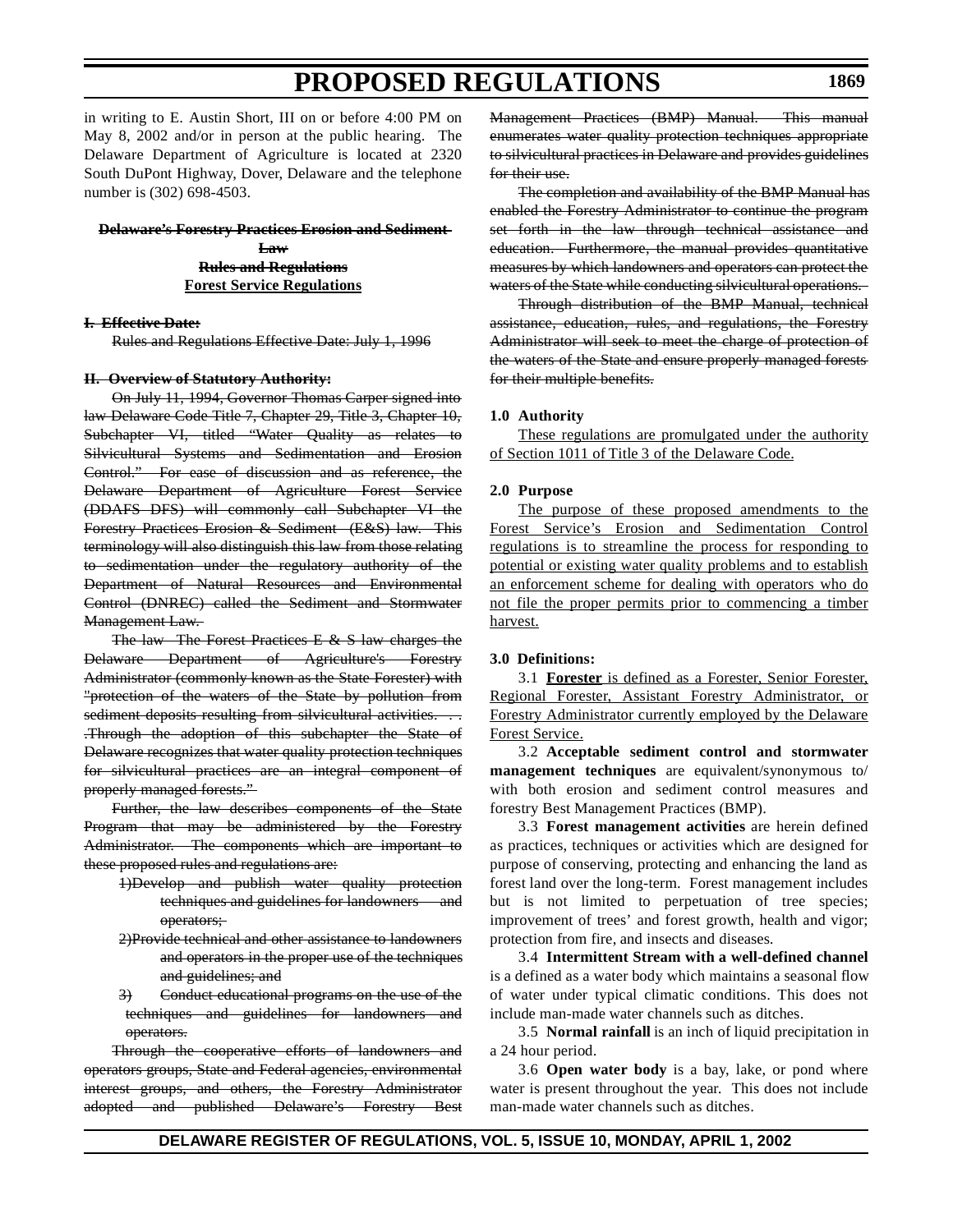3.7 **Perennial stream** is defined as a water body with a well-defined channel which maintains a continuous flow of water throughout the year under typical climatic conditions. This does not include man-made water channels such as ditches.

3.8 **Pollution** is defined as the "alteration of the physical, chemical or biological properties of any waters of the State resulting from sediment deposition that will or is likely to create a nuisance or render such waters (a) harmful or detrimental or injurious to the public health, safety or welfare or the health of animals, fish or aquatic life; (b) unsuitable with reasonable treatment for use as present or possible future source as a public water supply; or unsuitable for recreational, commercial, industrial, agricultural, or other reasonable uses."

3.9 **Silvicultural activity** is defined as "any forest management activity, including but not limited to harvesting of timber, the construction of roads and trails for forest management purposes, and the preparation of property for reforestation."

3.10 **Buyer** is defined as "any individual or firm that regularly purchases standing trees for harvest by himself or herself or a subcontractor."

3.11 **Operator** is defined as "any person that operates or exercises control over any silvicultural activity."

3.12 **Permittee** is defined as "any individual or firm that has a Delaware Erosion and Sediment Law Notification Form and Permit that has been approved by the DFS."

3.13 **Working days Business days** are defined as any day Monday through Friday.

#### **4.0 Rules and Regulations Intent and Goals**

The intent of the Rules and Regulations is to establish a system of notification and referral that quickly and easily provides the Forestry Administrator with the information needed to administer Delaware's Forestry Practices E&S Law without causing undue hardship on operators and landowners. The goals of these Rules and Regulations are:

4.1 to protect the waters of the State from erosion and sedimentation resulting from silvicultural activities; and

4.2 to provide the Forestry Administrator the authority to:

4.2.1 track the use and effectiveness of Forestry BMPs,

4.2.2 develop close working relationships with forest operators and landowners through site visits,

4.2.3 permit the Delaware Department of Agriculture Forest Service to rapidly address inquiries from citizens, agencies, and other organizations concerning ongoing silvicultural operations, and

4.2.4 document the positive benefits of properly managed forests.

### **5.0 Regulatory Procedures**

5.1 The operator Operators and buyers will provide written notification to <del>Delaware Department of Agriculture</del> Forest Service (DDAFS) Delaware Forest Service (DFS) at least ten (10) working days prior to the initiation of silvicultural operations greater than or equal to 43,560 square feet of area (1 acre).

2) Operators will notify the Department by completing and signing the forms (BMP-02) provided by the Delaware Department of Agriculture Forest Service (DDAFS).

5.2 Operators and buyers will notify the Department by completing and signing Delaware's Forestry Practices Erosion and Sediment Law Notification Form and Permit, as provided by the Delaware Forest Service (DFS).

5.3 This notification form will include, but is not limited to:

5.3.1 the forest land acreage and type of silvicultural activity planned,

5.3.2 statement that land will remain under forest management,

5.3.3 signed statements stating the operators' intent to use forestry BMPs to prevent pollution,

5.3.4 specific Forestry BMPs to be used on the site,

5.3.5 maps of the site, including location of any water bodies, streams, ponds, Streamside Management Zones, roads, stream crossings, landings, and other pertinent site specific information as appropriate, and

5.3.6 estimated start and completion dates

5.3.7 county tax parcel identification number

5.3.8 If the property is covered by the Delaware

Seed Tree Law and, if so, how the owner intends to reforest the property.

5.3.9 Delaware business license of the contractor

5.4 Notification forms will be sent to the local Delaware Department of Agriculture Forest Service office for the county in which the activity is to occur. Technical assistance, forms, topographic maps, and other assistance are available at these offices as well.

5.4.1 Kent County:

Forestry Administrator

Delaware Department of Agriculture

Forest Service

2320 South Dupont Highway Dover, DE 19901 (302) 698-4500 In-state 1-800-282-8685 FAX (302) 697-6245

Kent County Forester Taber State Forest 1953 Burrsville Road Harrington, DE 19952 (302) 349-0938 FAX (302) 349-0937

### **DELAWARE REGISTER OF REGULATIONS, VOL. 5, ISSUE 10, MONDAY, APRIL 1, 2002**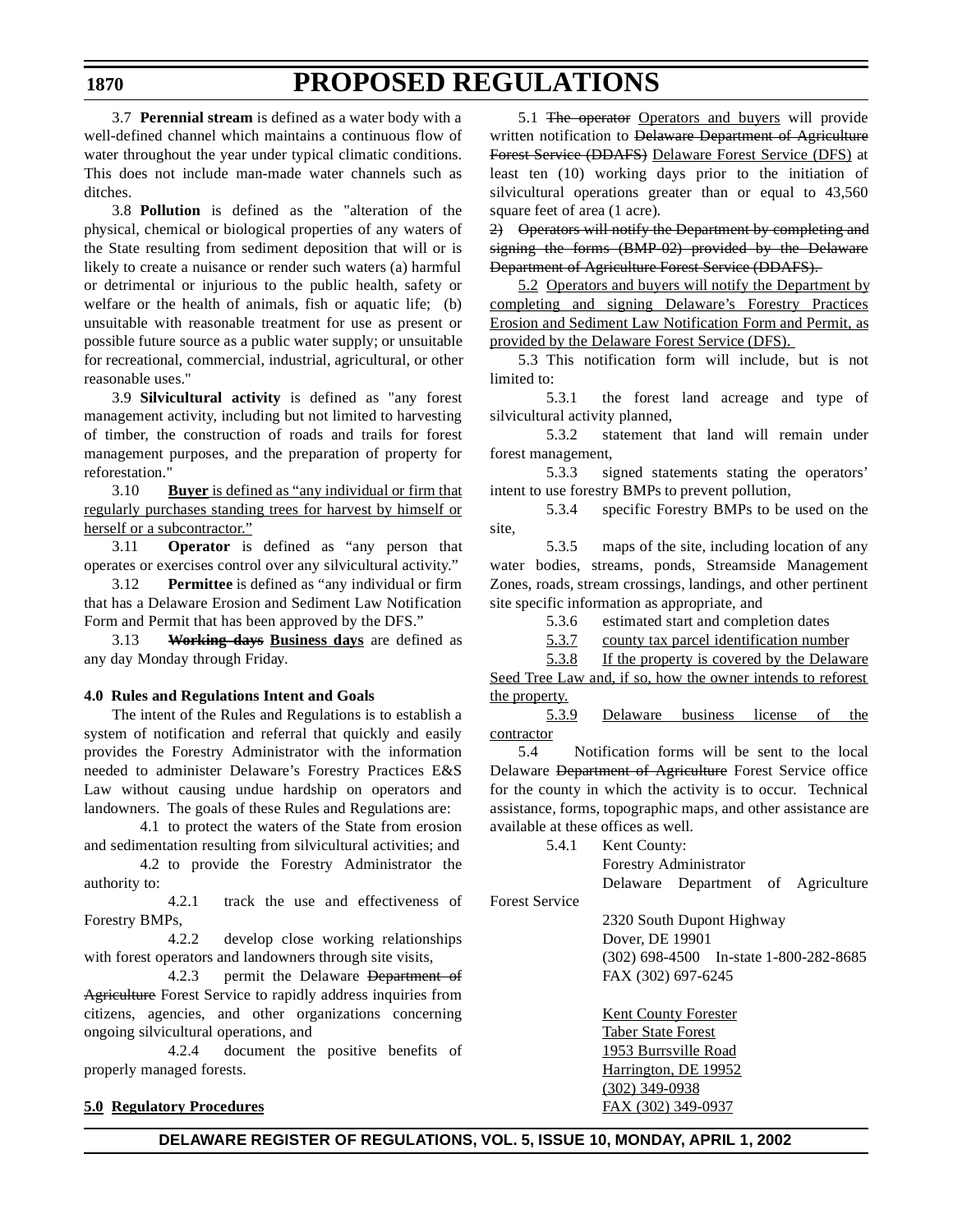5.4.2 Sussex County: Southern Regional Forester Redden State Forest RD 4, Box 354 Sussex County Route 565 18074 Redden Forest Drive Georgetown, DE 19947 (302) 856-2893 FAX (302) 856-5039

5.4.3 New Castle County: Northern Regional Forester Blackbird State Forest 502 Blackbird Forest Road Smyrna, DE 19977 (302) 653-6505 FAX (302) 653-2869

5.5 The Delaware <del>Department of Agriculture</del> Forest Service will approve, approve with modifications, or deny all applications within five (5) working days of their receipt. In cases where denial of the application is issued, the Delaware Department of Agriculture Forest Service will provide technical assistance to the landowner, buyer and/or operator to develop modification(s) necessary to bring the application into compliance.

5.6 The operator on the site is responsible for following BMPs as indicated on the Erosion and Sediment Law Notification Form and Permit, during the silvicultural operations, until a forester has made a final inspection of the site and issued a final inspection report on form BMP-02.

5.7 A copy of the approved Erosion and Sediment Law Notification Form and Permit shall be kept on the site at all times during the harvest operation, and shown on demand to any forester or DNREC Environmental Protection Officer.

5.8 The permittee/operator shall provide the DFS with the following notifications of intent:

5.8.1 starting a permitted harvest operation not less than two (2) days prior to desired start date.

5.8.2 completion of the harvest operation — not less than one (1) day prior to completion.

5.8.3 returning to a site if the operator has vacated the site for weather-related or similar reasons — not less than one (1) day prior to return.

5.9 Special Consideration - Streamside Management Zones:

5.9.1 All open water bodies, perennial streams, intermittent streams with a well-defined channel, and streams that have been hydrologically modified by dredging or straightening **shall** have a Streamside Management Zone (SMZ), unless the property or a portion of the property is covered by an approved Delaware Seed Tree Law application (Title 7, Chapter 29, Title 3, Chapter 10, Subchapter V) and is located on slopes of less than  $five(5)$ three (3) percent.

5.9.2 A Streamside Management Zone shall not

be required along ditches, since these systems usually receive periodic maintenance, as long as Best Management Practices are followed to prevent the movement of sediment and debris into the ditch. The alteration of any berm or bank, structure, or control inlet culvert in or adjacent to tax ditches, as defined by Delaware Code Title 7, Chapter 41, is prohibited unless written approval from both the appropriate tax ditch managers and the Department of Natural Resources and Environmental Control (DNREC), Division of Soil and Water Conservation, Drainage Section is obtained.

5.9.3 The minimum width for a SMZ is 50 feet from each side of qualifying streams. Listed below are the minimum SMZ widths based on slope. Slope shall be defined as average slope of 100 contiguous feet measured on a horizontal plane perpendicular to the water body. All slope measurements shall begin at the crest of the water body, thus measurements adjacent to channelized streams will begin at top of the channel. SMZ width is measured in linear feet perpendicular from the perimeter of the water body. For tidal waters, the high water line should be used as the perimeter. The SMZ must be plainly designated with surveyors ribbon or durable paint *before* submitting the permit application.

# **Minimum Streamside Management Zone Width Percent Slope 0-10% 11-20% 21-45%**

**Horizontal distance50 feet75 feet 100 feet**

5.9.4 Within a Streamside Management Zone, at least sixty (60) square feet of basal area per acre of trees well distributed throughout the area shall be retained, or at least sixty (60) percent of the overstory. These trees should be equally divided among diameter classes. The landowner may desire to leave up to eighty (80) percent of the crown cover to provide shading for streams.

5.9.5 Felling trees across a waterway and dragging any part of the tree over or through the waterway channel is not permitted. Any occurrence shall result in the operator making immediate repairs to the waterway bank, and reporting the incident to the DFS for an inspection. All trees will be felled away from the SMZ to avoid depositing logging debris in the SMZ.

5.9.6 The remainder of the specifications for Streamside Management Zones is found in **Delaware's Forestry Best Management Practices Manual, September 1995, Document Control No. 65-01-04/95/09/01. Copies of this manual and current topographic maps are available at all Department of Agriculture Forest Service offices.** 

5.10 Special Consideration - Multiple Silvicultural Practices:

5.10.1 If more than one silvicultural activity is covered by an approved Forestry Practices E&S permit, the landowner will notify the local Delaware Department of Agriculture Forest Service office at least five (5) working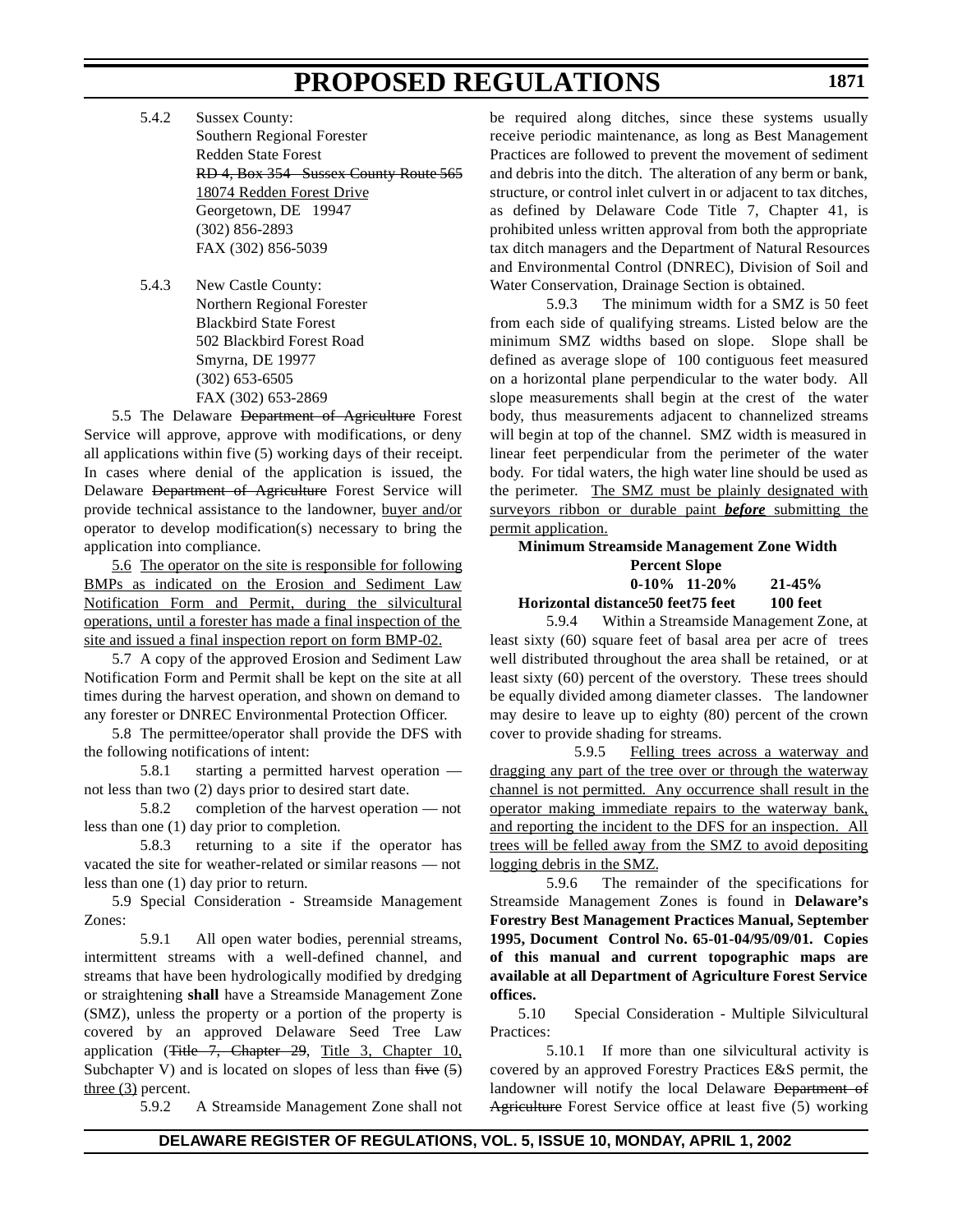days prior to the initiation of the subsequent operation. For example, if an E& S permit is approved for the harvesting operation and site preparation, please notify the local DDAFS office five (5) days before starting the site preparation operation.

5.11 Special Consideration - Adverse Weather Conditions:

5.11.1 The notification form, which becomes the E&S permit once approved, requires projected start and completion dates. Should environmental conditions create circumstances which either delay or accelerate the projected start or completion of operations, the operator or landowner will verbally notify the local DDAFS office. One example of such a circumstance is excessive rain causing saturated soils during forest harvest operations; as a result to comply with BMPs, operations are terminated with plans to resume the operations in the drier summer months.

### **6.0 Land Use**

6.1 Timber harvesting is the primary silvicultural activity which enables landowners to initiate change in the land use from forest land to another land use, such as agricultural cropland, residential development, and industrial or commercial development. Delaware's Forestry Practices E&S rules and regulations are designed for silvicultural activities where the land is to remain under forested land use.

6.2 However, should the landowner choose to change the land use, the new land treatment activity would no longer fall within the jurisdiction of the Delaware Department of Agriculture Forest Service. Land clearing activities are regulated under the Department of Natural Resources and Environmental Contol's (DNREC) Sediment and Stormwater Management law. For conversion to agricultural cropland use, the designated agencies are the local Conservation Districts in each county. For conversion to other non-forest uses, the DNREC Division of Soil and Water Conservation, Sediment and Stormwater Section has regulatory authority. Thus, the owner or operator will be required to receive approval from the appropriate agency prior to initiating any activity on the site.

6.3 Therefore, as enumerated above, a land use intent declaration is required to receive approval under this law. However, in cases where the land use is to change, the DDA Delaware Forest Service, in accordance with a Memorandum of Understanding with DNREC Division of Soil and Water Conservation, will notify in writing the appropriate agency(ies) of the landowner's intention and provide a copy of this correspondence to the landowner.

6.4 These rules and regulations as well as those of the Stormwater and Sediment law relate to erosion and sedimentation control. Any local, county, state, or federal laws which regulate land use changes, such as wetlands conversion, should be investigated thoroughly prior to initiating conversion of forest land to other uses.

#### **7.0 Procedures and Penalties**

7.1 To establish an inspection procedure which reinforces and compliments the regulatory authorities contained within Subchapter VI, the Delaware Department of Agriculture Forest Service (DDAFS) has established the following framework.

- 7.1.1 Informal field visits
- 2) Informal conference
- 7.1.2 Formal hearing
- 7.1.3 Superior Court.

7.2 If at any time during the enforcement process any water quality problem is corrected, all proceedings will be terminated, and a letter will be provided to the landowner and operator reflecting compliance with the law.

7.3 Informal Field Visits

7.3.1 The **DDAFS** field person Forester will visit a tract, perform a BMP inspection, and complete a BMP inspection form, a copy of which will be provided to the operator and landowner. During the course of this inspection, the field person will determine the status of the effectiveness of BMPs in protecting water quality and record this determination on the inspection form.

7.3.2 If, during a routine inspection of a harvest operation, it is discovered that the operator on the site does not have an approved harvest permit for the operation, the Forester will, at his or her discretion, issue a verbal or written warning to the operator. The Forester will immediately assist the operator in completing a permit form to bring the operation into compliance with the E  $\&$  S rules and regulations. If failure to have an approved permit is a second offense, the Forester can, at his or her discretion, halt all harvesting operations until a permit has been completed and approved. If more than two offenses of this nature within a 12 month period, are on record for the operator/ buyer, a fine, not to exceed \$2,000.00 may be levied as specified in Title 3, Chapter 10, Subchapter VI, Paragraph 1077.

7.3.3 On the BMP inspection form, three categories of water quality classifications will be used: 1) *no Water Quality (WQ) problem*; 2) *potential WQ problem;* and 3) *severe WQ problem.* A potential WQ problem is defined as a typical problem that would cause excessive sedimentation and erosion during a normal rainfall. Examples may include undersized culverts and improper log road or deck stabilization on highly erodible soils. A severe WQ problem is defined as any silvicultural activity which is causing sediment deposition or will immediately create serious sediment deposition in a rainfall event.

7.3.4 If no WQ problem exists, the landowner and operator are notified on site, if possible, and in writing within five (5) working business days following the inspection.

(d) If a potential WQ problem exists on an initial field visit, the field person will note the problem on the BMP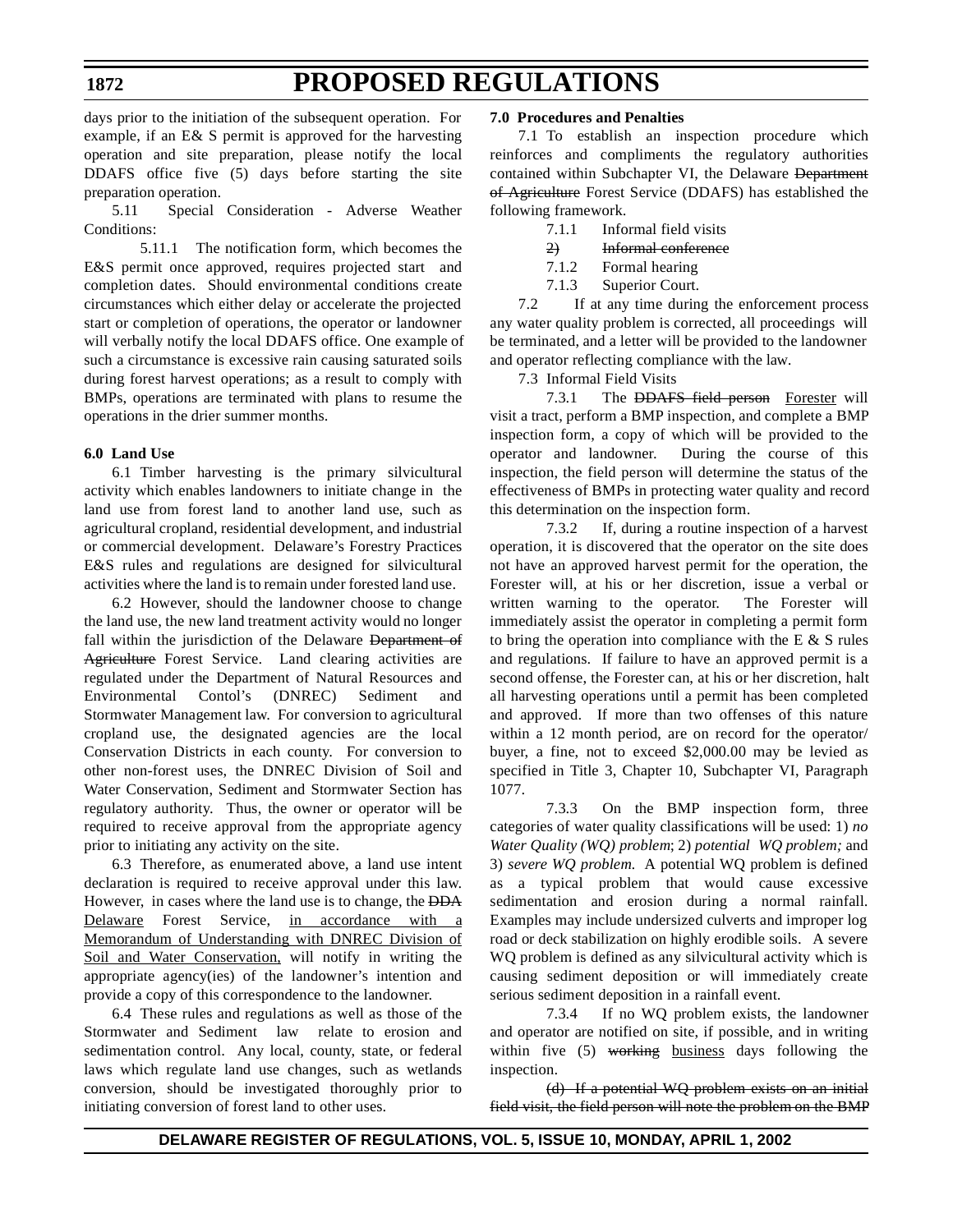inspection form, give a verbal recommendation to the operator and landowner, and a time frame of up to five (5) working days to correct the problem. The field person will notify his/her immediate supervisor of the existence of a potential WQ problem.

(e) When the time frame specified in the recommendation for a potential WQ problem has elapsed, the field person will return for a second visit and if the problem remains with no extenuating circumstances such as bad weather, a Notice of Required Action (NORA) will be issued to both the operator and the landowner. The NORA will provide written recommendations and a time frame of no more than three (3) working days to correct the problem. If an agent is involved, he/she will be notified of the problem, along with the operator and landowner. Photographs will be taken at the disturbance site.

(f) Where a severe WQ problem exists, the initial field visit becomes the equivalent of a second visit as described above in (e), and a NORA is issued to the operator and landowner. The field person will photograph the disturbance site. -The field person will return at the end of the designated time frame listed on the NORA, and, if the problem remains, an informal conference, as described below, will be scheduled.

7.3.5 If a potential WQ problem exists on an initial field visit, the Forester will note the problem on the BMP inspection form, including written directions to alleviate the potential problem, to the operator and landowner, and a time limitation of up to five (5) business days to correct the problem. The Forester will notify his/her immediate supervisor of the existence of a potential WQ problem. When the time limitation specified in the recommendation for a potential WQ problem has elapsed, the Forester will return for a second visit. If the problem persists with no extenuating circumstances such as bad weather, all operations will be halted until specified corrective actions have been made to the satisfaction of the Forester.

7.3.6 If a severe WQ problem exists, such as skidding logs across a stream or ditch with no bridge, the Forester will cause all operations to cease immediately, issue a written warning containing instructions how to immediately correct the problem.

7.3.7 In the event that an operator vacates a harvest site and WQ problems have not been corrected or resolved, the following actions may be taken at the discretion of the Forestry Administrator. 1) No further E & S permits will be issued for that permittee (operator), nor may that operator legally operate under any existing DFS E & S permits, until all corrections have been made to the satisfaction of the DFS. 2) A fine, not to exceed \$2,000.00 may be levied as specified in Title 3, Chapter 10, Subchapter VI, Paragraph 1077.

2. Informal Conference

(a) At the conclusion of the three days specified in the NORA, a field person will again inspect the tract. If the problem remains, an informal fact-finding conference will be scheduled in a DDAFS office convenient to both parties within seven (7) working days of the last field visit. The conversation will be recorded to ensure accurate reporting. Following the informal conference, DDAFS and the parties will agree on a recommended course of action and time frame for remedying the site. This agreement will be formalized in a **Special Order by Consent** signed by the landowner and operator.

7.4 Formal Hearing

7.4.1 If the parties cannot agree or the Special Order by Consent is not complied with as determined by DDAFS, a formal public hearing If the parties cannot agree to corrective actions as determined by DFS, a formal hearing will be convened and conducted in accordance with Title 29 Chapter 101 of the Delaware Code, the Administrative Procedures Act (APA).

7.4.2 Twenty (20) days prior to the hearing, formal notice will be given to the parties and such notice will contain the following information:

7.4.2.1 A description of the subject matter of the proceedings;

7.4.2.2 Notice of the opportunity to proceed with informal fact-finding procedures (a second informal conference) and of the date by which this election must be made;

7.4.2.3 The date, time, and place the formal hearing will be held if informal fact-finding is not elected;

7.4.2.4 Citation to the law or regulation giving the DDAFS DFS the authority to act;

7.4.2.5 Notice to parties of their right to present evidence, to be represented by counsel, and to appear personally or by other representative, and

7.4.2.6 Notice to the parties of the agency's obligation to reach its decision based upon the evidence received.

7.4.3 The hearing may be conducted by the Forestry Administrator the Secretary of Agriculture or his or her designee.

7.4.4 Any party may request a pre-hearing conference, to discuss, among other things, issues in dispute, documents to be relied upon, witnesses to be called, and any procedural matters.

7.4.5 The proceedings shall be recorded to ensure accuracy. A recorded transcript will be taken by a court stenographer upon request and this procedure will be paid for by the requesting party. All testimony shall be taken under oath as administered by the hearing officer. The names and addresses of all interested parties present shall be noted on the official record of the hearing.

7.4.6 Any party may present any competent evidence in its behalf and request subpoenas for testimony or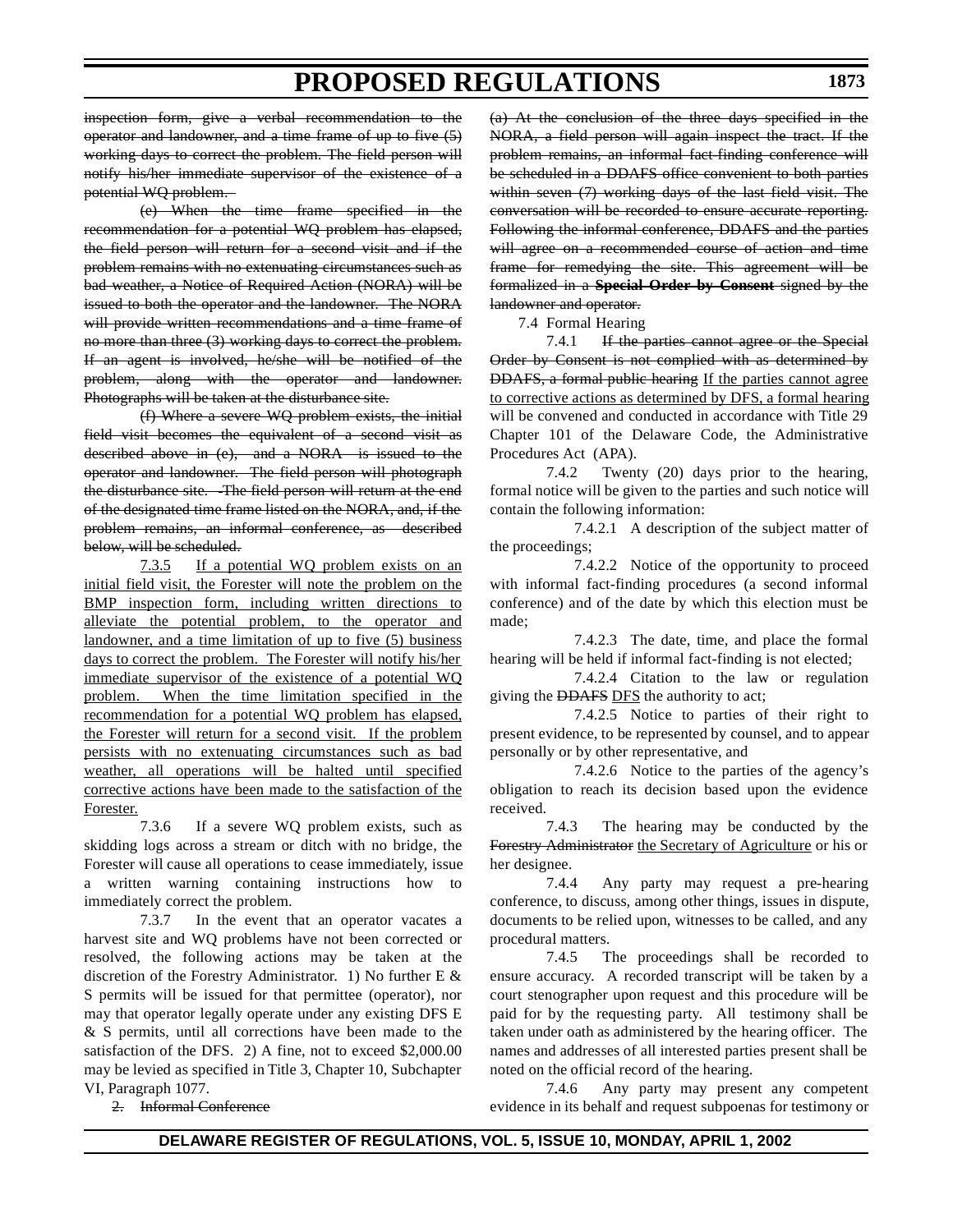# **PROPOSED REGULATIONS**

<span id="page-28-0"></span>production of documents and other tangible evidence. Nonparties shall not present evidence.

7.4.7 Strict rules of evidence shall not apply. All evidence having probative value commonly accepted by a reasonably prudent person in the conduct of his or her affairs shall be admitted. Objections to the admission or the exclusion of evidence shall be brief and shall state the ground for objection. Evidence which is plainly irrelevant, immaterial, insubstantial, cumulative, or unduly repetitive may be excluded.

7.4.8 The parties may be represented by counsel. The hearing shall open with a brief statement from each party of what such party intends to establish at the hearing.

7.4.9 Following opening statements, each party shall have an opportunity to produce evidence in support of such party's position. The owner/operator shall produce evidence first followed by DDAFS. After initial testimony and cross-examination by the parties, any witness may be examined by the hearing officer. Following the presentation of the main case, the owner/operator shall have an opportunity to produce rebuttal evidence, subject to crossexamination. Following the presentation of the rebuttal evidence, DDAFS shall have an opportunity to present surrebuttal evidence, subject to cross-examination.

7.4.10 If no procedure is specifically prescribed by these Rules, the hearing officer may proceed in a manner not inconsistent with these Rules.

7.4.11 At the conclusion of the hearing, the Forestry Administrator the Secretary of Agriculture or designee may issue a **Special Order** within twenty (20) days from the date of the hearing. The Special Order shall describe evidence on which the Order was based. Upon issuance of a Special Order, the landowner and operator may be required to cease immediately all or part of the silvicultural activities on the site and to implement specified corrective measures within a stated period of time. The Special Order will be issued not less than five (5) days after service on the parties. Upon issuance of a Special Order, the landowner and operator will implement specified corrective measures within a specified period of time.

7.5 Penalties

7.5.1 Any owner or operator who violates, fails, or refuses to obey any Special Order may be assessed a civil penalty by the Forestry Administrator. Such penalty shall not be less than \$200 or more than \$2,000 for each violation. Each day of a continuing violation may be deemed a separate violation for purposes of assessing penalties.

7.6 Superior Court

7.6.1 If the Special Order has not been complied with, the Forestry Administrator may file a complaint in the Superior Court which has jurisdiction over all offenses under this statute. However, within three (3) working days of the inspection and prior to the filing of a complaint with the

Superior Court, the Forestry Administrator may, in his at his or her discretion, agree to engage in an informal conference process with the landowner and operator to discuss and resolve violations of the Special Order.

7.6.2 Any person who intentionally, knowingly, and after written notice to comply violates or refuses to comply with any notice issued by the DDAFS DFS shall be fined not less than \$500 or more than \$10,000 for each offense. Such penalty may only be assessed after owner or operator has had the opportunity for a hearing as specified herein. Each day the violation continues shall constitute a separate offense.

### 6. Emergency Special Orders

(a) If at the time of the initial visit, an Emergency Special Order is warranted, the field person will notify their immediate supervisor or the Regional Forester of the issuance of an Emergency Special Order. Pursuant to the Emergency Special Order, landowner/operator may be required to stop all work on all or part of the tract and to take specific corrective action within a set time. An example of a practice which warrants an Emergency Special Order would be skidding across a perennial stream without a stream crossing.

(b) The commencement of proceedings by the DDAFS for the issuance of a Special Order does not affect the Forestry Administrator's authority to issue an Emergency Special Order.

(c) The Forestry Administrator shall provide opportunity for a hearing, upon written request of any owner or operator affected by the Emergency Special Order, to affirm, modify, amend, or cancel such order. Such hearing shall proceed as described above. Violations of an Emergency Special Order shall be treated as a violation of a Special Order as described above.

# **[DEPARTMENT OF](http://www.doe.state.de.us/) EDUCATION**

14 DE Admin. Code 101 Statutory Authority: 14 Delaware Code, Section 122(d) (14 **Del.C.** §122(d))

### **EDUCATIONAL IMPACT ANALYSIS PURSUANT TO 14 DEL.C. SECTION 122(d)**

#### **[804 IMMUNIZATIONS](#page-3-0)**

**A. TYPE OF REGULATORY ACTION REQUESTED** Amendment to Existing Regulation

### **B. SYNOPSIS OF SUBJECT MATTER OF REGULATION**

The Secretary of Education seeks to amend regulation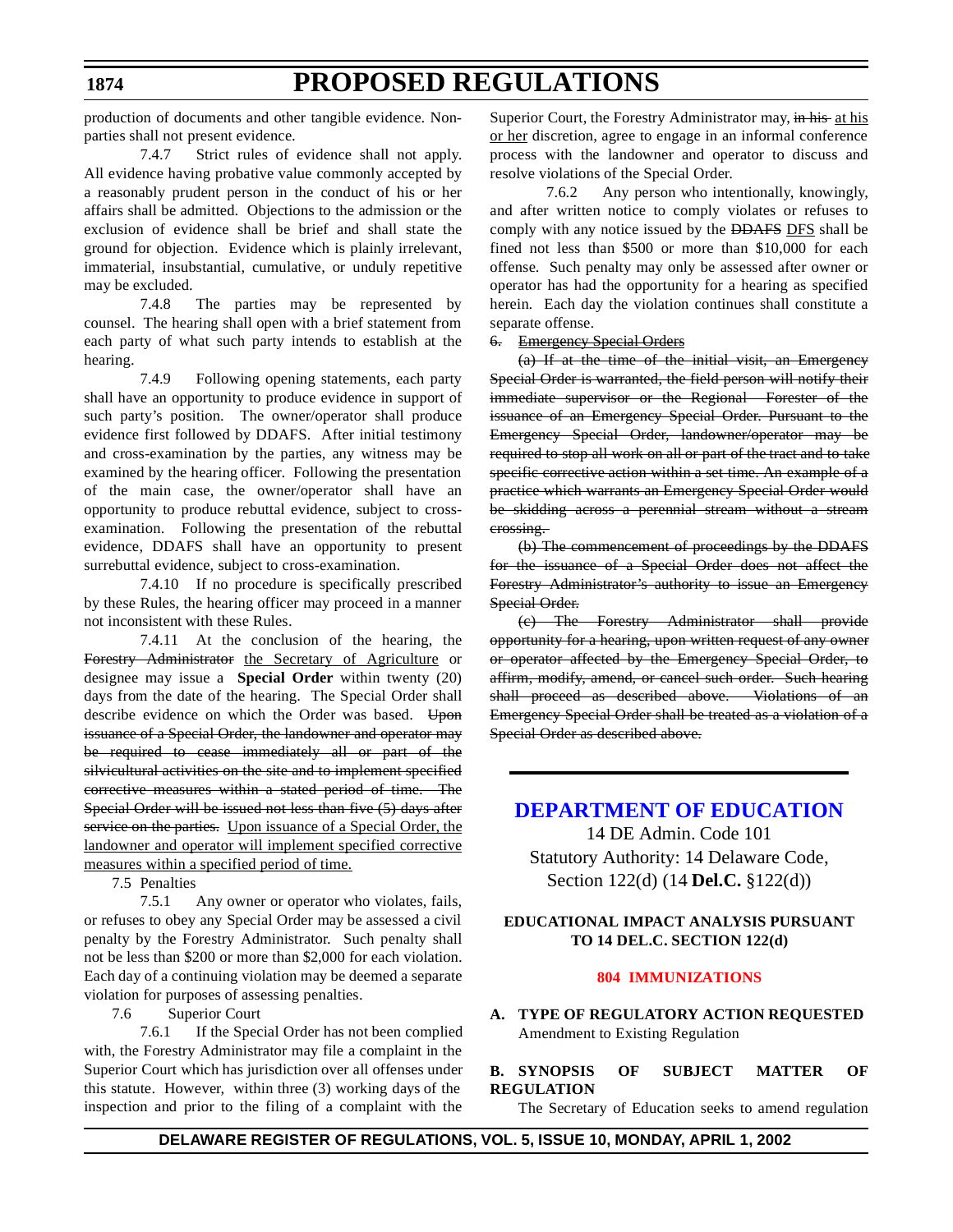804 Immunizations in order to add the requirements for the Varicella vaccine to the schedule of immunizations for students. The addition of the Varicella vaccine was recommended by the Division of Health and Social Services, Department of Public Health.

### **C. IMPACT CRITERIA**

1. Will the amended regulation help improve student achievement as measured against state achievement standards? The amended regulation addresses immunizations not student achievement issues.

2. Will the amended regulation help ensure that all students receive an equitable education? The amended regulation addresses immunizations not equity issues.

3. Will the amended regulation help to ensure that all students' health and safety are adequately protected? The amended regulation addresses students' health needs related to nationally recommended immunization.

4. Will the amended regulation help to ensure that all students' legal rights are respected? The amended regulation addresses immunizations not students' legal rights.

5 Will the amended regulation preserve the necessary authority and flexibility of decision makers at the local board and school level? The amended regulations will preserve the necessary authority and flexibility of decision makers at the local board and school level.

6. Will the amended regulation place unnecessary reporting or administrative requirements or mandates upon decision makers at the local board and school levels? The amended regulation will not place any unnecessary reporting or administrative requirements or mandates upon decision makers at the local board and school levels.

7. Will decision making authority and accountability for addressing the subject to be regulated be placed in the same entity? The decision making authority and accountability for addressing the subject to be regulated will remain in the same entity.

8. Will the amended regulation be consistent with and not an impediment to the implementation of other state educational policies, in particular to state educational policies addressing achievement in the core academic subjects of mathematics, science, language arts and social studies? The amended regulation will be consistent with and not an impediment to the implementation of other state educational policies, in particular to state educational policies addressing achievement in the core academic subjects of mathematics, science, language arts and social studies.

9. Is there a less burdensome method for addressing the purpose of the regulation? Since there is a regulation on immunizations adding the Varicella vaccine can only be accomplished by amending the regulation.

10. What is the cost to the state and to the local school boards of compliance with the regulation? There is no additional cost to the local school boards for compliance with the regulation.

#### **804 Immunizations**

**1.0 Definition of School Enterer:** A school enterer is any child between the ages of two months and 21 years entering or being admitted to a Delaware school district for the first time, including but not limited to, foreign exchange students, immigrants, students from other states and territories and children entering from nonpublic schools.

**2.0 The following minimum immunizations will be required for all school enterers.** Children who enter school prior to age 4 shall follow current Division of Public Health recommendations. Disease histories for measles, rubella and mumps will not be accepted unless serologically confirmed. Immunizations given up to four days prior to the minimum interval or age will be accepted.

2.1 Four or more doses of diphtheria, tetanus, pertussis (DTaP, DTP, or other approved vaccine) or diphtheria, tetanus (DT) vaccine or a combination of these vaccines with the following exceptions: (1) a child who received a fourth dose prior to the fourth birthday must have a fifth dose; (2) a child who received the first dose of Td (adult) at or after age seven may meet this requirement with only three doses of Td (adult).

2.1.1 A booster dose of Td (adult) is recommended for all students, at age 11 or 12, or five years after the last DTaP, DTP or DT dose was administered.

2.2 Three or more doses of inactivated polio virus (IPV), oral polio vaccine (OPV), or a combination of these vaccines with the following exception: A child who received a third dose prior to the fourth birthday must have a fourth dose.

2.3 Two doses of measles, mumps and rubella (MMR) vaccine. The first dose should be administered on or after the age of 12 months. The second dose should be administered after the fourth birthday. The Individual or combination vaccines of measles, mumps, rubella (MMR) can be used to meet this requirement.

2.4 Three doses of Hepatitis B vaccine beginning in the 1999-2000 school year with kindergarten and grade seven. (By adding a grade at each of the levels, by the year 2004- 2005 all students will be required to have the vaccine.) Two doses of CDC approved vaccine for children ages 11-15 may be used.

2.5 One dose of rubella vaccine administered after the age of 12 months.

2.6 One dose of mumps vaccine administered after the age of 12 months.

2.7 2.5 One dose of varicella is recommended. Varicella vaccine is required beginning in the 2003-2004 school year with kindergarten and adding a grade each subsequent year.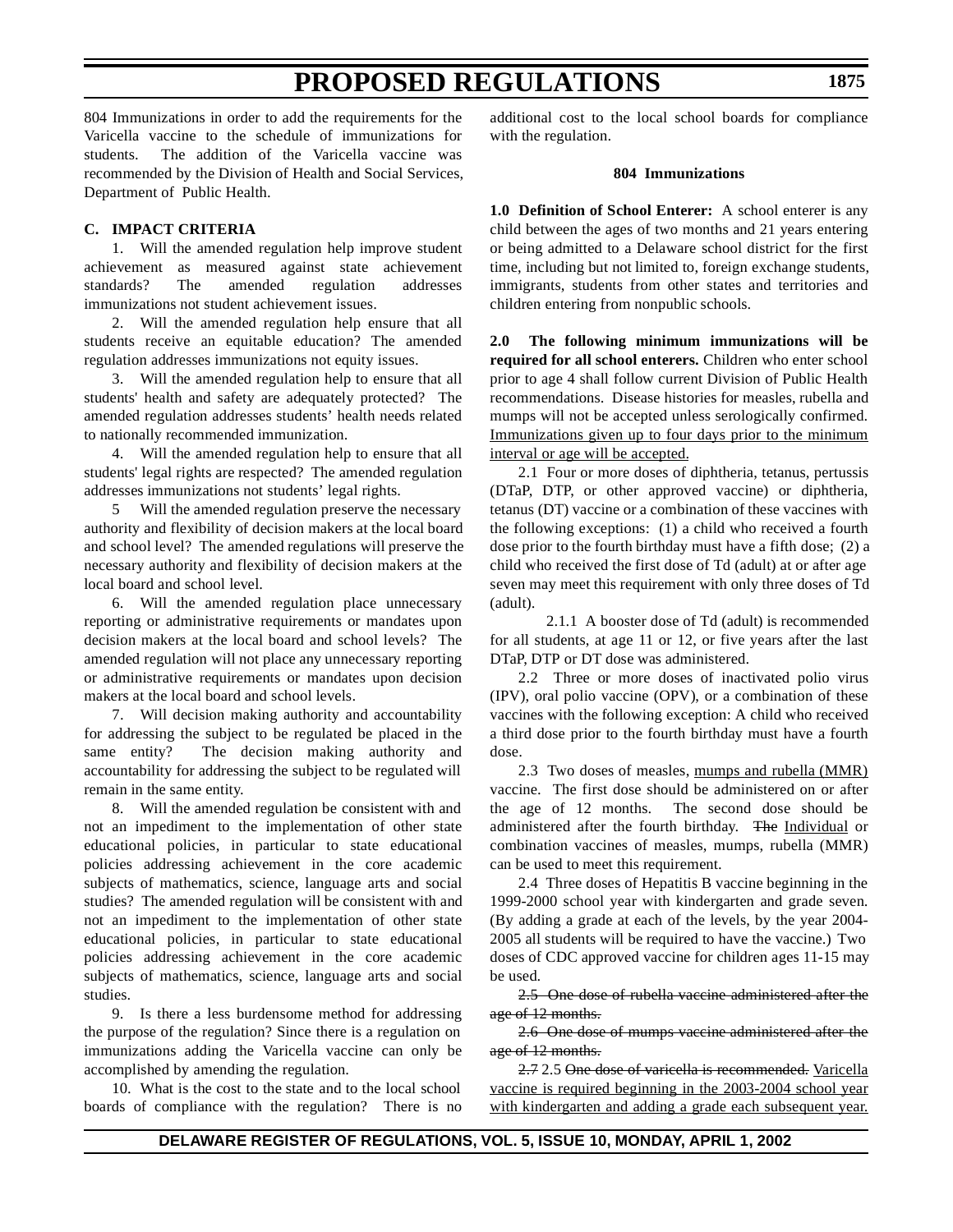# **PROPOSED REGULATIONS**

<span id="page-30-0"></span>One dose is required for children through age 12. Two doses are required for children age 13 and older.

2.5.1 A written disease history , provided by the health care provider, parent, legal guardian, caregiver or school enterer who has reached the statutory age of majority (18) Del. C.  $$131(a)(9)$ , will be accepted in lieu of vaccination.

**See 4 DE Reg. 1515 (3/1/01)**

#### **3.0 Certification of Immunization**

3.1 The parent, legal guardian, caregiver or a school enterer who has reached the statutory age of majority (18), 14 *Del.C*. §131(a)(9), shall present a certificate specifying the month, day, and year that the immunizations were administered by the state licensed health care practitioner.

3.2 According to 14 *Del.C.* § 131, a principal or person in charge of a school shall not permit a child to enter into school without acceptable evidence of immunization. The parent, legal guardian, caregiver or a school enterer who has reached the statutory age of majority (18), 14 *Del.C*.  $§131(a)(9)$ , shall be notified of this requirement in writing. Within 14 calendar days after notification, evidence must be presented to the school that the basic series of immunizations has been initiated or has been completed.

3.3 A school enterer may be conditionally admitted to a Delaware school district by presenting a statement from a state licensed health care practitioner who specifies that the school enterer:

3.3.1 Has received at least one dose of DTaP, DTP, or DT and

3.3.2 Has received at least one dose of IPV or OPV and

3.3.3 Has received at least one dose of measles, mumps and rubella (MMR) vaccine.

3.3.4 Has received the first dose of the Hepatitis B series as per 2.4. See Regulation 901 Education of Homeless Children and Youth 6.0 School districts shall ensure that policies concerning immunization, guardianship and birth certificates do not create barriers to the school enrollment of homeless children and youth. To that end, school districts shall: 6.1 assist homeless children and youth in meeting the immunization requirements.

3.3.5 Has received at least one dose of Varicella vaccine as per 2.5.

3.4 Regulation 901 Education of Homeless Children and Youth 6.0 states that "School districts shall ensure that policies concerning immunization, guardianship and birth certificates do not create barriers to the school enrollment of homeless children and youth". To that end, school districts shall as in 6.1 "assist homeless children and youth in meeting the immunization requirements".

3.4 3.5 If the school enterer fails to complete the series of required immunizations according to the Division of Public Health's recommended schedule, the parent, legal guardian, caregiver or a school enterer who has reached the statutory age of majority (18), 14 *Del. C.* §131(a)(9), will be notified the child will be excluded according to 14 *Del.C.* §131.

#### **See 4 DE Reg. 1515 (3/1/01)**

**4.0 Lost or Destroyed Medical Records:** When an immunization record has been lost or destroyed by the medical provider who administered the vaccine, the parent, legal guardian, caregiver or a school enterer who has reached the statutory age of majority (18), 14 *Del.C.* §131(a)(9),shall sign a written statement to this effect and must obtain at least one dose of DTaP, DTP or DT, one dose of IPV or OPV, one dose of Hepatitis B  $(as per 2.4)$  and immunization against measles, mumps and rubella and one dose of varicella (as per 2.5). Evidence that the vaccines were administered shall be presented to the superintendent or designated person. An exemption to this requirement would be a statement from a state licensed health care practitioner demonstrating serological evidence of immunity to measles, mumps or rubella.

**See 4 DE Reg. 1515 (3/1/01)**

#### **5.0 Exemption from Immunization:**

5.1 Exemption from this requirement may be granted in accordance with 14 *Del.C*. §131.

5.2 Alternative dosages or immunization schedules may be accepted with the written approval of the Division of Public Health.

**See 4 DE Reg. 1515 (3/1/01)**

**6.0 Verification of School Records:** The Division of Public Health shall have the right to audit and verify school immunization records to determine compliance with the law.

**See 1 DE Reg. 1808 (5/1/98**)

#### **EDUCATIONAL IMPACT ANALYSIS PURSUANT TO 14 DEL.C. SECTION 122(d)**

#### **1501 KNOWLEDGE, SKILLS [AND RESPONSIBILITY](#page-3-0) BASED SUPPLEMENTS FOR EDUCATORS**

#### **A. TYPE OF REGULATORY ACTION REQUESTED** New Regulation

### **B. SYNOPSIS OF SUBJECT MATTER OF REGULATION**

The Professional Standards Board, with the consent of the State Board of Education acting in cooperation and consultation with the Department of Education, seeks the approval of regulation 1501 Knowledge, Skills and Responsibility Based Supplements for Educators. This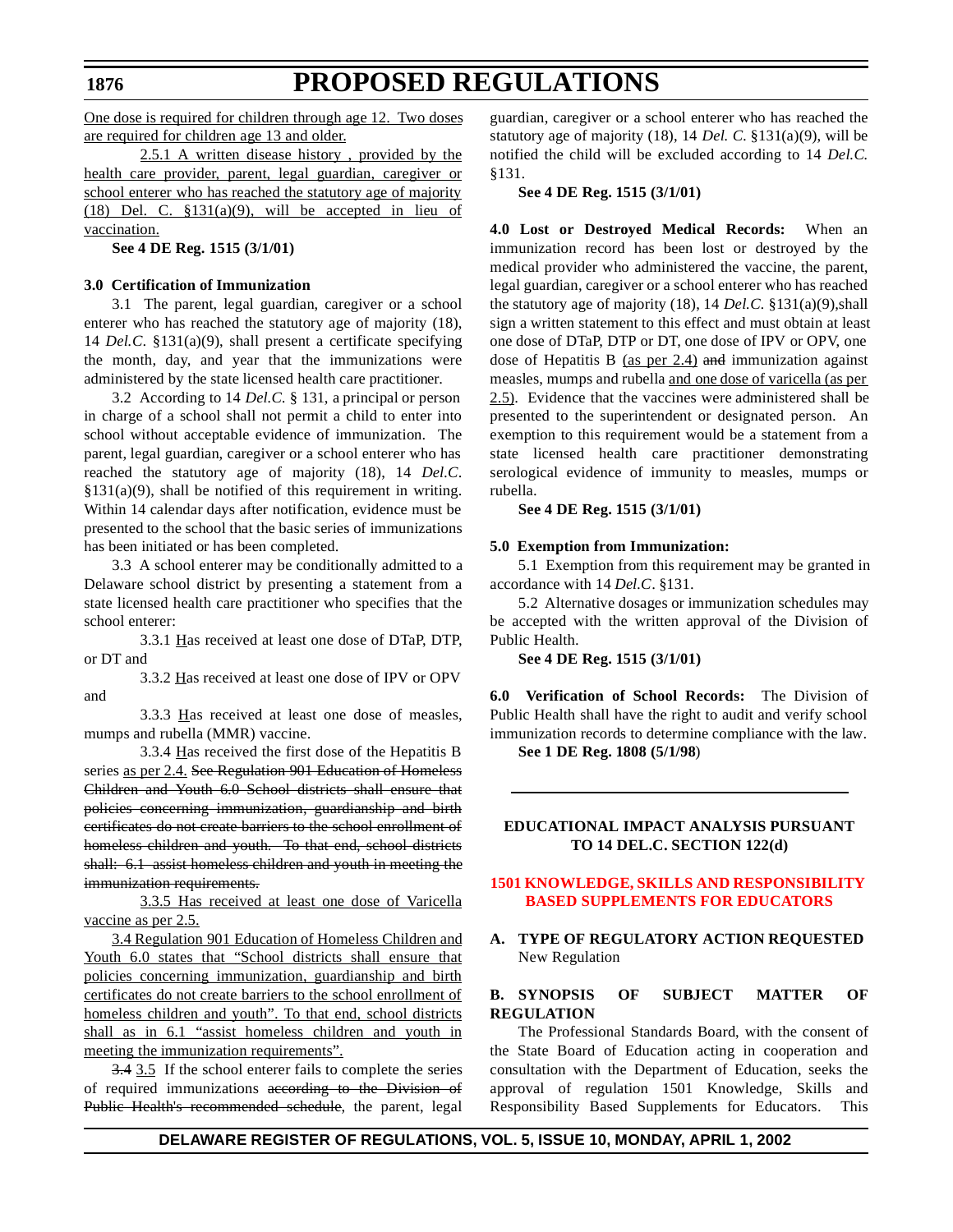regulation includes the requirements for, and payment of salary supplements established by 14 Del. C. § 1305. This regulation shall apply to the awarding of salary supplements as a percentage of the state portion of an educator's annual salary for gaining knowledge and skills that lead to more effective instruction, for achieving certification from the National Board for Professional Teaching Standards, or from an equivalent program, and/or for accepting additional responsibility supplements that impact student achievement.

### **C. IMPACT CRITERIA**

1. Will the new regulation help improve student achievement as measured against state achievement standards? The new regulation addresses student achievement and requires that knowledge and skills lead to more effective instruction and that responsibility supplements impact student achievement.

2. Will the new regulation help ensure that all students receive an equitable education? The new regulation help ensure that all educators have access to high quality opportunities to acquire knowledge and skills that lead to more effective instruction.

3. Will the new regulation help to ensure that all students' health and safety are adequately protected? The new regulation addresses educator knowledge, skills, and responsibility based salary supplements, not health and safety issues.

4. Will the new regulation help to ensure that all students' legal rights are respected? The new regulation addresses educator knowledge, skills, and responsibility based salary supplements, not students' legal rights.

5 Will the new regulation preserve the necessary authority and flexibility of decision makers at the local board and school level? The new regulation will preserve the necessary authority and flexibility of decision makers at the local board and school level.

6. Will the new regulation place unnecessary reporting or administrative requirements or mandates upon decision makers at the local board and school levels? The new regulation may require changes in reporting requirements at the local board and school levels, but these changes will be offset by a reduction in reporting requirements for professional development elsewhere in the system.

7. Will decision making authority and accountability for addressing the subject to be regulated be placed in the same entity? The decision-making authority and accountability for addressing the subject to be regulated rests with the Professional Standards Board, in collaboration with the Department of Education, and with the consent of the State Board of Education.

8. Will the new regulation be consistent with and not an impediment to the implementation of other state educational policies, in particular to state educational policies addressing achievement in the core academic subjects of mathematics, science, language arts and social studies? The new regulation will be consistent with, and not an impediment to, the implementation of other state educational policies, in particular to state educational policies addressing achievement in the core academic subjects of mathematics, science, language arts and social studies.

9. Is there a less burdensome method for addressing the purpose of the new regulation? 14 Del. C. requires that we promulgate this regulation.

10. What is the cost to the state and to the local school boards of compliance with the new regulation? The knowledge, skills, and responsibility based salary supplements are subject to an annual appropriation by the Legislature. The Department of Education shall provide for funding the supplement provisions of this regulation in its annual budget. There is no additional cost to local school boards for compliance with the regulation.

### **1501 KNOWLEDGE, SKILLS, AND RESPONSIBILITY BASED SALARY SUPPLEMENTS FOR EDUCATORS**

#### **1.0 Content:**

The following requirements shall be met in order to receive the salary supplements established by 14 **Del.C.** §1305. This regulation shall apply to the awarding of salary supplements as a percentage of the state portion of an educator's annual salary for gaining knowledge and skills that lead to more effective instruction, for achieving certification from the National Board for Professional Teaching Standards, or from an equivalent program, and for accepting additional responsibility supplements that impact student achievement. Supplements are available subject to an annual appropriation from the Legislature.

#### **2.0 Definitions:**

The following words and terms, when used in this regulation, should have the following meaning unless the context clearly indicates otherwise:

**"Approved cluster"** means a professional development cluster that meets the criteria specified in 3.1 of this Regulation and that has been designated by the Standards Board and the State Board as the basis for awarding a specific salary supplement.

**"Delaware Administrator Standards"** means standards for education administrators approved by the Secretary of Education and the State Board of Education, as per 14 **Del. Admin. Code** 394, Delaware Administrator Standards.

**"Delaware Content Standards"** means K-12 student content standards approved by the Secretary of Education and the State Board of Education, as per 14 **Del. Admin.**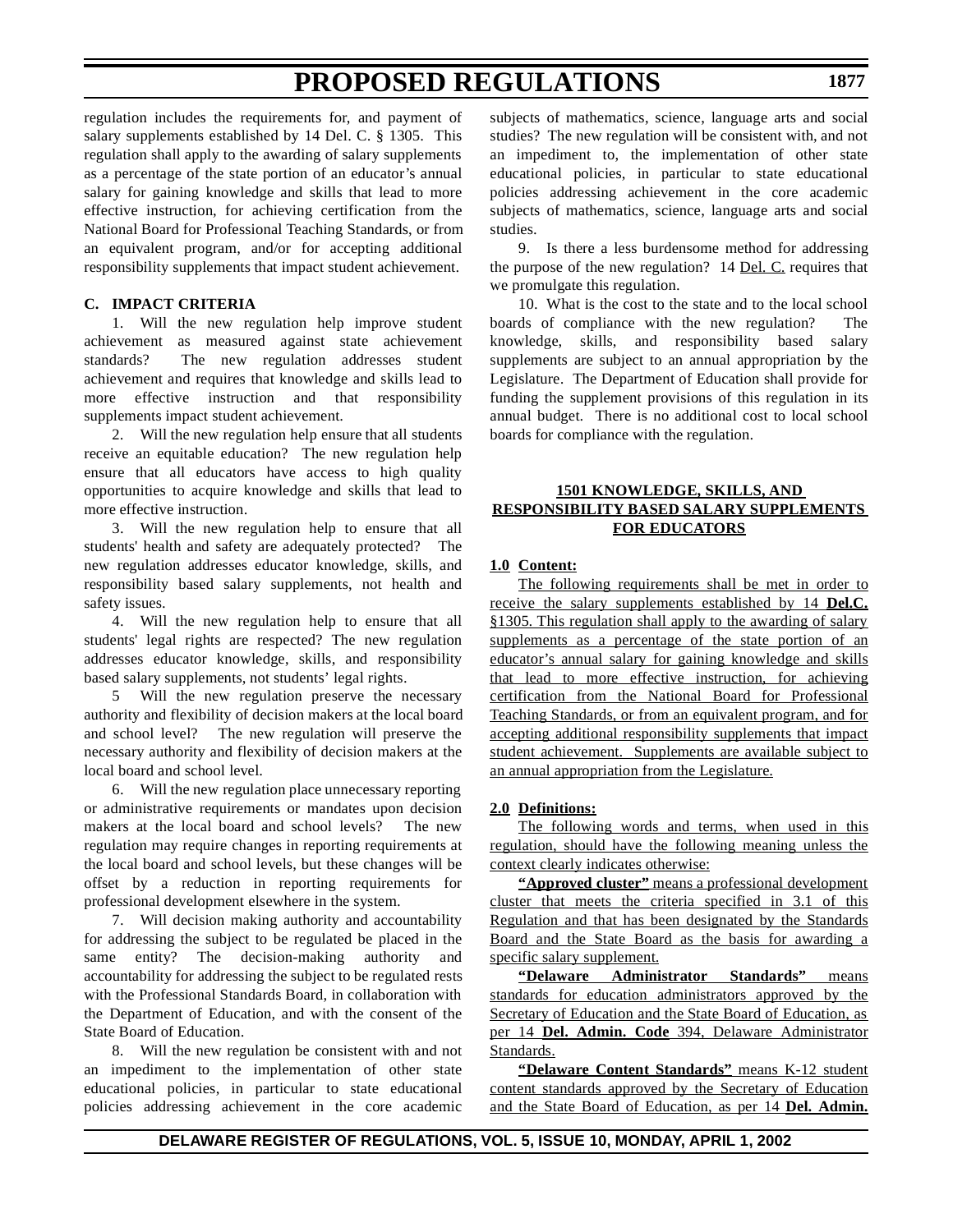**Code** 501, State Content Standards.

**"Delaware Professional Teaching Standards"** means standards of teaching approved by the Secretary of Education and the State Board of Education, as per 14 **Del. Admin. Code** 393, Delaware Professional Teaching Standards.

**"Department"** means the Delaware Department of Education.

**"Educator"** means an employee paid under 14 **Del.C.** § 1305.

**"Hours of Engagement"** means time spent in classes, seminars, workshops, collaborative work groups, learning communities, cohort, school, or district teams, and time engaged in research-based activities which result in the acquisition of knowledge and skills which lead to more effective instruction.

**"Knowledge and Skills"** means understandings and abilities that, when acquired by educators, lead to more effective instruction.

**"NSDC Standards for Staff Development"** means standards adopted by the National Staff Development Council for high quality staff and professional development.

**"Professional Development Cluster" or "Cluster"** means a focused group of professional development activities that leads to measurable and observable knowledge and skills.

**"Provider"** means a local school district, charter school, college, educationally related organization, or professional organization that delivers professional development clusters approved by the Standards Board and the State Board to educators.

**"Responsibilities"** means educators' additional responsibility assignments that are academic in nature and that impact student achievement. Extra curricular or noninstructional supervisory activities are specifically excluded from this definition under this regulation.

**"Salary Supplement"**, when referring to knowledge, skills, and responsibility based supplements, means additional state salary, as described in 14 **Del.C.** § 1305.

**"Standards Board"** means the Professional Standards Board of the State of Delaware established in response to 14 **Del.C.** § 1205.

**"State Board"** means the State Board of Education of the State of Delaware established in response to 14 **Del.C.** § 104.

### **3.0 Knowledge and Skills:**

The Standards Board shall, on no less than an annual basis, submit to the State Board for approval, lists of proposed new professional development clusters in specific areas of knowledge and skills which shall serve as the basis for awarding salary supplements.

3.1 The criteria for evaluating professional

development clusters designed to promote acquisition of knowledge and skills are based upon:

3.1.1 Delaware Professional Teaching Standards or Delaware Administrator Standards or their equivalent (i.e., national standards from educators' specialty-area organizations that complement the Delaware standards).

3.1.2 Delaware content standards or their equivalent (i.e., national standards from content-specialty groups, if there are no Delaware standards for the content area).

3.1.3 National Staff Development Council Standards for Staff Development (NSDC, 2001).

3.2 Clusters may include a combination of formal courses at graduate or undergraduate levels, and other research-based activities which conform to the NSDC Standards for Staff Development.

3.3 Clusters may be comprised of related segments which may be completed separately over a specified period of time, not to exceed 5 years, as included in the cluster design and approved by the Standards Board and the State Board.

3.4 Voluntary performance or assessment-based specialty certifications awarded for meeting standards established by national professional organizations shall be evaluated as proposed clusters in accordance with this regulation.

3.5 The specific percentage of salary assigned to each knowledge and skills supplement, provided that no supplement may be less than 2% nor more than 6% of an educator's base state salary, shall be submitted with the list of professional development clusters and specific areas of knowledge and skills.

3.5.1 A cluster qualifying an educator for a supplement of 2% shall consist of no less than 90 hours of engagement by the educator.

3.5.2 A cluster qualifying an educator for a supplement of 4% shall consist of no less than 180 hours of engagement by the educator.

3.5.3 A cluster qualifying an educator for a supplement of 6% shall consist of no less than 270 hours of engagement by the educator.

3.6 Knowledge and skills which, once acquired, are expected to lead to more effective instruction for the duration of an educator's career are designated as permanent supplements.

3.7 Knowledge and skills related to new technologies, curriculum adoptions, and short-term strategies shall have a duration of 5 years, and may be renewed by successfully completing renewal activities in accordance with cluster approval procedures established by the Standards Board.

3.8 The provider will present an educator who satisfactorily completes an approved cluster with a certificate of completion to verify eligibility for a salary supplement. The certificate shall certify the knowledge and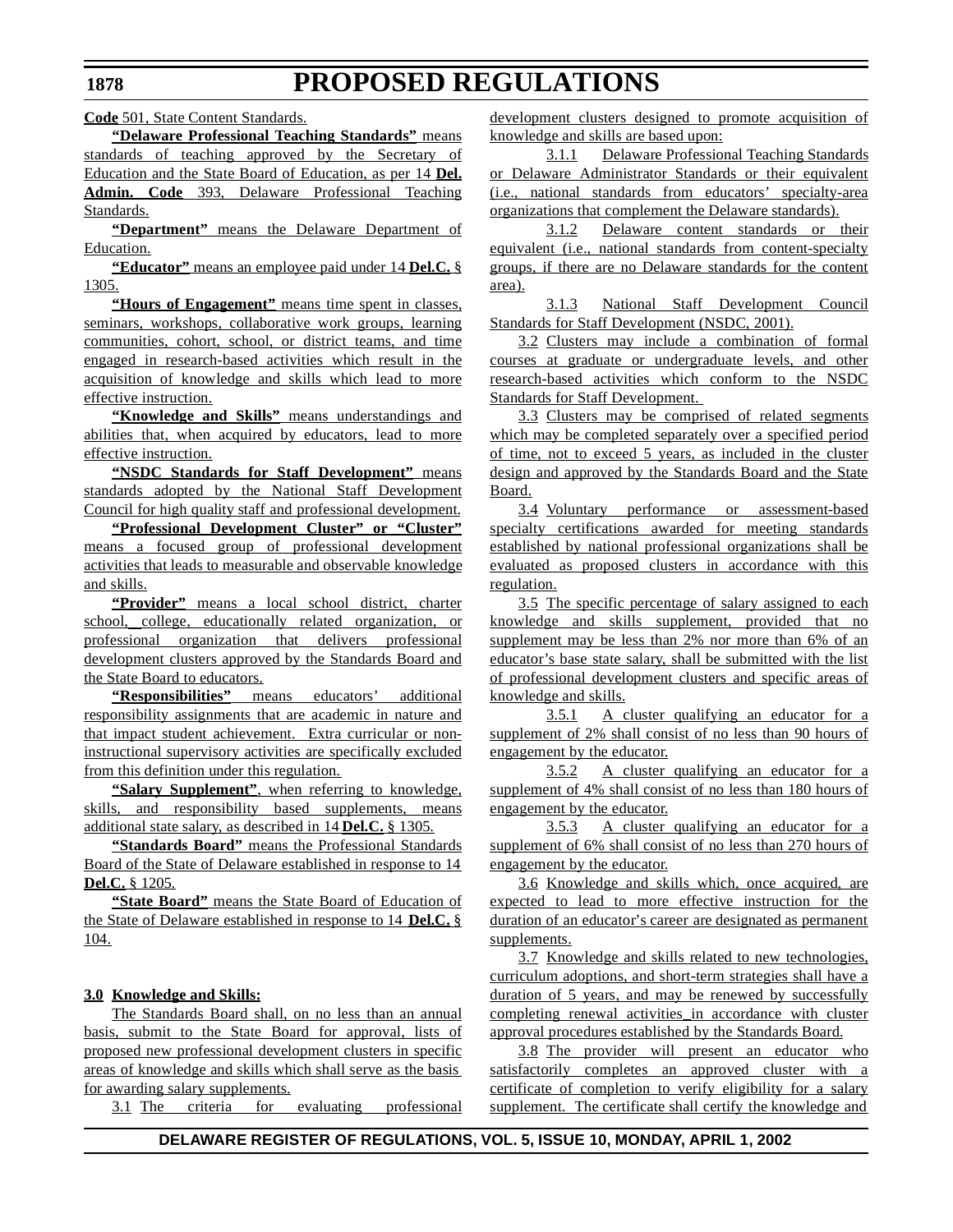<span id="page-33-0"></span>skills acquired and demonstrated by the educator.

3.9 Annually, the Standards Board shall submit to the State Board for approval a list of all clusters proposed for continued approval, renewal, and non-renewal.

### **4.0 Responsibilities:**

The Standards Board shall, on no less than an annual basis, submit to the State Board a list of specific responsibility assignments for approval as the basis for awarding responsibility salary supplements.

4.1 Responsibility assignments shall be:

4.1.1 Focused on school improvement issues that impact student achievement;

4.1.2 Supported by high quality, targeted professional development, and

4.1.3 Academic in nature.

4.2 In order to qualify for a responsibility assignment salary supplement, an educator shall have completed the state approved training program for the position, or, in the absence of a training program, shall meet the criteria set forth for the position, and shall provide state and district approved levels of service, participate in designated activities throughout the period of responsibility, and document the satisfactory fulfillment of the specified responsibility assignment.

### **5.0 Approval of Professional Development Clusters and Responsibilities:**

5.1 The Standards Board's standing committee on professional development and associated compensation shall provide the Standards Board with recommended lists of professional development clusters and responsibility assignments in accordance with this regulation.

5.2 The Standards Board shall examine the proposed lists and previously approved lists of clusters to evaluate the system of professional development to determine its overall balance and accessibility.

5.3 The lists of professional development clusters and responsibilities shall be forwarded to the State Board with a recommendation for approval.

### **6.0 Confirmation of Educators' Eligibility for Salary Supplements:**

6.1 Knowledge and Skills: The district or charter school shall notify educators annually, in writing, of the clusters it approves from the State Board approved list for knowledge and skills salary supplements.

6.2 Those clusters approved by districts or charter schools shall not require any additional prior approval. After completing the entire cluster, an educator shall submit documentation to the local district of fulfilling the requirements of the cluster's design.

6.3 Responsibility Assignments: An educator shall provide the local district or charter school or state agency with such information as may be required to enable the local district or charter school or state agency to verify that the educator has fulfilled the requirements of 4.2 of this regulation.

**7.0 Payment of Salary Supplements:** [RESERVED]

# **DEPARTMENT OF HEALTH AND [SOCIAL SERVICES](http://www.state.de.us/dhss/dph/index.htm)**

**DIVISION OF PUBLIC HEALTH**

Office of Health Facilities Licensing and Certification Statutory Authority: 16 Delaware Code, Section 122(3)s1 (16 Del.C. 122(3)s1)

#### **Nature of [the Proceedings](#page-3-0)**

These proposed regulations, "Delaware Regulations for Adult Day Care Facilities," apply to any program that provides health, social, and related support services as described in the regulations for four or more functionally impaired adults who reside in the community and are in need of these services as determined by a pre-admission assessment. Adult Day Care facilities do not include programs intended exclusively or primarily to provide activities or training to the developmentally disabled or mentally ill. These services are provided to adults for a period of less than 12 hours during the day and are provided in a setting other than a participant's home or the residence of the facility operator.

#### **Notice of Public Hearing**

The Office of Health Facilities Licensing and Certification, Division of Public Health, Department of Health and Social Services will hold a public hearing to discuss the proposed Delaware Regulations for Adult Day Care Facilities.

The regulations for Adult Day Care Facilities apply to any program that provides health, social, and related support services as described in these regulations for four or more functionally impaired adults who reside in the community and are in need of these services as determined by a preadmission assessment. Adult Day Care facilities do not include programs intended exclusively or primarily to provide activities or training to the developmentally disabled or mentally ill. These services are provided to adults for a period of less than 12 hours during the day and are provided in a setting other than a participant's home or the residence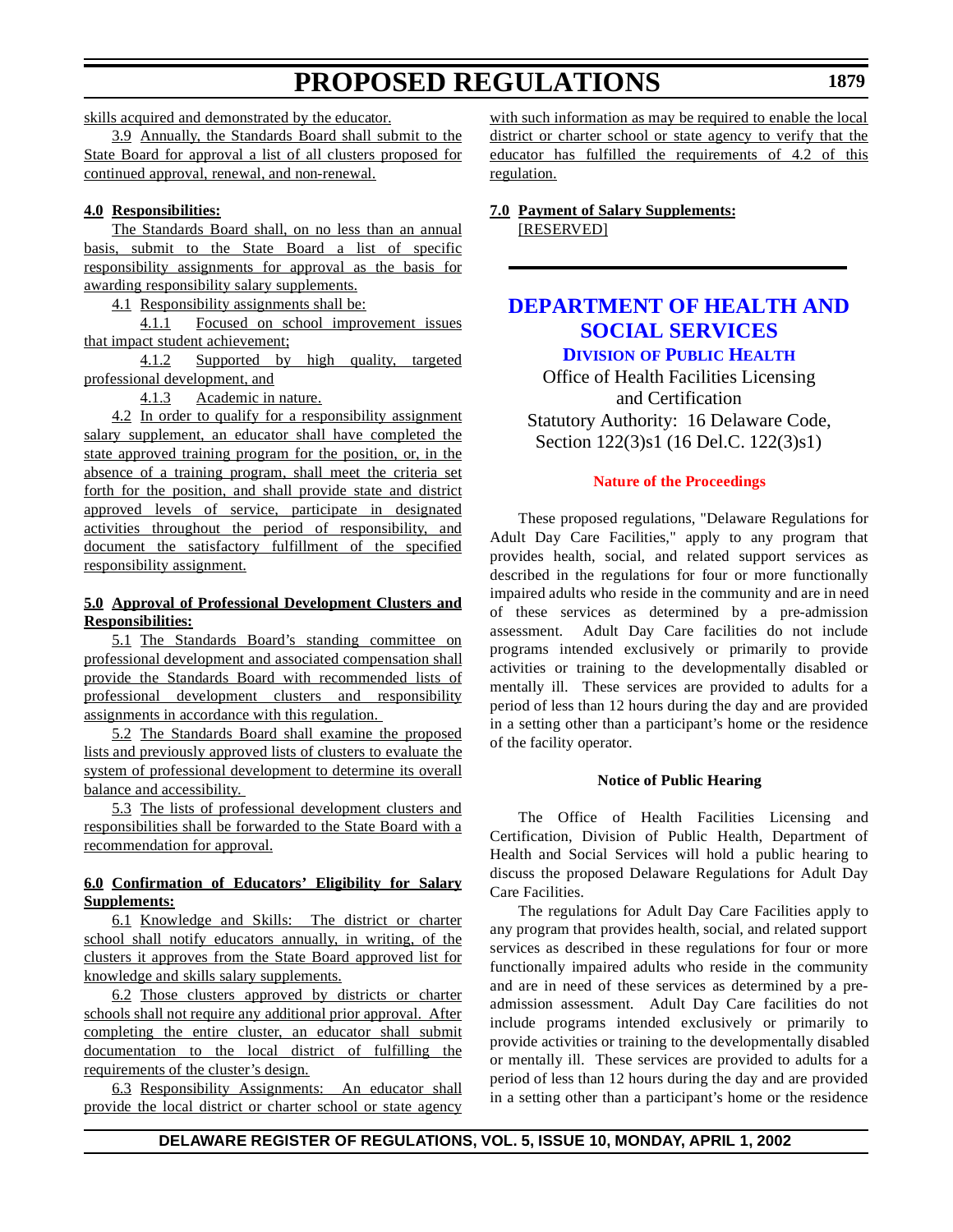of the facility operator.

The public hearing will be held April 25, 2002 at 1:00

PM in the 3<sup>rd</sup> Floor Conference Room, Jesse Cooper Building, Federal and Water Streets, Dover, Delaware 19903.

Copies of the proposed regulations are available for review by calling the following location:

> Office of Health Facilities Licensing and Certification 2055 Limestone Road, Suite 200 Wilmington, DE 19808 Telephone: (302) 995-8521

Anyone wishing to present his or her oral comments at this hearing should contact Ms. Vanette Seals at (302) 995- 8521 by April 16, 2002. Anyone wishing to submit written comments as a supplement to or in lieu of oral testimony should submit such comments by May 1, 2002 to:

> David P. Walton, Hearing Officer Division of Public Health P.O. Box 637 Dover, Delaware 19903-0637

#### **INDEX**

Page numbers will be inserted after any final revisions.

PAGE

PART I DELAWARE CODE Section 1 Licensing Law

PART II Regulations

Section 68.0 Purpose Section 68.1 Glossary of Terms Section 68.2 Licensing Requirements and Procedures Section 68.3 General Requirements Section 68.4 Plant, Equipment & Physical Environment Section 68.5 Fire Safety Section 68.6 Admission Agreement, Assessment and Discharge Section 68.7 Plan of Care Section 68.8 Support Services Section 68.9 Activities Section 68.10 Rights of Participants Section 68.11 Staffing Section 68.12 Personnel/Administrative Section 68.13 Quality Improvement Section 68.14 Records and Reports

## **STATE OF DELAWARE REGULATIONS FOR ADULT DAY CARE FACILITIES**

Title 16 - Health and Safety Part I, Chapter 1, Subchapter II, Section 122.(3).s.1.

## **Powers and Duties of the Department of Health and Social Services**

Establish standards for regulation in the operation of adult day care facilities, and grant licenses for the operation of such facilities to persons, associations or organizations which have been approved in accordance with this title and which pay the appropriate permit fee.

### **REGULATIONS**

#### **SECTION 68.0 PURPOSE**

The regulations for Adult Day Care Facilities apply to any program that provides health, social, and related support services as described in these regulations for four or more functionally impaired adults who reside in the community and are in need of these services as determined by a preadmission assessment. Adult Day Care facilities do not include programs intended exclusively or primarily to provide activities or training to the developmentally disabled or mentally ill. These services are provided to adults for a period of less than 12 hours during the day and are provided in a setting other than a participant's home or the residence of the facility operator.

### **SECTION 68.1 GLOSSARY OF TERMS**

68.101 Accessible - an environment which allows an individual using a wheelchair or support appliance to enter, exit and move about freely with no assistance from another person.

68.102 Activities of Daily Living - the tasks for self-care which are performed either independently or with supervision or assistance. Activities of daily living include ambulating, transferring, grooming, bathing, dressing, eating, and toileting.

68.103 Adult - any person 18 years of age or older.

68.104 Aide/Assistant/Technician - an individual who provides care that does not require the judgment and skills of a licensed nurse. The care may include but is not limited to the following: bathing, dressing, grooming, toileting, ambulating, transferring and feeding, observing and reporting the general well-being for the person(s) to whom they are providing care.

## **DELAWARE REGISTER OF REGULATIONS, VOL. 5, ISSUE 10, MONDAY, APRIL 1, 2002**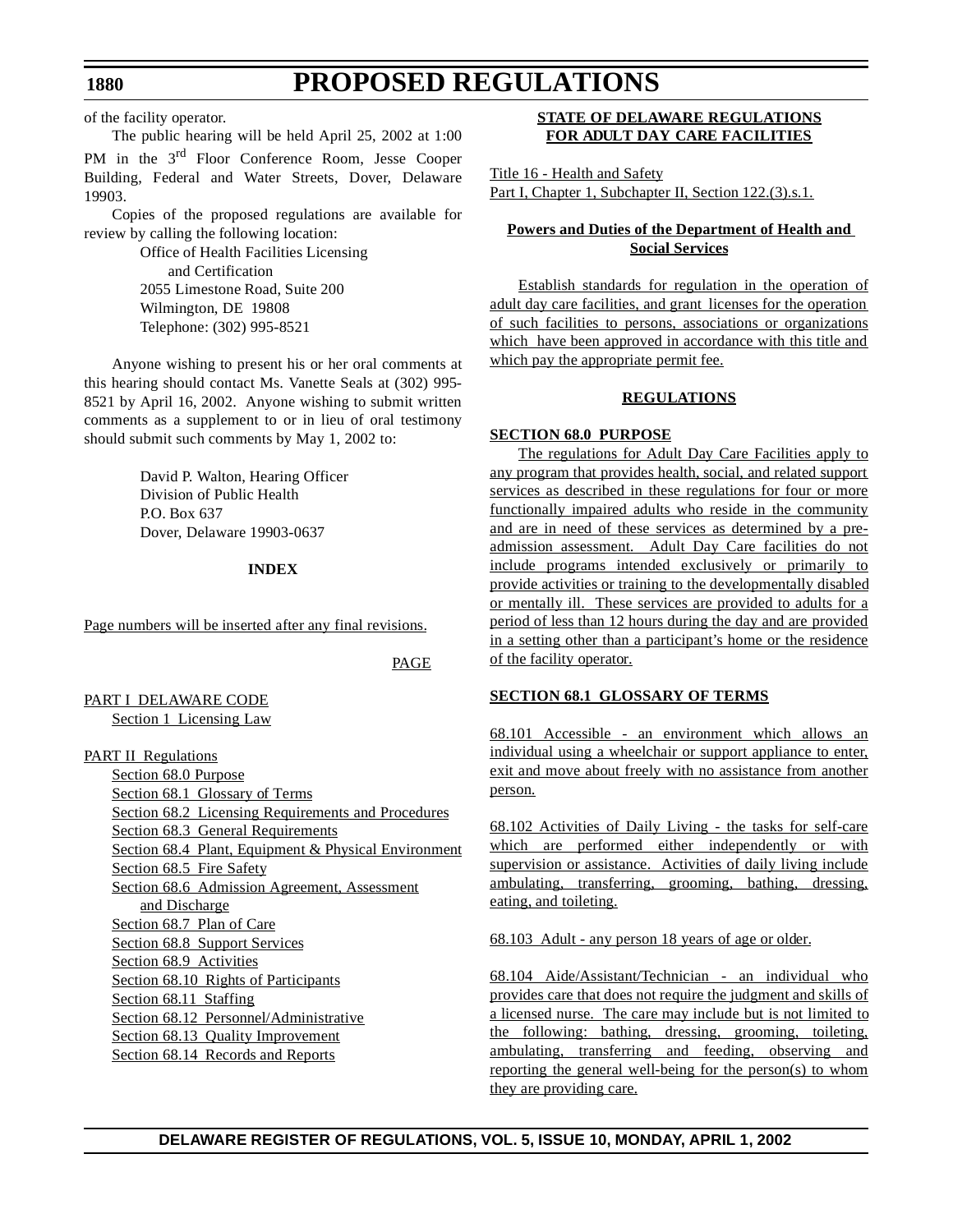68.105 Department - the Delaware Department of Health and Social Services.

68.106 Dietitian - a person currently registered by the Commission on Dietetic Registration of the American Dietetic Association and/or a Certified Dietitian/Nutritionist in the State of Delaware.

68.107 Functionally Impaired Adult - An adult who requires supervision due to cognitive or physical impairment or who cannot independently perform one or more Activities of Daily Living.

68.108 Nursing Services - those procedures commonly employed in providing for the physical, emotional and rehabilitation needs of functionally impaired adults which require technical skills and knowledge beyond that which the untrained person possesses, including, but not limited to, such procedures as: irrigations; catheterization; application of dressings; supervision of special diets; objective observation of changes in participant condition as a means of determining required nursing care and the need for further medical diagnosis and treatment; special procedures contributing to rehabilitation; administration of medication and carrying out treatments prescribed by a physician or an Advanced Practice Nurse in accordance with the Rules and Regulations related to the law Regulating the Practice of Nursing in Delaware which involve a like level of complexity and skill in administration.

68.109 Participant - an individual receiving services in an adult day care facility.

68.110 Representative - a person acting on behalf of the participant under Delaware law.

### **SECTION 68.2 LICENSING REQUIREMENTS AND PROCEDURES**

68.201 No person shall establish, conduct or maintain in this State any adult day care facility without first obtaining a license from the Department of Health and Social Services.

A. Issuance of Licenses

1. Provisional License:

a. A provisional license shall be granted, for a period of less than one year, to all agencies/facilities:

i. which have completed the application process pending an on-site survey during the first ninety (90) days of operation; or,

ii. which have experienced a change of ownership (CHOW), have completed the application process, and are pending an on-site survey during the first ninety (90) days of operation; or,

iii. which are not in substantial compliance

with these rules and regulations.

b. The Department shall designate the conditions and the time period under which a provisional license is issued.

c. A provisional license may not be renewed unless a Plan for Corrective Action has been approved by the Department and implemented by the agency/facility.

2. License:

a. A license shall be granted, for a period of one year (12 months) to all agencies/facilities which are and remain in substantial compliance with these rules and regulations.

b. A license shall be effective for a twelvemonth period following date of issue and shall expire one year following such date, unless it is: modified to a provisional, suspended or revoked, or surrendered prior to the expiration date.

c. Agencies/Facilities must apply for licensure at least thirty (30) days prior to the expiration date of the license.

d. Agencies/Facilities which have not been inspected/surveyed during a licensure year may apply for and be issued a new license until an inspection/survey is completed.

e. A license may not be issued to an agency/ facility which is not in substantial compliance with these regulations and/or whose deficient practices present an immediate threat to the health and safety of its patients/ clients.

B. Suspension or Revocation of Licenses

The Department may suspend or revoke a license issued under this chapter for good cause, including but not limited to the following:

1. Violation of any of the provisions of these rules and regulations.

2. Deficiencies which present a threat to the health and safety of participants.

3. Permitting, aiding, or abetting the commission of any illegal act in the facility.

4. Conduct or practices detrimental to the welfare of the participant.

5. Refusal to allow the Department access to the facility to conduct surveys/investigations as deemed necessary by the Department.

Before any license issued under this chapter is suspended or revoked, the Department shall give ten  $(10)$ calendar days written notice to the holder of the license, during which he/she may appeal for a hearing before the Secretary of the Department or her/his designee.

The holder of the license may, within such 10-day period, give written notice of their desire to have a hearing. Proceedings in regard to such hearing shall be conducted in accordance with provisions for case decisions as set forth in the Administrative Procedures Act, Title 29, Chapter 101 of

# **DELAWARE REGISTER OF REGULATIONS, VOL. 5, ISSUE 10, MONDAY, APRIL 1, 2002**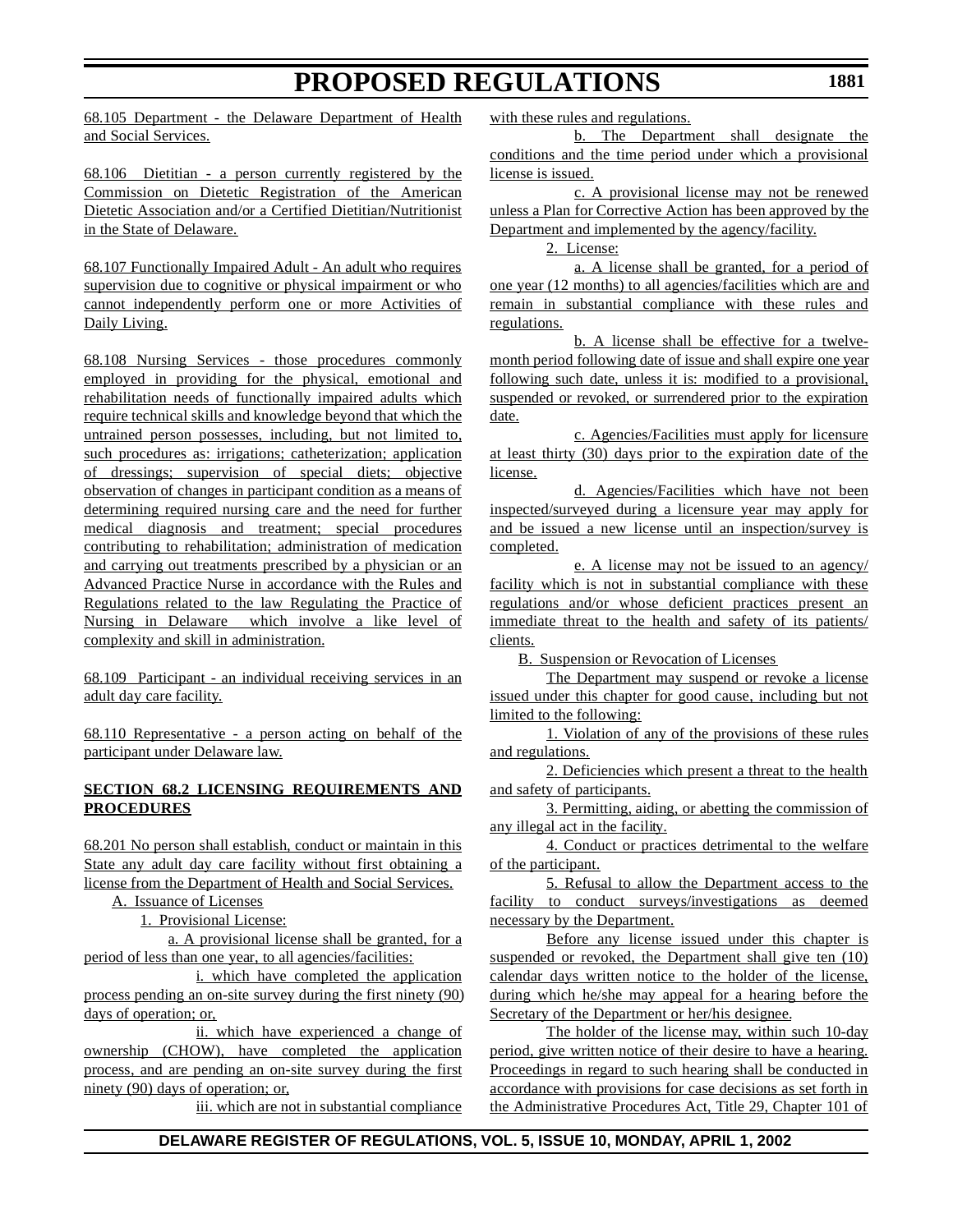the Delaware Code and in accordance with applicable rules and regulations of the Department.

### C. Order to Suspend a License

1. The Department may immediately suspend a license upon issuance of a written suspension order if the health, safety, or well-being of the participants is in jeopardy or imminent danger. The order shall state the reason(s) for the suspension.

2. Within ten (10) working days of the issuance of the suspension order, the Department shall hold a hearing with the licensee unless, prior to such hearing, the conditions upon which the suspension were based have been corrected and a new license issued.

D. Renewal of License after Suspension or Revocation

If and when the conditions upon which the suspension or revocation of a license are based have been corrected and after a proper inspection has been made, a new license may be granted.

E. Fees

Fees shall be in accordance with DE Code, Title 16, Part I, Chapter 1, Subchapter II, Section 122.s.2.

F. A license is not transferable from person to person or from one location to another.

G. The license shall be posted in a conspicuous place on the licensed premises.

### 68.202 Separate Licenses

A. Separate licenses are required for facilities maintained in separate locations, even though operated under the same management.

B. A separate license is not required for separate buildings maintained by the same management on the same grounds.

### 68.203 Inspection

Every adult day care facility for which a license has been issued under this chapter shall be periodically inspected by a representative of the Department.

### 68.204 Application Process

A. All persons or entities applying for a license shall request a licensure application from the Department.

B. Applicants shall submit to the Department the following information:

1. The names, addresses and types of facility owned or managed by the applicant;

# 2. Identity of:

a. each officer and director of the corporation if the entity is organized as a corporation;

b. each general partner or managing member if the entity is organized as an unincorporated entity;

c. the governing body if the entity is government operated;

d. proof of not-for-profit status if claiming tax-

exempt status; and

e. any officers/directors, partners, or managing members, or members of a governing body who have a financial interest of 5 percent or more in a licensee's operation or related businesses.

3. Disclosure of any officer, director, partner, employee, managing member, or member of the governing body with a felony criminal record;

4. Name of the individual (director/administrator/ etc.) who is responsible for the management of the adult day care facility; and

5. Policy and procedure manuals and any other information required by the Department.

# **SECTION 68.3 GENERAL REQUIREMENTS**

68.301 The adult day care provider shall neither knowingly admit, nor continue to care for, participants whose needs cannot be met by the program.

68.302 All records maintained by the adult day care facility shall at all times be open to inspection by the authorized representatives of the Department.

68.303 No policies shall be adopted by the adult day care facility which are in conflict with these regulations.

68.304 The adult day care facility shall establish written policies regarding the rights and responsibilities of participants, and these policies and procedures shall be made available to authorized representatives of the Department.

68.305 The adult day care facility shall establish policies and procedures that address the handling and documentation of incidents, accidents, medical emergencies and the prevention of wandering away from safe areas by cognitively impaired participants. Reports of these events shall be kept on file at the facility.

68.306 Emergency telephone numbers for each participant shall be available to staff at all times.

68.307 A procedure, approved by the Department, shall be established to enable participants and their families or representatives, if any, to have their concerns addressed without fear of reprisal.

68.308 The adult day care facility shall advise the Department in writing within fifteen (15) days following any change in the designation of the director/administrator of the facility.

### **1882**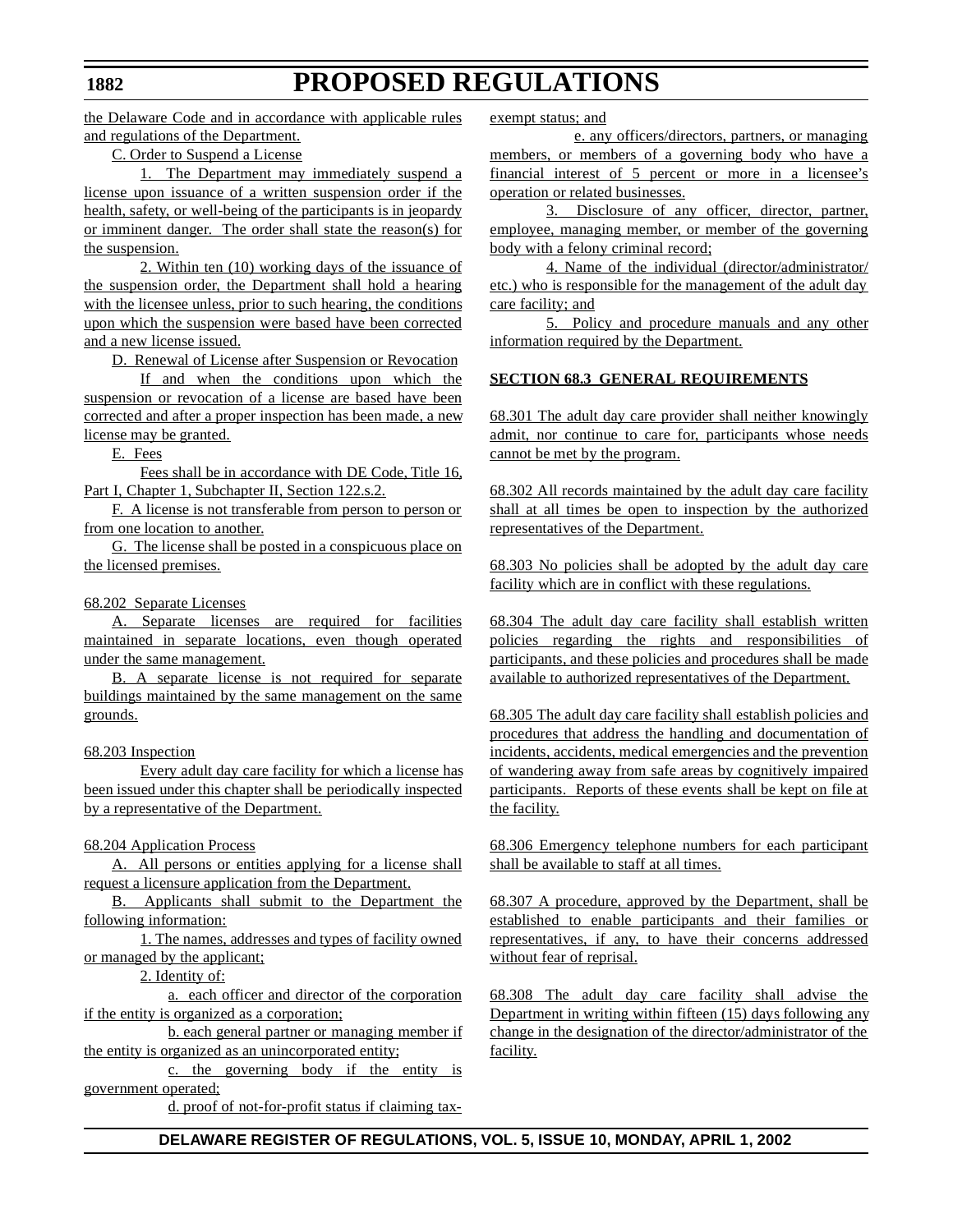# **SECTION 68.4 PLANT, EQUIPMENT AND PHYSICAL ENVIRONMENT**

68.401 Construction

A. Minimum construction requirements are set forth herein.

B. All construction, new/renovations/remodeling, must conform to the design and construction standards recognized by the Department.

C. In the event that there is a conflict between the design and construction standard utilized by the Department and the minimum standard set forth herein, the higher standard or requirement shall prevail.

D. When a facility is classified under this law or regulation and plans to construct, extensively remodel or convert any buildings, one (1) copy of properly prepared plans and specifications for the entire facility shall be submitted to the Department.

E. An approval, in writing, shall be obtained from the Department before construction/renovation/remodeling work is begun.

F. Upon completion of construction/renovation/ remodeling, in accordance with the plans and specifications, the Department will inspect and approve the site prior to occupancy/use by the agency/facility.

### 68.402 Site Provisions

Each adult day care facility shall be located on a site which is approved in advance and considered suitable by the Department. Site must be safe, easily drained, must be suitable for disposal of sewage and furnishing a potable water supply.

68.403 The adult day care facility shall comply with all local and state building codes and ordinances as pertain to this occupancy.

### 68.404 Building

A. All facilities shall either be at grade level or shall be equipped with ramps or elevators to allow easy access for persons with disabilities.

B. The building shall be so constructed and maintained to prevent the entrance or existence of rodents and insects at all times. All exterior openings used for ventilation shall be effectively screened. Screen doors shall open outward and shall be equipped with self-closing devices.

C. The roof, exterior walls, doors, skylights and windows shall be weather tight and watertight and shall be kept in sound condition and good repair.

D. The exterior of the site shall be free from hazards and also from the accumulation of waste materials, obsolete and unnecessary articles, tin cans, rubbish, and other litter.

E. Floor and wall surfaces of bathrooms and kitchens shall be constructed and maintained to be impervious to water and to permit the floor and walls to be easily kept in a clean condition.

F. The adult day care facility must be accessible as defined at Section 68.101. The entrance and circulation areas shall meet appropriate American National Standards Institute (A.N.S.I.) standards and all applicable State and Federal standards.

G. Each adult day care facility, when located in a facility housing other services, shall have its own separate identifiable space.

H. Outdoor recreation and/or relaxation area for participants, if provided, shall be safe, secure, free of accident hazards, accessible to indoor areas and accessible to those with disabilities. Outdoor areas shall have a fence or landscaping to create a boundary which prevents participants from wandering away and shall be easily supervised.

### 68.405 Water Supply and Sewage Disposal

A. The plumbing shall meet the requirements of all municipal or county codes. Where there are no local codes, the provisions of the Department Sanitary Plumbing Code shall prevail.

B. The water supply and the sewage disposal system shall be approved by the Department and the Department of Natural Resources and Environmental Control respectively.

C. The water system shall be designed to supply adequate hot and cold water, under pressure, at all times.

D. Hot water at shower, bathing and hand washing facilities shall not exceed 110°F (43°C).

### 68.406 Heating, Ventilation and Air Conditioning

A. The heating equipment for all areas shall be adequate, safe, protected, and easily controlled. It shall be capable of maintaining the temperature in each room used by participants between 70ºF and 80ºF. Portable heating devices shall not be used.

B. The adult day care facility shall be adequately ventilated. Air conditioning equipment shall be adequate and capable of maintaining the temperature in each room used by participants between 70ºF and 80ºF.

### 68.407 Lighting

Each room shall be suitably lighted at all times for maximum safety, comfort, sanitation and efficiency of operation particularly in areas that present safety hazards. Careful attention shall be given to avoid glare.

### 68.408 Safety Equipment

A. To prevent slipping, staircases shall have stair treads and sturdy handrails.

B. Stairways, ramps and porches shall have adequate lighting and handrails.

C. Hallways shall have handrails located on at least one side.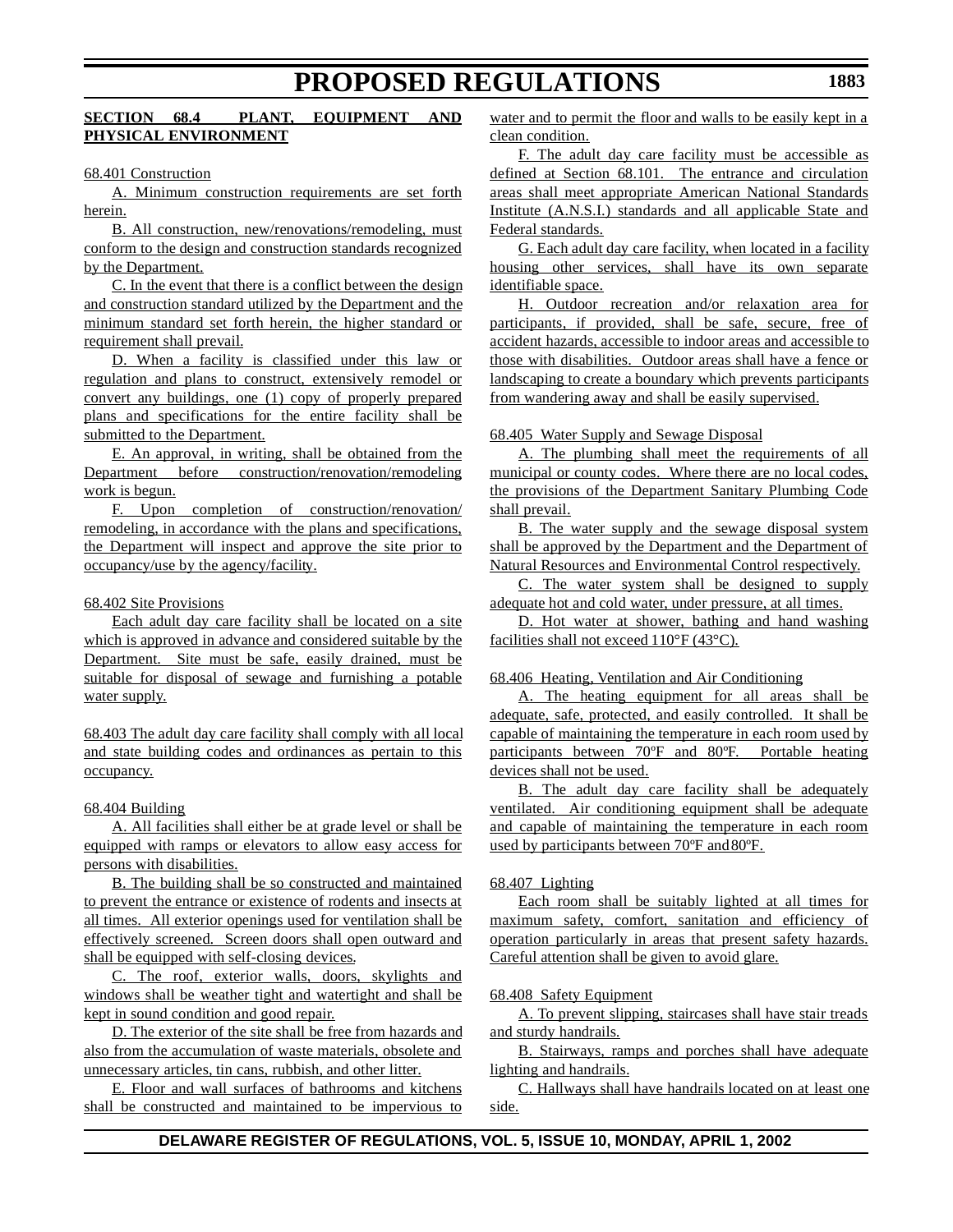D. Floor surfaces, especially in heavy traffic areas shall be durable, yet non-abrasive and slip-resistant. Area rugs on hard finished floors shall have a non-skid backing. Carpeting shall be maintained in a clean and slip-resistant condition.

68.409 Bathrooms and Hand Washing Facilities

A. At least one (1) window or mechanical ventilation to the outside shall be provided in each bathroom. Floors shall not be slippery.

B. Bathroom design shall be accessible as defined at Section 68.101 and meet appropriate American National Standards Institute (A.N.S.I.) Standards.

C. Toilets, bathing and toileting appliances shall be equipped for use by participants with multiple disabilities.

D. There shall be at least one toilet of appropriate size for every twelve participants.

1. Each toilet shall be equipped with a toilet seat.

2. Toilet tissue shall be readily accessible at each toilet.

E. There shall be at least one hand-washing sink for every two toilets. The sink(s) shall be proximate to the toilets. Hand washing facilities shall be readily accessible to participants and staff.

F. Shower and tub areas, if provided, shall be equipped with grab bars and slip-resistant surfaces.

G. Bathroom areas shall be equipped with mirrors for personal grooming. Mirrors shall be installed in such a way to minimize the danger of breakage.

H. Soap, paper towels and a trash receptacle(s) shall be provided at all times and shall be within reach of the participants.

I. Signaling devices shall be installed or placed in the bathroom areas, restroom stalls, and showers, if any.

68.410 Program Area

A. When a multi-purpose room is used, it shall have sufficient space to accommodate all activities and to prevent interference with each other. There shall be sufficient space to permit privacy and confidentiality.

B. Square Footage

1. Minimum space requirements are as follows:

a. 100 square feet for each of the first five participants; and

b. 60 square feet for each of the participants thereafter.

2. Space requirements do not include office space, bathrooms, storage, examination room, or dining room (unless the dining room is also used for activities).

C. A telephone shall be available to participants to make and receive calls. Telephones shall be in an area which affords privacy during use.

D. The adult day care facility shall maintain comfortable sound levels. Background noise shall be minimized and

sound transmission shall be controlled. Sound transmission may be controlled by use of acoustical ceiling surfaces, partitions between activity areas, and separation of noisy rooms. Sound levels shall enhance privacy and encourage interaction when social participation is desired.

E. There shall be adequate storage space for program supplies and for participants' outer garments and possessions.

F. The dining area shall be large enough to provide table and chair space to accommodate all participants.

G. The adult day care facility shall provide a separate rest area to permit privacy for assessments and to isolate participants who become ill. A bed, cot or other appropriate lounging or reclining furniture shall be available for participants in this area.

H. Adult day care facilities which provide rehabilitation services shall have separate additional space and equipment for carrying out each type of therapy that may be provided. At a minimum, the following shall be provided:

1. Provisions for wheelchair participants;

2. Additional storage for supplies and equipment;

3. Provisions for participant privacy; and

4. Hand washing facilities within the rehabilitation

area.

68.411 Furnishings

A. Furniture shall be sturdy and secure so that it cannot easily tip when used for support while walking or seating. Furniture shall be scaled so that it is easily used by persons with limited agility and shall permit feet to rest on the floor. Chairs used for dining shall have armrests or be free of armrests in accordance with each participant's physical needs and preferences.

B. All rugs and floor coverings shall be tacked down securely. Any mat used at a doorway shall be non-slip with edges that do not cause a tripping hazard.

C. All equipment and furnishings shall be in good condition and safe for usage by participants and staff. The adult day care facility shall provide:

1. One chair for each participant and staff person;

2. Adequate table space for all participants; and

3. Reclining lounge chairs, the number to be determined by the needs and numbers of participants.

### 68.412 Emergency Equipment and Supplies

The adult day care facility shall provide adequate emergency equipment and supplies readily available for treating shock, burns and wounds, including:

A. First aid kit containing sterile gauze dressings and bandages, antiseptic, tape and scissors;

B. Thermometers; and,

C. Sphygmomanometers and stethoscopes.

Special equipment as needed by the participant (i.e. suction equipment, oxygen, etc.) may be supplied by the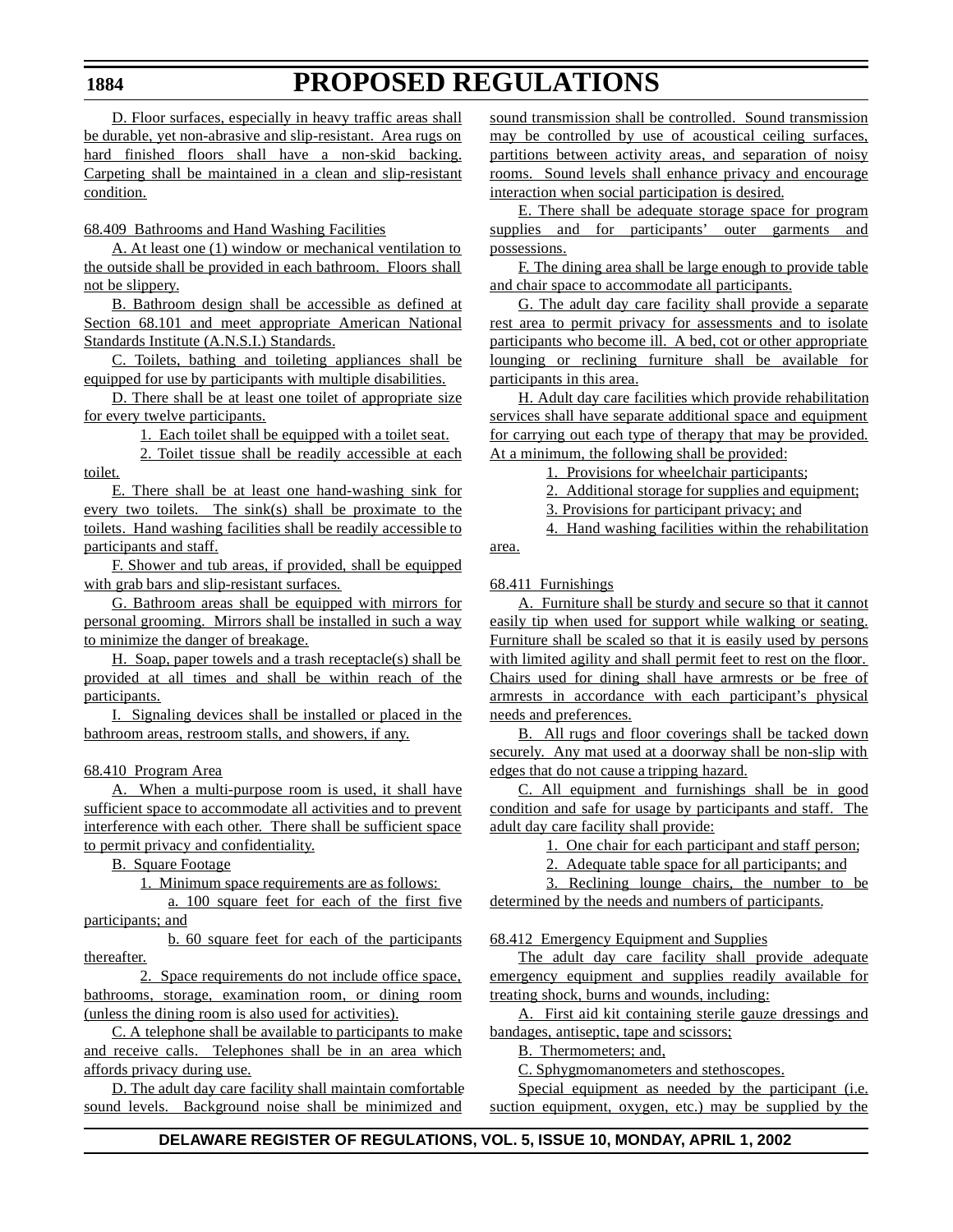adult day care facility or the participant.

### 68.413 Sanitation and Housekeeping

A. All rooms and every part of the building shall be kept clean, orderly and free of offensive odors.

B. Policy manuals shall be prepared and followed which outline maintenance and cleaning procedures, safe storage of cleaning materials and pesticides and other potentially toxic materials, and safe storage and handling of soiled linen and clothing.

C. A ventilated janitor's closet shall contain a service sink and provide for the locked safe storage and use of housekeeping items.

D. Chemicals and disinfection agents shall be stored separate from participant care items and food.

### 68.414 Existing Facilities

Adult day care facilities that have been in operation before the adoption of these regulations and do not meet the minimum square footage, dining area and bathroom ratio requirements set forth in Section 68.4 must be brought into full compliance within a five (5) year period. All other provisions of these regulations apply upon their adoption except as otherwise expressly provided.

### 68.415 Waiver of Requirements

Waiver of a standard requires Department approval. Waiver requests must be made in writing, include the full justification behind the request and address issues of safety and infection control. They are an exception to established standards and will only be approved for compelling reason.

### **SECTION 68.5 FIRE SAFETY**

68.501 Fire safety in adult day care facilities shall comply with the adopted rules and regulations of the State Fire Prevention Commission. Enforcement of Fire Regulations is the responsibility of the State Fire Prevention Commission. All applications for a license or renewal of a license must include, with the application, a letter certifying compliance by the Fire Marshal having jurisdiction. Notification of noncompliance with the Rules and Regulations of the State Fire Prevention Commission shall be grounds for revocation of a license.

68.502 The adult day care facility shall have a minimum of two (2) exits remote from each other which shall be clearly marked.

68.503 Staff and participants shall be trained in executing the evacuation plan. A written record of fire safety training, including content of the training and persons attending shall be maintained.

68.504 Evacuation fire drills shall be held and documented at least quarterly for all staff and participants.

# **SECTION 68.6 ADMISSION AGREEMENT, ASSESSMENT AND DISCHARGE**

68.601 The adult day care facility shall have written admission policies which describe admission and discharge criteria.

68.602 The admission policies shall be discussed with each participant entering the program, and their representative, if any.

68.603 The adult day care facility shall only admit those individuals whose needs can be met by the facility.

68.604 All participants shall be 18 years of age or older and functionally impaired as defined at Section 68.107.

68.605 There shall be a written agreement between the participant and the adult day care program. The agreement shall:

A. Specify the services to be provided by the facility, scheduled days, financial arrangements, transportation agreements, emergency procedures and conditions for dismissal or discharge and appeal;

B. Be signed by the participant, if he is able, and representative, if any, and the adult day care facility;

C. Be given to the participant and representative, if any, and a copy shall be kept at the facility; and

D. Be reviewed and updated as necessary to reflect the change in the services or the financial arrangements.

68.606 Assessment

A. The facility shall be responsible for conducting a written assessment of an applicant within 30 days prior to admission. The assessment shall include input as required from physicians, licensed nurses, social workers, physical and occupational therapists, and other personnel with expertise as required by the participant's needs.

B. The assessment shall be completed by the adult day care facility in conjunction with the participant and her/his representative, if any.

C. The assessment shall include at a minimum a description of the participant's:

1. Physical condition, including ability to perform activities of daily living, such as ambulating, eating, toileting, and sensory limitations such as sight, hearing, and speech completed by a licensed nurse;

2. Social situation, including living arrangements and the availability of family and community support; and,

3. Mental status, including any cognitive impairment and known psychiatric, emotional, and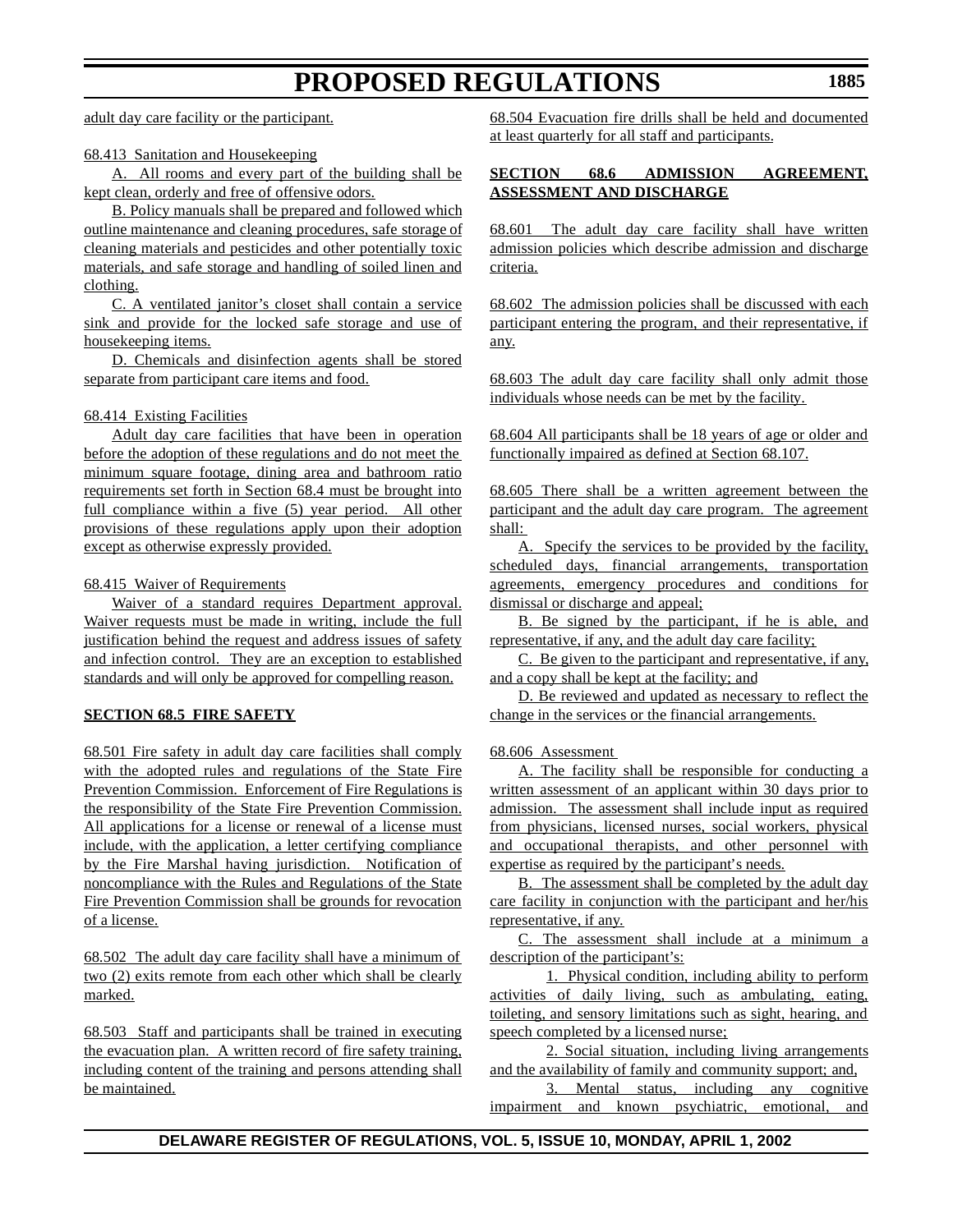behavioral problems.

D. The initial assessment shall be reviewed and updated on a scheduled basis, but at least annually. This reassessment shall become a permanent part of the participant's record.

E. A reassessment shall be conducted when the needs of the participant change which indicate a revision to the plan of care is needed.

# 68.607 Discharge

A. No participant shall be discharged from an adult day care facility except for the following:

1. When the participant's needs can no longer be met by the program of care;

2. For medical reasons;

3. For the participant's own welfare or the welfare of the other participants; or

4. For nonpayment of justified charges.

B. The participant and her/his representative, if any, shall be informed of and participate in discharge planning. A minimum of 2 weeks notice shall be given by the adult day care facility to the participant and representative, if any. However, the notice period may be waived if the care needs of the participant undergo a sudden change which necessitates immediate transfer to a facility or program able to provide a higher level of care. If the notice provisions are waived, the facility shall be responsible for assisting in suitable placement for the participant.

C. The adult day care facility shall develop a written plan of discharge which outlines the services needed by the participant upon discharge.

### **SECTION 68.7 PLAN OF CARE**

68.701 Prior to admission, a preliminary written plan of care, based upon the initial assessment shall be developed for each participant.

68.702 A written individual plan of care shall be developed within thirty (30) calendar days of the participant's first day in the program. The plan shall be based on a functional assessment and information obtained from the participant, participant's family, physician, and the referring agency (if appropriate).

68.703 The plan shall be developed to improve or maintain the functional capabilities of the participant. The plan shall include:

A. A description of the participant's needs;

B. The activities, programming and services in which the person will participate in order to meet those needs; and

C. Realistic goals for the participant, designated roles of the responsible parties, and if appropriate, the timeline for each goal.

68.704 The written plan of care and personal information shall be revised as frequently as warranted by the participant's condition, but shall be reviewed at least every six (6) months with the participant and representative, if any, and updated on an annual basis. All revisions to the plan of care shall be in writing.

# **SECTION 68.8 SUPPORT SERVICES**

68.801 Aide/Assistant/Technician as defined at Section 68.104 or licensed nurses shall provide supervision and assistance in activities of daily living, such as feeding and toileting, to participants who require those services. Facilities that have been in operation before the adoption of these regulations shall comply with this requirement within 12 months of the adoption date of the regulations.

68.802 Rehabilitation services, including occupational therapy, physical therapy, and speech therapy, if provided, shall be ordered by the participant's physician and be performed by qualified therapists or therapy aides under supervision of a qualified therapist.

### 68.803 Medication Management

A. Medication shall not be administered to a participant unless prescribed by a licensed practitioner with independent prescriptive authority as provided by Delaware Code.

B. All adult day care programs shall have an up-to-date drug reference manual/compendium which lists drug actions, interactions, and side effects.

C. All medication administered to participants shall be ordered in writing, dated and signed by the attending physician. All prescription medications shall be properly labeled in accordance with DE Code, Title 24, Chapter 25, Subchapter III, §2536. The label shall contain the following information:

1. The prescription number;

2. The date such drugs were originally dispensed to the participant;

3. The participant's full name;

4. The brand or established name and strength of the drug to the extent that it can be measured;

5. The physician's directions as found on the prescription;

6. The physician's name;

7. The name and address of the dispensing pharmacy or physician.

D. Medications may be self-administered or administered in accordance with all State and Federal laws, including the State of Delaware Nurse Practice Act. Those participants who, upon admission, are incapable of selfadministration or who become incapable of selfadministration shall have their medications administered according to the Nurse Practice Act.

### **DELAWARE REGISTER OF REGULATIONS, VOL. 5, ISSUE 10, MONDAY, APRIL 1, 2002**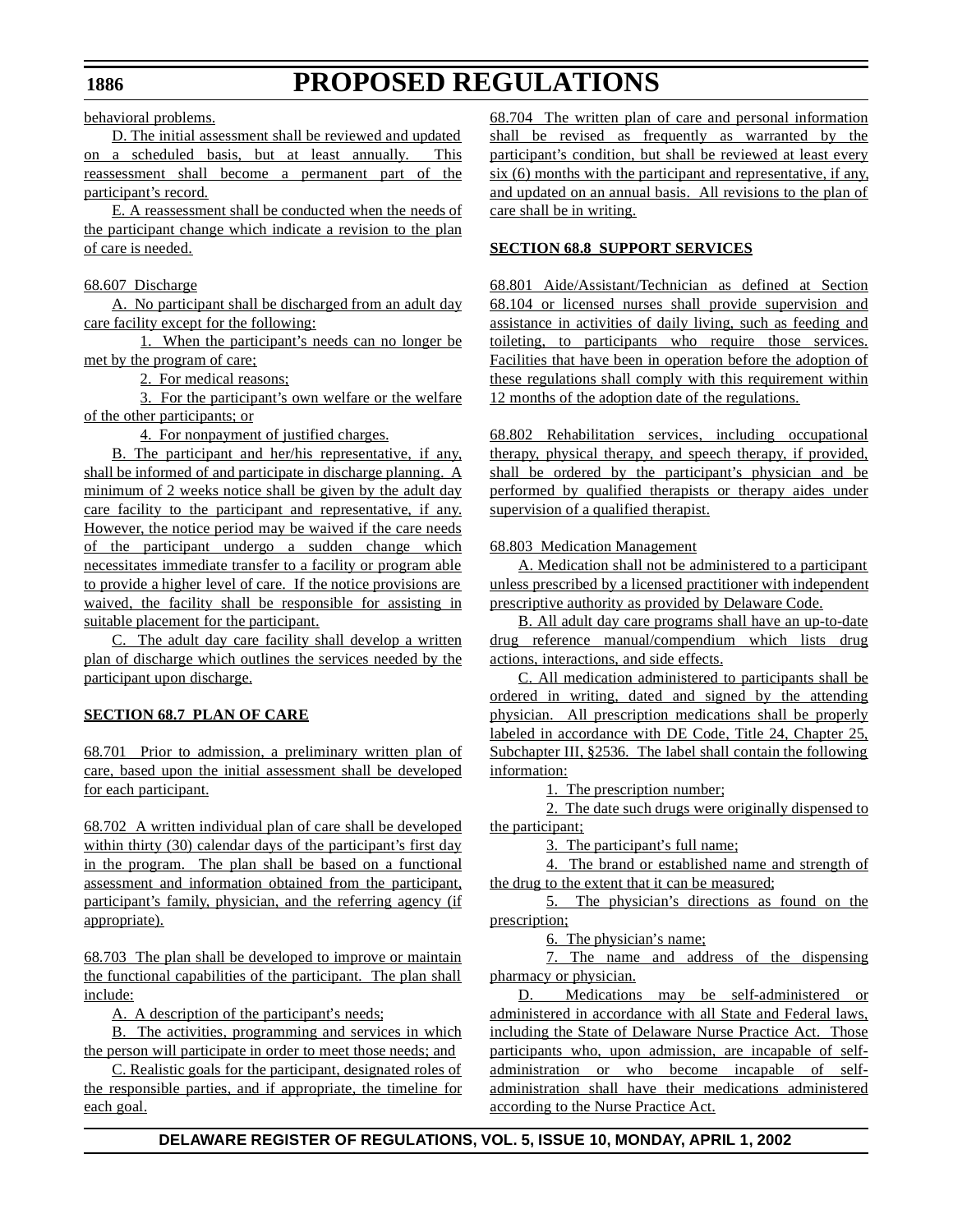E. The adult day care facility shall maintain a record of all medication provided to a participant indicating time of day, type of medication, dose, route of self-administration/ administration, by whom given and any reactions noted.

F. Medication Storage

If medications are administered on site, provisions for the locked storage of medications shall be provided. The key to the medication storage must be in the possession of or accessible only to authorized licensed personnel responsible for the distribution for self-administration/administration of medications.

1. Prescription medication not requiring refrigeration shall be kept in the original container stored in a locked cabinet or drawer, and clearly labeled for the specific participant. These medications shall be stored within the U.S.P. recommended temperature range of 59° - 86°F unless the manufacturer's labeling states otherwise.

2. Prescription medication requiring refrigeration shall be stored in a separate and secured locked container within the refrigerator. The temperature must be maintained within the U.S.P. recommended range of 36º - 46ºF.

3. Schedule II substances/prescriptions shall be kept in separately locked, securely fixed boxes (approved under Delaware law and standards) or drawers in the secure locked medication cabinet. Medication cabinets utilized will have a 2-lock system.

Schedule II substances shall be handled in the manner outlined by the State and Federal laws and regulations. All unused Schedule II substances shall be returned to the participant or representative for disposition.

The adult day care facility must develop policies to prevent possible diversion of controlled substances.

4. Internal medications shall be stored separately from external medications.

G. The adult day care facility shall ensure that prescription medication is not used by other than the participant for whom the medication was prescribed.

H. The center may maintain a supply of over-thecounter medications, such as antacids and aspirin. However, over-the-counter medications shall only be administered upon the order of the participant's physician.

I. Used needles and syringes shall not be recapped, but placed immediately after use into an approved and secured Sharps container and disposed of properly.

### 68.804 Transportation Services

When transportation services are provided directly or under contract by the adult day care facility:

A. The vehicle shall be accessible and appropriate to the participants using it, considering any physical handicaps and impairments.

B. Every participant shall have a seat in the vehicle,

except those participants who remain in their wheelchairs.

C. Wheelchairs shall be secured when the vehicle is in motion.

D. Each participant shall be seated while the vehicle is in motion.

E. Vehicles shall have adequate seat belt and securement devices for ambulatory and wheelchair bound passengers.

F. Participants shall not be left unsupervised (must always be within eyesight of the driver/attendant) while in a vehicle.

G. Assistance by a driver or attendant shall be provided from the ground floor of the passenger's residence to the ground floor of the day care facility.

H. The driver shall have a valid and appropriate Delaware driver's license. The driver shall meet any state requirements for licensure or certification for the vehicle operated.

I. Each vehicle shall have a first aid kit, along with fire extinguisher and safety triangles.

J. The driver or attendant shall be trained in first aid procedures which include but are not necessarily limited to the following:

1. Cardiopulmonary Resuscitation (CPR);

2. Care during a seizure;

3. Care of minor scrapes and abrasions; and,

4. Summoning help in the event of an emergency.

K. The driver or attendant shall have medical and emergency information in the vehicle for participants being transported.

L. All transportation vehicles shall be equipped with a device for two-way communication.

68.805 Nutrition and Food Services

A. Kitchen and Food Storage Areas

If meals are prepared by the adult day care facility the State of Delaware Food Code shall apply.

B. The adult day care facility shall assure the availability of meals and supplemental snacks in accordance with each participant's individual plan of care.

C. The adult day care facility shall provide or make arrangements for a minimum of one meal daily which is of suitable quality and quantity for participants who are in the center for four (4) or more hours. The meal shall meet at least one-third (1/3) of an adult's current recommended dietary allowance (RDA) of the Food and Nutrition Board, National Academy of Sciences-National Research Council.

D. A morning snack shall be offered daily to participants. Those participants remaining in the facility for more than 3 hours after completion of lunch shall be offered a mid-afternoon snack. Facilities open in the evening shall serve an evening meal. Evening meals shall be served approximately 4 hours after completion of lunch, but no later than 7 p.m. Beverages shall be available to participants at all times and shall be offered periodically to promote good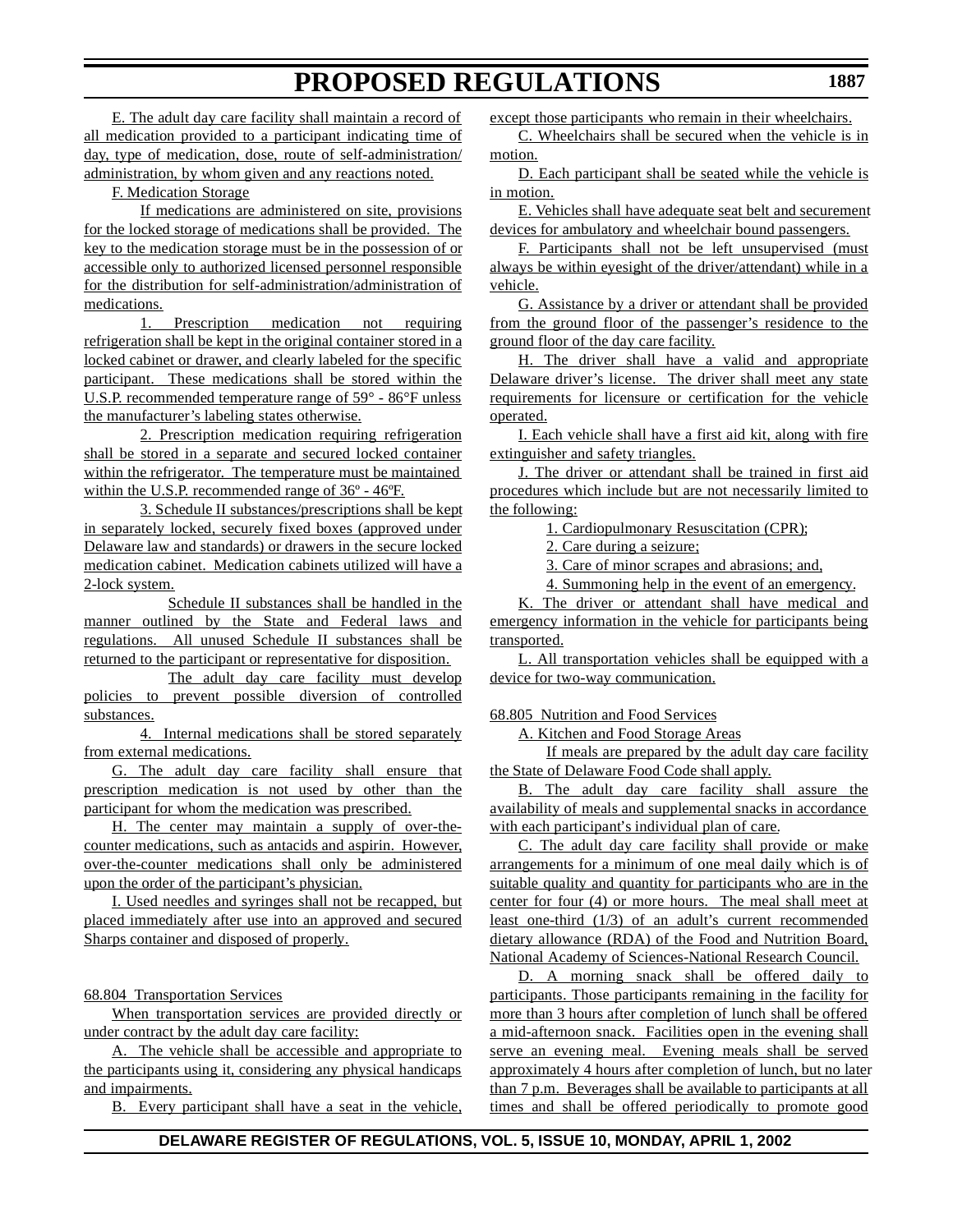hydration. Snacks shall have nutritional value.

E. Food shall be stored, prepared, served, or any combination of these on site in accordance with the State of Delaware Food Code.

F. Food that is prepared for the adult day facility at an alternate site shall be prepared in a facility which is in compliance with the State of Delaware Food Code and has been issued a permit.

G. Menus shall be planned and written for a minimum of a two-week cycle, if meals are prepared on-site, and approved by a dietitian.

H. The menu shall be dated for the week of service and posted in a prominent area for the availability to the participant and representative, if any.

I. A therapeutic diet shall be provided for a participant when prescribed in writing by a physician. Therapeutic diet menus shall be prepared by a dietitian.

J. A dietitian shall be available for consultation with staff on basic and special nutritional needs and proper food handling techniques and shall provide in-service training to staff on these topics at least annually.

K. Appropriate food containers and utensils shall be available as needed for use by handicapped participants.

L. Equipment for adequate refrigeration to maintain foods at 40°F and for the heating of foods shall be provided if needed to assist in the provision of meals and snacks.

M. Drinking water shall be easily accessible to the participants and provided by either an angle jet drinking fountain with mouth guard or by a running water supply with individual service drinking cups.

### 68.806 Nursing Services

Nursing services may be provided by the adult day care facility in accordance with the Delaware Nurse Practice Act and shall meet the needs of the participants.

### **SECTION 68.9 ACTIVITIES**

68.901 Each facility licensed under these regulations shall provide appropriate programming for each participant. Programming shall take into consideration individual differences in age, health status, sensory deficits, lifestyle, ethnicity, religious affiliation, values, experiences, needs, interests, abilities, and skills by providing opportunities for a variety of types and levels of involvement.

68.902 Activities shall be planned to support the plans of care for the participants, and shall be consistent with the program statement and the admission policies.

68.903 Activities shall be planned and shall include:

A. Group activities for all participants; and

B. Personalized options for individuals with varying interests and needs.

68.904 Activity Schedule

A. The adult day care program shall provide planned activities during at least sixty-five percent (65%) of the time that the program is open for daily operations.

B. A written schedule of activities shall be developed at least monthly.

C. Changes in activities shall be noted on the schedule.

D. The current month's schedule of activities shall be posted in a conspicuous place and made available to participants and their representatives, where applicable, including the name or type, date and hour of the activity.

E. The schedule of activities for the past twelve months shall be maintained by the adult day care facility.

### 68.905 Activities Coordinator

There shall be an Activities Coordinator who shall have either:

A. A Bachelor's Degree plus one year of experience (full-time or equivalent) in developing and conducting activities for the population to be served; or

B. An Associates Degree in a related field plus two years of appropriate experience; or

C. A high school diploma or equivalent plus three years of experience in developing and conducting activities for the population to be served in the program.

Existing facilities shall have 12 months from the adoption of these regulations to comply with this requirement.

The Activities Coordinator need not be assigned on a full time basis.

### 68.906 Equipment and Supplies

A. The facility shall provide equipment to encourage active participation and group interaction and materials shall be geared to the interests and backgrounds of the participants.

B. Environmental aids and supplies for activities shall be provided as required by the participants' needs and the goals of the program.

### **SECTION 68.10 RIGHTS OF PARTICIPANTS**

68.10.1 Each participant shall be treated as an adult, with respect and dignity.

68.10.2 Each participant shall have the right to participate in a program of services and activities which promotes positive attitudes regarding one's usefulness and capabilities.

68.10.3 Each participant shall have the right to participate in a program of services designed to encourage learning, growth and awareness of constructive ways to develop one's interests and talents.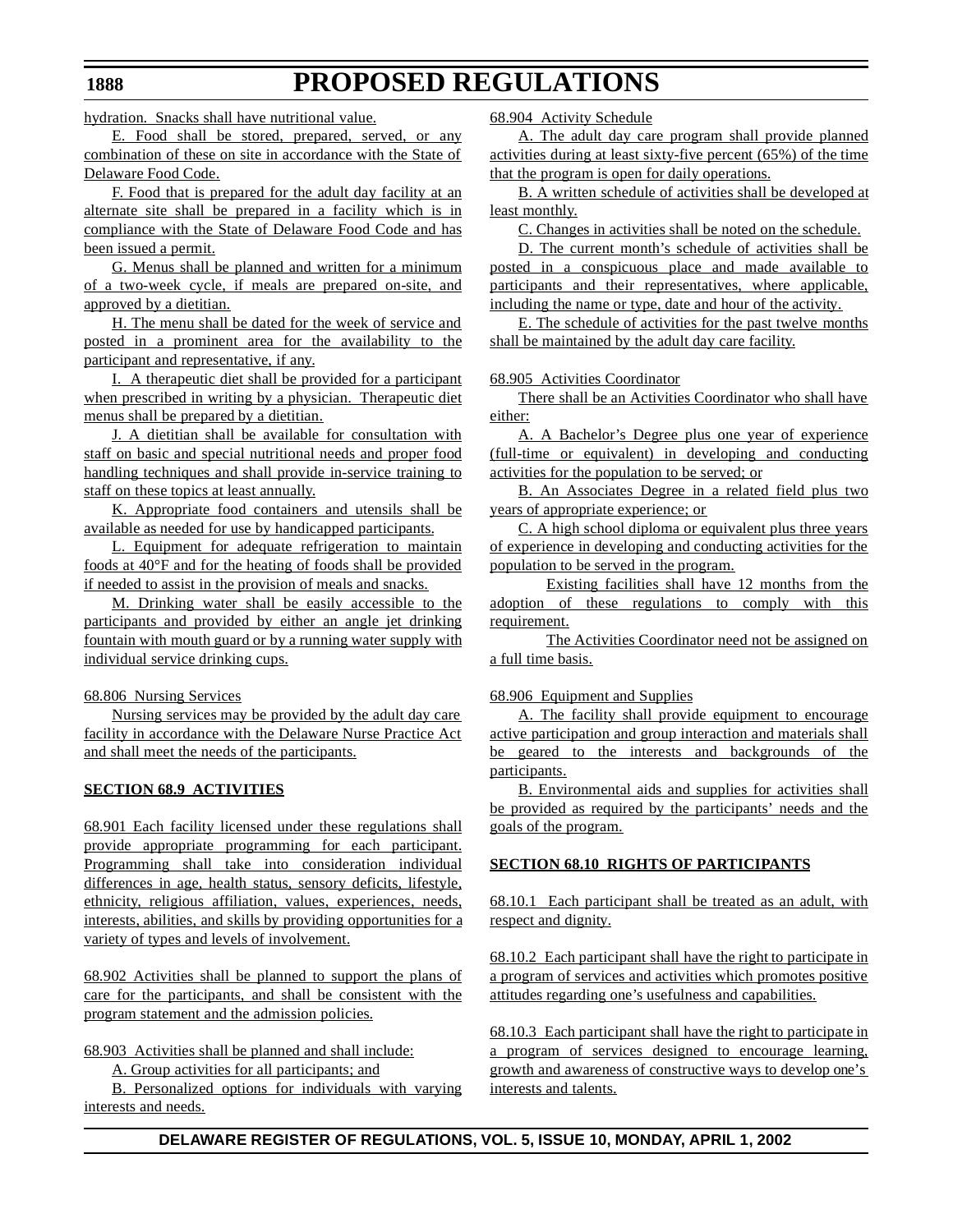68.10.4 Each participant shall have the right to be encouraged and supported in maintaining one's independence to the extent that conditions and circumstances permit, and to be involved in a program of services designed to promote personal independence.

68.10.5 Each participant shall have the right to selfdetermination within the adult day care setting, including the opportunity to:

A. Participate in developing one's plan for services;

B. Decide whether or not to participate in any given activity; and

C. Be involved, to the extent possible, in program planning and operation.

68.10.6 Each participant shall have the right to privacy and confidentiality.

68.10.7 Each participant shall have the right to be protected from abuse, neglect, solicitation and harassment.

68.10.8 Each participant shall have the right to voice grievances without discrimination or reprisal.

68.10.9 Each participant shall have the right to be free from physical restraints.

A. Physical restraint is defined as any manual method or physical or mechanical device, material, or equipment attached or adjacent to the individual's body that the individual cannot remove easily which restricts freedom of movement or normal access to one's body.

B. Physical restraint may not be imposed for the purposes of discipline or convenience. They are used only when necessary to treat a resident's medical symptoms.

C. The decision to use a restraint is driven not by diagnosis, but by comprehensive individual assessment (including but not limited to the participant's strengths, weaknesses, the environment, how the restraint benefits the participant, and whether a less restrictive device/intervention could offer the same benefit at less risk) that concludes that for this participant at this time, the use of less intrusive measures pose a greater risk than the risk of using a restraint.

D. A voluntary mechanical support used to achieve proper body position, balance, or alignment so as to allow greater freedom of mobility than would be possible without the use of such a mechanical support is not considered a restraint.

68.10.10 Each participant shall have the right to be fully informed, as evidenced by the participant's written acknowledgment of these rights, and of all rules and regulations regarding participant conduct and responsibilities.

68.10.11 Each participant shall have the right to be fully informed, at the time of acceptance into the program, of services and activities available and related charges.

# **SECTION 68.11 STAFFING**

68.11.1 There shall be at least two adult day care facility staff on duty at all times when participants are present. If separate sections are established within each facility, each separate section shall independently comply with the staffing requirements of this section. The minimum staffing requirements shall not include volunteers or employees who have not yet completed the required orientation program.

68.11.2 For facilities with more than sixteen (16) participants there shall be a minimum of one adult staff person on duty for each eight participants (1:8). Facilities may not use rounding in determining staffing requirements, i.e., for 17-24 participants at least 3 staff members would be required, for 25-32 participants at least 4 staff members, etc.

A. As the number or acuity of participants with functional and cognitive impairments increase the staffparticipant ratio shall be adjusted accordingly to meet the needs of the participants.

B. Supervision of each participant shall be based upon the comprehensive assessment of the individual's needs.

68.11.3 Programs serving mainly participants who are severely cognitively or severely physically impaired shall have a staff-participant ratio of at least one to four (1:4) for all severely impaired participants.

68.11.4 There shall be at least one RN or LPN on the premises at all times, when participants are present, for those facilities serving participants requiring nursing services as defined at 68.108.

68.11.5 There shall be at least one employee on the premises at all times, when participants are present, who is certified in cardiovascular pulmonary resuscitation (CPR).

68.11.6 The individual (director/administrator/etc.) or designee responsible for the management of the adult day care program shall be present and in charge during all hours that participants are on the premises.

# **SECTION 68.12 PERSONNEL/ADMINISTRATIVE**

68.12.1 Adult day care providers must comply with the special employment practices relating to health care and child care facilities (DE Code, Title 19, Part I, Chapter 7, §708 and DE Code, Title 11, Part V, Chapter 85, Subchapter V, §8563) and adult abuse registry check (DE Code, Title 11, Part V, Chapter 85, Subchapter V, §8564) and the regulations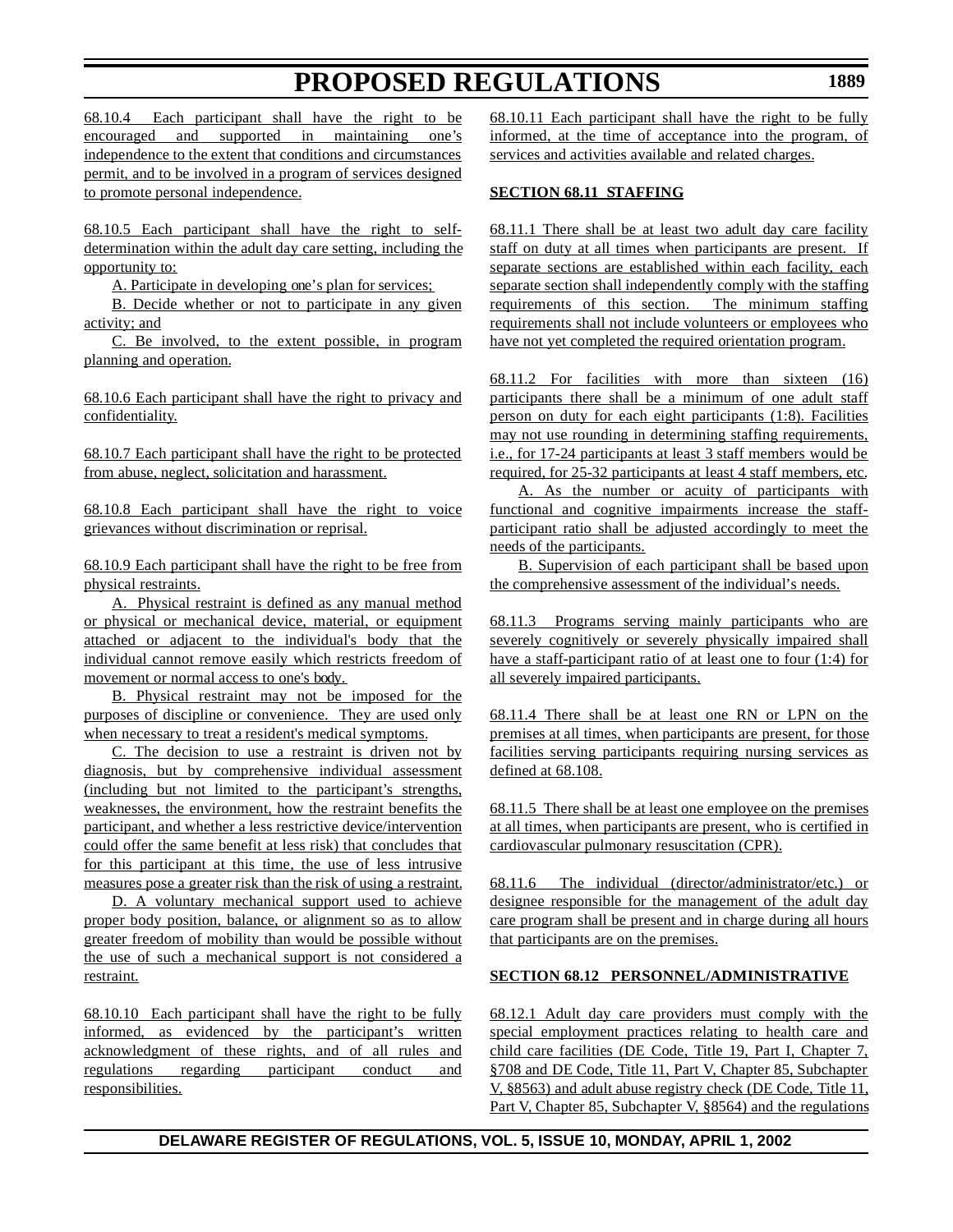### **1890**

# **PROPOSED REGULATIONS**

promulgated by the Department of Labor regarding same.

68.12.2 No employee shall be less than 18 years of age and no person shall be employed who has been convicted of a crime where the victim was a person regardless of whether the crime was a felony or a misdemeanor.

68.12.3 The facility shall have written personnel policies and procedures that adequately support sound care and services to participants.

68.12.4 Personnel records of each employee shall be kept current and available upon request by the Department's representatives and shall contain sufficient information to support placement in the positions to which assigned.

68.12.5 Minimum requirements for pre-employment and annual tuberculosis (TB) testing are those currently recommended by the Centers for Disease Control and Prevention of the U.S. Department of Health and Human Services.

A No person, including volunteers, found to have active tuberculosis in an infectious stage shall be permitted to give care or service to participants.

B. Any person having a positive skin test but a negative X-ray must complete a statement annually attesting that they have experienced no symptoms which may indicate active TB infection.

C. A report of all test results and all attestation statements shall be on file at the facility of employment.

68.12.6 All new employees shall be required to have a preemployment physical examination. A copy of the preemployment physical examination shall be maintained in individual personnel files.

68.12.7 Any individual who cannot adequately perform her/ his duties or who may jeopardize the health or safety of the participants shall be relieved of his duties and removed from the center until such time as the condition is resolved. This includes infections of a temporary nature.

68.12.8 The adult day care provider shall provide for systematic performance review to communicate expectations and responsibilities, recognize achievement, and identify areas for skill development and work performance improvement. Performance reviews shall be completed annually and shall be maintained in the employee personnel record.

68.12.9 The director/administrator shall be responsible for complying with the regulations herein contained. In the absence of the director, a qualified substitute shall be authorized, in writing, to be in charge.

68.12.10 The director's/administrator's responsibilities shall include, but not be limited to, the following areas:

A. The development of the content of the program offered to the participants;

B. Programmatic functions, including orientation, training, and scheduling of all staff whether or not the director personally performs these functions; and

C. Assignment of a sufficient number of qualified staff to meet the participant's needs for:

1. Adequate nutrition;

2. Health supervision and maintenance;

3. Personal care;

- 4. Socialization;
- 5. Recreation;

6. Activities and stimulation; and,

7. Supervision, protection, and safety.

68.12.11 The director shall have a Bachelor's Degree in health or social services or a related field, with one year supervisory experience (full-time or equivalent) in a social or health service setting; have comparable technical and human service training with demonstrated competence and experience managing in a health or human service setting.

68.12.12 Volunteers

A. All volunteers shall be under the supervision of the director/administrator or designated staff person.

B. The duties of volunteers shall be clearly defined.

C. The adult day care facility shall maintain a record of volunteer hours/activities and provide appropriate supervision of volunteers.

68.12.13 Aides/Assistants/Technicians

A. All aides must meet the following minimum criteria: 1. Completion of an orientation/training program

which meets the requirements contained within these regulations; AND,

2. Certification as a nurse aide (CNA); or,

3. Possession of one year of experience in a health care setting; or,

4. Is a student nurse and has completed a medical surgical clinical practicum.

B. All aides must pass a competency evaluation test prior to providing unsupervised care to participants in the program.

C. It is the responsibility of the adult day care program to ensure that aides are proficient to carry out the care assigned in a safe, effective, and efficient manner.

68.12.14 Staff Training and Development

A. Prior to assuming job responsibilities, all personnel shall receive training in: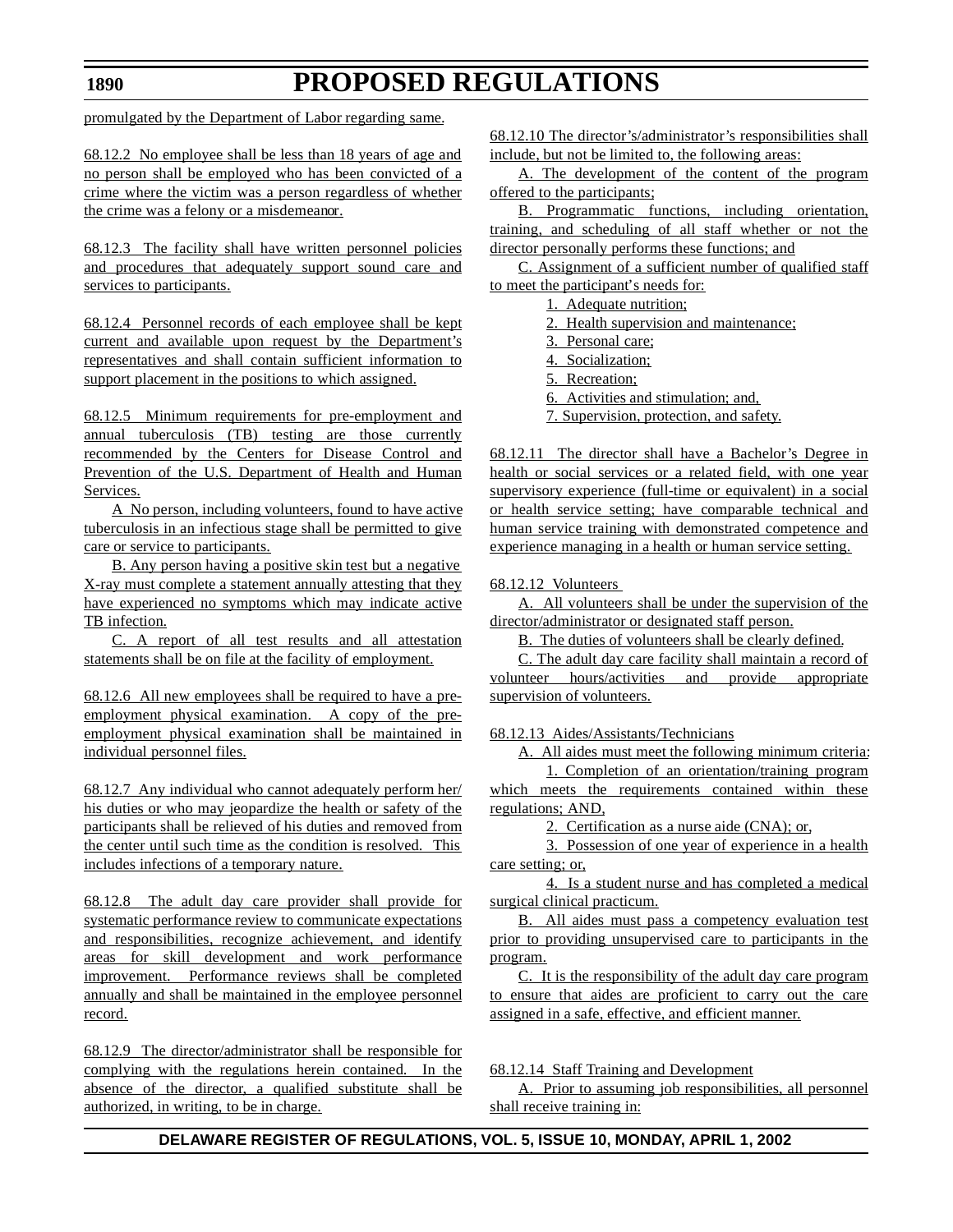1. Their individual responsibilities in the event of fire, including the location and operation of any fire extinguisher and fire alarm box;

2. Their individual responsibilities in the event of illness or injuries, including the location and use of the first aid emergency supplies;

3. Their individual responsibilities in the event of any emergency;

4. Infection control, body mechanics and first aid; and

5. Special needs of the elderly, the cognitively impaired or persons with disabilities, including the specific needs of the participants being served.

B. Ongoing staff development is required to maintain and improve the skills of the adult day care team and should include:

1. The needs of the elderly and disabled.

2. Assisting participants to achieve maximum selfreliance through re-learning and modifying activities of daily living.

3. Physical restraint and the use of less restrictive alternatives.

4. Maintaining an environment that encourages morale building and self-help.

5. Review of participant care policies and procedures.

6. Prevention and control of infection.

7. Confidentiality of participant information.

8. Rights of participants.

C. Personnel who are primarily responsible for the direct care of the participants shall attend at least twelve (12) hours annually of staff development activities which shall consist of in-service training programs, workshops, or conferences related to adult day care or specific needs of participants.

68.12.15 Aide Orientation and Training

A. An orientation/training program should be based on an instruction plan that includes learning objectives, clinical content and minimum acceptable performance standards.

B. The orientation program must include at least forty (40) hours of instruction and supervised practicum.

C. An orientation/training program must include the following:

1. The aide's role as a member of the adult day care team.

2. Personal care services.

3. Principles of good nutrition.

4. Process of growth, development, and aging.

5. Principles of infection control.

6. Observation, reporting, and documentation of participant status.

7. Maintaining a clean, safe, and healthy environment.

8. Maintaining a least restrictive environment.

9. Verbal/non-verbal communication skills.

10. Principles of body mechanics.

68.12.16 The adult day care program must maintain sufficient documentation to demonstrate that all requirements of this section have been met.

## **SECTION 68.13 QUALITY IMPROVEMENT**

68.13.1 Each adult day care facility shall develop and implement a documented ongoing quality improvement program. The program shall include at a minimum:

A. An internal monitoring process that tracks performance measures;

B. A review of the program's goals and objectives at least annually;

C. A review of the grievance/complaint process;

D. A review of actions taken to address identified issues; and

E. A process to monitor the satisfaction of the participants and/or their representatives with the program.

### **SECTION 68.14 RECORDS AND REPORTS**

68.14.1 There shall be a separate record maintained at the adult day care facility for each participant which shall contain:

A. Admission record: Including participant's name, birth date, home address, identification numbers, such as social security, Medicaid, Medicare, date of admission, physician's name, address and telephone number, diagnosis, names, addresses and telephone numbers of family members, friends, or other designated people to be contacted in the event of illness or an emergency;

B. A written history and physical examination performed by or under the direction of a physician within 6 months prior to admission;

C. Results of a medical evaluation or screening test for tuberculosis indicating the absence of active tuberculosis in an infectious stage within 1 year prior to admission;

D. Application and enrollment forms;

E. Assessment (initial and reassessments);

F. Nutritional status assessment as needed;

G. Individual plan of care (initial and reviews) and revisions;

H. Signed authorizations for releases of medical information and photos, as appropriate;

I. Signed authorization for participant to receive emergency medical care if necessary;

J. Ancillary reports;

K. Attendance and service records;

L. Transportation plans;

M. Where appropriate, medical information sheet;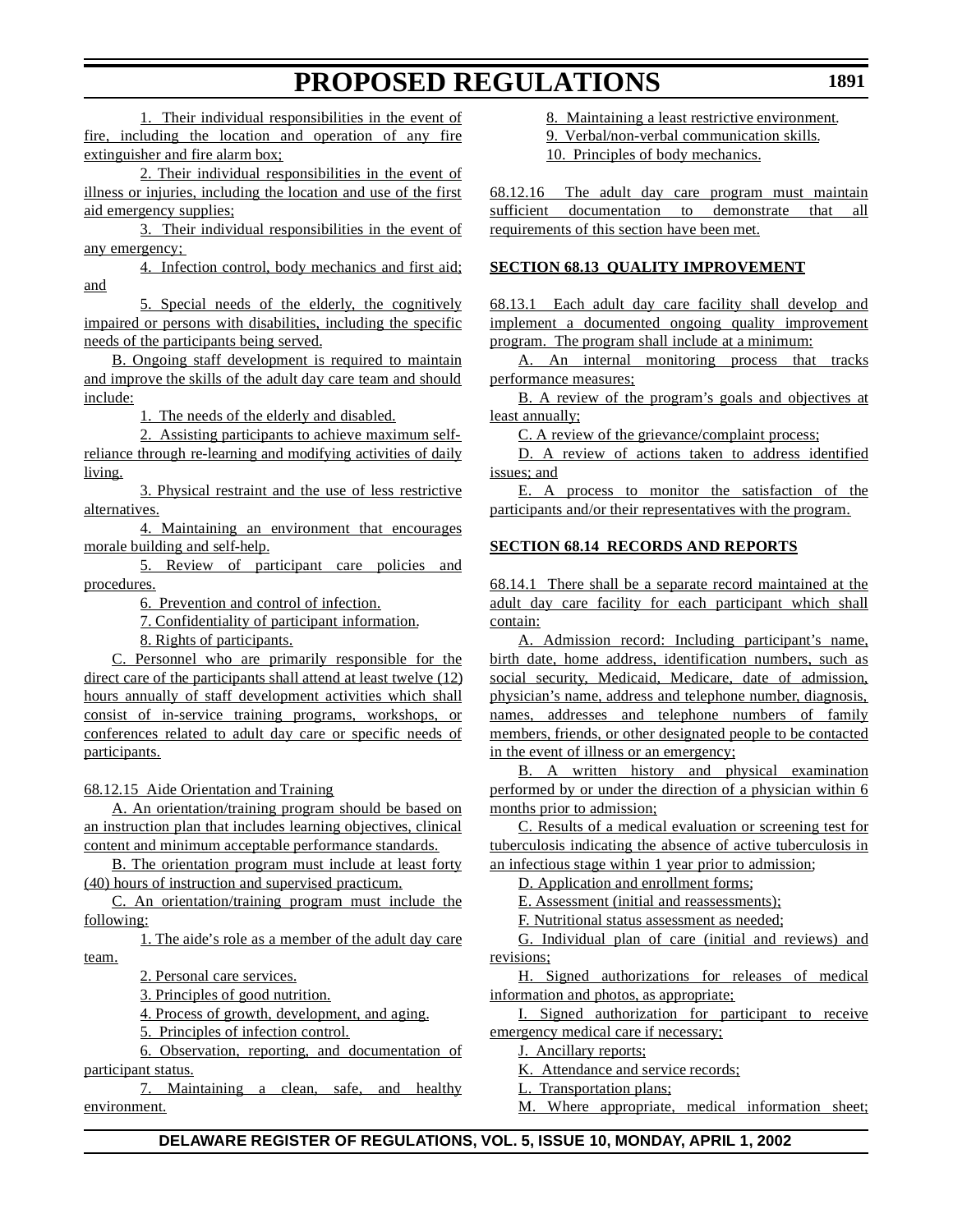documentation of physicians' order; treatment, therapy, medication, and professional notes;

N. Progress notes, chronological and timely, including a monthly assessment of health, functional, and psychosocial status of participants;

O. Discharge plan;

P. Current photograph (biannually and as necessary) depicting an accurate likeness of the participant;

Q. Advance directive form or a statement that none has been signed.

R. A copy of the written agreement between the participant and the adult day care program including any updates made to the original reflecting changes in services or arrangements.

S. Written acknowledgment that the participant or the participant's representative has been fully informed of the participant's rights.

68.14.2 All participants' medical records shall be maintained in accordance with professional standards.

68.14.3 All program records shall be available for review by authorized representatives of the Department and to legally authorized persons; otherwise such records shall be held confidential. The consent of the participant or her/his representative if the participant is incapable of making decisions shall be obtained before any personal information is released from her/his records as authorized by these regulations or Delaware law.

68.14.4 The adult day care facility records shall be retained for a minimum of five (5) years before being destroyed.

68.14.5 Records shall be protected from loss, damage, and unauthorized use.

### **SECTION 68.15 SEVERABILITY**

68.15.1 In the event any particular clause or section of these Regulations should be declared invalid or unconstitutional by any court of competent jurisdiction, the remaining portions shall remain in full force and effect.

### **DIVISION OF SOCIAL [SERVICES](http://www.state.de.us/dhss/dss/dsshome.html)**

# **PUBLIC NOTICE [Medicaid/Medical](#page-3-0) Assistance Program**

In compliance with the State's Administrative Procedures Act (APA - Title 29, Chapter 101 of the Delaware Code) and with 42CFR §447.205, and under the authority of Title 31 of the Delaware Code, Chapter 5,

Section 505, the Delaware Department of Health and Social Services (DHSS) / Division of Social Services / Medicaid/ Medical Assistance Program is proposing to implement new policy in the Division of Social Services Manual (DSSM): DSSM 6011 - 6111. The proposed new policy establishes the Relative Caregivers' (Non-Parent) Transitional Resource Program.

Any person who wishes to make written suggestions, compilations of data, testimony, briefs or other written materials concerning the proposed new regulations must submit same to Mary Ann Daniels, Policy and Program Implementation Unit, Division of Social Services, P.O. Box 906, New Castle, Delaware by April 30, 2002.

The action concerning the determination of whether to adopt the proposed regulation will be based upon the results of Department and Division staff analysis and the consideration of the comments and written materials filed by other interested persons.

NEW:

### **6100 Relative Caregivers (Non-Parent) Transitional Resource Program.**

### **6101 Purpose**

The Relative Caregivers' (Non-Parent) Transitional Resource Program is established to assist non-parent caregivers during the transition period when a child initially moves into the non-parent caregiver's home. The child(ren)'s parent cannot reside with the caregiver. This program assists caregivers in meeting the child's immediate need for clothing, shelter, and educational supplies.

### **6102 Funding Limitations**

Funding for the Relative Caregivers' (Non-Parent) Transitional Resource Program is limited to funds appropriated by the General Assembly. Though caregivers may meet the eligibility requirements and have a need for the service, this does not guarantee that DHSS will provide the service. DHSS reserves the right to limit, where appropriate, services based on available resources and funding.

### **6103 Eligibility**

Applicants must meet the following eight criteria to receive assistance from the Relative Caregivers' (Non-Parent) Transitional Resource Program:

1. Relationship-The child is living with a relative within the 5th degree of relationship (DSSM 3004).

2. Age-The child is less than 18 years of age.

3. Residence-Applicants must reside in Delaware to be eligible for benefits. Persons including the homeless (those with no fixed address or not living in a permanent dwelling) who currently live in Delaware and plan to stay, regardless of the length of time they have been here, meet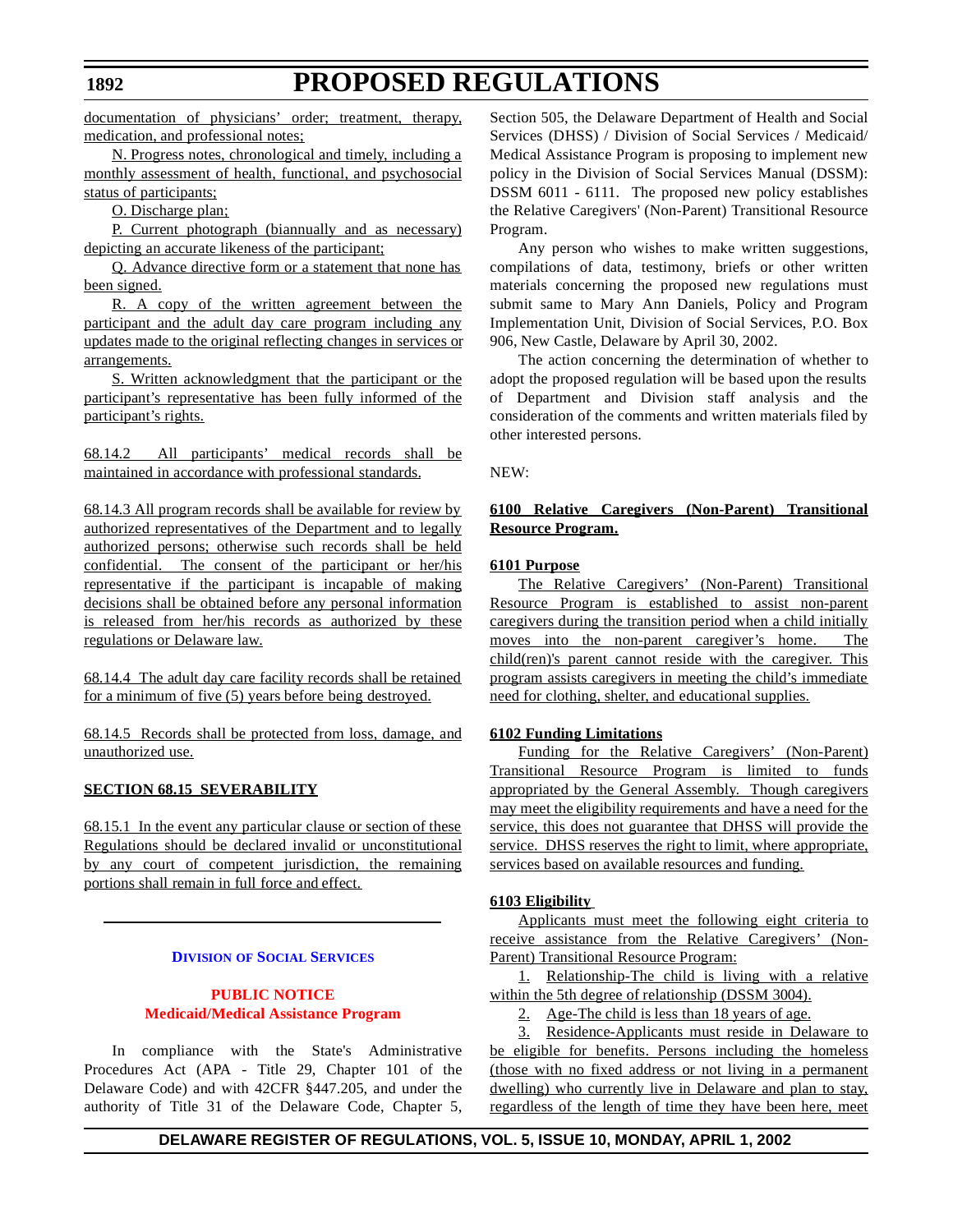the residency requirement.

4. Time Limitation-The child has been living in caregiver's home less than or equal to 90 days.

5. Income-

a. The income cannot exceed 200% of the Federal Poverty Level based on the household size. The household size used in the income determination is the child and the child's siblings or half siblings who recently moved into the caregiver's home. Children who are not a sibling or half sibling will be considered a separate household.

b. The income of the caregiver is always excluded. The income of siblings or half siblings of the child living with the caregiver for more than 90 days will not be considered.

6. Resources-Eligibility will be determined without regard to the child or caregiver's resources.

7. Citizenship-The child is a citizen or lawfully admitted alien.

8. Need-The child's need is for one or more of the covered services.

# **6104 Verification requirements**

1. The following items will be verified:

a. The identity of the caregiver making application for the Relative Caregivers' (Non-Parent) Transitional Resource Program.

- b. Alien status
- c. The child's income.

d. Caregivers have the option of presenting estimates from a vendor for the needed services or receipts itemizing the expenditures for the needed service. See 6106 listing conditions for caregiver reimbursements.

2. The following items will be accepted by declaration, the caregiver is not required to provide verification:

- a. The date of birth of the child(ren).
- b. The relationship of family members.
- c. Delaware residency.
- d. Time limitation.
- e. Citizenship.

### **6105 Vendor Payments**

When the caregiver elects to verify the cost of needs services by presenting estimates, payments are made by check payable to the vendor of the needed items/services.

### **6106 Reimbursements to Caregivers**

Reimbursement will be made to the caregiver when the following three conditions are met:

a. The purchase(s) are made after the application for the Relative Caregivers' (Non-Parent) Transitional Resource Program.

b. The purchases received prior approved by DHSS staff.

c. The caregiver presents verification of the purchase(s).

# **6107 Benefit Limitations**

The maximum benefit is \$500 per child per transition period per year. The year starts with the date benefits were provided by Relative Caregivers' (Non-Parent) Transitional Resource Program.

### **6108 Items/Service Covered**

The Relative Caregivers' (Non-Parent) Transitional Resource Program payment is made to meet the needs arising from the child's moving into the caregiver's residence. Payments may be used for items and/or services such as but not limited to:

1. Clothing for the child.

2. Furniture such as beds, chairs, dressers.

- 3. Bed linens, blankets, towels.
- 4. School supplies such as notebooks, pencils, etc.

5. Items such as items required to make the home

# 'child safe'

6. Supplies

### **6109 Items/Service Not Covered**

Payments will not be made for electronic equipment such as personal computers, televisions, or stereos.

### **6110 Relationship to Other Programs**

1. Emergency Assistance and other programs administered by DHSS

The Relative Caregivers' (Non-Parent) Transitional Resource Program exists in addition to the Emergency Assistance Program and other programs administered by DHSS. Payments made from the Relative Caregivers' (Non-Parent) Transitional Resource Program will not limit Emergency Assistance Program payments or payments made by other programs administered by DHSS. Payment made by the Emergency Assistance Program or payments made by other programs administered by DHSS will not limit Relative Caregivers' (Non-Parent) Transitional Resource Program payments.

2. Child Care Programs

Relative Caregivers' (Non-Parent) Transitional Resource Program payments do not count as income in the child care programs.

3. Food Stamp Program

Relative Caregivers' (Non-Parent) Transitional Resource Program payments do not count as income in the Food Stamp Program.

### **6111 Client Notices and Fair Hearing Practice and Procedures**

See Division of Social Services Manual Section 5000.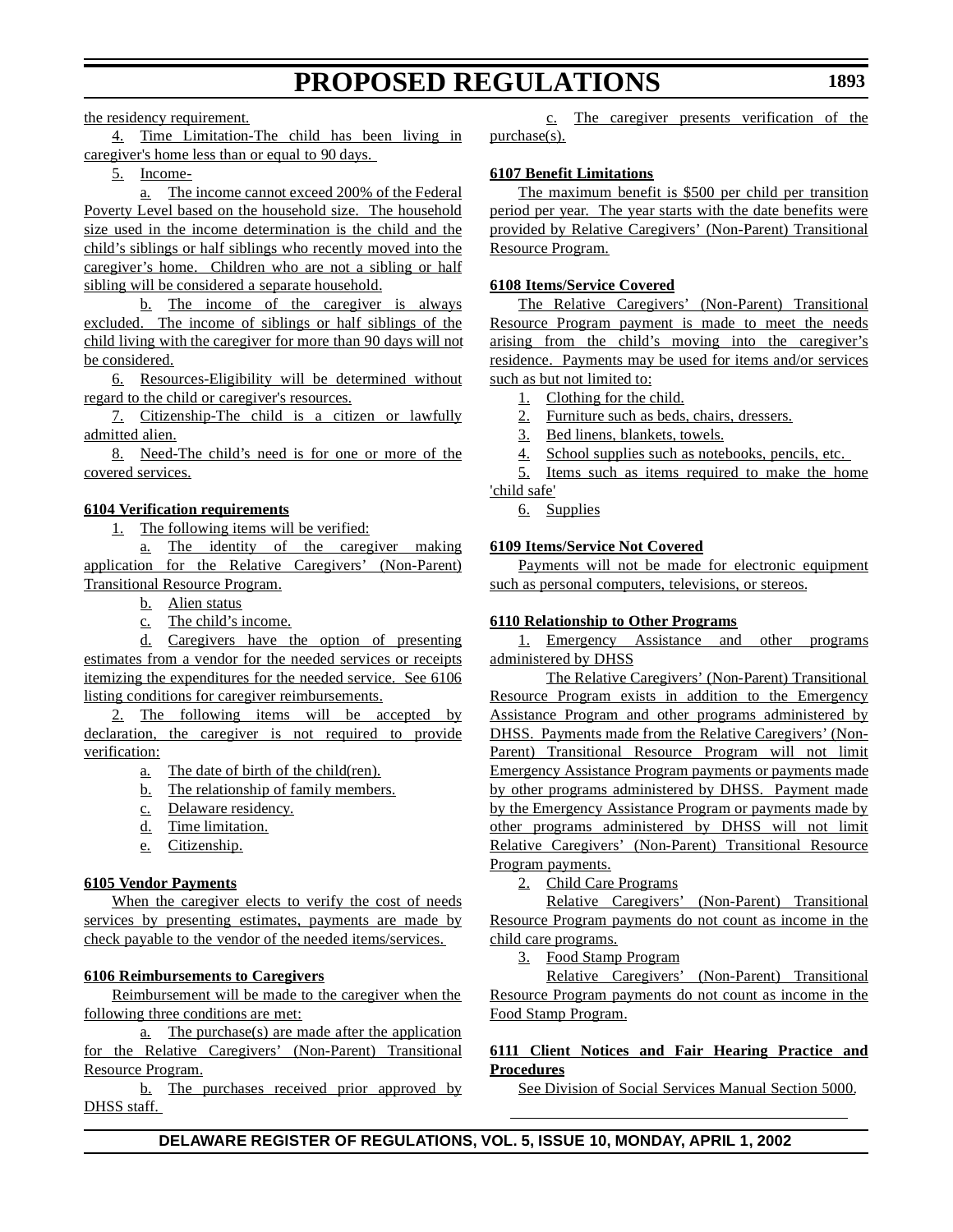**1894**

# **PROPOSED REGULATIONS**

**DIVISION OF SOCIAL [SERVICES](http://www.state.de.us/dhss/dss/dsshome.html)**

# **PUBLIC NOTICE [Medicaid/Medical](#page-3-0) Assistance Program**

In compliance with the State's Administrative Procedures Act (APA - Title 29, Chapter 101 of the Delaware Code) and with 42CFR §447.205, and under the authority of Title 31 of the Delaware Code, Chapter 5, Section 505, the Delaware Department of Health and Social Services (DHSS) / Division of Social Services / Medicaid/ Medical Assistance Program is proposing to implement a policy change to the following section of the Division of Social Services Manual (DSSM): DSSM 15400.6.1. The proposed change clarifies the Medicaid eligibility termination date for Foster Children who move out-of-state.

Any person who wishes to make written suggestions, compilations of data, testimony, briefs or other written materials concerning the proposed new regulations must submit same to Mary Ann Daniels, Policy and Program Implementation Unit, Division of Social Services, P.O. Box 906, New Castle, Delaware by April 30, 2002.

The action concerning the determination of whether to adopt the proposed regulation will be based upon the results of Department and Division staff analysis and the consideration of the comments and written materials filed by other interested persons.

### **REVISION:**

### **15400.6.1 Out-of-State Residence**

The DSCYF worker will send all documentation to the state of residence to indicate the child is IV-E eligible, his/ her vital statistics, location, and a request the child be covered under the Interstate Compact on the Placement of Children (ICPC). The DSCYF worker will notify the state of residence of the date Delaware Medicaid will terminate.

Once the state of residence has notified Delaware of the date they will start Medicaid coverage for the foster child, a copy of this verification will be sent to the Delaware Medicaid office so Delaware Medicaid coverage can be terminated.

Delaware Medicaid coverage should not be terminated without verification the state of residence will be starting coverage.

The Delaware Medicaid social worker will follow up regarding the Medicaid termination date if not notified by the DSCYF worker within 15 days of the proposed termination date.

**DIVISION OF SOCIAL [SERVICES](http://www.state.de.us/dhss/dss/dsshome.html)**

# **PUBLIC NOTICE Medicaid/Medical [Assistance Program](#page-3-0)**

In compliance with the State's Administrative Procedures Act (APA - Title 29, Chapter 101 of the Delaware Code) and with 42CFR §447.205, and under the authority of Title 31 of the Delaware Code, Chapter 5, Section 505, the Delaware Department of Health and Social Services (DHSS) / Division of Social Services / Medicaid/ Medical Assistance Program is proposing to implement Title XIX Medicaid State Plan changes mandated by the Health Insurance Portability and Accountability Act of 1996 (HIPAA). Subtitle F of HIPAA, the Administrative Simplification section, standardizes the format of electronic data interchange of certain types of administrative and financial transactions used in healthcare.These changes reflect the replacement of local reimbursement code sets with the use of standard, more generic national codes for services.

### **Summary of Changes - Reimbursement Methodology**

1. Early and Periodic Screening, Diagnosis and Treatment (EPSDT) Services:

- dental treatment and specialized dental services change reimbursement from fee-for-service to a percentage of charges
- add to the list of EPSDT services, Private Duty Nursing in excess of eight (8) hours with prior authorization.
- 2. Extended Services to Pregnant Women:
- change reimbursement language from the locally specific "hourly" rate to the generic "unit" rate; unit rates are based on fifteen (15) minute increments.
- 3. Home Health Services
- simplify the reimbursement methodology language and change reimbursement language from the locally specific per "visit" and "hour" rates to the generic "unit" rate; unit rates are based on fifteen (15) minute increments.
- 4. Private Duty Nursing
- change reimbursement language from the locally specific "hourly" rate to the generic "unit" rate; unit rates are based on fifteen (15) minute increments.

Any person who wishes to make written suggestions, compilations of data, testimony, briefs or other written materials concerning the proposed new regulations must submit same to Mary Ann Daniels, Policy and Program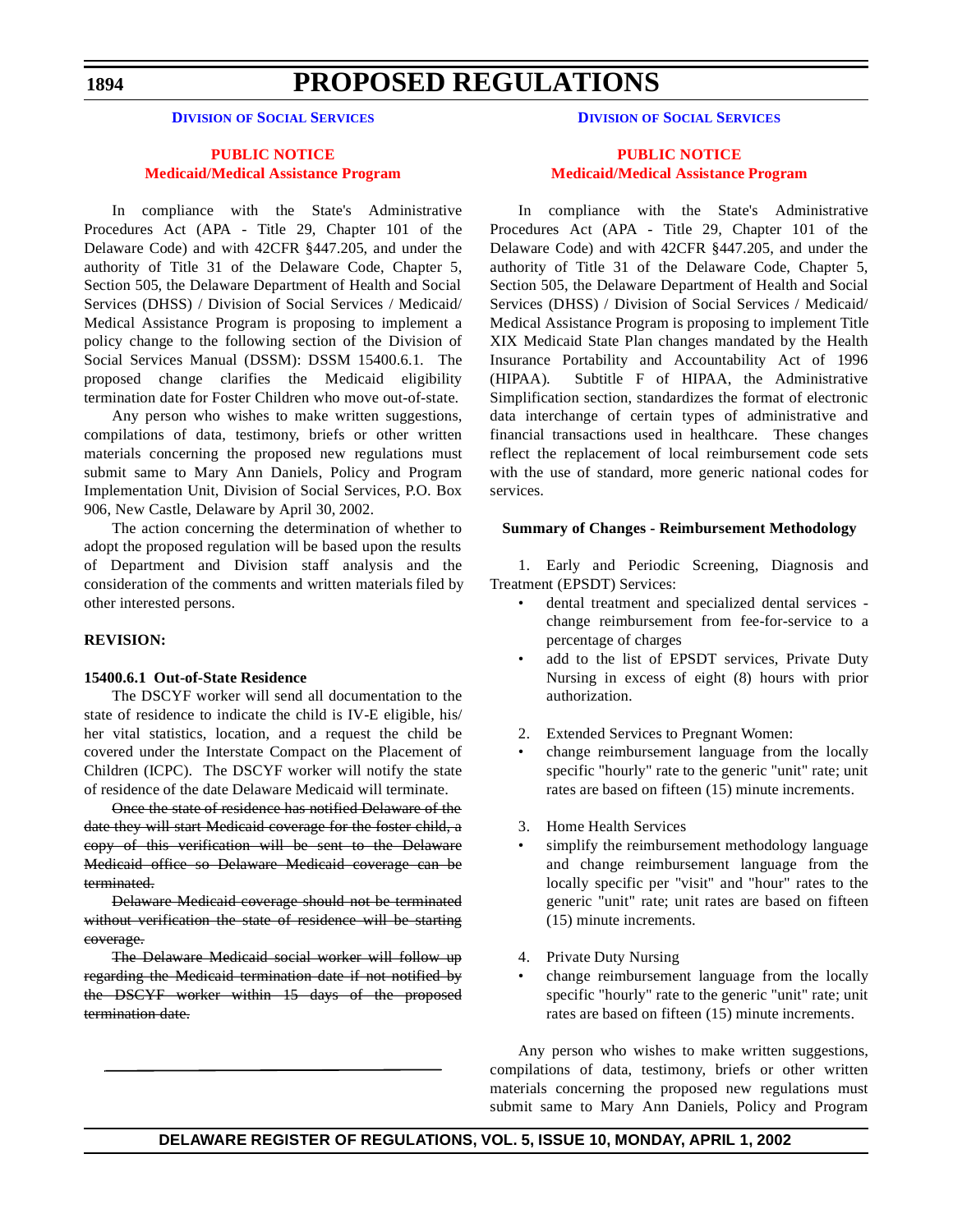Implementation Unit, Division of Social Services, P.O. Box 906, New Castle, Delaware by April 30, 2002.

The action concerning the determination of whether to adopt the proposed regulation will be based upon the results of Department and Division staff analysis and the consideration of the comments and written materials filed by other interested persons.

#### **REVISIONS**

### **TITLE XIX MEDICAID STATE PLAN STATE PLAN ATTACHMENT 4.19-B Page 3**

**Extended Services to Pregnant Women** will be reimbursed at a negotiated hourly unit rate for individual services.

# **STATE PLAN ATTACHMENT 4.19-B Page 6**

#### I. GENERAL PROVISIONS

#### A. Purpose

This plan establishes a reimbursement system for Home Health services, including skilled nursing, therapies, and home health aide services. This system complies with federal requirements, including the requirement that Medicaid payments in the aggregate do not exceed what would have been paid by Medicare based on allowable cost principles.

### B. Reimbursement Principles **Home Health Services**

1. Providers of Home Health services shall be reimbursed prospectively determined rates, based on costs reported by each agency according to standard HCPCS definitions.

2. Skilled Nursing and Therapy services shall be reimbursed per visit. Home Health Aide services shall be reimbursed per hour.

3. 2. Providers will be reimbursed prospectively reimbursed the lower of their Usual and Customary charge or the Medicaid rate.

### II. RATE DETERMINATION

### A. Cost Determination

1. Prospective rates for skilled nursing, therapies, and home health aide services will be computed from annual provider certified cost report data. Reimbursable costs are those allowable costs based on Medicare principles in accordance with HIM15, and subject to caps and ceilings determined by Delaware Medicaid.

2. Prospective rates will not exceed the Medicare rate limitation for the same services. Costs applicable to Home Health services shall not exceed the lowest cost of comparable services purchased elsewhere. The cost report used in the rate calculation will represent the most recent State audited provider fiscal year.

## **STATE PLAN ATTACHMENT 4.19-B Page 6a**

### B. Rate Calculation

Skilled nursing, therapies, and home health aide services shall be reimbursed according to the cost of care determined prospectively up to a calculated ceiling. The total costs reported by each agency for each discipline will be divided by the number of visits to determine the average cost per visit. The inflated average cost per visit of each agency will be arrayed by discipline, and the ceiling set at the 75<sup>th</sup> percentile of this array.

#### C. Supply Costs

Supply costs will be reimbursed as part of the skilled nursing and home health aide prospective rates. The total cost of supplies as reported by each agency is divided by the sum of the skilled nursing visits and aide visits to determine the average supply cost per visit. The average supply costs per visit for each agency is arrayed, and a ceiling set at the 75<sup>th</sup> percentile of this array. The average supply cost of each agency, up to the ceiling, is added to the prospective rate for skilled nursing services. The average supply cost of each agency is multiplied by that agency's home health aide hours per visit ratio to determine the average supply cost per hour, and added to the prospective rate for home health aides.

### D. Administrative and General Costs

Delaware Medicaid will not consider in the rate calculation administrative and general costs, which exceed 40% of the total reported costs in each discipline. Total costs for each discipline will be capped before the costs are arrayed to determine the  $75<sup>th</sup>$ -percentile ceiling. The rate year from July 1, 1993 to June 30, 1994 will be considered a "hold harmless" period for the Administrative and General cost cap only.

### **STATE PLAN ATTACHMENT 4.19-B Page 6b**

#### III. RATE REVIEW

A. Rebase of Cost Data

The prospective rates will be calculated and ceilings will be rebased every three years using the most recent audited provider cost reports. The rates and the ceilings will be inflated in interim years.

B. New Agencies

1. "New agencies" are home health providers, which newly enroll in Medicaid after the last rate calculation. They may be newly operational and unable to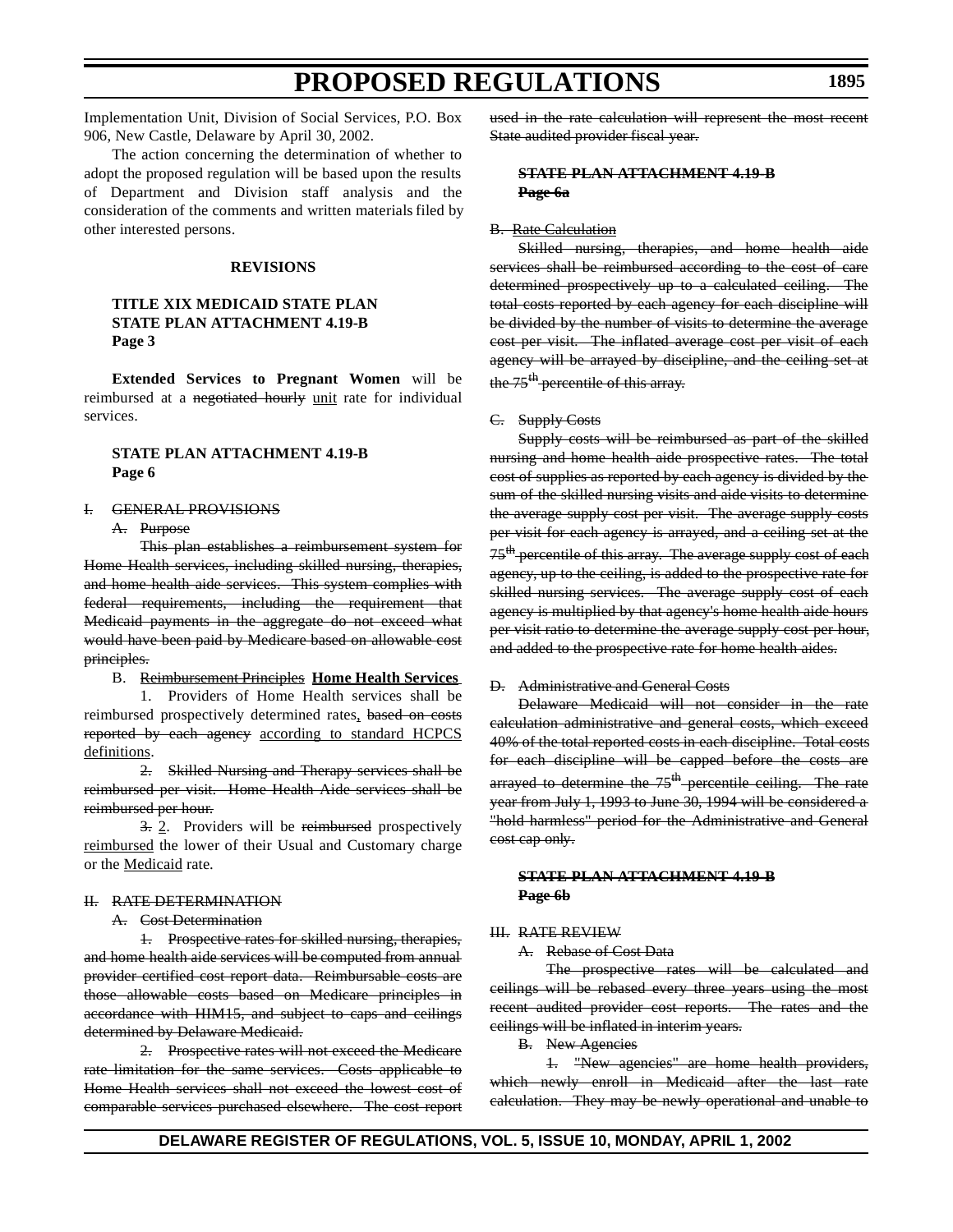document 12 months of operational costs, or be existing agencies, which newly enroll with Medicaid.

2. New agencies with a year or more experience are required to submit an audited cost report at the time of enrollment. If the initial report representing a full year of operational costs is submitted in an interim year, the agency will be reimbursed their inflated reported costs, up to the inflated ceiling.

3. If they agency has not been operational for a full year, they must submit a report of estimated costs. These agencies will be reimbursed the lower of their estimated costs or the ceiling for each discipline for the first year until they submit a cost report representing a full year of operation. An average cost per visit, or average cost per hour for home health aide, will be calculated from the initial cost report.

# **STATE PLAN ATTACHMENT 4.19-B Page 10**

### **DELAWARE RATES FOR PRIVATE DUTY NURSING**

Private Duty Nursing Services, whether performed by a provider located in Delaware or a provider with an out-ofstate location are reimbursed at a capped hourly unit rate with weekly maximum dollar limit per client, as set by the Delaware Medicaid Program. The hourly unit rates are reviewed whenever a rate increase is requested by a provider, but no more frequently than annually, by conducting a survey of agencies that provide private duty nursing services and capping the rate at the lowest level available of these prevailing rates. The weekly maximum dollar limit is derived by multiplying the capped hourly unit rate by the minimum number of hours units necessary to maintain the client in the home as an alternative to institutionalization, but not to exceed eight (8) hours daily.

### **STATE PLAN ATTACHMENT 4.19-B Page 19**

Early and Periodic Screening, Diagnosis and Treatment (EPSDT) Services are reimbursed as follows:

- 1. Screening services fee-for-service.
- 2. Treatment services fee-for-service.

3. Dental Treatment - flat fee per year per child to Division of Public Health or a percentage of charges for routine dental services provided in a private dentist's office.

4. Specialized Dental Services - fee-for-service approved through DPH or a percentage of charges for specialized dental services if provided directly by a private dentist.

5. Non-State Plan Other EPSDT Services

Reimbursement for services not otherwise covered under the State Plan is determined by the Medicaid agency through review of a rate setting committee. Noninstitutional services are paid on a fee-for-service basis. Institutional services are per diem rates based on reasonable costs. These services include:

a. Prescribed Pediatric Extended Care - see ATT. 4.19-B, Page 7

b. Inpatient and Partial Hospital Psychiatric Services - reimbursed on a per diem basis

c. Outpatient Psychiatric Facility Services - feefor-service

d. School-based Health Services - fee-for-service

Mental Health and Drug/Alcohol Rehabilitation Services:

- Institutional per diem
- Non-Institutional fee-for-service or, if managed by the Department of Services for Children, Youth and Their Families' Division of Child Mental Health, bundled rates (see ATTACHMENT 4.19-B, Page 19 Addendum)

### **STATE PLAN ATTACHMENT 4.19-B Page 20**

### **Early and Periodic Screening, Diagnosis and Treatment (EPSDT) Service-**

- 5. Non-State Plan Other EPSDT Services-(cont)
	- f. Assistive Technology fee-for-service
	- g. Orthotics and Prosthetics fee-for-service

h. Private Duty Nursing in excess of 8 hours per day with prior approval - fee-for-service

i. Any other medical or remedial care provided by licensed medical providers - fee-for-service

j. Any other services as required by §6403 of OBRA '89 as it amended §1902(a)(43), 1905(a)(4)(b) and added a new  $$1905(r)$  to the Act will be reimbursed as determined be the rate setting committee.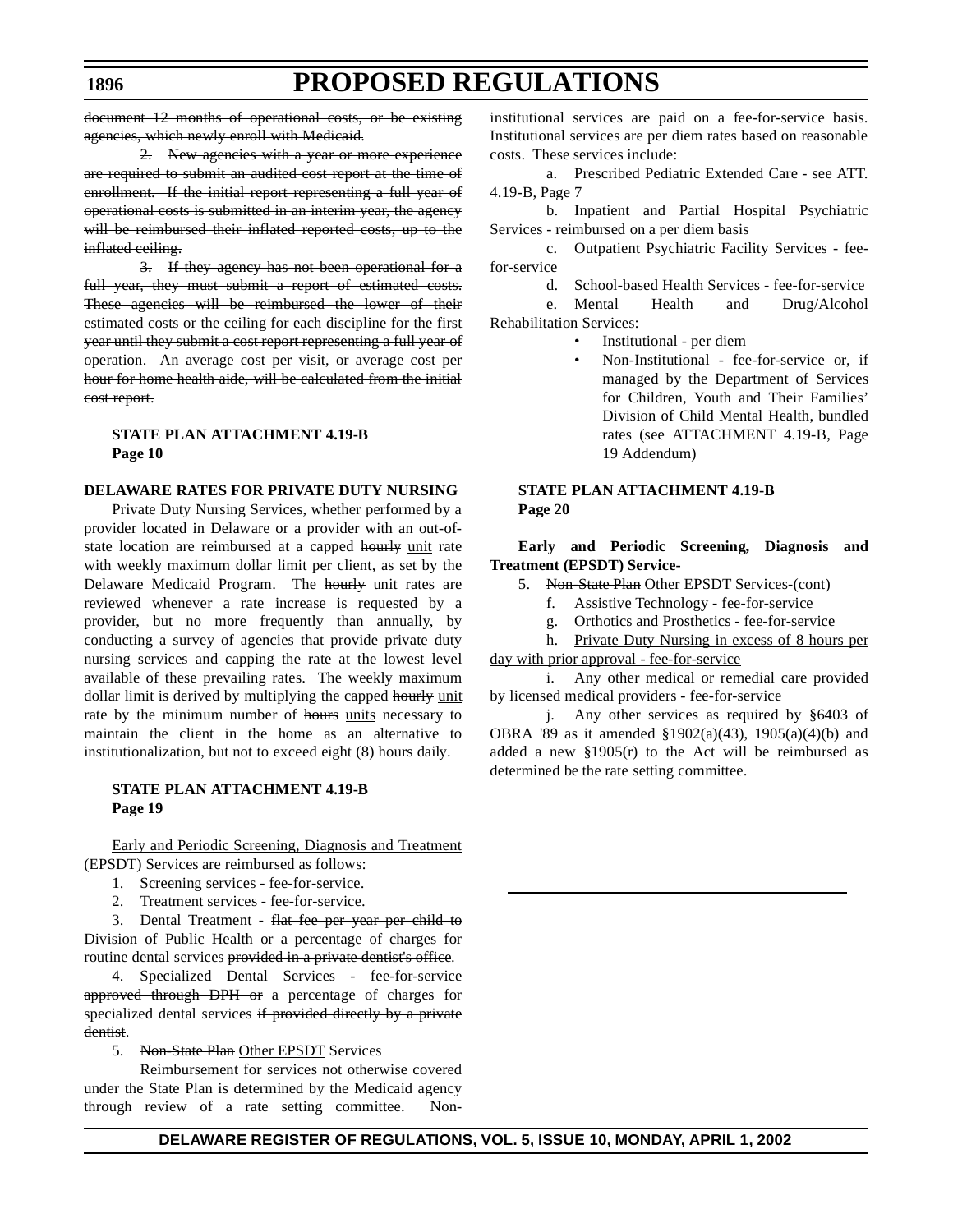# **Symbol Key**

Roman type indicates the text existing prior to the regulation being promulgated. Underlined text indicates new text added at the time of the proposed action. Language which is stricken through indicates text being deleted. **[Bracketed Bold language]** indicates text added at the time the final order was issued. **[Bracketed stricken through]** indicates language deleted at the time the final order was issued.

# **Final Regulations**

The opportunity for public comment shall be held open for a minimum of 30 days after the proposal is published in the Register of Regulations. At the conclusion of all hearings and after receipt within the time allowed of all written materials, upon all the testimonial and written evidence and information submitted, together with summaries of the evidence and information by subordinates, the agency shall determine whether a regulation should be adopted, amended or repealed and shall issue its conclusion in an order which shall include: (1) A brief summary of the evidence and information submitted; (2) A brief summary of its findings of fact with respect to the evidence and information, except where a rule of procedure is being adopted or amended; (3) A decision to adopt, amend or repeal a regulation or to take no action and the decision shall be supported by its findings on the evidence and information received; (4) The exact text and citation of such regulation adopted, amended or repealed; (5) The effective date of the order; (6) Any other findings or conclusions required by the law under which the agency has authority to act; and (7) The signature of at least a quorum of the agency members.

The effective date of an order which adopts, amends or repeals a regulation shall be not less than 10 days from the date the order adopting, amending or repealing a regulation has been published in its final form in the Register of Regulations, unless such adoption, amendment or repeal qualifies as an emergency under §10119.

# **DEPARTMENT OF [ADMINISTRATIVE SERVICES](http://professionallicensing.state.de.us/index.shtml) DIVISION OF PROFESSIONAL REGULATION BOARD OF [VETERINARY](#page-3-0) MEDICINE**

24 DE Admin. Code 3300 Statutory Authority: 24 Delaware Code, Section §3306(a)(1) (24 **Del.C.** 3306(a)(1))

#### **ORDER**

### **Summary of the Evidence and Information Submitted Written Comments**

There were no written comments received addressing the proposed rules and regulations.

#### **Sworn Testimony Findings of Fact**

1. Pursuant to 24 *Del. C.* § 3306 (a) (1), the Board of Veterinary Medicine of the State of Delaware (the "Board") proposed to revise Rule 2.1.7 in its Rules and Regulations as more specifically set forth in the Hearing Notice which is attached hereto as Exhibit "A" and incorporated herein.

2. Pursuant to 29 *Del. C.* § 10115, notice was given to the public that a hearing would be held on March 12, 2002, at 1:00 p.m. in the Second Floor Conference Room "A" of the Cannon Building, 861 Silver Lake Boulevard, Dover, Delaware to consider the proposed revision. Notice was posted in two Delaware newspapers of general circulation as more specifically set forth in the affidavits which are attached hereto as Exhibits "B" and "C" and incorporated herein.

3. The notice invited the public to submit written comments regarding the proposed revision.

4. A hearing was held on March 12, 2002, at which a quorum of the Board of Veterinary Medicine was present.

5. The Board has decided that the revision to Rule 2.1.7 to further clarify the amount of time that a veterinarian should retain veterinary records.

6. The Board of Vererinary Medicine finds the proposed revision serves to implement or clarify 24 *Del. C.* Chapter 33.

#### **Text and Citation**

The text of the Rules and Regulations hereby promulgated are as it appeared in the Delaware Register of Regulations, Vol. 5, Issue 8 (February 1, 2002). The text is attached hereto as Exhibit "E."

#### **Decision**

**NOW, THEREFORE,** based on the Board of Veterinary Medicine's authority to formulate rules and regulations pursuant to 24 *Del. C.* § 3306 (a) (1), it is the decision of the Board of Veterinary Medicine to adopt the proposed revision to Rule 2.1.7 of its Rules and Regulations.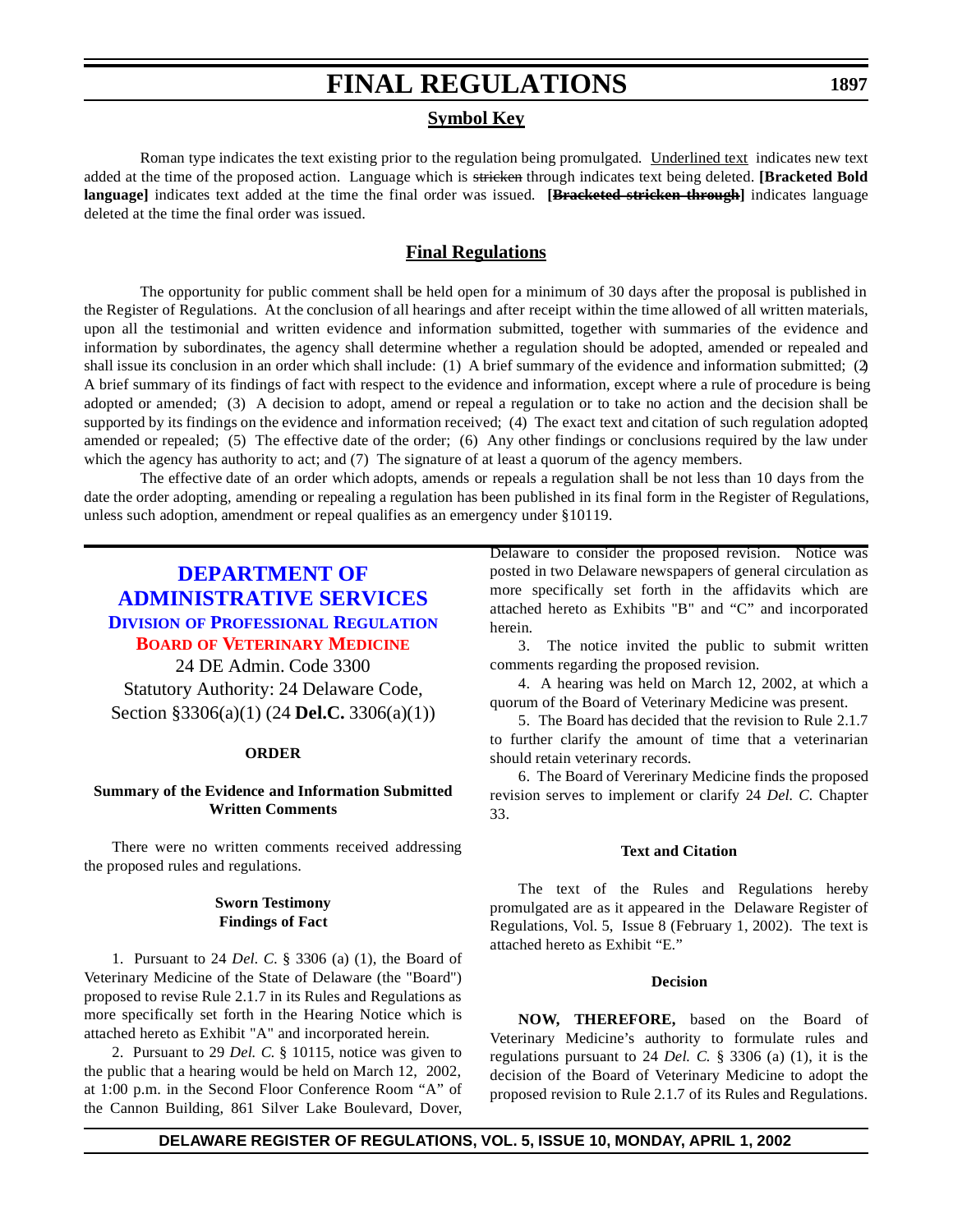The Board has decided that the revision to Rule 2.1.7 further clarifies the amount of time that a veterinarian should retain veterinary records. A copy of the rules and regulations is attached hereto as Exhibit "F" with the changes incorporated herein. Such regulations shall be effective ten days after the date this Order is published in its final form in the Register of Regulations.

**IT IS SO ORDERED** this 12th day of March, 2002.

# **Delaware State Board Of Veterinary Medicine**

John T. Gooss, V.M.D., President William Cross, Vice-President, Public Member Caroline Hughes, V.M.D., Professional Member Sharon Litttle, D.V.M., Professional Member Peggy Swygert, Public Member

- 1.0 Direct Supervision
- 2.0 Unprofessional Conduct
- 3.0 Privileged Communications
- 4.0 Veterinary Premises and Equipment
- 5.0 Qualification for Licensure by Examination as a Veterinarian
- 6.0 Character of Examination North American Veterinary Licensing Examination (NAVLE)
- 7.0 Reciprocity
- 8.0 Licensure Renewal
- 9.0 Continuing Education
- 10.0 Voluntary Treatment Option

### **1.0 DIRECT SUPERVISION** (24 *Del. C.* § 3303(10))

1.1 Direct Supervision **-** refers to the oversight of any person performing support activities (support personnel) by a licensed Delaware veterinarian. Oversight includes control over the work schedule of the person performing support activities and any remuneration the person receives for performing such activities. Oversight does not include remuneration paid directly to support personnel by the public. The constant physical presence of the licensed veterinarian on the premises is not required, however, if the licensed veterinarian is accessible to support personnel by electronic means or has arranged for another supervising licensed veterinarian to be accessible by electronic means. All acts by support personnel not prohibited by Rule 1.2 which constitute the practice of veterinary medicine under 24 *Del. C.* § 3302 (6) must be performed under direct supervision. Direct supervision of support personnel also includes:

1.1.1 The initial examination of the animal by the veterinarian prior to the delegation of work to be performed by support personnel. The veterinarian may, however, authorize support personnel to administer emergency measures prior to the initial examination.

1.1.2 The development of a treatment plan by the veterinarian that shall be referenced by support personnel.

1.1.3 The authorization by the veterinarian of the work to be performed by support personnel.

1.2 At no time may support personnel perform the following activities (24 *Del. C.* § 3303(10)):

- 1.2.1 Diagnosing.
	- 1.2.2 Prescribing.
	- 1.2.3 Inducing Anesthesia.
	- 1.2.4 Performing Surgery.
	- 1.2.5 Administration of Rabies Vaccinations.
	- 1.2.6 Operative dentistry and oral surgery.

1.2.7 Centesis of body structures (not to include venipuncture and cystocentesis) in other than emergency situations.

1.2.8 The placement of tubes into closed body structures, such as chest tubes, in other than emergency situations (not to include urinary or IV catheters).

1.2.9 Splinting or casting of broken bones in other than emergency situations.

1.2.10 Euthanasia.

1.2.11 Issue health certificates.

1.2.12 Perform brucellosis, equine infectious anemia and tuberculosis tests and other tests which are regulated by federal and state guidelines.

# **2.0 UNPROFESSIONAL CONDUCT** (24 *Del.C.* § 3313(a)(1))

2.1 Unprofessional conduct in the practice of veterinary medicine shall include, but not be limited to, the following;

2.1.1 Allowing support personnel to perform the acts forbidden under Section 1.2 of the Rules and Regulations.

2.1.2 Allowing support personnel to perform tasks without the required direct supervision as specified in Section 1.1 of the Rules & Regulations.

2.1.3 Representation of conflicting interests except by express consent of all concerned. A licensee represents conflicting interests if while employed by a buyer to inspect an animal for soundness he or she accepts a fee from the seller. Acceptance of a fee from both the buyer and the seller is prima facie evidence of fraud.

2.1.4 Use by a veterinarian of any certificate, college degree, license, or title to which he or she is not entitled.

2.1.5 Intentionally performing or prescribing treatment, which the veterinarian knows to be unnecessary, for financial gain.

2.1.6 Placement of professional knowledge, attainments, or services at the disposal of a lay body, organization or group for the purpose of encouraging unqualified groups or individuals to perform surgery upon animals or to otherwise practice veterinary medicine on animals that they do not own.

2.1.7 Intentionally left blank. Destruction of any part of a patient's records before a minimum of three (3)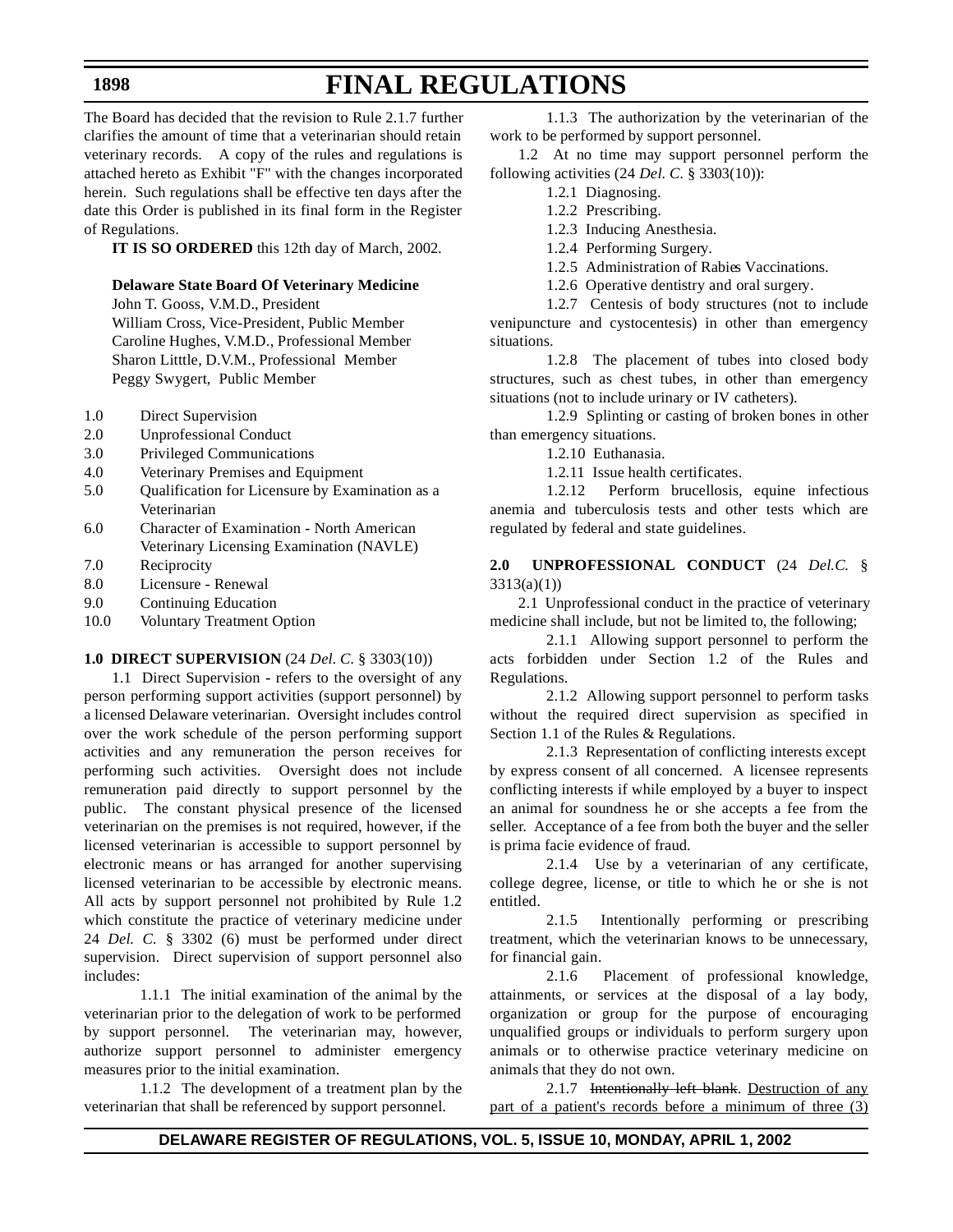years have elapsed from the last entry in the medical record shall be considered unprofessional conduct. Records are to include, but are not limited to, information such as written or electronic documentation, rabies records, radiographs, ultrasounds, laboratory, and histopathological results.

2.1.8 Cruelty to animals. Cruelty to animals includes, but is not limited to, any definition of cruelty to animals under 11 *Del. C.* § 1325.

2.1.8.1 Animal housing (such as cages, shelters, pens and runs) should be designed with maintaining the animal in a state of relative thermal neutrality, avoiding unnecessary physical restraint, and providing convenient access to appropriate food and water. If animals are group housed, they should be maintained in compatible groups without overcrowding.

2.1.8.2 Housing should be kept in good repair to prevent injury to the animal.

2.1.8.3 Failure to take precautions to prevent the spread of communicable diseases in housing animals.

2.1.9 Leaving an animal during the maintenance stage of anesthesia.

2.1.10 Improper labeling of prescription drugs. The package or label must contain:

2.1.10.1 Name, strength, and quantity of the drug;

2.1.10.2 Usage directions.

2.1.11 Failure to make childproof packaging available for prescription drugs upon the request of a client.

2.1.12 Misrepresenting continuing education hours to the Board.

2.1.13 Failure to obey a disciplinary order of the Board.

**3.0 PRIVILEGED COMMUNICATIONS** (24 *Del. C.* § 3313(a)(7))

3.1 Privileged Communications. Veterinarians must protect the personal privacy of patients and clients by not willfully revealing privileged communications regarding the diagnosis and treatment of an animal. The following are not considered privileged communications:

3.1.1 The sharing of veterinary medical information regarding the diagnosis and treatment of an animal when required by law, subpoena, or court order or when it becomes necessary to protect the health and welfare of other individuals or animals.

3.1.2 The sharing of veterinary medical information between veterinarians or facilities for the purpose of diagnosis or treatment of animals.

3.1.3 The sharing of veterinary medical information between veterinarians and peace officers, humane society officers, or animal control officers who are acting to protect the welfare of individuals or animals.

# **4.0 VETERINARY PREMISES & EQUIPMENT** (24 *Del. C.* § 3313 (9))

4.1 The animal facility shall be kept clean. A regular schedule of sanitary maintenance is necessary, including the elimination of wastes.

4.2 Animal rooms, corridors, storage areas, and other parts of the animal facility shall be washed, scrubbed, vacuumed, mopped, or swept as often as necessary, using appropriate detergents and disinfectants to keep them free of dirt, debris, and harmful contamination.

4.3 Animal cages, racks, and accessory equipment, such as feeders and water utensils, shall be washed and sanitized as often as necessary to keep them physically clean and free from contamination. In addition, cages should always be sanitized before new animals are placed in them. Sanitizing may be accomplished either by washing all soiled surfaces with a cleaning agent having an effective bactericidal action or with live steam or the equivalent thereof.

4.4 Cages or pens from which animal waste is removed by hosing or flushing shall be cleaned and suitably disinfected one or more times daily. Animals should be removed from cages during servicing in order to keep the animals dry.

4.5 If litter or bedding such as paper is used in animal cages or pens, it shall be changed as often as necessary to keep the animals clean.

4.6 Waste disposal must be carried out in accordance with good public health practice and federal and state regulations. Waste materials should be removed regularly and frequently so that storage of waste does not create a nuisance.

4.7 Biomedical waste such as culture plates, tubes, contaminated sponges, swabs, biologicals, needles, syringes, and blades, must be disposed of according to federal and state guidelines. Before disposing of blood soiled articles, they shall be placed in a leak-proof disposable container such as a plastic sack or a plastic-lined bag.

4.8 Proper refrigeration and sterilization equipment should be available.

4.9 Adequate safety precautions must be used in disposing animal carcasses and tissue specimens. An animal carcass shall be disposed of promptly according to federal and state law and regulations. If prompt disposal of an animal carcass is not possible, it shall be contained in a freezer or stored in a sanitary, non-offensive manner until such time as it can be disposed. Livestock shall be disposed of by any acceptable agricultural method.

4.10 The elimination or effective control of vermin shall be mandatory.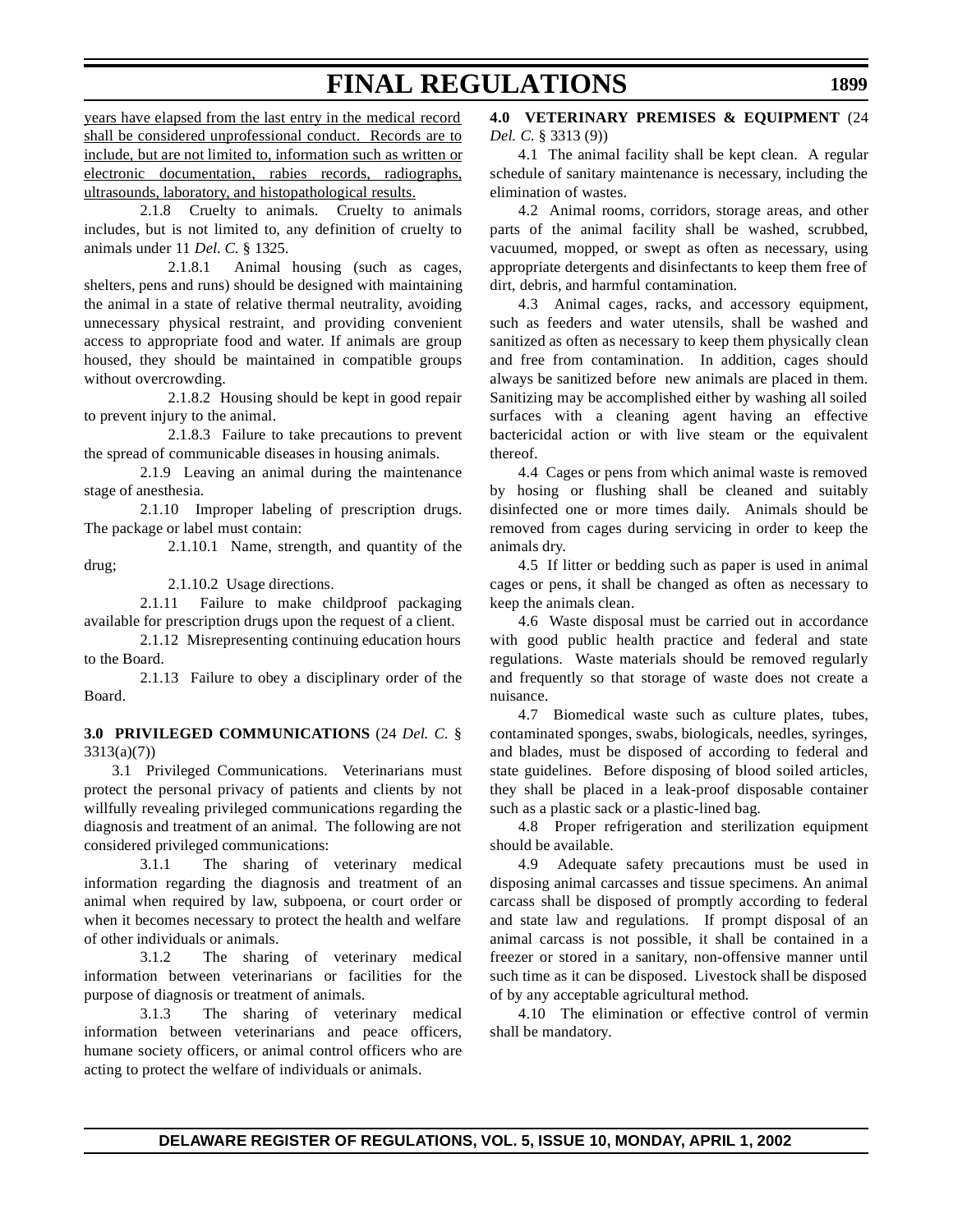### **5.0 QUALIFICATION FOR LICENSURE BY EXAMINATION AS A VETERINARIAN** (24 *Del. C.* § 3307)

5.1 The applicant shall file the following documents:

5.1.1 Completed application form obtained from the Board office. The application fee shall be set by the Division of Professional Regulation. The check for the application fee should be made payable to the State of Delaware.

5.1.2 Official transcript from an AVMA approved veterinary college or university or its equivalent (Educational Commission for Foreign Veterinary Graduates).

5.1.3 Letters of good standing from any other jurisdictions in which the applicant is/or has been licensed.

5.1.4 North American Veterinary Licensing Examination (NAVLE) score or both the official National Board Examination (NBE) and Clinical Competency Test (CCT) scores, unless the applicant meets the statutory exemptions in 24 *Del*. *C*. § 3309.

5.1.5 Check or money order for the amount established by the Division of Professional Regulation. The license fee shall by set by the Division of Professional Regulation. Fees should be made payable to the "State of Delaware."

5.2 Only completed application forms will be accepted. In the case of incomplete application forms, omissions will be noted to the applicant. Any information provided to the Board is subject to verification.

5.3 Applications for any licensure submitted by final year veterinary students enrolled in an AVMA accredited university for the purpose of taking the NAVLE exam will be considered complete only upon proof of the applicant's graduation. Such applicants must demonstrate probability of graduation and will not be considered for any licensure until proof of graduation is submitted to the Board.

### **6.0 CHARACTER OF EXAMINATION - NORTH AMERICAN VETERINARY LICENSING EXAMINATION (NAVLE)** (24 *Del. C.* § 3306)

6.1 Examination for licensure to practice veterinary medicine in the State of Delaware shall consist of the North American Veterinary Licensing Examination (NAVLE) after November 2000 or its successor.

6.1.1 The passing score for the NAVLE shall be the score as recommended by the National Board of Veterinary Medical Examiners or its successor.

### **7.0 RECIPROCITY** (24 *Del. C.* § 3309)

Applications for licensure by reciprocity shall be the same application used for licensure by examination and be subject to the same application requirements set forth in 24 *Del. C.* § 3309.

### **8.0 LICENSURE - RENEWAL** (24 *Del. C.* § 3311)

8.1 All licenses are renewed biennially (every 2 years). A licensee may have his/her license renewed by submitting a renewal application to the Board by the renewal date and upon payment of the renewal fee prescribed by the Division of Professional Regulation along with evidence of completion of continuing education requirements. Continuing education requirements for renewal are specified in Section 9.0. The failure of the Board to give, or the failure of the licensee to receive, notice of the expiration date of a license shall not prevent the license from becoming invalid after its expiration date.

8.2 Any licensee who fails to renew his/her license by the renewal date may still renew his/her license during the one (1) year period immediately following the renewal date provided the licensee pay a late fee established by the Division of Professional Regulation in addition to the established renewal fee and submitting the continuing education requirements for renewal as specified in Section 9.0.

### **9.0 CONTINUING EDUCATION** (24 *Del. C.* § 3311(b))

9.1 Any veterinarian actively licensed to practice in the State of Delaware shall meet the following continuing education requirements to the satisfaction of the Board.

9.1.1 Twenty-four (24) hours of approved certified continuing education credits must be completed for the immediate two year period preceding each biennial license renewal date.

9.1.2 The number of credit hours shall be submitted to the Board with each biennial license renewal application on the proper reporting form supplied by the Board. The continuing education credit hours shall be submitted to the Board no later than 60 days prior to the biennial license renewal date. The Board may audit the continuing education credit hours submitted by a licensee.

9.1.3 A veterinarian may apply to the Board in writing for an extension of the period of time needed to complete the continuing education requirement for good cause such as illness, extended absence from the country, or unique personal hardship which is not the result of professional negligence.

9.2 Continuing Education Requirements for Reinstatement of Lapsed License

9.2.1 Any veterinarian whose license to practice in the State of Delaware has lapsed and who has applied for reinstatement shall meet the following continuing education requirements to the satisfaction of the Board.

9.2.1.1 *Lapse of 12 to 24 months.* Twenty-four (24) hours of continuing education credits must be completed. The 24 hours of continuing education credits must have been completed within 2 years prior to the request for reinstatement.

9.2.1.2 *Lapse of over 24 months.* Thirty-six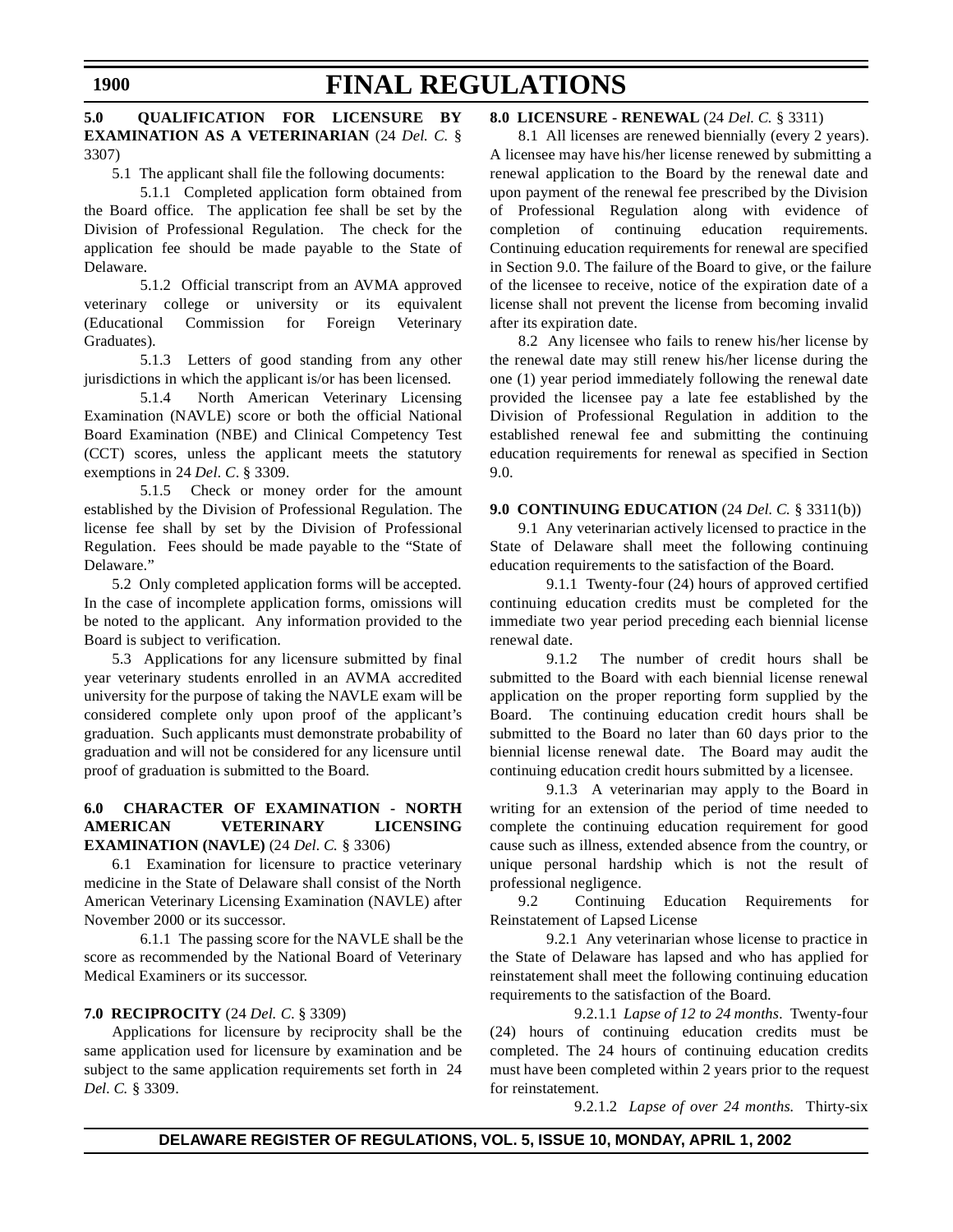(36) hours of continuing education credits must be completed. The 36 hours of continuing education credits must have been completed within 4 years prior to the request for reinstatement.

9.3 Continuing Education Requirements for Reinstatement of Inactive License

9.3.1 Twenty-four (24) hours of continuing education credits must be submitted for licensees on the inactive roster who wish to remove their license from inactive status. The 24 hours of continuing education credits must have been completed within 2 years prior to the request for removal from inactive status.

9.4 The Board may approve continuing education courses or sponsors upon written application on Board supplied forms. In addition, the Board may approve continuing education courses or sponsors on its own motion.

9.5 The following organizations are approved for formal continuing education activities.

9.5.1 AVMA.

9.5.2 AVMA accredited schools.

9.5.3 Federal/State/County Veterinary Associations & USDA.

9.5.4 *Compendium on Continuing Education for the Practicing Veterinarian*; NOAH; VIN.

9.5.5 Registry of Approved Continuing Education (RACE) courses.

9.6 Accreditation by the Board of continuing education courses will be based upon program content. Continuing education courses shall be directed toward improvement, advancement, and extension of professional skill and knowledge relating to the practice of veterinary medicine.

9.6.1 University course work, subject to Board approval.

9.6.2 Veterinary course work completed prior to graduation may be approved for continuing education credit for the first renewal period after graduation provided the course work was completed no more that 2 1/2 years before the renewal date.

9.6.3 Government Agencies.

9.6.4 Other forms of CE as long as and the activity is approved by the Board.

9.7 The Board may at any time re-evaluate an accredited course or sponsor and withdraw future approval of a previously accredited continuing education course or sponsor.

### **10.0 VOLUNTARY TREATMENT OPTION**

10.1 If the report is received by the chairperson of the regulatory Board, that chairperson shall immediately notify the Director of Professional Regulation or his/her designate of the report. If the Director of Professional Regulation receives the report, he/she shall immediately notify the chairperson of the regulatory Board, or that chairperson's designate or designates.

10.2 The chairperson of the regulatory Board or that chairperson's designate or designates shall, within 7 days of receipt of the report, contact the individual in question and inform him/her in writing of the report, provide the individual written information describing the Voluntary Treatment Option, and give him/her the opportunity to enter the Voluntary Treatment Option.

10.3 In order for the individual to participate in the Voluntary Treatment Option, he/she shall agree to submit to a voluntary drug and alcohol screening and evaluation at a specified laboratory or health care facility. This initial evaluation and screen shall take place within 30 days following notification to the professional by the participating Board chairperson or that chairperson's designate(s).

10.4 A regulated professional with chemical dependency or impairment due to addiction to drugs or alcohol may enter into the Voluntary Treatment Option and continue to practice, subject to any limitations on practice the participating Board chairperson or that chairperson's designate or designates or the Director of the Division of Professional Regulation or his/her designate may, in consultation with the treating professional, deem necessary, only if such action will not endanger the public health, welfare or safety, and the regulated professional enters into an agreement with the Director of Professional Regulation or his/her designate and the chairperson of the participating Board or that chairperson's designate for a treatment plan and progresses satisfactorily in such treatment program and complies with all terms of that agreement. Treatment programs may be operated by professional Committees and Associations or other similar professional groups with the approval of the Director of Professional Regulation and the chairperson of the participating Board.

10.5 Failure to cooperate fully with the participating Board chairperson or that chairperson's designate or designates or the Director of the Division of Professional Regulation or his/her designate in regard to the Voluntary Treatment Option or to comply with their requests for evaluations and screens may disqualify the regulated professional from the provisions of the Voluntary Treatment Option, and the participating Board chairperson or that chairperson's designate or designates shall cause to be activated an immediate investigation and institution of disciplinary proceedings, if appropriate, as outlined in subsection (h) of this section.

10.6 The Voluntary Treatment Option may require a regulated professional to enter into an agreement which includes, but is not limited to, the following provisions:

10.6.1 Entry of the regulated professional into a treatment program approved by the participating Board. Board approval shall not require that the regulated professional be identified to the Board. Treatment and evaluation functions must be performed by separate agencies to assure an unbiased assessment of the regulated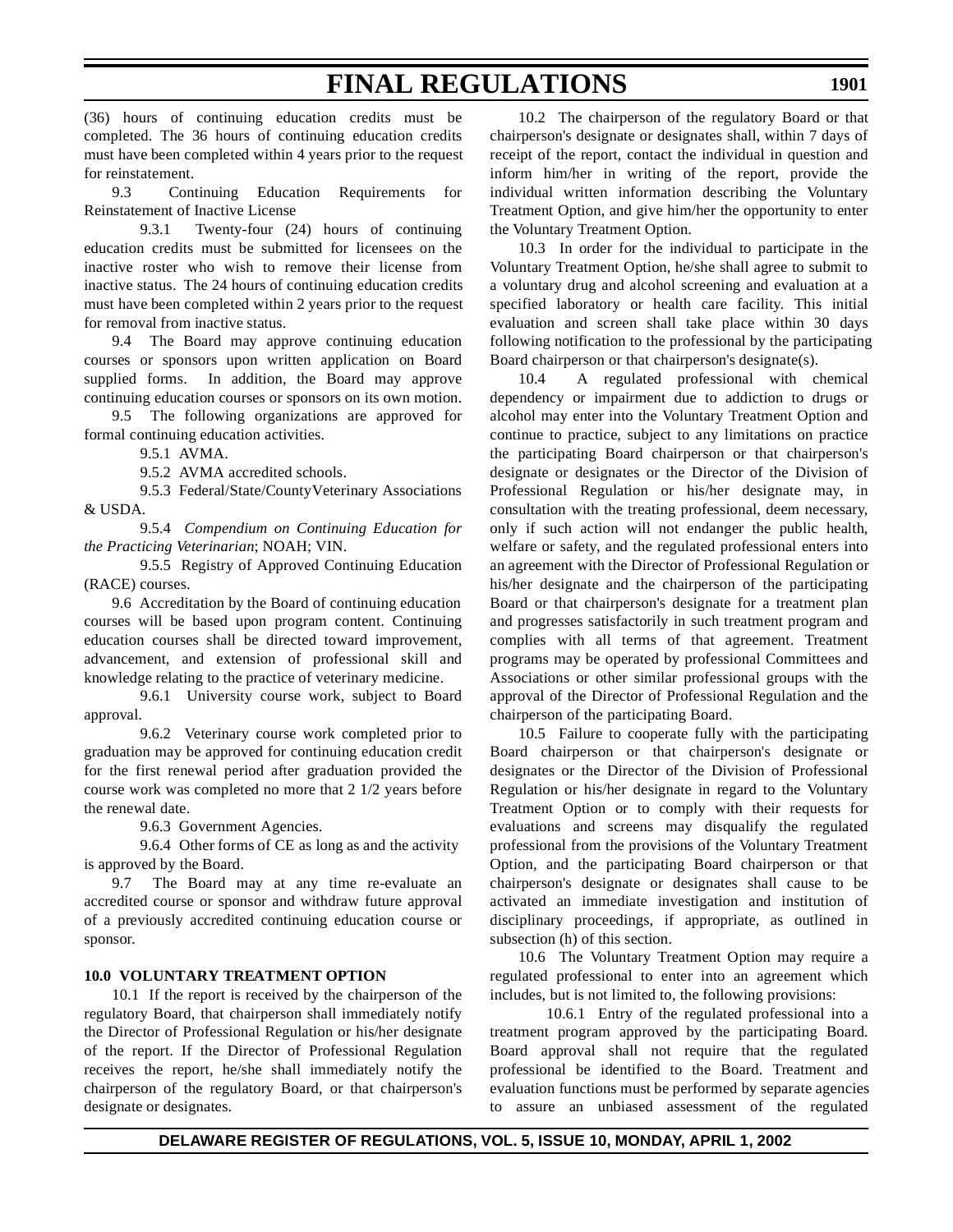professional's progress.

10.6.2 Consent to the treating professional of the approved treatment program to report on the progress of the regulated professional to the chairperson of the participating Board or to that chairperson's designate or designates or to the Director of the Division of Professional Regulation or his/her designate at such intervals as required by the chairperson of the participating Board or that chairperson's designate or designates or the Director of the Division of Professional Regulation or his/her designate, and such person making such report will not be liable when such reports are made in good faith and without malice.

10.6.3 Consent of the regulated professional, in accordance with applicable law, to the release of any treatment information from anyone within the approved treatment program.

10.6.4 Agreement by the regulated professional to be personally responsible for all costs and charges associated with the Voluntary Treatment Option and treatment program(s). In addition, the Division of Professional Regulation may assess a fee to be paid by the regulated professional to cover administrative costs associated with the Voluntary Treatment Option. The amount of the fee imposed under this subparagraph shall approximate and reasonably reflect the costs necessary to defray the expenses of the participating Board, as well as the proportional expenses incurred by the Division of Professional Regulation in its services on behalf of the Board in addition to the administrative costs associated with the Voluntary Treatment Option.

10.6.5 Agreement by the regulated professional that failure to satisfactorily progress in such treatment program shall be reported to the participating Board's chairperson or his/her designate or designates or to the Director of the Division of Professional Regulation or his/ her designate by the treating professional who shall be immune from any liability for such reporting made in good faith and without malice.

10.6.6 Compliance by the regulated professional with any terms or restrictions placed on professional practice as outlined in the agreement under the Voluntary Treatment Option.

10.7 The regulated professional's records of participation in the Voluntary Treatment Option will not reflect disciplinary action and shall not be considered public records open to public inspection. However, the participating Board may consider such records in setting a disciplinary sanction in any future matter in which the regulated professional's chemical dependency or impairment is an issue.

10.8 The participating Board's chairperson, his/her designate or designates or the Director of the Division of Professional Regulation or his/her designate may, in consultation with the treating professional at any time during

the Voluntary Treatment Option, restrict the practice of a chemically dependent or impaired professional if such action is deemed necessary to protect the public health, welfare or safety.

10.9 If practice is restricted, the regulated professional may apply for unrestricted licensure upon completion of the program.

10.10 Failure to enter into such agreement or to comply with the terms and make satisfactory progress in the treatment program shall disqualify the regulated professional from the provisions of the Voluntary Treatment Option, and the participating Board shall be notified and cause to be activated an immediate investigation and disciplinary proceedings as appropriate.

**[DEPARTMENT OF](http://www.state.de.us/deptagri/index.htm) AGRICULTURE FOOD PRODUCTS INSPECTION SECTION**

Statutory Authority: 3 Delaware Code, Section 8708(8) ( 3 **Del.C.** §8708(8))

### **[ORDER](#page-3-0)**

### **I. NATURE OF PROCEEDINGS**

Pursuant to its authority under 3 **Del.C.** §8708(8), the Department proposed to amend its regulations concerning the rules of practice that govern agency enforcement actions by bringing them into conformity with federal law. The Department proposed to define each type of enforcement action that it may take, the conditions under which it is likely to take each of these actions and the procedures it will follow when it does so.

Notice of the public hearing on the Department's proposed amendments was published in the Delaware *Register of Regulations* for January 1, 2002 as well as in two Delaware newspapers of general circulation in accordance with 29 **Del.C.** §10115. Thereafter, the public hearing was held as noticed on Friday, February 15, 2002 before the Department's designee, Bruce Walton, and at which time, no public comments either written or oral having been received, Mr. Walton resolved to recommend to the Secretary of the Department that the proposed amended regulations be adopted. This is the Department's Decision and Order adopting the proposed amended regulations.

### **II. EVIDENCE SUBMITTED AT PUBLIC HEARING**

The Department received no written comments in response to the notice of intention to adopt the proposed amended regulations. No public comments were received at the February 15, 2002 public hearing.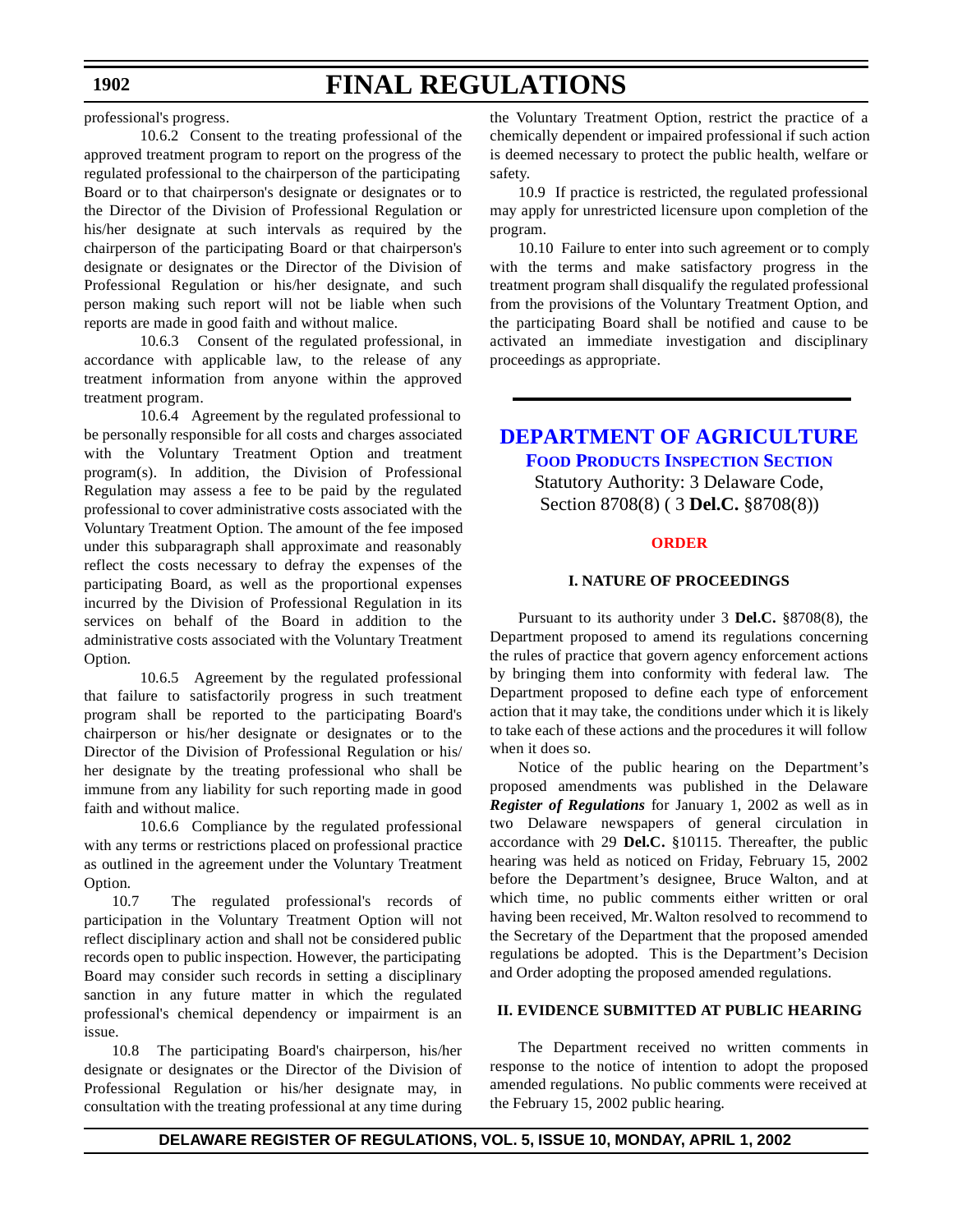### **III. FINDINGS AND CONCLUSIONS**

The public was given the required notice of the Department's intention to adopt the proposed regulations and was given ample opportunity to provide the Department with comments opposing the Department's plan. Thus, the Department concludes that its consideration of the proposed amended regulations was entirely within its prerogatives and statutory authority and, having received no comments opposed to adoption, it is now free to do so.

### **IV. ORDER**

#### **NOW THEREFORE**, it is hereby ordered that:

1. The proposed amendments to the Department's food products inspection regulations are adopted in the language found at 66545 of the Federal Register at Volume 64, No. 228, and beginning with the heading "Part 304 - Application for Inspection; Grant of Inspection" and ending at page 66547 at the end of Section 500.8(c), which is incorporated by reference herein.

2. The effective date of this Order is ten days from the date of its publication in the Delaware *Register of Regulations* in accordance with 29 Del. C. §10118(e).

3. The Department reserves the jurisdiction and authority to issue such other and further orders in this matter as may be just and proper.

Michael T. Scuse, Secretary Delaware Department of Agriculture

The Delaware Department of Agriculture, Food Products Inspection Section proposed to amend its regulations concerning the rules of practice that apply to agency enforcement actions by bringing them into the conformity with federal law. The Department proposed to define each type of enforcement action that it may take, the conditions under which it likely to take each of these actions, and the procedures it will follow in doing so.

The proposed amendments are part of the Department's ongoing effort to consolidate, streamline, and clarify the meat and poultry product inspection regulations. To that end, the Department is proposed to adopt by reference, in their entirety, the federal regulations published in the Federal Register at Volume 64, Number 228, dated November 29, 1999, amending the Code of Federal Regulations at 9 CFR Sections 304, 305, 327, 335, 381 and adding a new Part 500 which became effective January 25, 2000.

### **AUTHORITY**

These proposed amendments to regulations governing food product inspection are promulgated pursuant to the Department's authority set forth in Section 8708(a) of Title 3 of the Delaware Code.

### **PURPOSE**

The purpose of these proposed amendments to regulations is to consolidate, streamline, and clarify the meat and poultry product inspection regulations thereby insuring that Department enforcement actions are fair by identifying the situations that may lead to such actions.

### **SUBSTANTIVE PROVISIONS**

The Department incorporates by reference herein, in its entirety, the language found at page 66545 of the Federal Register at Volume 64, Number 228, beginning with the heading "Part 304-Application for Inspection; Grant of Inspection" and ending at page 66547 at the end of Section 500.8(c).

### **ORDER ADOPTING REGULATIONS**

AND NOW, this 13th dayof March 2002, and in accordance with 29 **Del.C.** §10118 and for the reasons set forth herein, the Food Products Inspection Section of the Delaware Department of Agriculture (hereinafter "the Department") enters this Order adopting regulations.

# **HARNESS RACING [COMMISSION](http://www.state.de.us/deptagri/About_Us/harness.htm)** Statutory Authority: 3 Delaware Code, Section 10027 (3 **Del.C.** §10027)

#### **[Order](#page-3-0)**

Pursuant to 29 **Del.C.** §10113(b) and 3 **Del.C**. §10027, the Delaware Harness Racing Commission ("the Commission") hereby issues this Order adopting an amendment to Commission Rule 10.2.9.1.

Whereas, the Delaware Standardbred Breeder's Fund has adopted Regulations published in the Register of Regulations on December, 2001 and those final Regulations established an appeal process for decisions of the Administrator of the Breeder's Program; and,

Whereas, the Breeder's Fund Regulation 13.2 provide that the decisions of the Administrator of Racing may be appealed to the Harness Racing Commission; and,

Whereas, the enactment of the Breeder's Fund Regulations require nonsubstantive amendment of the Harness Racing Commission;

**IT IS SO ORDERED** this 12th day of March, 12, 2002:

1. The Commission finds that a nonsubstantive amendment to Commission Rule 10.2.9.1 is required for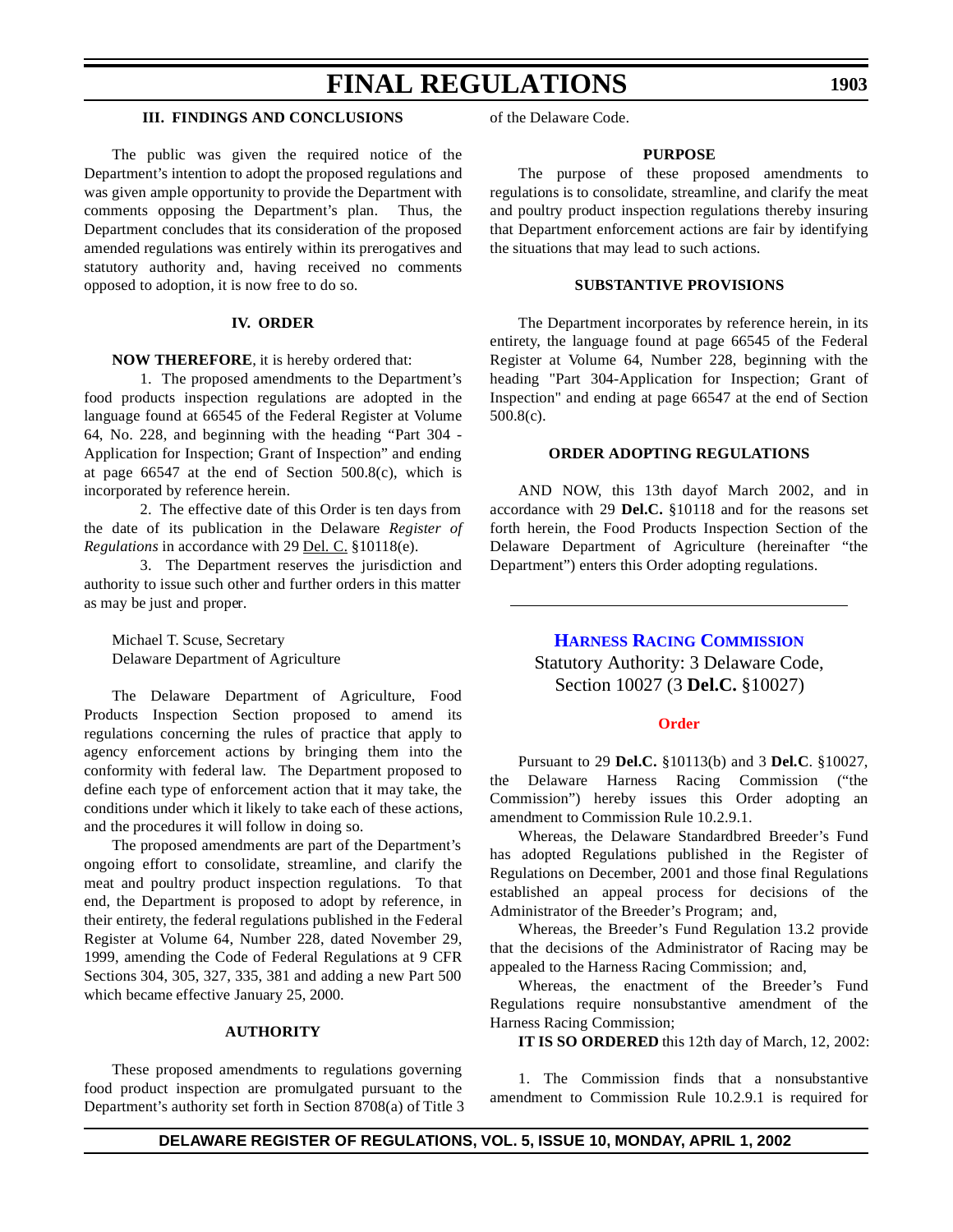### **1904**

# **FINAL REGULATIONS**

consistency with the existing Breeder's Fund Regulations. The Commission's amendment to Rule 10.2.9.1 is exempt from the public hearing requirements of 29 **Del.C.** chapter 101. The Commission finds that the amendment to Commission Rule 10.2.9.1 is an amendment to the rules of practice and procedure used by the agency and is an amendment necessary to make the Commission's regulations consistent with changes in Breeder's Fund regulations. The Commission concludes that the proposed amendment to Commission Rule 10.2.9.1 may be adopted informally pursuant to 29 **Del.C.** §10113(b)(2)(5).

2. The Commission after consideration and discussion has adopted the following amendment to Rule 10.2.9.1:

10.2.9.1 A person aggrieved by a ruling of the State Steward, judges, or the Administrator of the Breeder's Program may appeal to the Commission except as provided in subdivision 10.2.9.6 of this subsection. A person who fails to file an appeal by the deadline in the form required by this section waives the right to appeal. Appeals of decisions to deny or suspend registrations by the Administrator of the Breeder's Program may be appealed to the Delaware Harness Racing Commission within thirty days of the action by the Administrator of the Breeder's Program, subject to the same rules and procedures for handling appeals under these Rules. For purposes of appeals from decisions of the Administrator of the Breeder's Program, the Commission will take official notice of the rules and regulations enacted by the Delaware Standardbred Breeders' Fund.

3. This Order is effective immediately and the Commission will be submitted to the Register of Regulations for publication.

Beth Steele, Chair Mary Ann Lambertson, Commissioner Thomas Conaty, IV, Esquire, Commissioner Robert Everett, Commissioner Kenneth Williamson, Commissioner

# **[DEPARMENT OF](http://www.doe.state.de.us/) EDUCATION**

14 DE Admin. Code Statutory Authority: 14 Delaware Code, Section 122(d) (14 **Del.C.** §122(d))

### **Reauthorization Of Certification Regulations 326 And 327 Order Amending Rules [And Regulations](#page-3-0)**

### **I. Summary Of The Evidence And Information Submitted**

The Professional Standards Board, acting in cooperation and consultation with the Department of Education, seeks the consent of the State Board of Education reauthorize regulations 326 and 327 from the *Regulations of the Department of Education.* The reauthorized regulations will also be renumbered to reflect their movement to the Professional Standards Board section of the regulations. All regulations listed concern the requirements for certification of educational personnel.

1526 326 Certification English to Speakers of Other Languages (ESOL) Teachers

Delete effective date of July 1, 1993 and insert April 11, 2002 in lieu thereof.

1527 327 Endorsement English to Speakers of Other Languages (ESOL) Teacher

Delete effective date of March 20, 1997 and insert April 11, 2002 in lieu thereof.

Notice of the proposed repeal of regulations was published in the News Journal and the Delaware State News on February 7, 2002, in the form hereto attached as Exhibit A. The notice invited written comments and none were received from the newspaper advertisements.

### **II. Findings Of Facts**

The Professional Standards Board and the State Board of Education find that it is appropriate to reauthorize these regulations. All regulations listed concern the requirements for certification of educational personnel

#### **III. Decision To Repeal The Regulations**

For the foregoing reasons, the Professional Standards Board and the State Board of Education conclude the identified regulations should be reauthorized. Therefore, pursuant to 14 **Del.C.** Sections 1203 and 1205(b). the regulations attached hereto as Exhibit "B" are hereby reauthorized.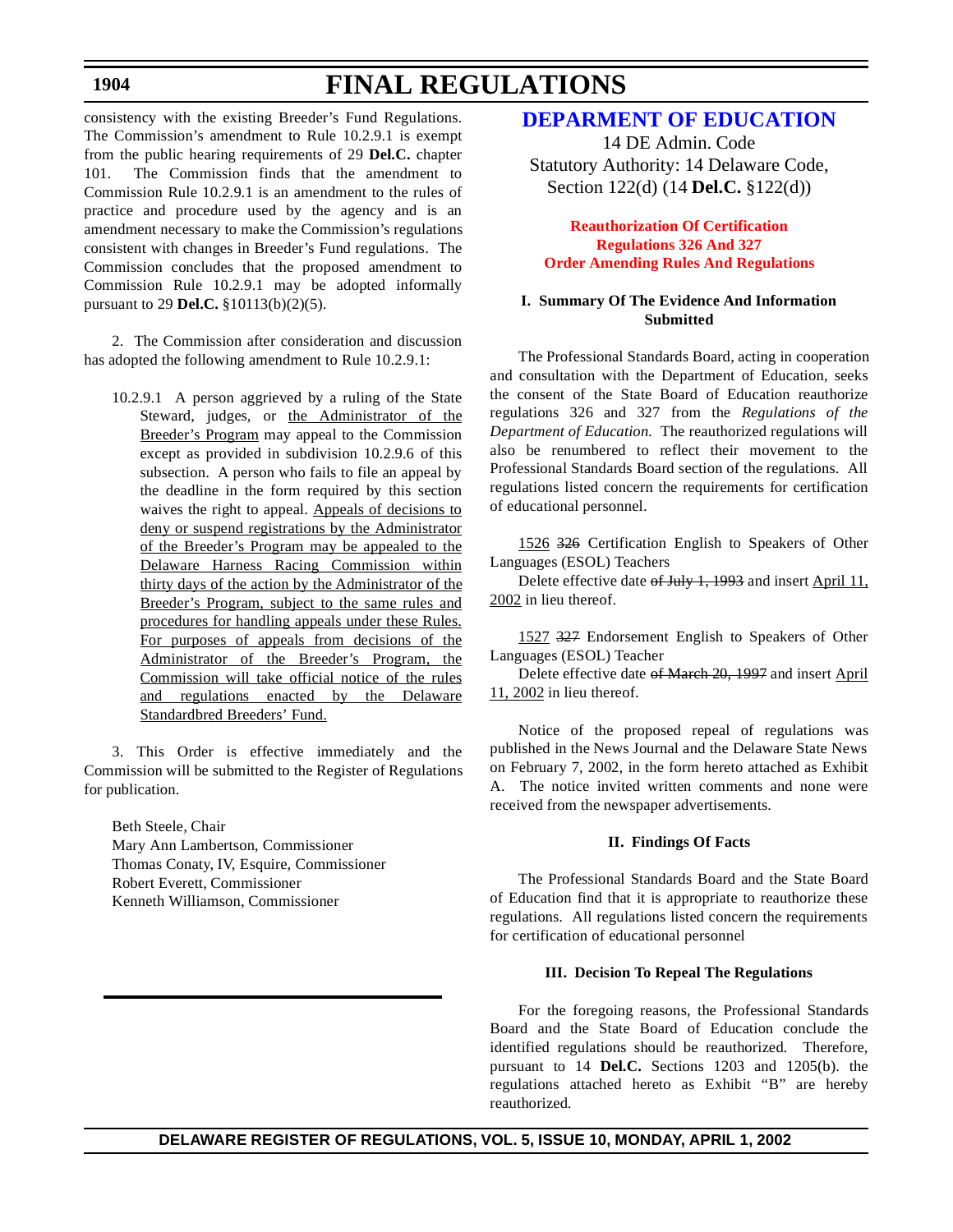#### **IV. Text And Citation**

The text of the regulations 1526 and 1527, shall be in the form attached hereto as Exhibit "B", and said regulations shall be cited from the *Regulations of the Department of Education.*

# **V. Effective Date Of Order**

The effective date of this Order shall be ten (10) days from the date this Order is published in the Delaware Register of Regulations.

Approved By The Professional Standards Board The 14<sup>th</sup> Day Of September, 2002:

| Charles Michels, Chair | Mary Ellen Kotz, Vice Chair |
|------------------------|-----------------------------|
| Patricia Clements      | Barbara Grogg               |
| Sherie Hudson          | Tony Marchio                |
| Mary Mirabeau          | John Pallace                |
| Michèle Hazeur-Porter  | Joanne Reihm                |
| <b>Harold Roberts</b>  | Karen Schilling Ross        |
| Teresa Schooley        | Carol Vukelich              |
| Jacquelyn Wilson       |                             |

#### **For Implementation By The Department Of Education:**

Valerie A Woodruff, Secretary of Education

It Is So Ordered This  $21<sup>th</sup>$  Day Of March, 2002. Dr. Joseph A. Pika, President Jean W. Allen, Vice President Robert Gilsdorf Mary B. Graham, Esquire Valarie Pepper Dennis J. Savage Dr. Claibourne D. Smith

### **1526 326 Certification English To Speakers Of Other Languages (ESOL) Teachers**

#### Effective July 1, 1993 Effective April 11, 2002

1.0 The following shall be required for the Standard License in grades K-12

- 1.1 Bachelor's degree from an accredited college and,
- 1.2 Professional Education

1.2.1 Completion of an approved teacher education program in English to Speakers of Other Languages (ESOL) or,

1.2.2 A minimum of 24 semester hours to include Human Development; Methods of Teaching Elementary Language Arts, or English, or Foreign Language; Identifying/Treating Exceptionalities, Effective Teaching Strategies, Multicultural Education, and student teaching

and,

1.3 Specific Teaching Field

1.3.1 Major in English to Speakers of Other Languages (ESOL) or,

1.3.2 Completion of an approved teacher education program in English to Speakers of Other Languages (ESOL) or,

1.3.3 Completion of an approved teacher education program in English, Foreign Language, or Elementary Education, with specific courses in: Second Language Acquisition/Psycholinguistics, 3 semester hours, Methods of Teaching English as a Second, Language, or English as a Second Dialect, 3 semester hours, Structure of the English Language, 3 semester hours, Second Language Testing, 3 semester hours, Ethnic Studies/Multicultural Education, 3 semester hours and

1.3.4 Successful completion of the intermediate level of a foreign language. This requirement may be satisfied by a Department of Education approved proficiency test.

2.0 The following shall be required for the Limited Standard License (not renewable)

2.1 This License may be issued for a period of three years at the request of a Delaware public school district to a person who meets the requirements listed below and who is employed as an English to Speakers of Other Languages (ESOL) teacher to allow for the completion of the requirements for the Standard License in 1.0.

 2.1.1 Completion of an approved teacher education program in English, Foreign Language, or Elementary Education and,

2.1.2 Specialized preparation required:

2.1.2.1 Three semester hours Methods of Teaching English as a Second Language or English as a second dialect and,

2.1.2.2 Cross-cultural experience gained through either college credits (which include field work) or by work experience.

2.2 Licenses that may be issued for this position include Standard and Limited Standard.

### **1527 327 Endorsement English To Speakers Of Other Languages (ESOL) Teacher**

Effective March 20, 1997 Effective April 11, 2002

1.0 The following shall be required for the Standard Endorsement in grades 9-12, in grades 5-8 in departmentalized middle-level schools, and in adult education for individuals teaching content area courses (mathematics, science, English, social studies, etc.) to classes primarily designed for or primarily composed of students who are speakers of other languages. Optional for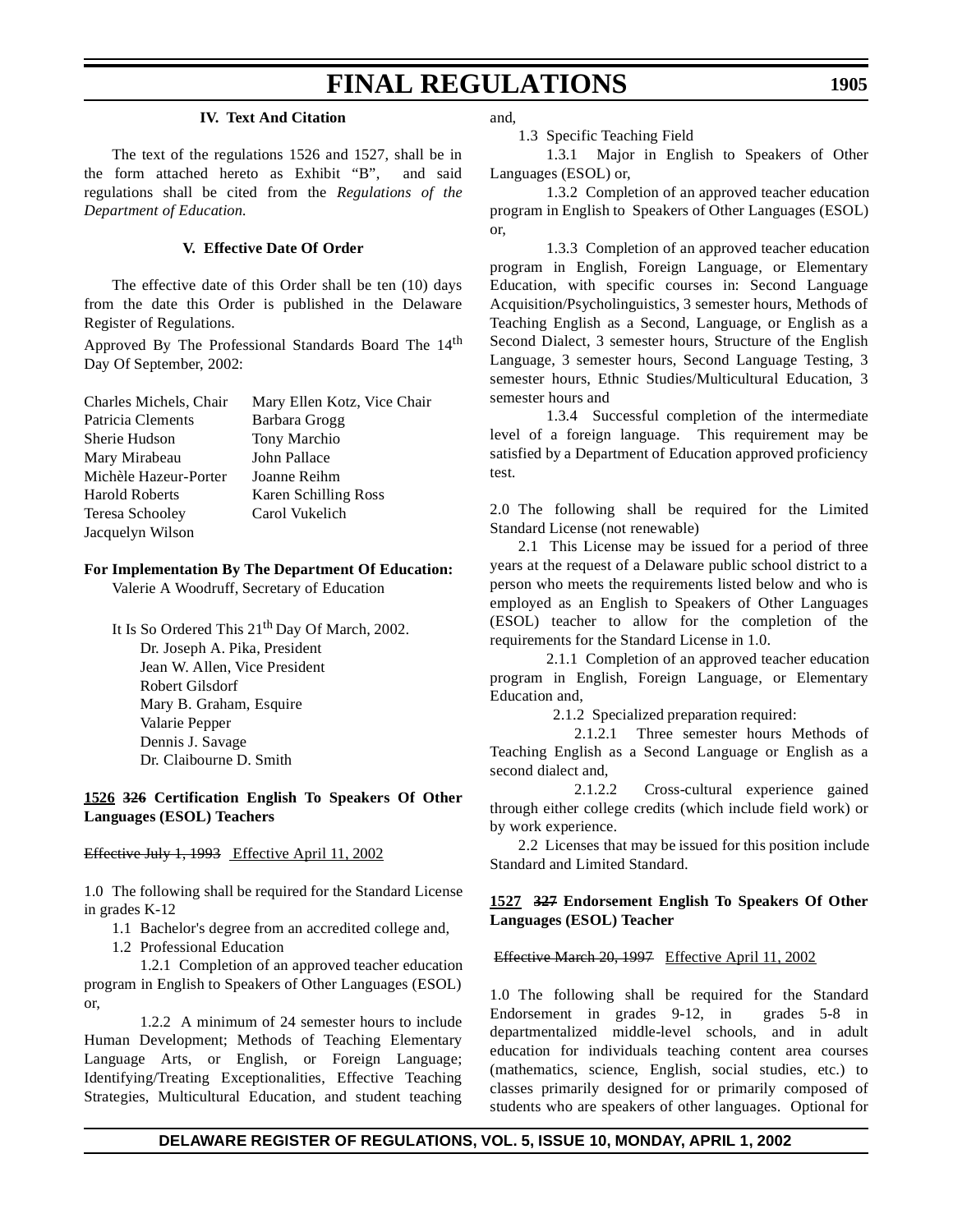all other fully-certified teacher.

1.1 Bachelor's degree from an accredited college and,

1.2 A standard Delaware certificate in the content area(s) which the individual is teaching to speakers of other languages and,

1.3 A minimum of 15 semester hours of coursework in teaching English as a second language to include the following: Second Language Acquisition/Psycholinguistics, 3 semester hours, Methods of teaching English as a Second Language, 3 semester hours, Structure of the English Language, 3 semester hours, Second Language Testing, 3 semester hours, Ethnic Studies/Multicultural Education, 3 semester hours.

2.0 The following shall be required for the Limited Standard Endorsement

2.1 Bachelor's degree from an accredited college and,

2.2 A standard Delaware certificate in the content area(s) which the individual is teaching to speakers of other languages.

3.0 Endorsements issued for this position may include Standard and Limited Standard.

### **Regulatory Implementing Order 245 Michael C. Ferguson [Achievement Awards](#page-3-0) Scholarship**

### **I. Summary Of The Evidence And Information Submitted**

The Secretary of Education seeks the consent of the State Board of Education to amend regulation 245 Michael C. Ferguson Achievement Awards Scholarship. amendments are needed to exempt foreign exchange students on a temporary visa from receiving the scholarship award (1.3), to clarify the wording of the exception on the number of scholarships awarded (was 2.0, is now 1.1.1, 1.1.2, 1.2.1 and 1.2.2), to clarify that the post secondary institutions or programs that the scholarship winners attend must be accredited either nationally, regionally or by a state (was 4.0 is now 3.0), and to remove some unnecessary procedural language in the amended 4.4 and 4.4.1, (previously 5.4 and 5.4.1). The student was added to 4.4.2 as also being responsible for notifying the Higher Education Commission if the student does not plan to enter a higher education institution immediately after high school. This clarification and the revision of 1.1.1,1.1.2, 1.2.1 and 1.2.2 for clarification purposes, were both recommended by the State Board of Education.

Notice of the proposed regulation was published in the News Journal and the Delaware State News on January 23, 2002, in the form hereto attached as Exhibit A. The notice invited written comments and none were received from the newspaper advertisements.

#### **II. Findings Of Facts**

The Secretary finds that it is necessary to amend this regulation in order to exempt foreign exchange students on a temporary visa from receiving the scholarship award, to clarify the wording of the exception on the number of scholarships awarded, to clarify that the post secondary institutions or programs that the scholarship winners attend must be accredited either nationally, regionally or by a state, and to remove some unnecessary procedural language. The word student was also added to the names of those responsible for notifying the Higher Education Commission if the student does not plan to enter a higher education institution immediately after high school

#### **III. Decision To Amend The Regulation**

For the foregoing reasons, the Secretary concludes that it is necessary to amend the regulation. Therefore, pursuant to 14 *Del.C.,* §153, the regulation attached hereto as Exhibit "B" is hereby amended. Pursuant to the provisions of 14 *Del.C.,* §122(e), the regulation hereby amended shall be in effect for a period of five years from the effective date of this order as set fourth in Section V. below.

### **IV. Text And Citation**

The text of the regulation amended hereby shall be in the form attached hereto as Exhibit "B," and said regulation shall be cited in the *Regulations of the Department of Education.*

### **V. Effective Date Of Order**

The actions hereinabove referred to were taken by the Secretary pursuant to 14 *Del.C*., §153, in open session at the said Board's regularly scheduled meeting on March 21, 2002. The effective date of this Order shall be ten (10) days from the date this Order is published in the *Delaware Register of Regulations.*

**IT IS SO ORDERED** this 21 day of March 2002.

#### **Department Of Education**

Valerie A Woodruff, Secretary of Education

Approved this 22nd day of March 2001.

**State Board Of Education**

Dr. Joseph A. Pika, President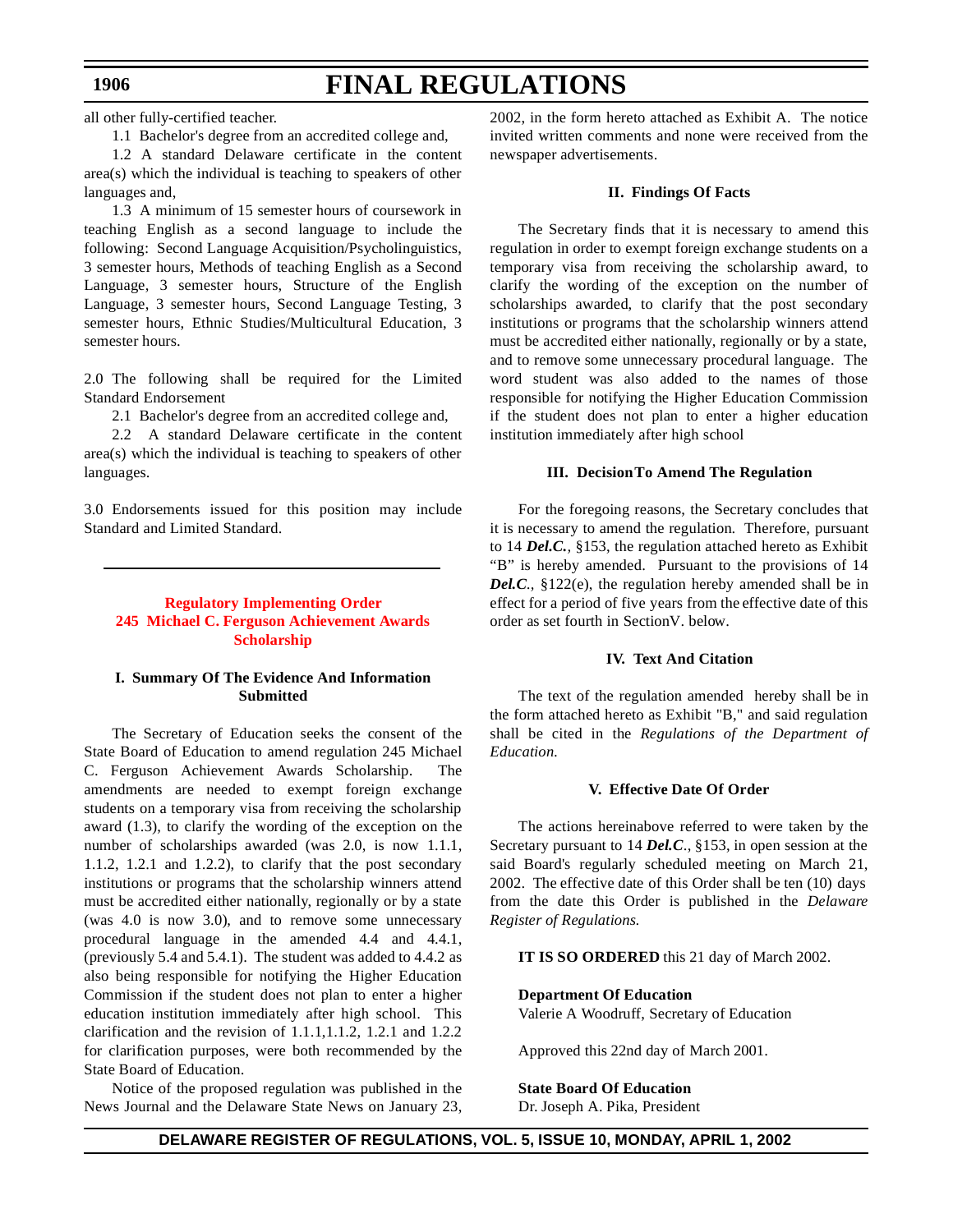Jean W. Allen, Vice President Robert J. Gilsdorf Mary B. Graham, Esquire Valarie Pepper Dennis J. Savage Dr. Claibourne D. Smith

### **245 Michael C. Ferguson Achievement Awards Scholarship**

The Michael C. Ferguson Achievement Awards Scholarship Program, included in the Educational Accountability Act of 1998, recognizes students who demonstrate superior performance on the assessments administered pursuant to 14 **Del. C**. Section 153 (c).

1.0 Subject to available funding, the Michael C. Ferguson Achievement Awards shall be made based on the student's score on the results of the annual spring administration of the Delaware Student Testing Program. Scores from re-testing shall not be considered. The Scholarships may be awarded to a maximum of 300 eighth grade students in the content areas of reading, writing and mathematics and to a maximum of 300 tenth grade students in the content areas of reading, writing, and mathematics.

1.1 The highest scoring eighth and tenth grade students in the state in reading, in writing and in mathematics shall receive the scholarships.

1.1.1 The eighth grade awards may be given to a maximum of **[50 150]** students in **[the areas of]** reading **[a maximum of 50 students in]** writing and **[a maximum of 50 students in** + mathematics. **[The number of awards shall be as close to fifty in each area as possible and the unassigned awards shall be awarded in the priority order of reading, mathematics and writing.]**

1.1.2 The tenth grade awards may be given to a maximum of **[50 150]** students in **[the areas of]** reading, **[a maximum of 50 students in]** writing and **[a maximum of 50 students in]** mathematics**. [The number of awards shall be as close to fifty in each area as possible and the unassigned awards shall be allocated in the priority order of reading, mathematics and writing.]**

1.2 The highest scoring eighth and tenth grade students in the state in reading, in writing and in mathematics, who participate in the free and reduced lunch program and who are not already identified as one of the students in section 1.1. shall receive the scholarships.

1.2.1 The eighth grade awards may be given to a maximum of **[ 50 150]** students in **[the areas of]** reading**, [a maximum of 50 students in]** writing and **[a maximum of 50 students in]** mathematics. **[The number of awards shall be as close to fifty in each area as possible and the unassigned awards shall be allocated in the priority order of reading, mathematics and writing.]**

1.2.2 The tenth grade awards may be given to a maximum of **[50 150]** students in **[the areas of]** reading, **[a maximum of 50 students in]** writing and **[a maximum of 50 students in** + mathematics. [The number of awards shall **be as close to fifty in each area as possible and the unassigned awards shall be allocated in the priority order of reading, mathematics and writing.]**

1.3 A Foreign Exchange student who is on a temporary visa is not eligible to receive the Michael C Ferguson Achievement Award Scholarship.

**[2.0 Exception: If the implementation of 1.0 results in fewer than 150 scholarships being awarded at either grade 8 or 10 for either the highest scores on the DSTP without reference to any other indicators of performance, or the highest scores on the DSTP for students who participate in free and reduced lunch programs, the Department shall award additional scholarships. Such additional scholarships shall be awarded to students scoring at the next qualifying level by priority order of reading, mathematics and writing. Such additional awards shall be granted by priority curriculum area until no more awards can be made without exceeding the 150 limit previously specified.]**

**[2.0 3.0]** Students may receive a scholarship in more than one content area and may also receive scholarships for their  $8<sup>th</sup>$  and their  $10<sup>th</sup>$  grade scores.

**[3.0 4.0]** The Michael C. Ferguson Scholarship Award can only be used at a regionally or nationally accredited post secondary institution or at a Delaware or other state approved private business and trade school in the United States of America. The award cannot exceed direct educational costs.

**[4.0 5.0]** All scholarship awards shall be deposited in an account at the Delaware Higher Education Commission in an interest bearing account. Interest earned shall be utilized by the Department of Education and/or Delaware Higher Education Commission to offset administrative expenses associated with the program.

**[4.1 5.1]** Funds deposited for scholarships through the Michael C. Ferguson Achievement Awards shall cease to be available to the recipient if the recipient does not attend a post secondary institution within five calendar years after graduating from high school.

**[4.2 5.2]** It is the responsibility of the parent or guardian to notify the Higher Education Commission of any change of address during the scholarship eligibility period. Students may receive their scholarship awards even if they are living in another state at the time they attend a post secondary institution.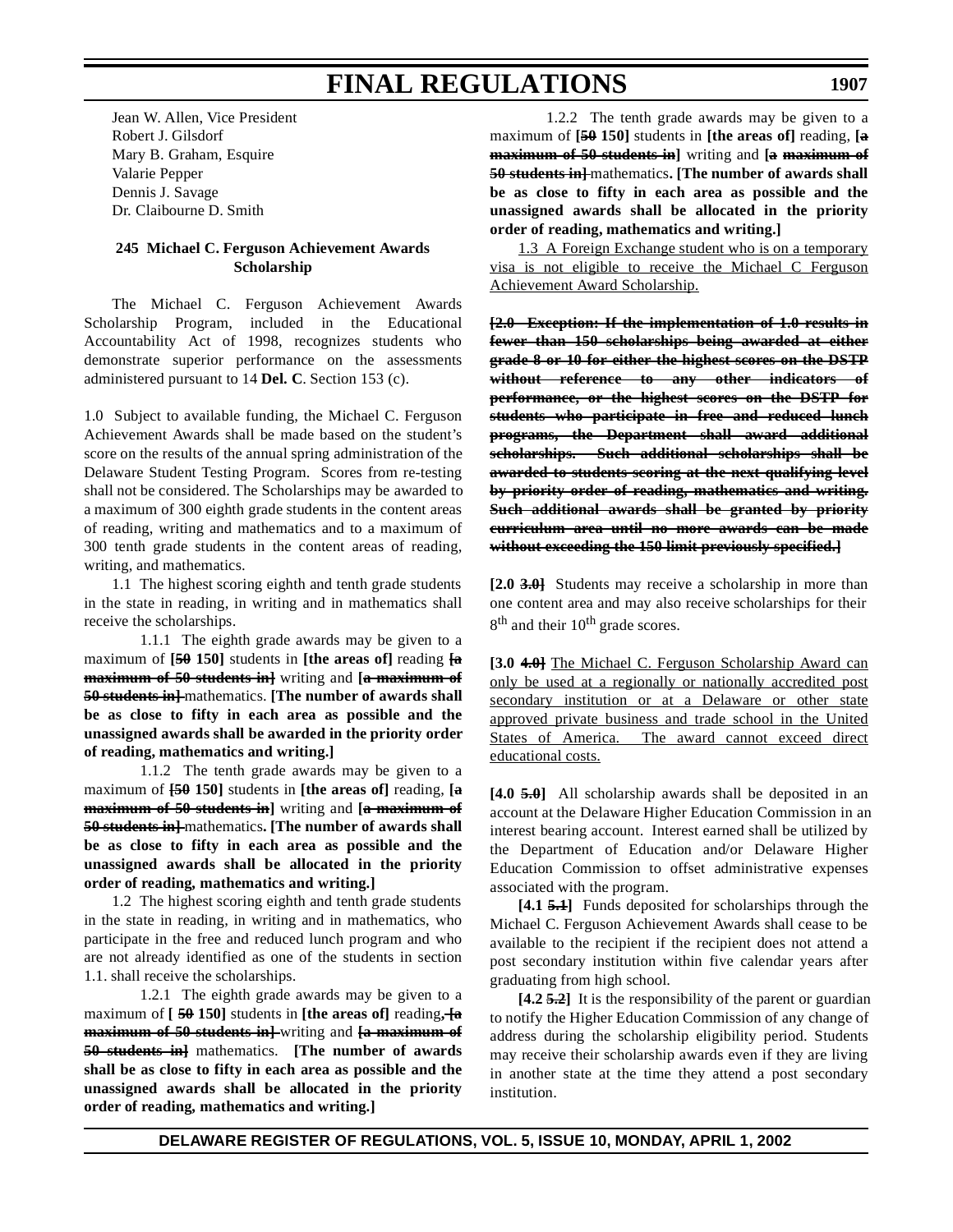**[4.3 [5.3]** The Department of Education shall annually announce the winners of Michael C. Ferguson Scholarships.

**[4.4 5.4]** The Delaware Higher Education Commission shall send a "Request for Information" form to Michael C. Ferguson Scholarship recipients in the spring of their high school senior year to determine whether they plan to use their scholarship in the following year, and which institution they will attend, annually to update their account information

**[4.4.1 5.4.1]** In August following high school graduation, t The Delaware Higher Education Commission shall send enrollment verification forms to institutions identified by recipients. When completed verification forms are received by the Delaware Higher Education Commission, disbursement of scholarship funds will be made to the institution.

**[4.4.2 5.4.2]** If a student does not plan to attend a post secondary institution immediately after high school graduation, it is the **[student]** parent or guardian's responsibility to provide timely notification to the Delaware Higher Education Commission prior to enrollment in order to receive payment of the scholarship.

**[4.4.3 5.4.3]** Recipients may defer all or a portion of payment of Michael C. Ferguson Scholarships beyond their first post secondary year, but must assume the responsibility to notify the Delaware Higher Education Commission of their plans to claim the Scholarship, and may not extend payment beyond the five year limit.

**See 4 DE Reg. 224 (7/1/00)**

# **DEPARTMENT OF HEALTH AND [SOCIAL SERVICES](http://www.state.de.us/dhss/dltc/dltchome.htm) DIVISION OF LONG TERM CARE RESIDENTS PROTECTION**

Statutory Authority: 16 Delaware Code, Sections 3001A-3006A (16 **Del.C.** §§3001A-3006A)

**Regulations for Training and Qualifications for Nursing [Assistants and Certified](#page-3-0) Nursing Assistants**

### **Nature of the Proceedings:**

The Department of Health and Social Services, Division of Long Term Care Residents Protection (DLTCRP) initiated proceedings in accordance with 29 **Delaware Code**, Chapter 101 to adopt the final six Regulations for Training and Qualifications for Nursing Assistants and Certified Nursing Assistants. On January 1, 2002, DLTCRP published proposed regulations in the Register of Regulations and received written and verbal comments at a public hearing on February 6, 2002.

DLTCRP reviewed and evaluated all the comments. As a result of that evaluation, the proposed regulations are being promulgated as final regulations. The evaluation of those comments is in the accompanying Summary of Evidence.

# **Summary of Evidence:**

Comments on the proposed regulations have been received and evaluated as follows:

One written comment suggested alternative phrasing for Regulation 69.301E to make the wording less awkward. Since the suggested wording does clarify the regulation without changing its meaning, and is a non-substantive change which does not require a further public hearing, the change is incorporated in the final regulation.

One written comment proposed that residents be able to participate in the training of the CNA who will be helping them. The suggestion does not appear to be directly related to any of the proposed regulations. However, facilities may wish to incorporate the suggestion in their orientation programs.

One comment proposed that the regulations include a specific provision authorizing DLTCRP to waive a regulation. Although that comment is not specific to the proposed regulations, DLTCRP may waive a regulation upon a showing of good cause.

Several comments objected to the requirement for certification in cardiopulmonary resuscitation (CPR) in Regulation 69.303D6, and some commenters wanted a task force to study the proposed regulation in lieu of finalizing it. The CPR certification requirement has elicited comments pro and con in earlier public hearings. The requirement is retained in these regulations because some training courses already include CPR certification and because each facility may adopt its own policy regarding which personnel are authorized to administer CPR.

Similarly, one commenter suggested that the type of CPR training be specified in Regulation 69.303D6. While most facilities will choose to train CNAs in basic CPR, the intent of the regulation is to be general enough that facilities may opt for the CPR certification they deem appropriate to their facility.

### **Findings of Fact:**

The Department of Health and Social Services finds that the proposed regulations, as set forth in the attached copy,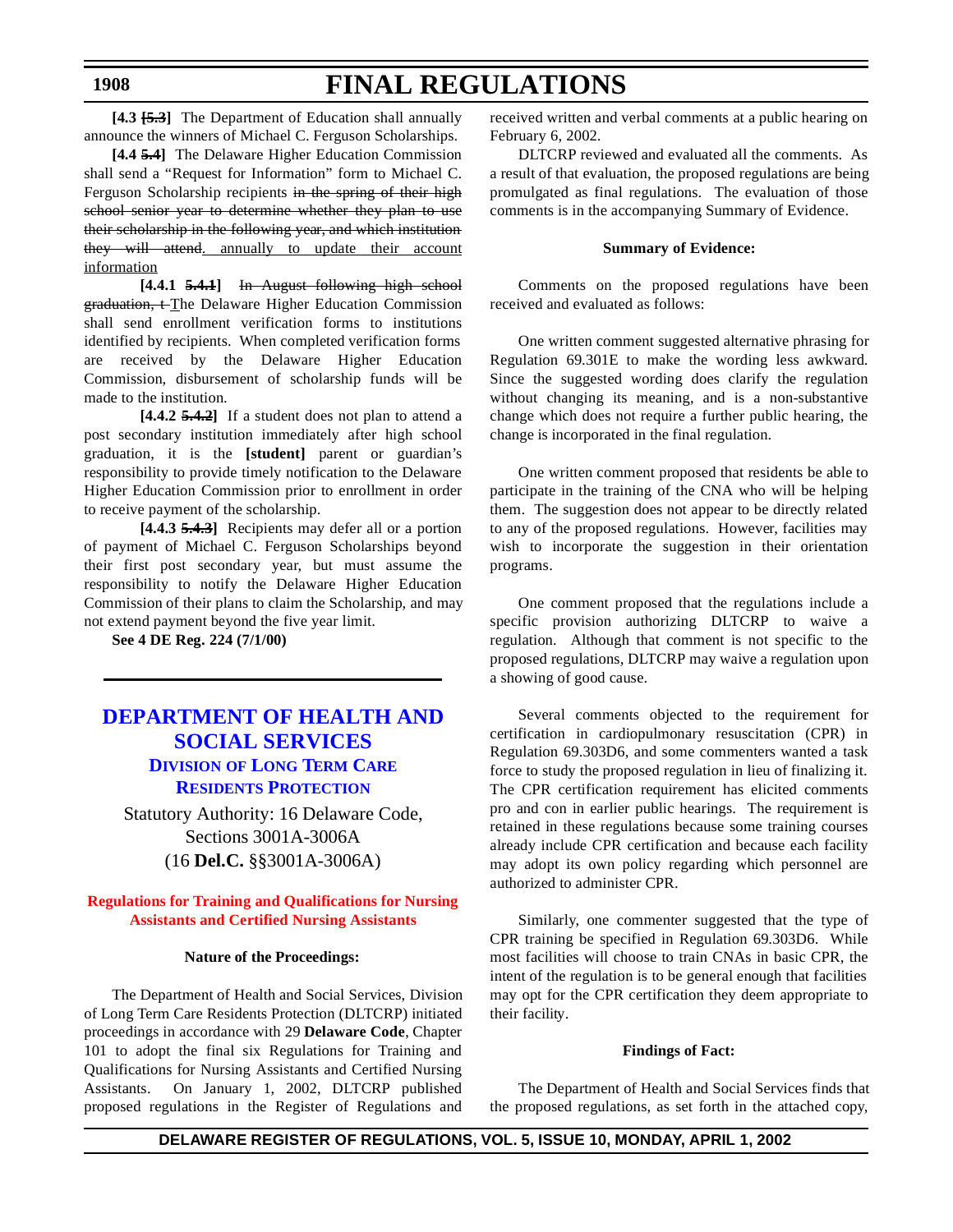should be adopted as final regulations. Therefore, it is ordered that the proposed Regulations for Training and Qualifications for Nursing Assistants and Certified Nursing Assistants are promulgated effective April 10, 2002.

3.15.02 *Vincent P. Meconi*  Vincent P. Meconi, Secretary

### **SECTION 69.100 - DEFINITIONS**

**69.101 Advanced Practice Nurse**- shall mean an individual whose education and licensure meet the criteria outlined in 24 Del., C. Chapter 19 and who is certified in at least one of the following specialty areas: (1) Adult nurse practitioner; (2) Gerontological clinical nurse specialist; (3) Gerontological nurse practitioner; (4) Psychiatric/mental health clinical nurse specialist; (5) Family nurse practitioner.

**69.102 Assisted Living Facility** – Assisted living facility is a residential arrangement for fee licensed pursuant to 16 Del. C., Chapter 11.

**69.103 Certified Nursing Assistant (CNA)** – a duly certified individual under the supervision of a licensed nurse, who provides care which does not require the judgment and skills of a licensed nurse. The care may include, but is not limited to, the following: bathing, dressing, grooming, toileting, ambulating, transferring and feeding, observing and reporting the general well-being of the person(s) to whom they are providing care.

**69.104 Department** – the Department of Health and Social Services.

**69.105 Division**- the Division of Long Term Care Residents Protection.

**69.106 Intermediate Care Facility** - Facility licensed pursuant to 16 Del. C., Chapter 11 with a license designated for intermediate care beds.

**69.107 Licensed Nurse** - shall mean a licensed practical nurse, registered nurse and/or advanced practice nurse whose education and licensure meet the criteria in 24 Del. C., Chapter 19.

**69.108 Licensed Practical Nurse (LPN)** – a nurse who is licensed as a practical nurse in Delaware or whose license is recognized to practice in the State of Delaware, and who may supervise LPN's, CNA's, NA's and other unlicensed personnel.

**69.109 Nursing Assistant (NA)** – an individual who has completed the requisite training to become a Certified Nursing Assistant but is awaiting certification.

**69.110 Nursing Services Direct Caregivers**- those individuals, as defined in 16 Del. C., Section 1161(e), assigned to the direct care of nursing facility residents.

**69.111 Personal Care Services** - those health related services that include supervision of, and direct assistance to, individuals in their activities of daily living.

**69.112 Physician** – a physician licensed to practice in the State of Delaware.

**69.113 Registered Nurse (RN)** – a nurse who is a graduate of an approved school of professional nursing and who is licensed in Delaware or whose license is recognized to practice in the State of Delaware.

**69.114 Rehabilitation** – the restoration or maintenance of an ill or injured person to self-sufficiency at his or her highest attainable level.

**69.115 Resident** – a person admitted to a nursing facility or similar facility licensed pursuant to 16 Del. C., Chapter 11.

**69.116 Restraint** – "physical restraints" are defined as any manual method or physical or mechanical device, material or equipment attached or adjacent to the resident's body that the individual cannot remove easily which restricts freedom of movement or normal access to one's body. "Chemical restraints" are defined as a psychopharmacologic drug that is used for discipline or convenience and not required to treat medical symptoms.

**69.117 Senior Certified Nursing Assistant** – a Certified Nursing Assistant who has met the requirements and training specified in Section 4 of these regulations.

**69.118 Skilled Care Facility** – Facility licensed pursuant to 16 Del. C., Chapter 11 with a license designated for skilled care beds.

**69.119 Student** – a person enrolled in a course offering certification as a CNA.

**69.120 Supervision** – direct oversight and inspection of the act of accomplishing a function or activity.

### **SECTION 69.200 – GENERAL TRAINING REQUIREMENTS AND COMPETENCY TEST**

Each Nursing Assistant/Certified Nursing Assistant employed by any nursing facility either as contract/agency or facility staff shall be required to meet the following:

**69.201** An individual shall complete a nursing assistant training course approved by the Department on the recommendation of the CNA Training Curriculum Committee. The Committee shall consist of individuals with experience in the knowledge and skills required of CNAs.

**69.202** Nursing Assistants are required to pass a competency test provided by the Department or by a contractor approved by the Department.

**69.203** Nursing Assistants shall take the competency test within 30 days of completion of an approved program or when the nearest testing location is available to the nursing assistant, whichever is later. Nursing assistants who fail to obtain a passing score may repeat the test two additional times, but must obtain certification within 90 days of program completion. Nursing assistants who fail to obtain a passing score after testing three times must repeat the CNA training program before retaking the test, or they cannot continue to work as a nursing assistant.

**69.204** A Certified Nursing Assistant must perform at least 64 hours of nursing related services in a health care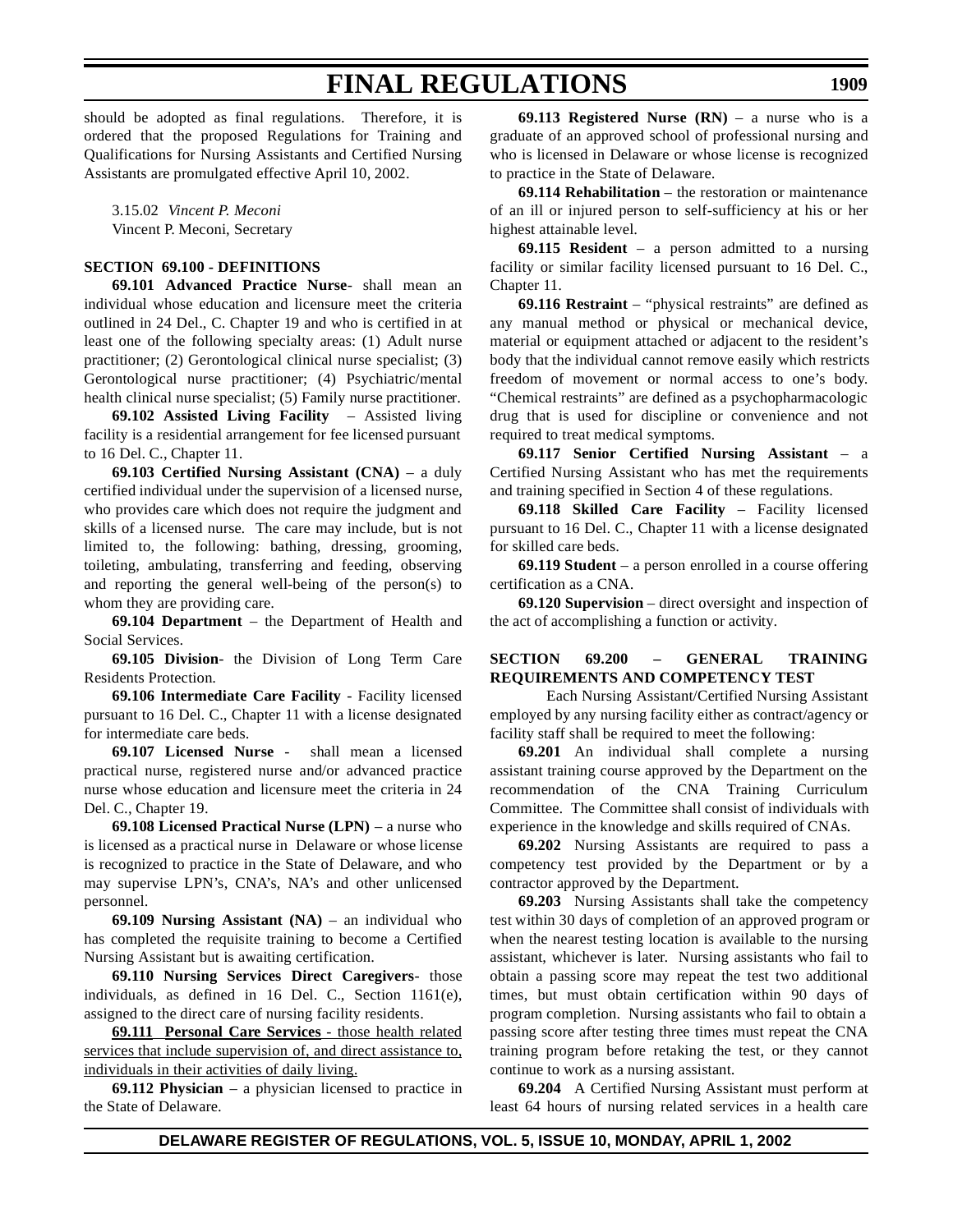### **1910**

# **FINAL REGULATIONS**

setting during each 24-month certification period in order to qualify for recertification. A certified nursing assistant who does not perform at least 64 hours of nursing related services in a certification period must complete and pass a new training course and competency test, or competency test.

**69.205** A Certified Nursing Assistant trained and certified outside the State of Delaware shall be deemed qualified to meet the Department's requirements based on a current certificate from the jurisdiction where he/she presently practices, documentation of the equivalent of one year of full-time experience as a certified nursing assistant and verification that he/she is in good standing on that jurisdiction's Registry.

**69.206** Employees hired as Nursing Assistants/ Certified Nursing Assistants who are currently enrolled in a nursing program and have satisfactorily completed a Fundamentals/Basic Nursing course with a clinical component will be deemed to meet the training requirements. These individuals will be approved to take the competency test upon submission of a letter from their school of nursing attesting to current enrollment status and satisfactory course completion as described.

**69.207** For the purpose of calculating minimum staffing levels, any individual who has completed all of the classroom training and half of the clinical training in a facility sponsored training program **may** be considered as a member of such facility's staff while undergoing the last 37.5 hours of clinical training at such facility.

# **SECTION 69.300 - CNA TRAINING PROGRAM REQUIREMENTS**

# **69.301 General**

To obtain approval, the curriculum content for the Certified Nursing Assistant training programs shall meet each of the following requirements:

A. The curriculum shall include material that will provide a basic level of both knowledge and demonstrable skills for each individual completing the program.

B. The program shall be a minimum of 150 hours in length, divided equally between clinical skills training and classroom instruction. Additional hours may be in either of these areas or both.

C. Classroom instruction and demonstrated proficiency in each skill shall be completed prior to students' performing direct resident care. Programs shall maintain documentation of required skills that each student has successfully demonstrated to the RN instructor.

D. Classroom ratios of student to RN instructor shall not exceed 24:1. Clinical and laboratory ratios of student to instructor shall not exceed 8:1.

E. The RN instructor shall directly supervise students at all times during clinical instruction. Students shall remain in visual contact with a licensed nurse in the clinical setting while performing any skills **[for**

**in** which **[they have not yet demonstrated and the program has documented]** proficiency **[has not been both demonstrated and documented]**.

F. Programs must notify the Division in writing (which may be faxed) when permanent and/or substantial changes to the program or the program's personnel are made. Examples of substantial changes include, but are not limited to, instructor(s), clinical or classroom site, major revision of course structure, change in textbook.

### **69.302 Equipment**

All programs shall have available at a minimum the following equipment:

A. Audio/Visual (Overhead projector and/or TV with VCR)

B. Teaching Mannequin, Adult, for catheter and perineal care

- C. Hospital Bed
- D. Bedpan/Urinal
- E. Bedside commode
- F. Wheelchair
- G. Scale
- H. Overbed Table
- I. Sphygmomanometer
- J. Stethoscope
- K. Resident Gowns
- L. Thermometers, Glass and Electronic
- M. Crutches
- N. Canes (Variety)
- O. Walker

P. Miscellaneous Supplies: i.e., Bandages, Compresses, Heating Pad, Hearing Aid, Dentures, Toothbrushes, Razors.

- Q. Foley Catheter Drainage Bag
- R. Hydraulic Lift
- S. Adaptive eating utensils/equipment

### **69.303 Curriculum Content**

The following material identifies the minimum competencies that the curriculum content shall develop. Nursing assistants being prepared to work in skilled, intermediate, or assisted living facilities either as direct or contract staff shall master each competency. All demonstrable competencies for each student must be documented as mastered by the RN instructor in order for a student to qualify as successfully having completed that section of programming.

A. THE NURSING ASSISTANT ROLE AND **FUNCTION** 

Introduces the characteristics of an effective nursing assistant: personal attributes, on-the-job conduct, appearance, grooming, health and ethical behavior. Also presented are the responsibilities of the nursing assistant as a member of the resident care team. Legal aspects of resident care and resident rights are presented. Relevant Federal and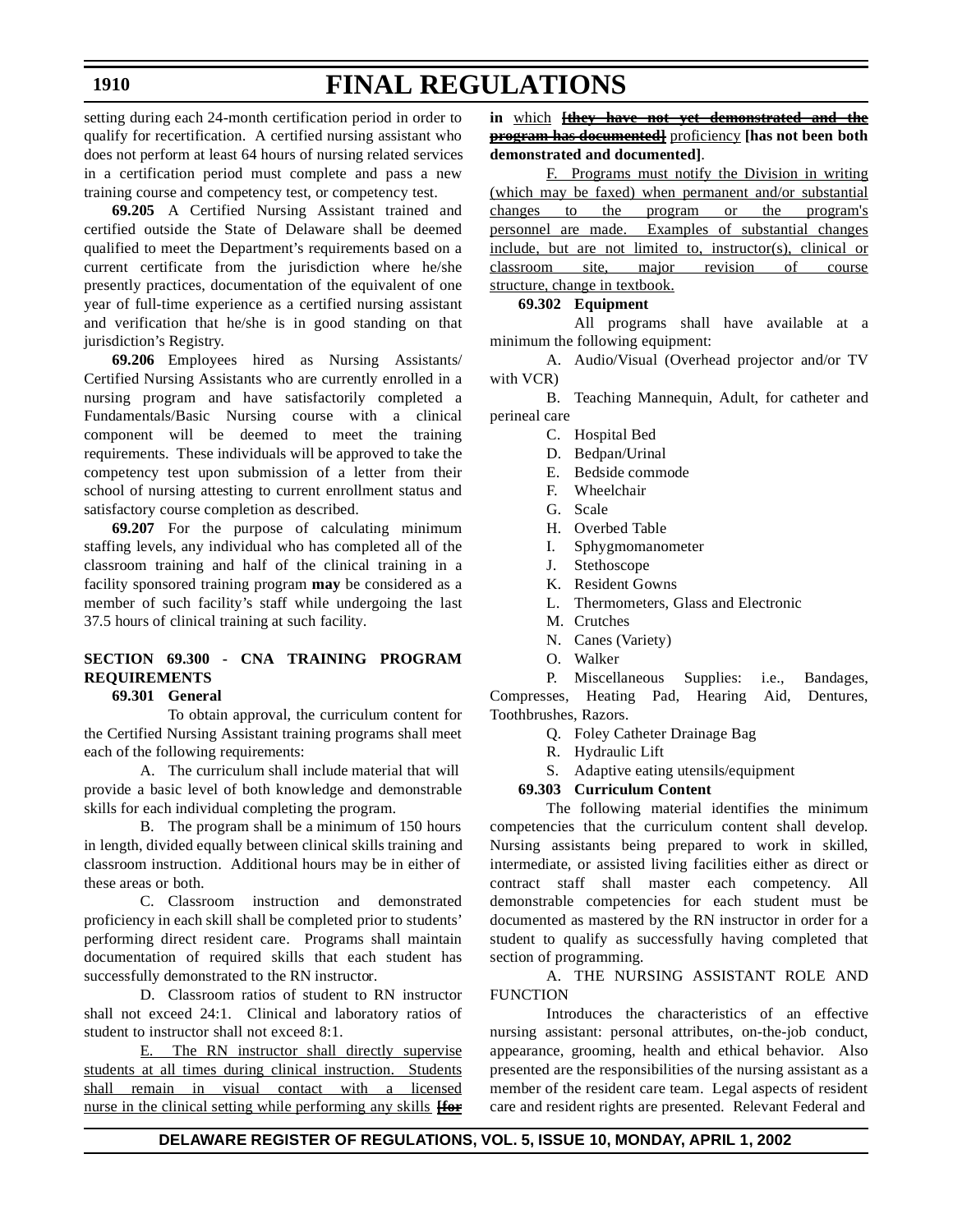State statutes are also reviewed.

Competencies:

(1) Function as a nursing assistant within the standards described below:

a. Define the role and functions of the nursing assistant and provide awareness of the legal limitations of being a nursing assistant.

b. Recognize the responsibilities of the nursing assistant as a member of the health care team. Understand the relevant State and Federal regulations for long term care and legalities of reporting and documenting incidents and accidents.

c. Understand the role of Long Term Care advocates, investigators and surveyors.

d. Identify the "chain of command" in the organizational structure of the health care agency.

e. Maintain personal hygiene and exhibit dress practices which meet professional standards.

f. Recognize the importance of punctuality and commitment to the job.

g. Differentiate between ethical and unethical behavior on the job.

h. Understand the role, responsibility and functional limitations of the nursing assistant.

(2) Demonstrate behavior that maintains resident's rights.

a. Provide privacy and maintenance of confidentiality.

b. Promote the resident's right to make personal choices to accommodate individual needs.

c. Give assistance in resolving grievances.

d. Provide needed assistance in going to and participating in resident and family groups and other activities.

e. Maintain care and security of resident's personal possessions as per the resident's desires.

f. Provide care which ensures that the residents are free from abuse, mistreatment, neglect or financial exploitation and report any instances of such poor care to the Division of Long Term Care Residents Protection. Discuss the psychological impact of abuse, neglect, mistreatment, misappropriation of property of residents and/ or financial exploitation.

g. Maintain the resident's environment and care through appropriate nursing assistant behavior so as to keep the resident free from physical and chemical restraints.

h. Discuss the potential negative outcomes of physical restraints, including side rails.

B. ENVIRONMENTAL NEEDS OF THE RESIDENT

Key Concepts: Introduces the nursing assistant to the need to keep residents safe from injury and infection in the long-term care setting. The nursing assistant is taught why and how to use infection control and isolation techniques. Safety through prevention of fires and accidents, and emergency procedures for fire and other disasters are presented.

Competencies:

(1) Apply the basic principles of infection control.

a. Identify how diseases are transmitted and understand concepts of infection prevention.

b. Demonstrate proper hand washing technique.

c. Demonstrate appropriate aseptic techniques in the performance of normal duties and understand the role of basic cleaning, disinfecting, and sterilization tasks.

d. Demonstrate proper isolation and safety techniques in the care of the infectious resident and proper handling and disposal of contaminated materials.

(2) Assist with basic emergency procedures.

a. Follow safety and emergency procedures.

b. Identify safety measures that prevent accidents to residents.

c. Recognize signs when a resident is choking or may have an obstructed airway.

d. Assist with clearing obstructed airway.

e. Call for help when encountering convulsive disorders, loss of consciousness, shock, hemorrhage, and assist the resident until professional help arrives.

f. Follow disaster procedures.

g. Report emergencies accurately and

immediately.

h. Identify potential fire hazards.

(3) Provide a safe, clean environment.

a. Identify the resident's need for a clean and comfortable environment. Describe types of common accidents in the nursing home and their preventive measures. Be aware of the impact of environmental factors on the resident in all areas including but not limited to light and noise levels.

b. Report unsafe conditions to appropriate supervisor. Use the nurse call system effectively.

c. Report evidence of pests to appropriate supervisory personnel.

d. Report nonfunctioning equipment to appropriate supervisory/charge personnel.

e. Prepare soiled linen for laundry.

f. Make arrangement of furniture and equipment for the resident's convenience and to keep environment safe.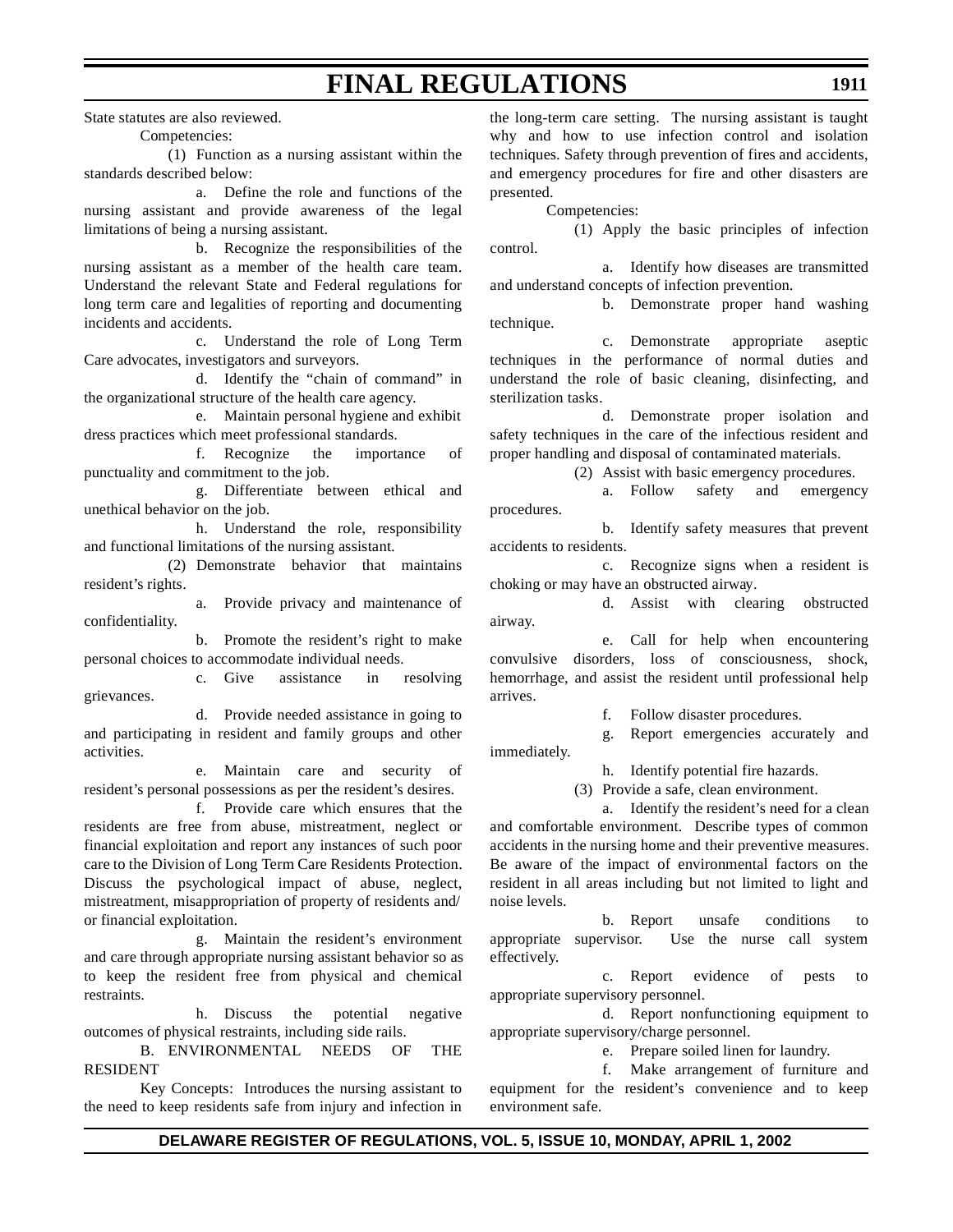### C. PSYCHOSOCIAL NEEDS OF THE RESIDENT

Key Concepts: Focus is placed on the diverse social, emotional, recreational and spiritual needs of residents in a long term care setting. The curriculum shall describe some of the physical, mental, and emotional changes associated with aging and institutionalization, and present ways in which the nursing assistant may effectively communicate with residents and their families.

Competencies:

(1) Demonstrate basic skills by identifying the psychosocial characteristics of the populations being served in the nursing facility including persons with mental retardation, mental illness and persons with dementia, Alzheimer's disease, developmental disabilities and other related disorders.

a. Indicate the ways to meet the resident's basic human needs for life and mental well being.

b. Modify his/her own behavior in response to resident's behavior. Respect the resident's beliefs recognizing cultural differences in holidays, spirituality, clothing, foods and medical treatments.

c. Identify methods to ensure that the resident may fulfill his/her maximum potential within the normal aging process.

d. Provide training in, and the opportunity for, self-care according to the resident's capabilities.

e. Demonstrate principles of behavior management by reinforcing appropriate behavior and reducing or eliminating inappropriate behavior.

f. Demonstrate skills which allow the resident to make personal choices and promote the resident's dignity.

g. Utilize resident's family as a source of emotional support and recognize the family's need for emotional support.

h. Recognize how age, illness and disability affect memory, sexuality, mood and behavior, including wandering.

i. Describe aggressive and wandering behavior; recognize responsibility of staff related to wanderers and aggressive residents.

j. Discuss how appropriate activities are beneficial to residents with cognitive impairments.

k. Recognize and utilize augmentative communication devices and methods of nonverbal communication*.*

(2) Demonstrate appropriate and effective communication skills.

a. Demonstrate effective verbal and nonverbal communications in keeping with the nursing assistant's role with residents, their families and staff*.*

b. Observe by using the senses of sight,

hearing, touch and smell to report resident behavior to the licensed nurse.

c. Document observations using appropriate terms and participate in the care planning process*.*

d. Recognize the importance of maintaining the resident's record accurately and completely.

e. Communicate with residents according to their state of development. Identify barriers to effective communication. Recognize the importance of listening to residents.

f. Participate in sensitivity training in order to understand needs of residents with physical or cognitive impairments*.*

### D. PHYSICAL NEEDS OF THE RESIDENT

Key Concepts: Presents the basic skills which nursing assistants use in the physical care of residents. The nursing assistant will learn basic facts about body systems and what is needed to promote good functioning. The nursing assistant will learn to provide physical care to residents safely and to keep the resident nourished, hydrated, clean, dry and comfortable. The nursing assistant will also learn to make observations regarding residents and to record and/or report observations. The nursing assistant will be introduced to the basics of range of motion and learn to integrate range of motion into routine personal care activities.

Competencies:

(1) Apply the principles of basic nutrition in the preparation and serving of meals.

a. Incorporate principles of nutrition and hydration in assisting residents at meals.

b. Understand basic physiology of nutrition and hydration.

c. Understand basic physiology of malnutrition and dehydration.

d. Identify risk factors for poor nutritional status in the elderly:

i. compromised skin integrity

ii. underweight or overweight

iii. therapeutic or mechanically

altered diet

iv. poor dental status

v. drug-nutrient interactions

vi. acute/chronic disease

vii. depression or confusion

viii. decreased appetite

e. Recognize how the aging process affects digestion.

f. Accurately calculate and document meal intake and report inadequate intake or changes in normal intake.

g. Accurately calculate and document fluid intake and report inadequate intake or changes in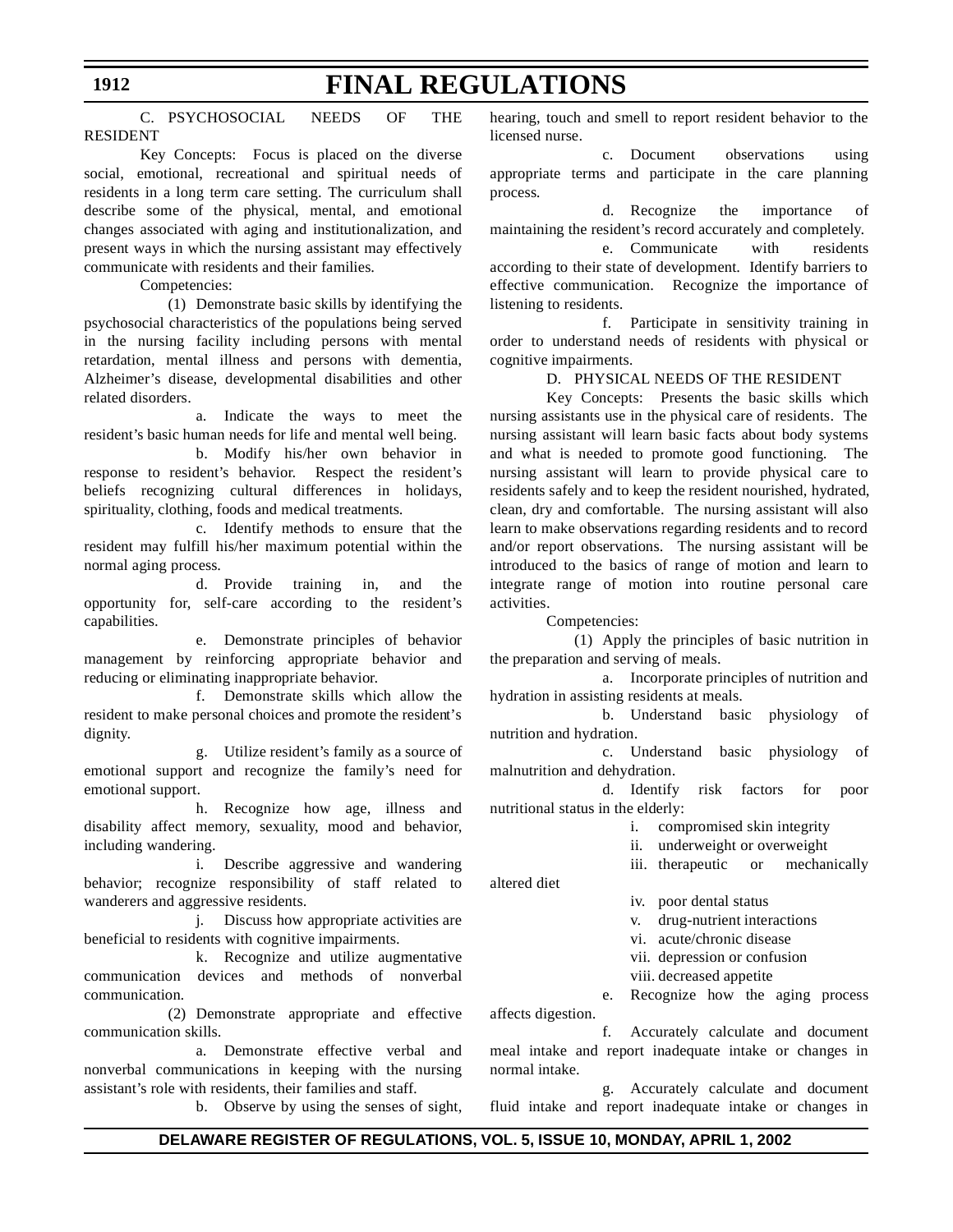normal intake.

h. Recognize and report signs and symptoms of malnutrition and dehydration.

i. Understand concepts of therapeutic diets including dysphagia diets and the related risks associated with dysphagia including aspiration and aspiration pneumonia.

j Incorporate food service principles into meal delivery including:

i. distributing meals as quickly as possible when they arrive from the kitchen to maintain food temperature.

ii. assisting residents with meal setup if needed (i.e., opening packets or cartons, buttering bread if desired).

iii. serving meals to all residents seated together at the same time.

iv. offering appropriate substitutions if the residents don't like what they have received.

k. Utilize tray card or other mechanism to ensure the resident is served his/her prescribed diet and identify who to notify if a resident receives the wrong diet.

l. Demonstrate understanding of how to read menus.

m. Assist residents who are unable to feed themselves.

n. Demonstrate techniques for feeding someone who:

- i. bites down on utensils
- ii. can't or won't chew
- iii. holds food in mouth
- iv. pockets food in cheek
- v. has poor lip closure
- vi. has missing or no teeth
- vii. has ill fitting dentures
- viii. has a protruding tongue or tongue

thrust

ix. will not open mouth

o. Demonstrate proper positioning of residents at mealtime.

p. Demonstrate skills for feeding

- i. are cognitively impaired
- ii. have swallowing difficulty
- iii. have sensory problems
- iv. have physical deformities
- q. Demonstrate positioning techniques

for residents who:

residents who:

- i. have poor sitting balance
- ii. must take meals in bed
- iii. fall forward when seated
- iv. lean to one side
- v. have poor neck control
- vi. have physical deformities

r. Demonstrate use of assistive devices.

s. Identify signs and symptoms that require alerting a nurse, including:

- i. difficulty swallowing or chewing
- ii. coughing when swallowing

liquids

needed.

- iii. refusal of meal
- iv. choking on food or fluids
- v. excessive drooling
- vi. vomiting while eating
- vii. significant change in vital signs

t. Incorporate principles of a pleasant dining environment when assisting residents at mealtime including ensuring adequate lighting and eliminating background noise.

u. Demonstrate positive interaction with residents recognizing individual resident needs.

v. Ensure residents are dressed appropriately.

w. Allow residents to eat at their own pace.

x. Encourage independence and assist as

y. Recognize and report as appropriate the risk factors and signs and symptoms of malnutrition, dehydration and fluid overload.

z. . Accurately calculate and document intake and output including meal percentages and fluids*.*

(2) Demonstrate understanding of basic anatomy and physiology in the following areas:

- a. Respiratory system
- b. Circulatory system
- c. Digestive system
- d. Urinary system
- e. Musculoskeletal system
- f. Endocrine system
- g. Nervous system
- h. Integumentary system
- i. Sensory system
- j. Reproductive system

(3) Recognize abnormal signs and symptoms of common illness and conditions. Examples are:

a. Respiratory infection – Report coughing, sneezing, elevated temperatures.

b. Diabetes – Report excessive thirst, frequent urination, change in urine output, drowsiness, excessive perspiration and headache. Understand the healing process as it relates to diabetes.

c. Urinary tract infection – Report frequent urination, burning or pain on urination, elevated temperature*,* change in amount and color of urine, blood or sediment in urine and strong odors.

d. Cardiovascular conditions – Report shortness of breath, chest pain, blue color to lips, indigestion,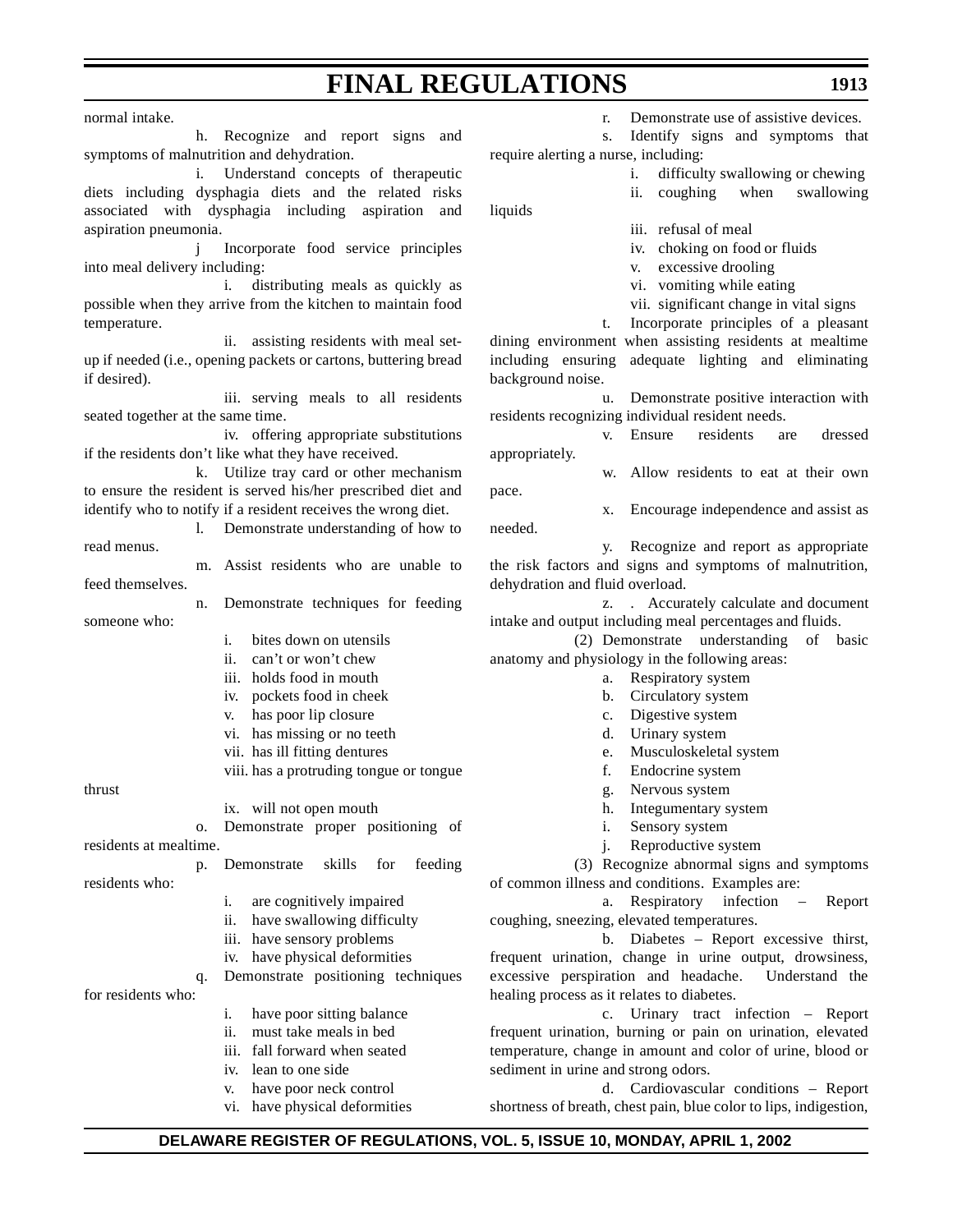sweating, change in pulse, edema of the feet or legs.

e. Cerebral vascular conditions – Report dizziness, changes in vision such as seeing double, change in blood pressure, numbness in any part of the body, or inability to move arm or leg.

f. Skin conditions – Report break in skin, discoloration such as redness, black and blue areas, rash, itching.

g. Gastrointestinal conditions – Report nausea, vomiting, pain, inability to swallow, bowel movement changes such as color, diarrhea, and constipation. h. Infectious diseases.

(4) Provide personal care and basic nursing

skills as directed by the licensed nurse in the appropriate licensed entity.

a. Provide for resident's privacy and dignity when providing personal care.

b. Assist the resident to dress and undress.

c. Assist the resident with bathing and personal grooming.

d. Observe and report condition of the skin.

e. Assist the resident with oral hygiene, including prosthetic devices.

f. Administer oral hygiene for the unconscious resident.

g. Demonstrate measures to prevent decubitus ulcers, i.e., positioning, turning and applying heel and elbow protectors.

h. Assist the resident in using the bathroom. Understand consequences of not assisting resident to the bathroom.

i. Assist the resident in using a bedside commode, urinal and bedpan.

j. Demonstrate proper bed making procedures for occupied and unoccupied beds.

k. Feed residents oral table foods in an appropriate manner. Demonstrate proper positioning of residents who receive tube feeding.

l. Distribute nourishment and water.

m. Accurately measure and record with a variety of commonly used devices*:*

i. Blood pressure

ii. Height and weight

iii. Temperature, pulse, respiration

n. Assist the resident with shaving.

o. Shampoo and groom hair.

p. Provide basic care of toenails unless medically contraindicated.

q. Provide basic care of fingernails unless medically contraindicated.

r. Demonstrate proper catheter care.

Demonstrate proper perineal care.

t. Assist the licensed nurse with a physical examination.

u. Apply a non-sterile dressing properly.

v. Apply non-sterile compresses and soaks properly and safely.

w. Apply cold and/or heat applications properly and safely.

x. Demonstrate how to properly apply elastic stockings.

y. Demonstrate proper application of physical restraints including side rails.

(5) Demonstrate skills which incorporate principles of restorative care under the direction of a licensed nurse.

a. Assist the resident in bowel and bladder training.

b. Provide enemas within the scope of duties of the nurse assistant.

c. Assist the resident in activities of daily living and encourage self-help activities.

d. Assist the resident with ambulation aids, i.e., cane, quadcane, walker, crutches, wheelchair and transfer aids, i.e., hydraulic lifts.

e. Perform range of motion exercise as instructed by the physical therapist or the licensed nurse.

f. Assist in care and use of prosthetic devices.

g. Assist the resident while using proper body mechanics.

h. Assist the resident with dangling, standing and walking.

i. Demonstrate proper turning and/or positioning both in bed and in a chair.

j. Demonstrate proper technique of transferring resident from low and high bed to chair.

(6) Demonstrate safety and emergency procedures including proficiency in the Heimlich maneuver and certification in cardiopulmonary resuscitation (CPR).

(7) Provide care to resident when death is imminent.

Discuss own feelings and attitude about death.

b. Explain how culture and religion influence a person's attitude toward death.

c. Discuss the role of the CNA, the resident's family and significant others involved in the dying process.

d. Discuss the stages of death and dying and the role of the nurse assistant.

e. Provide care, if appropriate, to the resident's body after death.

### **DELAWARE REGISTER OF REGULATIONS, VOL. 5, ISSUE 10, MONDAY, APRIL 1, 2002**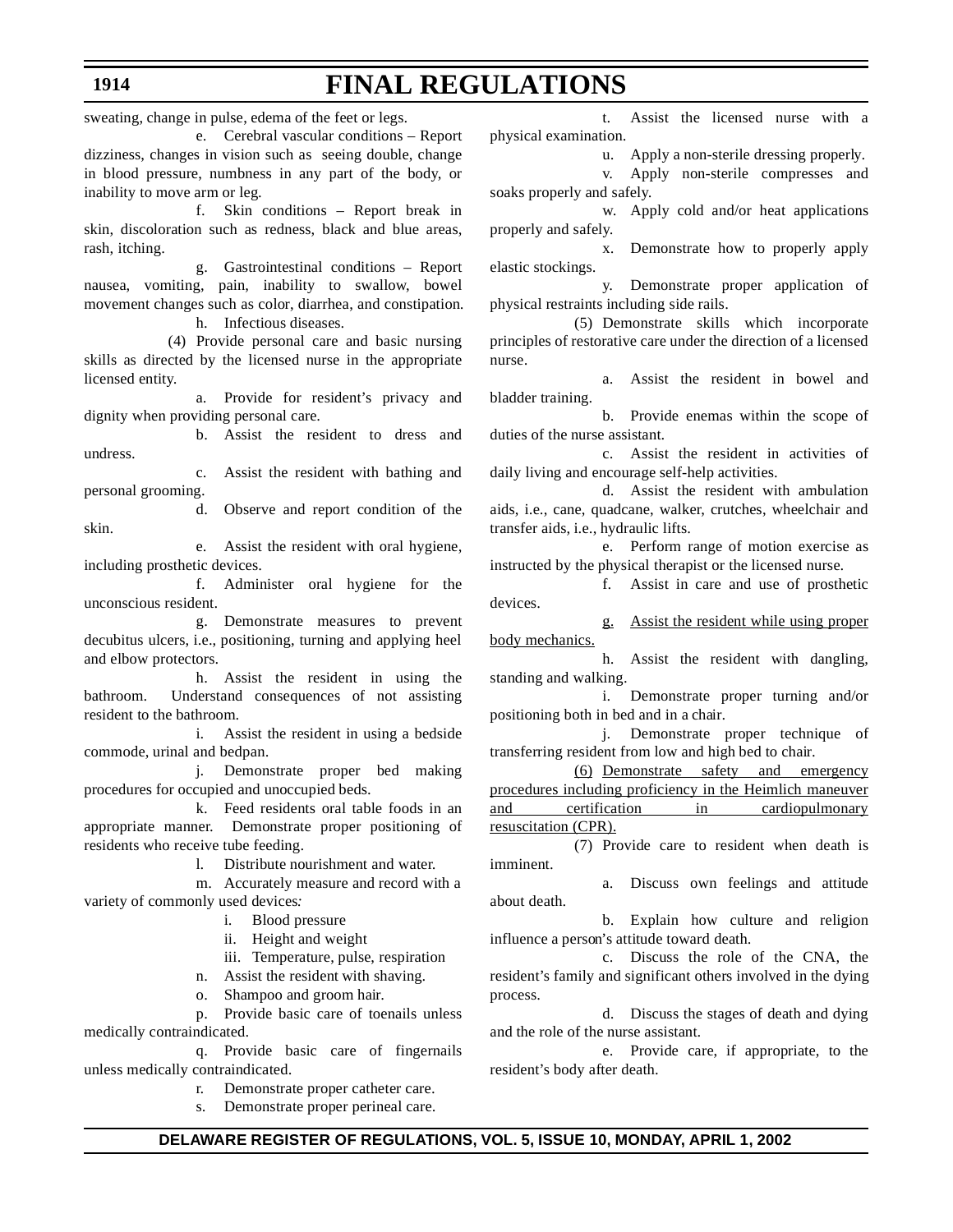# **SECTION 69.400 – MANDATORY ORIENTATION PERIOD**

### **69.401 - SKILLED AND INTERMEDIATE CARE FACILITIES**

### A. GENERAL REQUIREMENTS

(1) All Nursing Assistants hired to work in a skilled or intermediate care facility, after completing 150 hours of training, shall undergo a minimum of 80 hours of orientation at least 40 of which shall be clinical. An exception to this requirement is that any Nursing Assistant who has undergone 150 hours of training, sponsored by the facility where the Nursing Assistant will be employed immediately thereafter, shall only be required to complete additional facility specific orientation of 40 hours in the same facility.

(2) All Certified Nursing Assistants hired to work in a skilled or intermediate care facility shall undergo a minimum of 80 hours of orientation; at least 40 of which shall be clinical.

(3) While undergoing orientation, Nursing Assistants shall have direct physical contact with residents only while under the visual observation of a Certified Nursing Assistant or licensed nurse employed by the facility.

(4) Any Certified Nursing Assistant or Nursing Assistant undergoing orientation **may** be considered a facility employee for purposes of satisfying the minimum facility staffing requirements.

B. ORIENTATION PROGRAM REQUIREMENTS

(1) The mandatory orientation program shall include but is not limited to a review and written instruction on the following material by a licensed nurse:

a. Tour of the facility and assigned residents' rooms

- b. Fire and disaster plans
- c. Emergency equipment and supplies

d. Communication (including the facility chain of command) and documentation requirements

e. Process for reporting emergencies, change of condition and shift report

f. Operation of facility equipment and supplies, including scales, lifts, special beds and tubs.

g. Review of the plan of care for each assigned resident including:

i. ADL/personal care needs

ii. Nutrition, hydration and feeding techniques and time schedules

iii. Bowel and bladder training programs

CNA/NA

iv. Infection control procedures

v. Safety needs

(a.) Role and function of the

(b.) Resident rights/abuse

reporting

(c.) Safety and body mechanics:

- (d.) Vital signs
- (e.) Psychosocial needs
- (f.) Facility policies and

procedures

and nail care

denture care

transfer techniques

(2) Nursing Assistants shall satisfactorily demonstrate competency in clinical skills including:

a. Taking and recording vital signs b. Measuring and recording height and

weight c. Handwashing and infection control

- techniques
	- d. Caring for the resident's environment
		- e. Bathing and skin care, including foot

f. Grooming and mouth care, including

- g. Dressing
- h. Toileting, perineal and catheter care
- i. Assisting with eating and hydration
- j. Proper feeding techniques
- k. Positioning, turning and transfers
- l. Range of motion
- m. Bowel and bladder training
- n. Care and use of prosthetic and

orthotic devices

- o. Assisting with ambulation
- p. Measuring intake and output
- q. Use of elastic stockings, heel and ankle protectors

r. Bedmaking skills

# **69.402 - ASSISTED LIVING FACILITIES** A. GENERAL REQUIREMENTS

(1) Nursing Assistants hired to work in an assisted living facility, after completing 150 hours of instruction, shall undergo a minimum 64 hours of orientation, at least 24 of which shall be clinical. An exception to this requirement is that any Nursing Assistant who has undergone 150 hours of training in a training program sponsored by the facility where the Nursing Assistant will be employed immediately thereafter shall only be required to complete an additional 32 hours of facility specific orientation in the same facility.

(2) Certified Nursing Assistants hired to work in an assisted living facility shall undergo a minimum of 64 hours of orientation at least 24 of which shall be clinical.

(3) While undergoing orientation, Nursing Assistants shall have direct physical contact with residents only while under the visual observation of a Certified Nursing Assistant or licensed nurse employed by the facility.

(4) Any Certified Nursing Assistant or Nursing Assistant undergoing orientation **may** be considered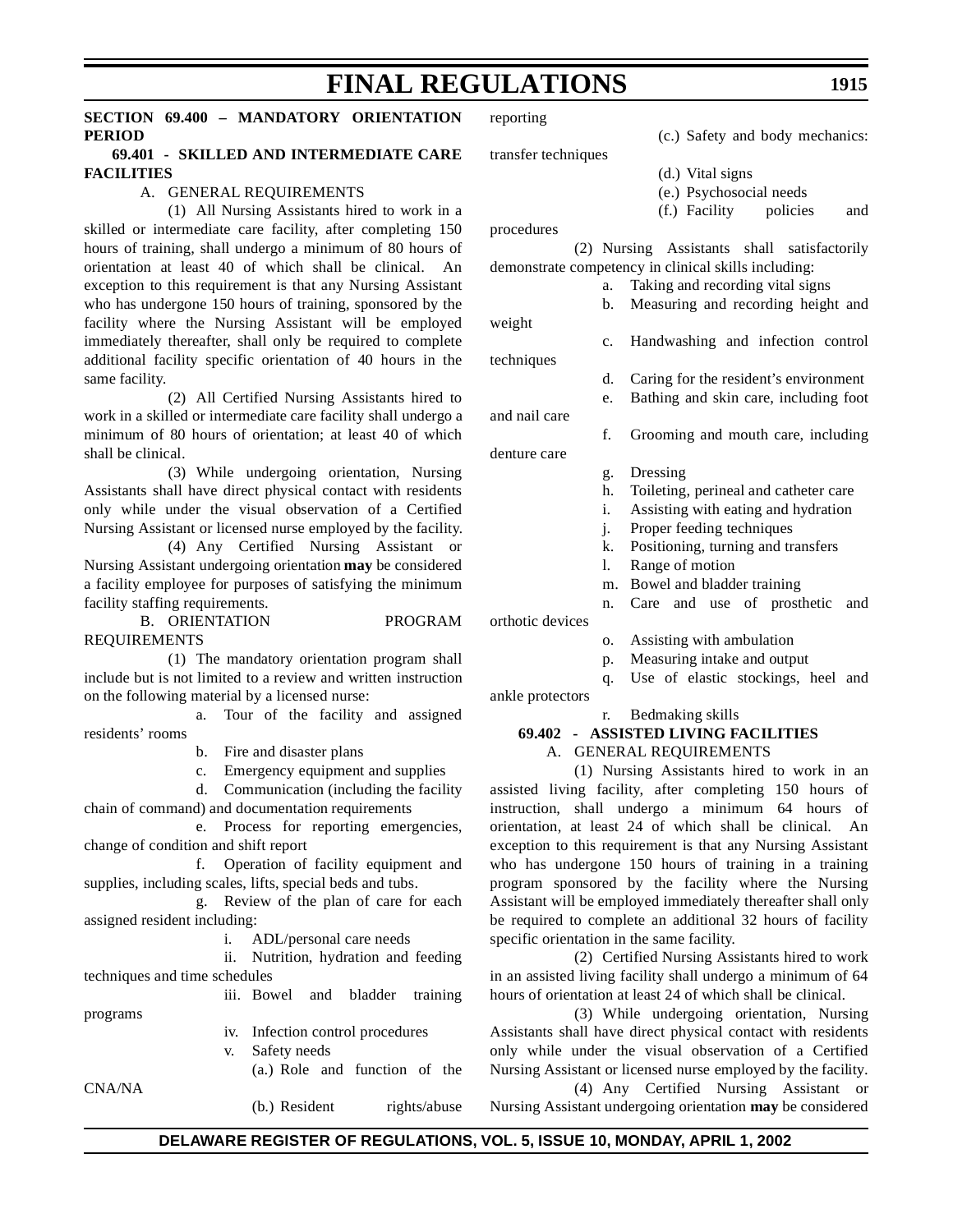a facility employee for purposes of satisfying the minimum facility staffing requirements as set forth by the Department.

B. ORIENTATION PROGRAM REQUIREMENTS

(1) The mandatory orientation program shall include but is not limited to a review and written instruction on the following material by a licensed nurse:

a. Tour of the facility and assigned residents' rooms

b. Fire and disaster plans

c. Emergency equipment and supplies

d. Communication and documentation

e. Process for reporting emergencies, change of condition and shift report

f. Operation of facility equipment and supplies, including but not limited to scales, lifts, and wheelchairs.

g. Review of the plan of care for each assigned resident including:

i. ADL/personal care needs

ii. Nutrition, hydration and feeding techniques and time schedules

programs

requirements

iv. Infection control procedures

iii. Bowel and bladder training

v. Safety needs

h. Role and function of the CNA/NA

i. Resident rights/abuse reporting

j. Safety and body mechanics: transfer

techniques

- k. Vital signs
- l. Psychosocial needs

m. Facility policies and procedures

(2) Nursing Assistants shall satisfactorily demonstrate competency in clinical skills including:

- a. Taking and recording vital signs
- b. Measuring and recording height and

weight c. Handwashing and infection control techniques

d. Caring for the resident's environment

e. Bathing and skin care

f. Grooming and mouth care, including

denture care

- g. Dressing
- h. Toileting, perineal and catheter care i. Assisting with eating and hydration
- j. Proper feeding techniques
- k. Positioning, turning and transfers
- l. Range of motion
- m. Bowel and bladder training

n. Care and use of prosthetic and

orthotic devices

- o. Assisting with ambulation
- p. Measuring intake and output
- q. Use of elastic stockings, heel and

ankle protectors

requirements

programs

#### r. Bedmaking skill **69.403 - TEMPORARY AGENCIES**

A. GENERAL REQUIREMENTS

(1) All Certified Nursing Assistants employed by temporary agencies and placed in a facility in which they have not worked within the previous six (6) months shall undergo a minimum of two (2) hours of orientation prior to beginning their first shift at the facility.

(2) Any Certified Nursing Assistant employed by a temporary agency and undergoing orientation shall **not** be considered a facility employee for purposes of satisfying the minimum facility staffing requirements.

(3) Nursing Assistants employed by a temporary agency must be certified prior to placement in any nursing home.

B. ORIENTATION PROGRAM REQUIREMENTS

(1) The mandatory two-hour orientation program shall include but is not limited to a review and written instruction on the following material by a licensed nurse:

a. Tour of the facility and assigned residents' rooms

- b. Fire and disaster plans
- c. Emergency equipment and supplies
- d. Communication and documentation

e. Process for reporting emergencies, change of condition and shift report

f. Operation of facility equipment and supplies including but not limited to scales, lifts, special beds and tubs

g. Review of the plan of care for each assigned resident including:

i. ADL/personal care needs

ii. Nutrition, hydration and feeding techniques and time schedules

iii. Bowel and bladder training

- iv. Infection control procedures
- v. Safety needs

**SECTION 69.500 - VOLUNTARY SENIOR CERTIFIED NURSING ASSISTANT CERTIFICATION**

### **69.501 - TRAINING REQUIREMENTS AND COMPETENCY TEST**

Any Certified Nursing Assistant may pursue designation as a Senior Certified Nursing Assistant and shall be so designated if such individual meets the following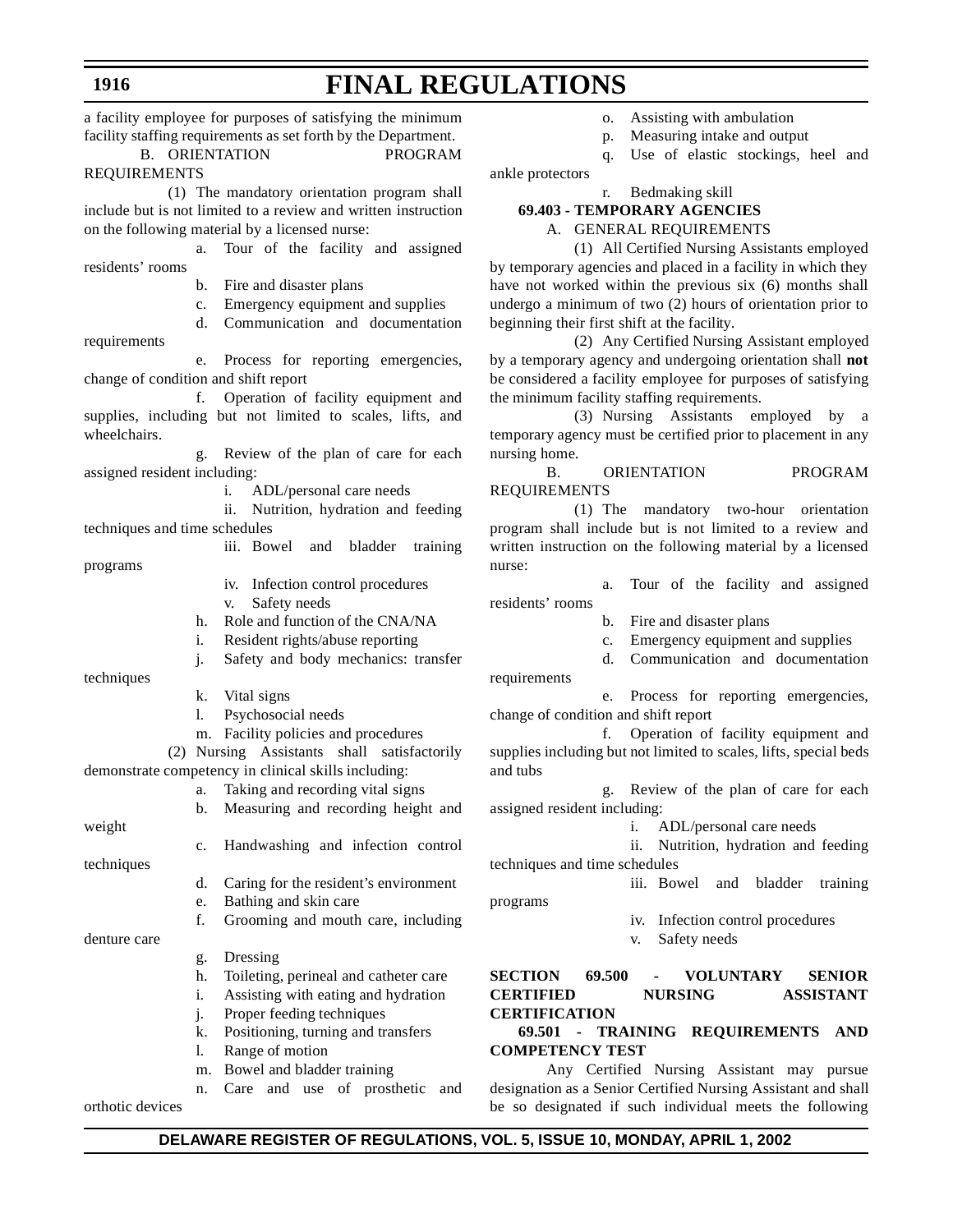minimum requirements:

A. Has been a Certified Nursing Assistant for a minimum of three years, in good standing with no adverse findings entered on the Nurse Aide Registry;

B. Has successfully completed an additional 50 hours of advanced training in a program approved by the Department;

C. Has passed a competency test provided by the Department or by a contractor approved by the Department.

### **69.502 - VOLUNTARY SENIOR CNA CURRICULUM**

The Senior CNA program must meet the same requirements as those specified in Section 2 of these regulations in terms of classroom ratios of students to instructors. The Senior CNA curriculum must meet the following minimum course content, which will provide an advanced level of knowledge and demonstrable skills. All demonstrable competencies shall be documented by the RN instructor.

A. LEADERSHIP TRAINING AND MENTORING SKILLS

Key Concepts: Senior Certified Nursing Assistants will learn how to teach new Nursing Assistants standards of care. Senior CNAs will learn how to be a role model and preceptor for new Nursing Assistants and CNAs. Senior CNAs will learn how prepare assignments, conduct team meetings and resolve conflicts.

Competencies: Function effectively as a team leader and mentor/preceptor within the facility.

(1) Define the role and functions of an effective team leader and mentor.

(2) Identify principles of adult learning.

(3) Recognize various learning styles and communication barriers.

(4) Assess learner knowledge.

(5) Supervise, evaluate and act as a preceptor for the Nursing Assistant and Certified Nursing Assistant during orientation.

(6) Demonstrate effective communication techniques.

(7) Recognize the importance of teamwork.

(8) Actively participate in resident care plan and team meetings.

(9) Identify strategies for conflict management.

(10) Learn how to prepare assignments, assist with scheduling and other administrative duties.

B. DEMENTIA TRAINING

Key Concepts: The senior CNA will gain greater knowledge of Alzheimer's Disease and related dementias. The senior CNA will gain the skills necessary to effectively care for residents exhibiting signs and symptoms of dementia. The senior CNA will act as a role model and

resource person for other CNAs.

Competencies: Demonstrate appropriate skills and techniques necessary to provide care to residents exhibiting signs and symptoms of dementia.

(1) Recognize signs and symptoms of Alzheimer's Disease and related disorders.

(2) Identify types of dementias.

(3) Discuss methods for managing difficult behavior.

(4) Demonstrate effective communication techniques.

(5) Recognize specific issues that arise in providing care to persons with Alzheimer's Disease and other memory loss conditions and appropriate interventions for dealing with these problems including, but not limited to, agitation, combativeness, sundown syndrome, wandering.

C. ADVANCED GERIATRIC NURSING ASSISTANT TRAINING

Key Concepts: The senior CNA will gain greater knowledge of anatomy and physiology with emphasis on the effects of aging. The senior CNA will effectively carry out restorative nursing skills as specified in the resident's plan of care.

Competencies:

(1) Verbalize understanding of anatomy, physiology and pathophysiology of common disorders of the elderly.

a. Describe the effects of aging on the various organs and systems within the body.

b. Describe signs and symptoms of common disorders.

c. Describe the pathophysiology of common disorders.

d. Identify measures to assist residents with common medical problems (e.g., promoting oxygenation in residents with breathing problems).

e. Observe, report and document condition changes using appropriate medical terminology.

f. Recognize basic medical emergencies and how to respond appropriately.

(2) Maintain or improve resident mobility and the resident's ability to perform activities of daily living. Understand the reasons for rehabilitation (physiologically), reasons for, and benefits of Restorative Nursing and be able to demonstrate the same.

a. Assist the resident with exercise routine as specified in his/her care plan.

b. Carry out special rehabilitation procedures as ordered including working with the visually impaired, special feeding skills/devices, splints, ambulatory devices and prostheses.

c. Identify ways to prevent contractures.

d. Effectively communicate with the Rehabilitation Department.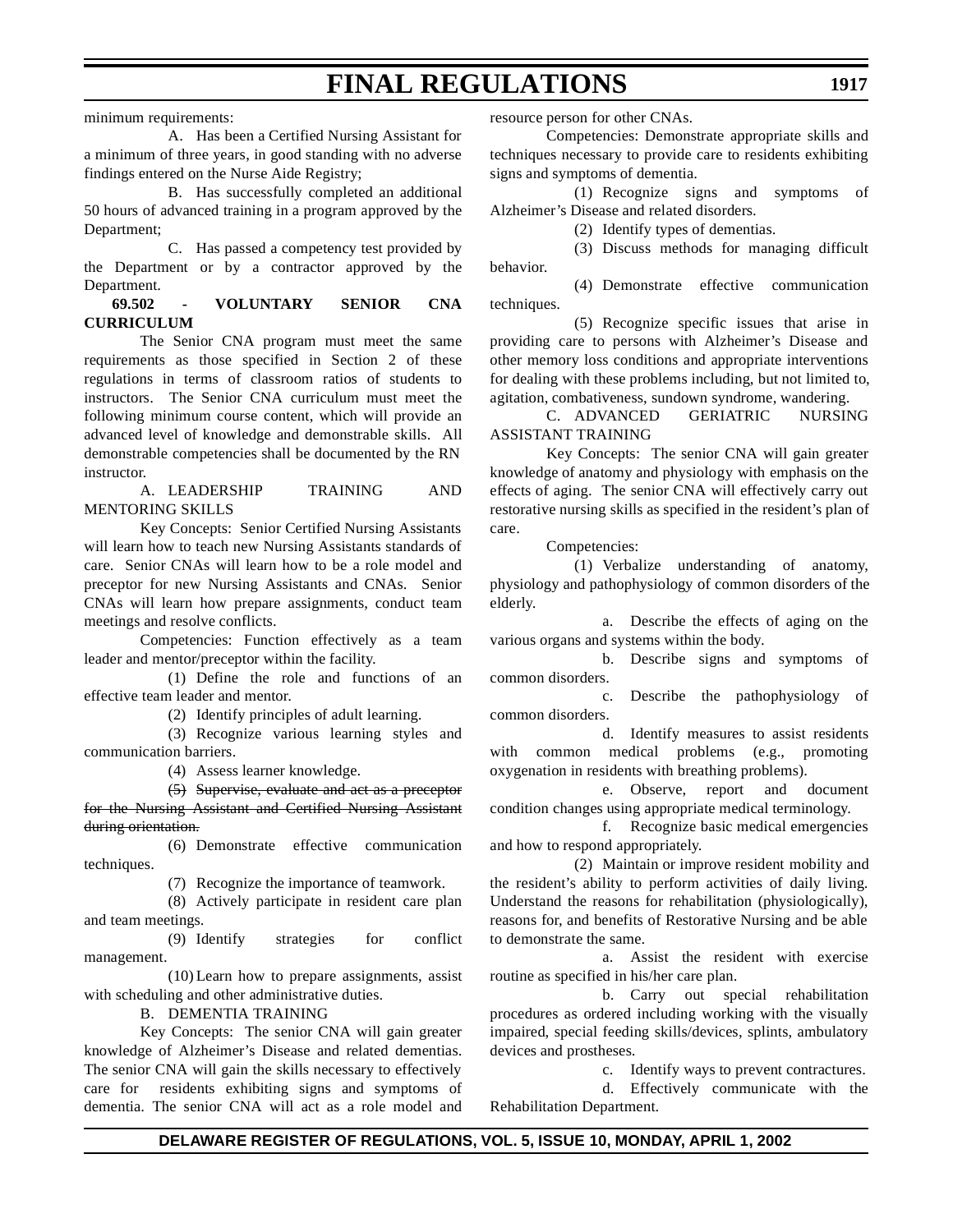#### **SECTION 69.600 – SENIOR CNA TRAINING PROGRAM INSTRUCTORS**

A. The Primary Instructor is an individual responsible for the overall coordination and implementation of the senior certified nursing assistant training program. The primary instructor is present and available during clinical training. The primary instructor and all who serve as instructors in the program must meet the following qualifications:

(1) RN licensure in the State of Delaware.

(2) Three (3) years nursing experience in caring for the elderly or chronically ill of any age.

(3) Instructors shall demonstrate:

a. Successful completion of "Train-the-Trainer" program which provides preparation in teaching adult learners principles of effective teaching and teaching methodologies or;

b. Successful completion of a college level course of at least one semester in length, that was related to education and the principles of adult learning.

(4) Waiver of the Train-the-Trainer and the college level education course requirement is made for those nurses who demonstrate at least one (1) year of continuous teaching experience at the nursing assistant or LPN or RN program level.

B. Program Trainer(s) may provide assistance to instructors as resource personnel from the health field. They may provide instruction in their area(s) of expertise.

(1) Trainers shall be registered nurses, licensed practical nurses, pharmacists, dietitians, social workers, physical, speech or occupational therapists, environmental/fire safety specialists, activity directors, or other licensed health care professionals.

(2) One (1) year of current experience in caring for the elderly or have equivalent experience.

(3) Trainers shall be licensed or certified in their field, where applicable.

#### **SECTION 69.700 – TRAIN-THE-TRAINER PROGRAM REQUIREMENTS**

Each train-the-trainer program shall ensure that an RN designated as primary instructor meets the following minimum requirements:

#### **69.701 TRAINING COURSE CONTENT**

- A. Role of Trainer
- B. Communication techniques
- C. Demonstration skills
- D. Teaching a process
- E. Teaching techniques
- F. Training techniques
- G. Developing a formal training plan

#### **69.702 COURSE MANAGEMENT INFORMATION**

A. Training time shall consist of sixteen minimum

hours.

B. The train-the-trainer instructor must have formal educational preparation or experience with skills of adult learning.

#### **[DIVISION](http://www.state.de.us/dhss/dph/index.htm) OF PUBLIC HEALTH**

Statutory Authority: 16 Delaware Code, Section 122(3)h (16 **Del.C.** §122(3)h)

#### **[ORDER](#page-3-0)**

#### **NATURE OF THE PROCEEDINGS:**

The Department of Health and Social Services ("DHSS") initiated proceedings to adopt Rules and Regulations Governing the Practice of Non-Nurse Midwifery. The DHSS proceedings to adopt regulations were initiated pursuant to 29 **Delaware Code** Chapter 101 and authority as prescribed by 16 **Delaware Code,** Chapter 1, Section 122(3) h.

On November 1, 2001 (Volume 5, Issue 5), DHSS published in the Delaware Register of Regulations its notice of proposed regulations, pursuant to 29 Delaware Code Section 10115. It requested that written materials and suggestions from the public concerning the proposed regulations be delivered to DHSS by December 3, 2001, or be presented at a public hearing on November 28, 2001, after which time DHSS would review information, factual evidence and public comment to the said proposed regulations.

Verbal and written comments were received and evaluated. The results of that evaluation are summarized in the accompanying "Summary of Evidence."

#### **SUMMARY OF EVIDENCE**

A public hearing was held on November 28, 2001 at 3:00 p.m. in room 400-B of the Delaware Technical and Community, Terry Campus, Route 13 and Denneys Road, Dover, Delaware 19901, before David P. Walton, Hearing Officer, to discuss the proposed Department of Health and Social Services (DHSS) Rules and Regulations Pertaining to the Practice of Non-Nurse Midwifery. The announcement regarding the public hearing was advertised in the Delaware State News, the News Journal and the Delaware Register of Regulations in accordance with Delaware Law. Ms. Prue Albright from the Community Health Care Access (CHCA) Section, Division of Public Health (DPH), made the agency's presentation. Attendees were allowed and encouraged to discuss and ask questions regarding all sections of the proposed regulations. Public testimony was

#### **DELAWARE REGISTER OF REGULATIONS, VOL. 5, ISSUE 10, MONDAY, APRIL 1, 2002**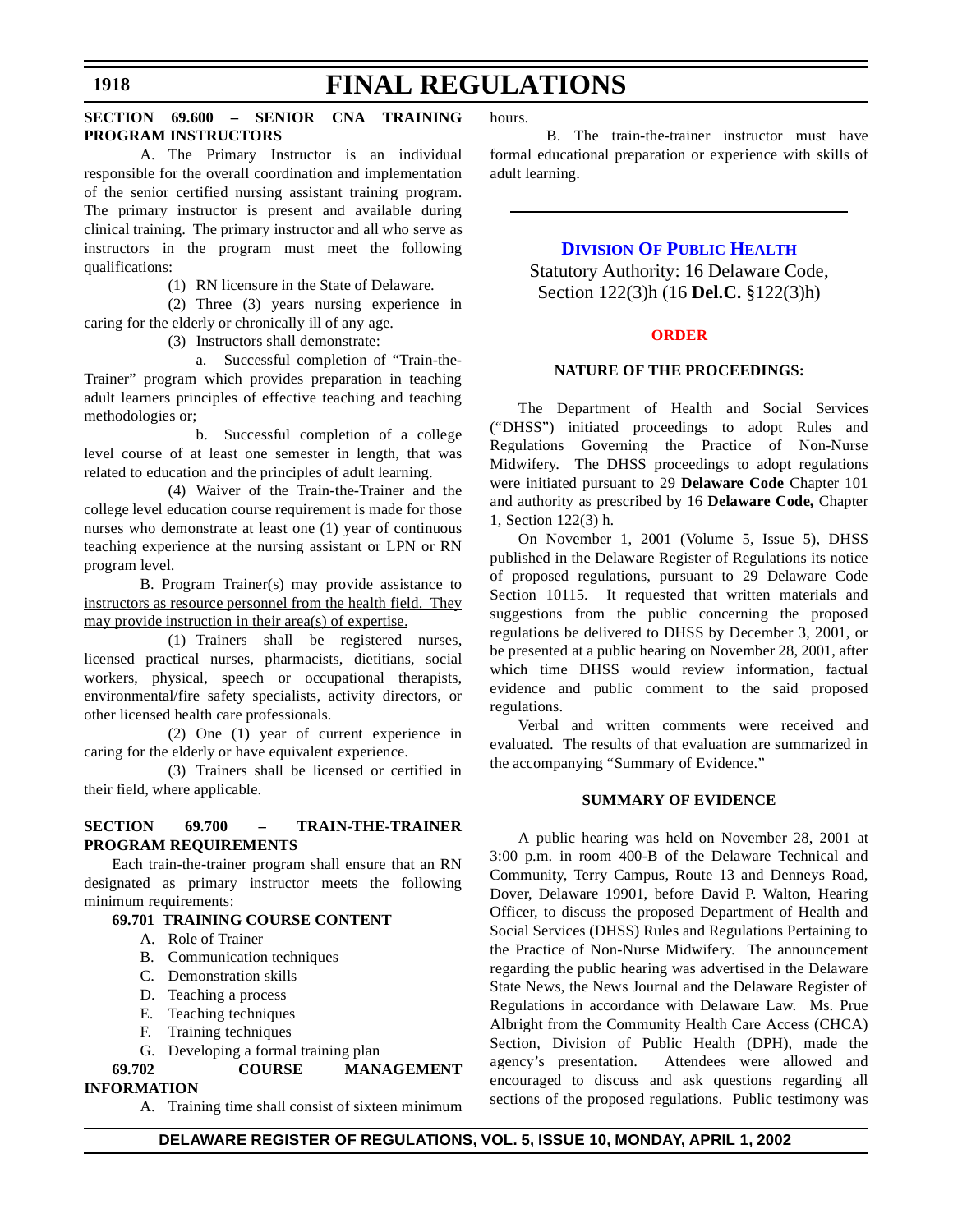given at the public hearing and written comments were also received during the comment period. Groups represented that offered comments included:

Home Birth Mothers and Fathers State Representative Pamela Maier (Debbie Puzzo) Christiana Care, Director Internal Fetal Medicine Certified Nurse Midwives (CNM) Certified Professional Midwives (CPM) Midwives Alliance of North America (MANA) Certified Midwives (CM) Registered Nurses (RN) Physicians (DO, MD & OB/GYN) Emergency Medical Technician (EMT) Advanced Practice Nurse (APN) Council, Delaware Nurse Association Medical Society of Delaware Delaware's American College of Emergency Physicians American College of Nurse-Midwives Citizens for Midwifery, Inc. Midwifery Task Force (National midwifery advocacy organization) American College of Obstetricians and Gynecologists (Delaware Section) Women's Care Associates of Dover, P.A. Delaware Perinatal Board Standards Committee, Delaware Perinatal Board Delaware Friends of Midwives North American Registry of Midwives (NARM)

All public comments and the DHSS (Agency) responses are as follows:

**• Regulation Section III & IV There was a suggestion to change the physician Collaborative Agreement part of the regulation from physician to a Delaware licensed Obstetrician/Gynecologist or physician with obstetrical hospital privileges.**

*Agency Response:* While considering this comment it was determined that the agency had fully intended the collaborative agreement to be with a Delaware licensed physician with obstetrical hospital privileges. In the final version, the regulation was amended to reflect this requirement.

**• Regulation Section III & IVConcern was voiced that the physician Collaborative Agreement sections of the regulation are too restrictive and that non-nurse midwives should not be required by regulation to have such an agreement. The agreement should be between the patient (expectant mother) and the physician.**

*Agency Response:* While the agency acknowledges childbirth as a natural biological process, obstetrical emergencies do arise and are most successfully dealt with, with a well thought out plan of action. The agency believes this plan should be developed a head of time through a collaborative agreement between the non-nurse midwife and physician. The agency also agrees that having a physician collaborative agreement is restrictive, but is a necessary step in ultimately providing the best possible medical interventions available to protect and preserve the health of mother and newborn.

**• Regulation III & IVA suggestion was voiced that the Collaborative Agreement be amended to ensure the planned birth site is within 30 minutes of the hospital where the back-up physician has hospital privileges.**

*Agency Response:* While this sort of requirement would add a degree of timeliness to an emergency event, it also may unnecessarily infringe on a home birth mother's choice to deliver at home. Rather than a cover-all regulatory requirement, the agency thinks this sort of requirement should be based on individual pregnancy risk factors or on a case-by-case basis. During the pregnancy, the physician, non-nurse midwife and expectant mother are in the best position to decide on distance and time limitations to the hospital. Making the time/distance to hospital decision on an individual basis also recognizes the fact that the birth of a baby is a natural, biological event, which can happen safely with very little medical intervention.

**• Regulation Section IVConcern was expressed about this section of the regulation requiring non-nurse midwives to have personal medical malpractice insurance. Delaware physicians and nurses are not required by law to carry personal medical malpractice insurance.**

*Agency Response:* Research through the Board of Medical Practice and Board of Nursing revealed that there is no statutory or regulatory mandate requiring physicians or nurses to have personal medical malpractice insurance. It is highly recommended for both of these groups. As a result, the regulatory requirement for non-nurse midwives to have personal medical malpractice insurance will be deleted from the regulation.

**• A general concern was expressed that it was premature to promulgate regulations while legislation (HB 299) is being considered in the General Assembly.**

*Agency Response:* While on the surface this appears to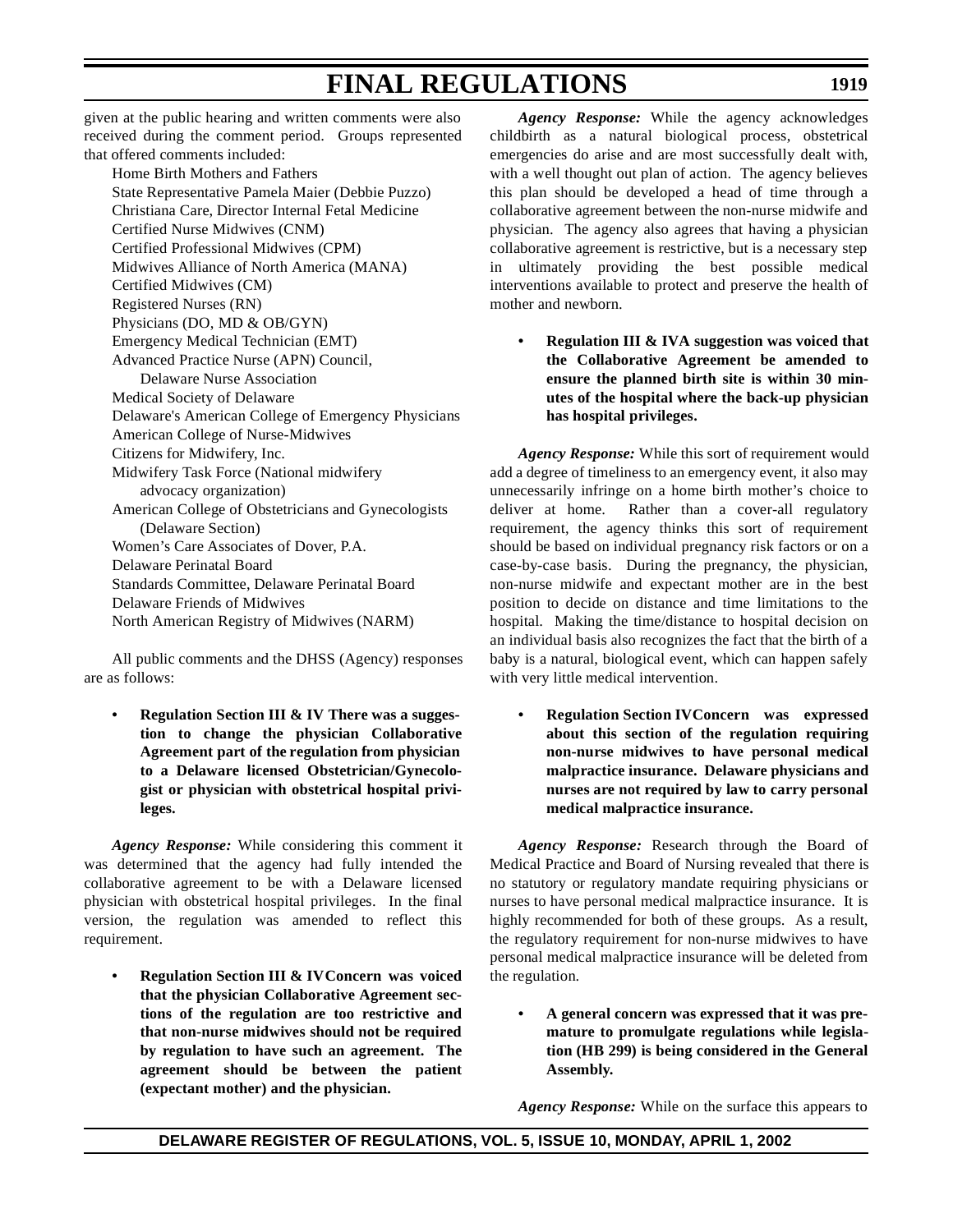#### **1920**

## **FINAL REGULATIONS**

be a valid concern, these regulations should have actually been updated right after the nurse midwives were removed from under the authority of the Department and placed under the Board of Nursing in January 2000.

**• Concerns were expressed that some language in the regulation would grant medication prescriptive authority to non-nurse midwives and that the term midwife was not clearly defined in the regulation.**

*Agency Response:* Research of the regulation revealed that medication prescriptive authority is actually specifically addressed in the physician/non-nurse midwife Collaborative Agreement (Section IV). The regulation requires the physician to maintain prescriptive authority and outline guidelines and protocols to access medications. To further define midwife, the definition of Nationally Certified Midwife was added to the Definitions section (Section III) of the regulation and the terms Nationally Certified Midwife were subsequently added to the Qualifications section (Section IV) of the regulation. Additionally, the definition of Direct entry/non-nurse midwife was further refined for clarity purposes.

#### **• A suggestion was offered that the regulation be amended to license the Certified Midwife for home, birth center or hospital births.**

*Agency Response***:** To permit non-nurse midwives to practice at specific locations is beyond the authority of the Department. The back-up physician, as well as birth centers and hospitals need to be part of the decision for a non-nurse midwife to practice in said facilities.

In addition to changes recommended in this Summary of Evidence, minor grammatical corrections were made to the draft regulations.

The public comment period was open from November 1, 2001 to December 3, 2001.

Verifying documents are attached to the Hearing Officer's record. The regulation has been approved by the Delaware Attorney General's office and the Cabinet Secretary of DHSS.

#### **FINDINGS OF FACT:**

The Department finds that the proposed regulations, as set forth in the attached copy should be adopted in the best interest of the general public of the State of Delaware.

The proposed regulations include modifications from those published in the November 1, 2001, Register of Regulations, based on comments received during the public notice period. These modifications are deemed not to be substantive in nature.

**THEREFORE, IT IS ORDERED**, that the proposed Rules And Regulations Governing The Practice of Non-Nurse Midwifery are adopted and shall become effective April 10, 2002, after publication of the final regulation in the Delaware Register of Regulations.

VINCENT P. MECONI **SECRETARY** 

> Delaware State Board Of Health Rules And Regulations Pertaining To The Practice Of Midwifery

Adopted by the State Board of Health on April 17, 1978, amended September 19, 1978, and December 22, 1982, and amended to be effective 5/15/85.

Under the authority granted to the State Board of Health under 16 Del. C. §122 (3) (h), the Board of Health of the State of Delaware hereby adopts the following regulations pertaining to the practice of midwifery in the State of Delaware.

#### Section I - Definitions

a. Midwifery is the management of the woman throughout an essentially uncomplicated maternity cycle and includes the immediate care of the newborn. Management may include but is not limited to the following acts: physical examination during the maternity cycle; history taking; prenatal, postpartum and family planning education and counseling; preparation for childbirth; physical and emotional monitoring during labor and delivery including diagnostic tests; attending spontaneous vaginal births; routine inspection of the vagina and cervix throughout the maternity cycle; providing local anesthesia for perineal repair; performing and repairing episiotomies; resuscitating the newborn according to accepted procedures; documenting activities in appropriate maternity records; signing Birth Certificates: Provided, however, that these regulations shall not apply to a person assisting a licensed physician who may perform any of the above listed acts, or under emergency circumstances.

b. Essentially uncomplicated refers to periodic mutual determinations by the midwife and physician that the woman's physical and support needs can be met safely by a midwife.

c. Alliance is a relationship between a midwife and a physician(s) licensed to practice medicine or osteopathy in Delaware whereby medical consultation and referral, available on a 24-hour basis, is agreed upon in writing, signed by both parties, and filed with the State Board of Health.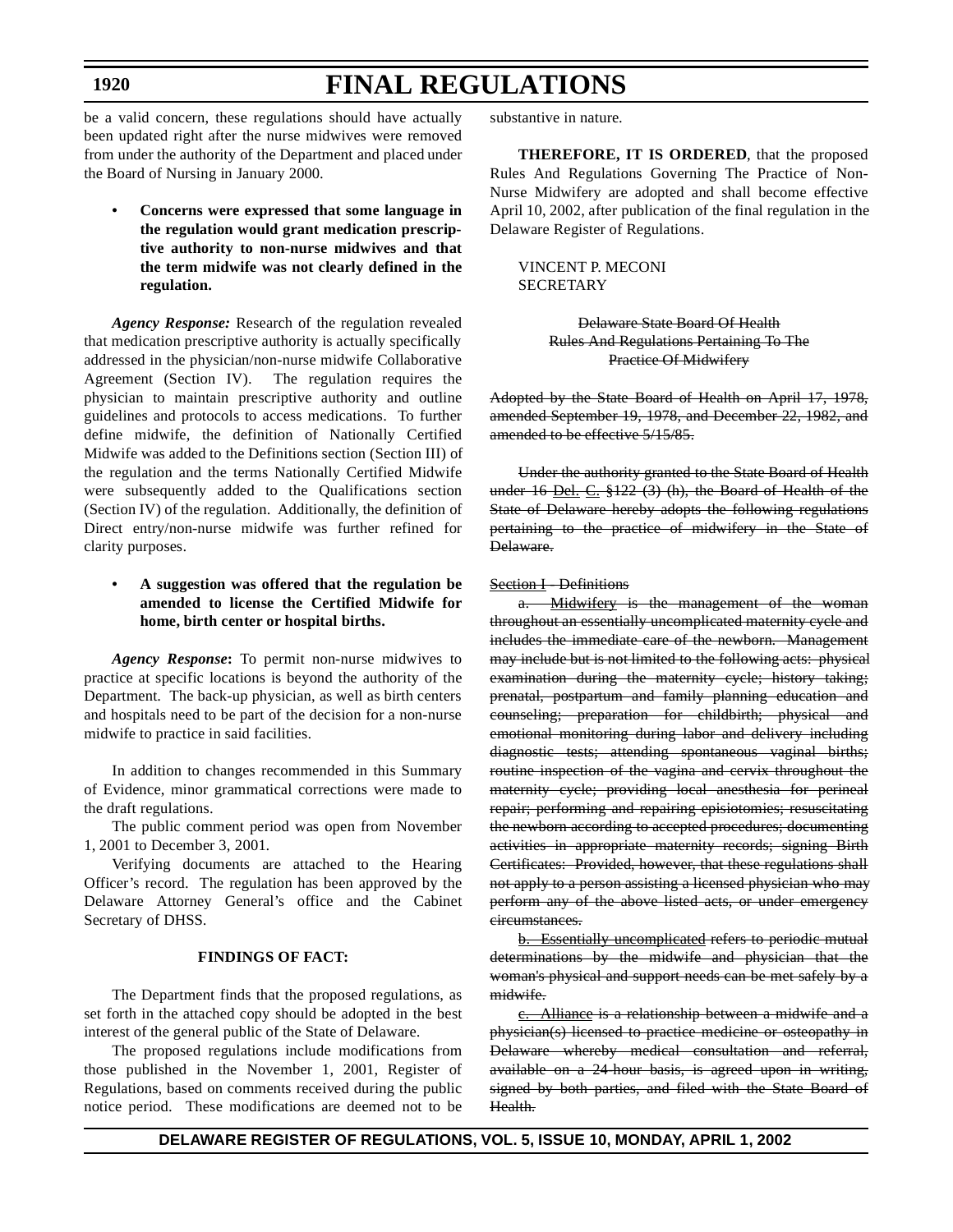#### Section II - Qualifications

No permit to practice midwifery in the State of Delaware shall be issued by the State Board of Health unless an applicant can demonstrate that said applicant has met the following qualifications:

a. Age of 21 years or older;

b. Licensed as a Registered Professional Nurse in the State of Delaware;

c. Possesses a valid certification by the American College of Nurse Midwives;

d. Submits a sworn statement that he/she has not been convicted of a felony; been professionally penalized or convicted of substance addiction; had a professional nursing license suspended or revoked in this or another state; been professionally penalized or convicted of fraud; is physically and mentally capable of engaging in the practice of midwifery; and

d. Has formed an alliance.

#### Section III - Application

Any person desiring to obtain a permit to practice midwifery shall make a written application to the Secretary of the State Board of Health. Such application shall be accompanied by the necessary documents setting forth the facts that the applicant possesses the qualifications in Section II. If after investigation of the application by the State Board of Health or its designee, it appears the applicant is qualified to practice midwifery, the State Board of Health shall issue a permit to practice midwifery in the State of Delaware.

#### Section IV - Maintenance of Permit

No person granted a permit under these regulations shall engage in active practice of midwifery without having an established alliance with a physician(s) licensed to practice medicine or osteopathy in the State of Delaware. Should the alliance be terminated during the permit period, the midwife must form a new alliance and submit the agreement to the State Board of Health before continuing to practice as a midwife. Failure to do so will result in automatic and immediate revocation of permit.

Loss of certification as a midwife from the American College of Nurse Midwives or suspension or revocation of the license to practice professional nursing in Delaware will result in automatic and immediate revocation of the permit to practice midwifery in Delaware.

#### Section V - Renewal of Permit

Any permit granted to practice midwifery in the State of Delaware shall terminate annually on December 31. The fee for such annual permit shall be \$15.00. Said permit shall be renewable annually with the filing of an application and documentation setting forth continued qualification in items "b" through "e" of Section II. Should said permit not be renewed by January 31, the permit is considered lapsed and the midwife shall apply according to Section III.

#### **Section VI - Exclusion**

Any person who on September 19, 1978, held a valid permit issued by the State Board of Health to practice midwifery in the State of Delaware may be granted a permit to practice midwifery even though that person does not meet the qualifications specified in items "b" and "c" of Section II of these Rules and Regulations providing such midwife must continue to demonstrate to the State Board of Health full compliance with all other provisions of these Regulations and any special conditions as set forth by the State Board of Health to assure full compliance with all other provisions.

#### **Section VII - Complaints**

Any person may make a complaint in writing to the State Board of Health concerning incompetency, negligence, addiction to drugs and/or alcohol, physical or mental impairment, misrepresentation, willful breach of confidence, failure of a midwife to report a birth, or failure to otherwise comply with these regulations. Complaints shall be investigated by the State Board of Health or its designee and a determination made as to the need for a hearing. In the event a hearing is to be held, the midwife shall be notified by certified mail at least fifteen (15) days prior to the hearing as to the time and place of the hearing and any allegations which the Board intends to investigate. If such complaint is found to be justified, the permit of the midwife against whom the complaint has been lodged may, at the discretion of the State Board of Health, be revoked or suspended.

#### Section VIII - Illegal Practice

Any person who practices as a midwife as defined in item "a" of Section I in the State of Delaware without a permit issued by the State Board of Health shall be subject to a fine pursuant to 16 Del. C. § 107.

#### Section IX - Effective Date

These Regulations shall become effective January 14, 1983, and shall replace Rules and Regulations Pertaining to the Practice of Midwifery which were in effect until that date.

#### **Section X - Severability**

Should any section, sentence, clause, or phrase of these Rules and Regulations be legally declared unconstitutional or invalid for any reason, the remainder of said Rules and Regulations shall not be affected thereby.

Amendment To Delaware State Board Of Health Rules And Regulations Pertaining To The Practice Of Midwifery A waiver to the qualifications requirements may be approved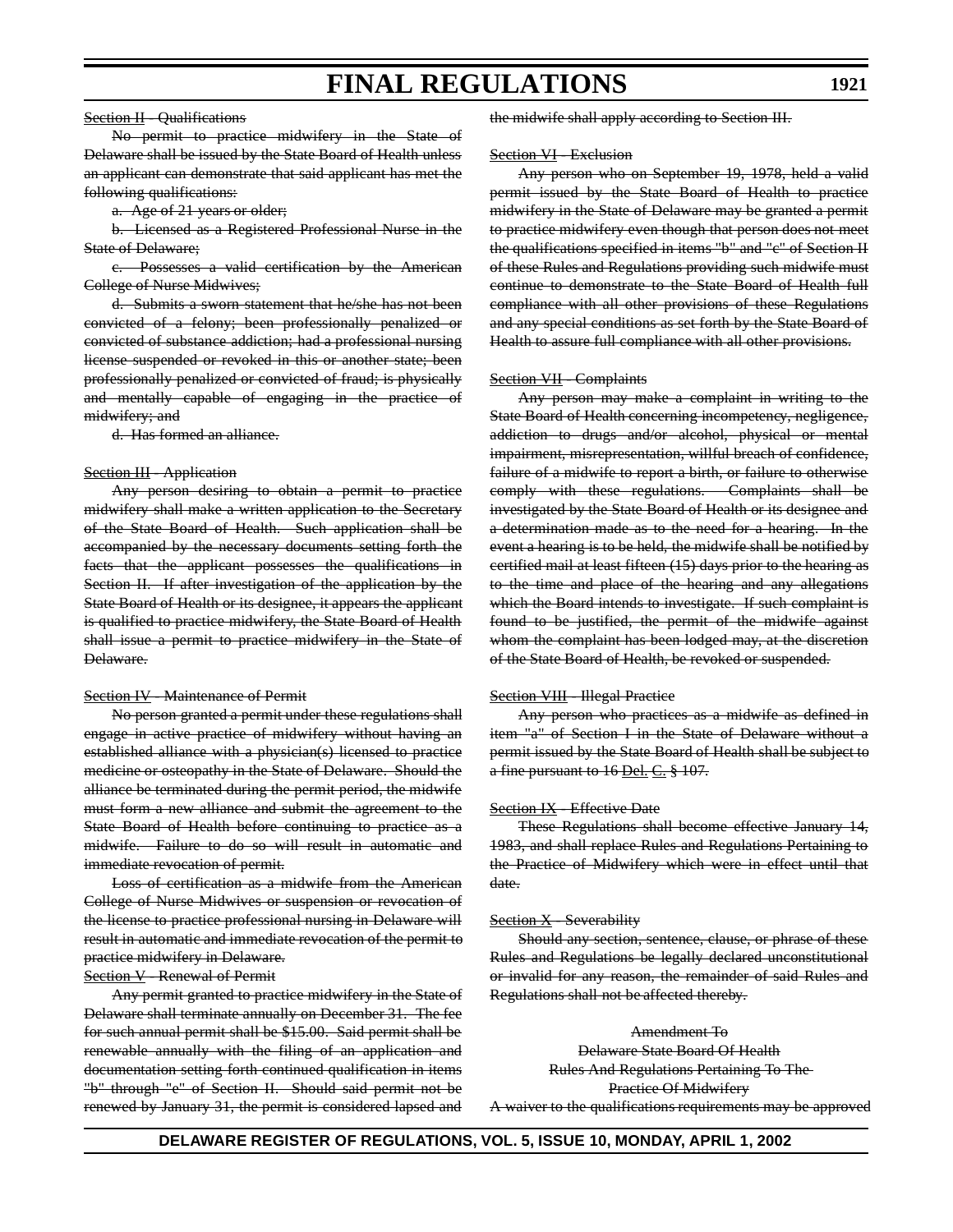by the State Board of Health to allow practice by a traditional midwife under the following circumstances and qualifications:

a. Evidence is submitted to the State Board of Health of a reasonable attempt to secure a licensed professional midwife.

b. An alliance has been formed with a physician licensed in Delaware and certified by the American Board of Obstetrics and Gynecology.

c. Evidence is submitted of acceptable training and experience as a midwife that meets criteria established by the Board.

d. Is at least 21 years of age.

e. Submits a sworn statement that he/she has not been convicted of a felony or charged with substance abuse, and is physically and mentally capable of engaging in such practice.

f. The area of practice shall be limited, by agreement with the allied physician, to a population which is medicallyunderserved or has religious tenets opposed to medical practices.

g. Agrees to abide by all laws and regulations applicable to the care of newborn infants and registration of births.

If the above requirements are met, a limited license may be approved, to be renewed annually, and the license so designated.

Adopted by the State Board of Health to become effective May 15, 1985.

#### **STATE OF DELAWARE RULES AND REGULATIONS PERTAINING TO THE PRACTICE OF NON-NURSE MIDWIFERY**

These regulations replace regulations previously adopted on April 17, 1978; amended September 19, 1978, December 22, 1982, and May 15, 1985, by the Delaware State Board of Health. Effective Date: **[Xxx xx, xxxx April 10, 2002]**.

#### **Section I – Purpose**

The purpose of these Regulations is to establish and define conditions under which individuals may be granted permits to practice direct entry/non-nurse midwifery in the State of Delaware. The Department of Health and Social Services, through the Division of Public Health, will recognize and issue a permit to practice midwifery for direct entry/non-nurse midwives.

#### **Section II – Authority**

Title 16, **Delaware Code**, Chapter 1, Section 122 (3) h.

#### **Section III – Definitions**

a. Midwifery practice: is the management of women's health care, focusing particularly on pregnancy, childbirth, the postpartum period, care of the newborn, and the family planning and gynecological needs of women, including the prescription of appropriate medications and devices within this defined scope of practice. The midwife practices within a health care system that provides for consultation, collaborative management or referral as indicated by the health status of the client.

b. **[Direct entry/non-nurse midwife: A person who has met the qualifications and received a permit from the Delaware Division of Public Health to practice midwifery in Delaware who is not licensed as an advanced practice nurse midwife. Direct entry /non-nurse midwife: A midwife that has entered the profession directly through midwifery education and training and not through a prerequisite program of nursing and has met the qualifications and received a permit from the Delaware Division of Public health to practice midwifery in DE.]**

c. **[Certified midwife: A person who has met the criteria stated in Section IVa (possesses a valid certification by national certification body). Nationally Certified Midwife: a direct entry midwife that has met national certification from North American Registry of Midwives (Certified Professional Midwife CPM ) or American College of Nurse Midwives (Certified Midwife)]**

d. Collaborative Agreement: Written verification of health care facility approved clinical privileges; or health care facility approved job description; or a written document that outlines the process for consultation and referral between a direct entry/non-nurse midwife and a **[physician. Delaware licensed physician with obstetrical hospital privileges.]**

e. Guidelines/Protocols: Suggested pathways to be followed by direct entry/non-nurse midwives for managing a particular medical problem. These guidelines/protocols shall be developed collaboratively by the midwife and a **[licensed physician**. **Delaware licensed physician with obstetrical hospital privileges.]**

Referral: The process whereby a direct entry/nonnurse midwife directs the client to a physician or another health care professional for management of a particular problem or aspect of the client's care.

#### **Section IV - Qualifications**

To receive a permit to practice direct entry/non-nurse midwifery in the State of Delaware, an applicant must submit documentation to the Division of Public Health that they meet the following qualifications:

a. **[Possesses a valid certification by the American College of Nurse-Midwives Certification Council, Inc.; has completed a midwifery education program**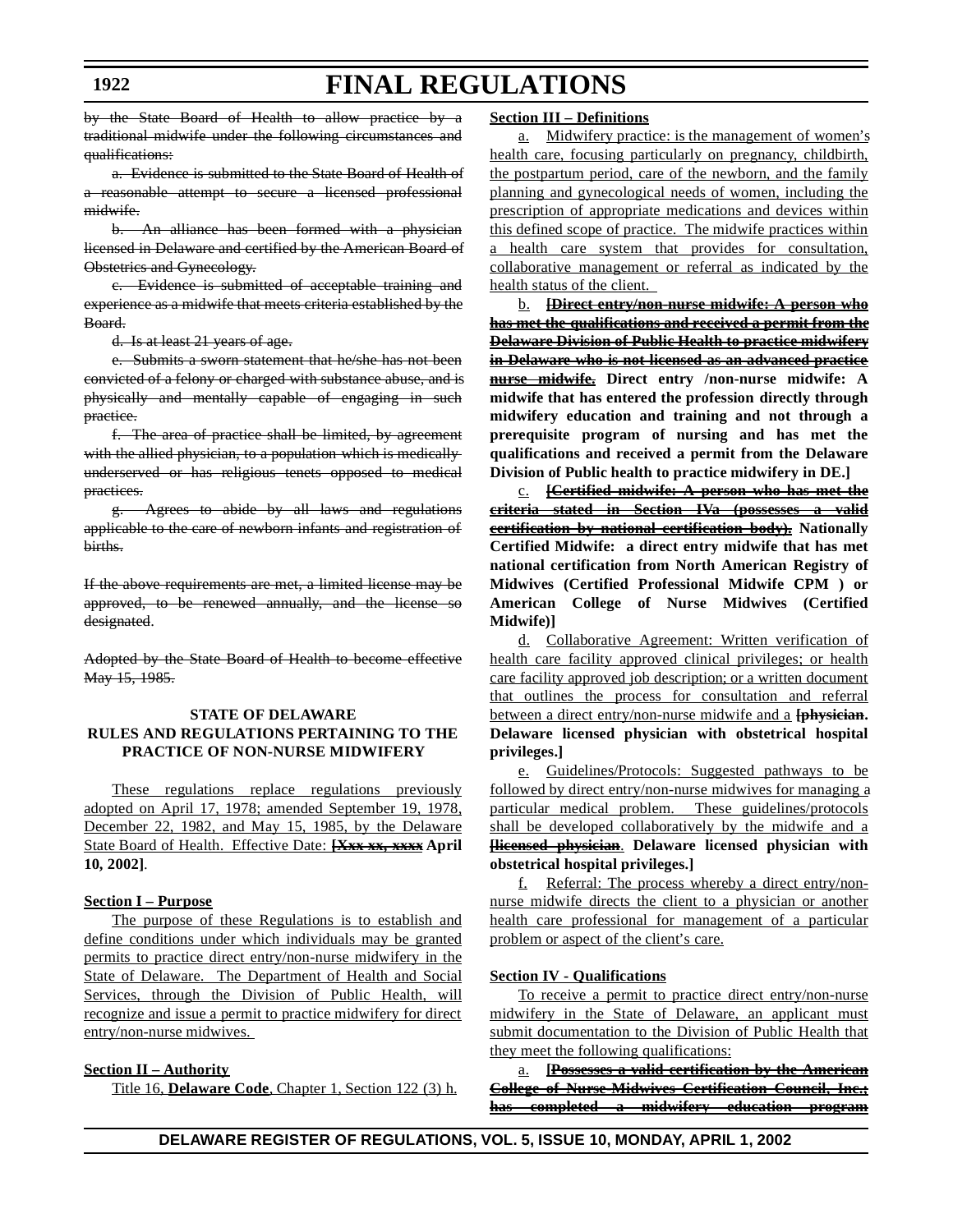**accredited by the ACNM's Division of Accreditation; or has completed an equivalent program of studies as determined by the certification agency, including**

**Certified Professional Midwives (CPM) and/or Certified Midwife (CM). Demonstration of completion of an accredited midwifery education program and is a Nationally Certified Midwife as demonstrated by possessing a valid certification of Certified Professional Midwives (CPM) from the North American Registry of Midwives or Certified Midwife (CM) from the American College of Nurse –Midwives Certification Council or an equivalent certification.]**

b. Submits a sworn statement that he/she has not been convicted of a felony; been professionally penalized or convicted of substance addiction; had a professional midwifery license suspended or revoked in this or another state; been professionally penalized or convicted of fraud; and is physically and mentally capable of engaging in the practice of midwifery.

c. Establishes a collaborative agreement with a **[medical provider Delaware licensed physician with obstetrical hospital privileges]** which includes at a minimum:

- a minimum number of medical provider prenatal visits.
- guidelines and protocols that must include access and use of oxygen, medications (including Intravenous medications), emergency protocols for labor, delivery, and postpartum for both mother and neonate.

#### **d. Possesses personal medical malpractice insurance.**

**[e d]**. Submits to the Division of Public Health a sample contract between the midwife and the pregnant women outlining the scope of practice and potential risk factors and complications.

#### **Section V – Application**

Any person who wishes to obtain a permit to practice direct entry/non-nurse midwifery shall make a written application to the Division of Public Health. Such application shall be accompanied by the necessary documents demonstrating that the applicant possesses the qualifications in Section IV. If, after investigation of the application by the Division of Public Health, it appears the applicant is qualified to practice direct entry/non-nurse midwifery, a permit to practice midwifery in the State of Delaware will be issued.

#### **Section VI – Maintenance of Permit**

No person granted a permit under these regulations shall engage in active practice of direct entry/non-nurse midwifery without continuously meeting the qualifications in Section IV. Changes that occur during the permit period (one year) must be reported to the Division of Public Health.

#### **Section VII – Renewal of Permit**

Any permit granted to practice direct entry/non-nurse midwifery in the State of Delaware shall terminate annually on December 31. The fee for such annual permit shall be determined annually (in July) by the Division of Public Health and not be less than \$15.00. Permits shall be renewable annually with the filing of an application and documentation setting forth continued qualifications as specified in Section IV. Should a permit not be renewed by January 31, the permit is considered lapsed and the direct entry/non-nurse midwife shall apply according to Section V.

#### **Section VIII – Complaints**

Any person may make a complaint in writing to the Division of Public Health concerning failure to comply with these regulations. The Division of Public Health will investigate complaints about direct entry/non-nurse midwives.

#### **Section IX – Illegal Practice**

Any person who practices as a direct entry/non-nurse midwife, as defined in Section III, in the State of Delaware without a permit issued by the Division of Public Health shall be subject to a fine pursuant to 16 Del. C 107.

#### **Section X - Severability**

Should any section, sentence, clause, or phase of these Rules and Regulations be legally declared unconstitutional or invalid for any reason, the remainder of these Rules and Regulations shall not be affected.

#### **DIVISION OF SOCIAL [SERVICES](http://www.state.de.us/dhss/dss/dsshome.html)**

Statutory Authority: 31 Delaware Code, Section 505 (31 **Del.C.** §505)

#### **[ORDER](#page-3-0)**

#### **NATURE OF THE PROCEEDINGS:**

The Delaware Department of Health and Social Services ("Department") / Division of Social Services / Food Stamp Program initiated proceedings to amend policies to implement policy changes to the following sections of the Division of Social Services Manual: Section 7004.3 and Section 7007.

#### **SUMMARY OF CHANGES**

DSSM 7004.3 Collection and Management of Food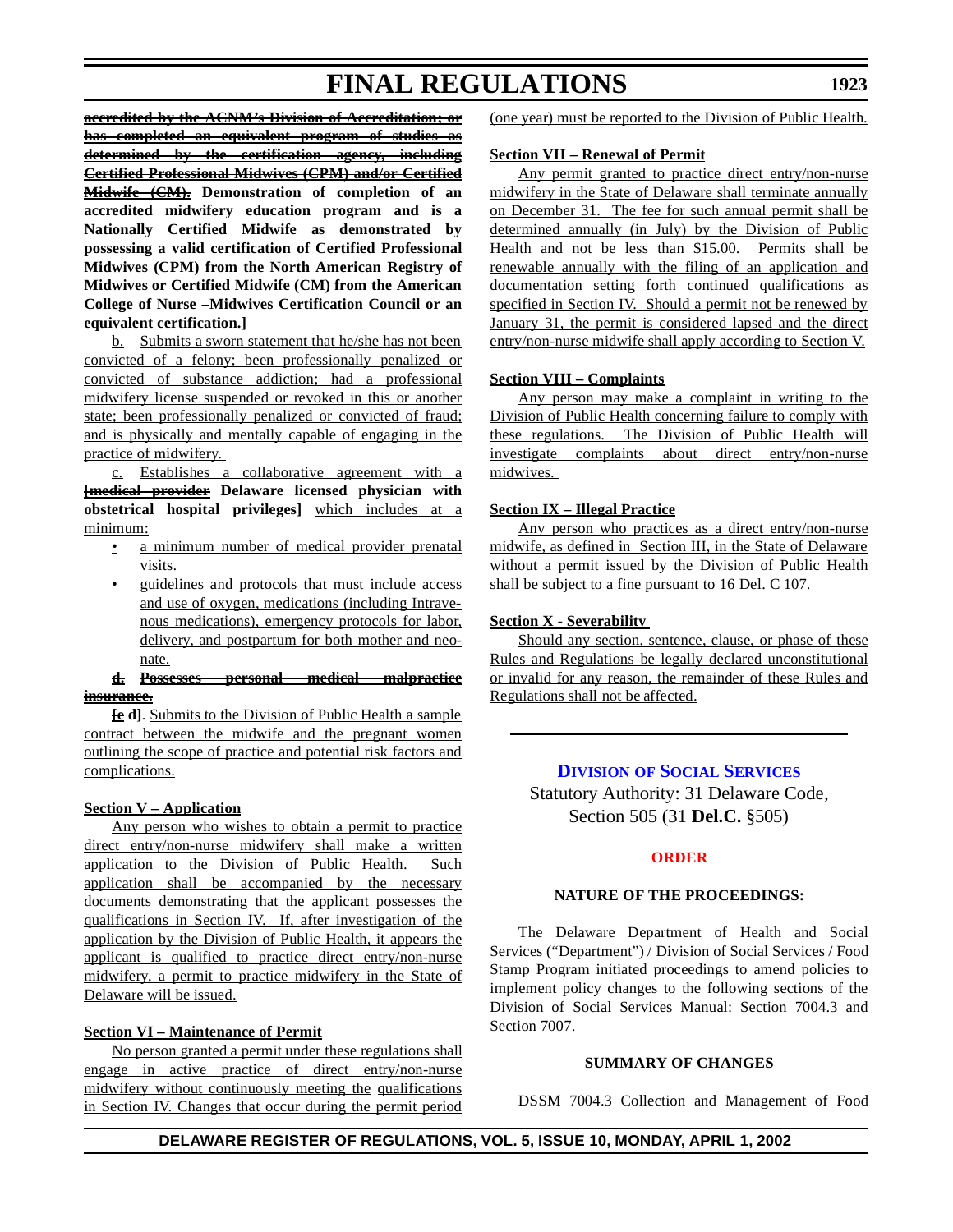#### Stamp Claims

- **•** Adds the requirement which states that EBT collections must be non-settling;
- Reduces the state's retention rates for amounts of claims collected.

#### DSSM 7007 Submission of Food Stamp Payments

• Adds the requirement that prohibits the refund of over-collected claims when a balance adjustment using expunged EBT benefits is responsible for the over-collection.

The Department's proceedings to amend its regulations were initiated pursuant to 29 Delaware Code Section 10114 and its authority as prescribed by 31 Delaware Code Section 512.

The Department published its notice of proposed regulation changes pursuant to 29 Delaware Code Section 10115 in the February, 2002 Delaware Register of Regulations, requiring written materials and suggestions from the public concerning the proposed regulations to be produced by February 28, 2002 at which time the Department would receive information, factual evidence and public comment to the said proposed changes to the regulations.

No written or verbal comments were received relating to this proposed rule

#### **FINDINGS OF FACT:**

The Department finds that the proposed changes as set forth in the February, 2002 Register of Regulations should be adopted as written.

**THEREFORE, IT IS ORDERED,** that the proposed regulations related to the Food Stamp Program are adopted and shall be final effective April 10, 2002.

Vincent P. Meconi, Secretary, DHSS

#### **REVISION**

#### **7004.3 Collection and Management of Food Stamp Claims**

4) Benefits from EBT accounts.

ARMS must allow a household to pay its claim using benefits from its EBT benefit account as follows:

a) Collecting from active (or reactivated) EBT benefits – the agency needs written permission or oral permission for one-time reductions with the agency sending the household a receipt of the transaction within ten (10) days.

The written permission must include:

1. A statement that this collection activity is strictly voluntary;

- 2. The amount of the payment;
- 3. The frequency of the payments;
- 4. The length (if any) of the agreement;

5. A statement that the household may revoke this agreement at any time.

b) Collecting from stale EBT benefits – the agency must mail or otherwise deliver to the household written notification that the agency intends to apply the benefits to the outstanding claim and give the household at least ten (10) days to notify the agency that it doesn't want to use these benefits to pay the claim.

c) Making an adjustment with expunged EBT benefits – the agency must adjust the amount of any claim by subtracting any expunged amount from the EBT benefit account and this can be done anytime.

d) A collection from an EBT account must be nonsettling against the benefit drawdown account.

#### **[7007 Submission](#page-3-0) of Food Stamp Payments**

ARMS will retain the value of funds collected for inadvertent household errors, intentional Program violation, or administrative error claims. This amount includes the total value of allotment reductions to collect claims, but does not include the value of benefits not issued as a result of a household member being disqualified. The State's letter of credit will be amended on a quarterly basis to reflect the State's retention of 25 20 percent of the value of inadvertent household error claims collected and 50 35 percent of the value of intentional Program violation claims collected, as well as full retention by FNS of all administrative error overissuance recoveries.

ARMS will submit quarterly a Form FNS-209, Status of Claims Against Households, no later than 30 days after the end of each calendar year quarter, even if no payments have been collected. In accounting for inadvertent household error and intentional Program violation claims, collection, cash, or coupon repayments and the value of allotments recovered or offset by restoration of lost benefits will be included. However, the value of benefits not issued during the period of disqualification will not be considered recovered allotments and will not be used to offset an intentional Program violation claim.

ARMS may retain any amounts recovered on a claim being handled as an inadvertent household error claim prior to obtaining a determination by an administrative disqualification hearing official or a Court of appropriate jurisdiction that intentional Program violation was committed at the rate applicable to intentional Program violation claims, once the determination or signed document is obtained. In such cases, ARMS must include a note in an attachment to the FNS-209 showing the additional amounts being retained on amounts already recovered as a result of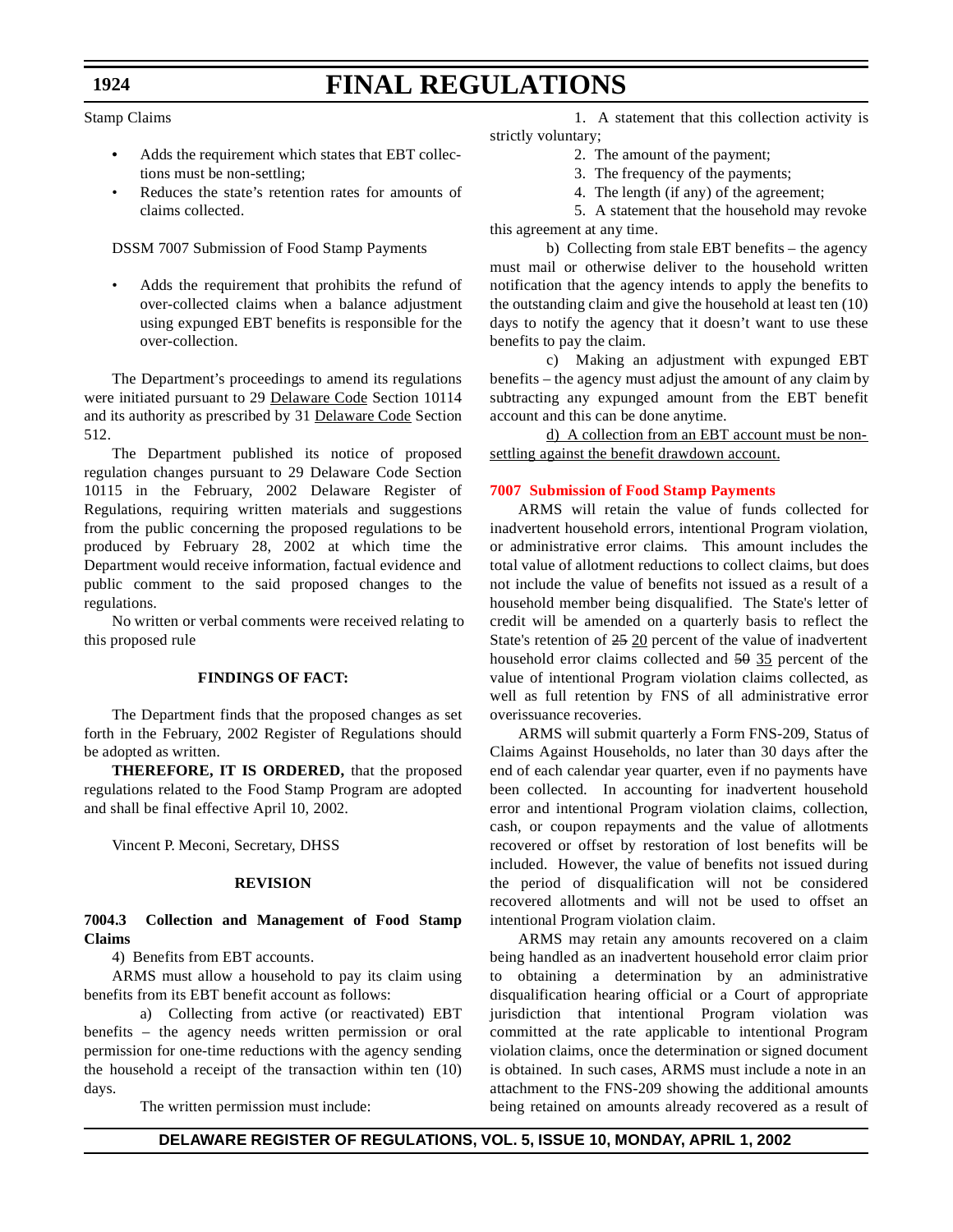If a household has overpaid a claim, ARMS is to pay the household any amounts overpaid as soon as possible after the overpayment becomes known. The household will be paid by whatever method ARMS deems appropriate considering the household's circumstances. A refund is prohibited when a balance adjustment using expunged EBT benefits is responsible for the over-collection.

Overpaid amounts of a claim which have previously been reported as collected via the FNS-209 and which have been repaid to the household will be reported in the appropriate column on the FNS-209 for the quarter in which the repayment occurred. The amount of the repayment will be subtracted from the total amount collected. The appropriate retention rate will be applied to the reduced collection total.

In cases where the State has been billed by FNS for negligence, any amounts collected from households, which were caused by the State's negligence, will be credited by FNS. When submitting these payments, ARMS must include a note as an attachment to the FNS-209 showing the amount that should be credited against the State's bill.

#### **DIVISION OF SOCIAL [SERVICES](http://www.state.de.us/dhss/dss/dsshome.html)**

Statutory Authority: 31 Delaware Code, Section 505 (31 **Del.C.** §505)

#### **[ORDER](#page-3-0)**

#### **NATURE OF THE PROCEEDINGS:**

The Delaware Department of Health and Social Services ("Department") / Division of Social Services / Food Stamp Program initiated proceedings to amend policies to implement policy changes to the following sections of the Division of Social Services Manual: Sections 9028, 9030, 9040, 9081, and 9085.

#### **SUMMARY OF CHANGES**

1. Under application and interview procedures, the changes require the Division of Social Services (DSS):

- to make clear that disadvantages and requirements of applying for cash assistance do not apply to food stamps,
- to encourage applicants to continue to apply for food stamps if they decide not to apply for cash assistance,
- to inform households that receiving food stamps will have no bearing on any other program's time

limits,

- to inform households that stop getting cash assistance that they still may be eligible for food stamp benefits,
- to inform applicants that the office interview can be waived by conducting a telephone interview for hardship cases,
- to assign households waived the face-to-face interview normal certification periods, and
- to notify households that miss their interview appointment that they are responsible for making another appointment.

2. Exempts deeming of sponsor income for indigent aliens.

3. Deletes several sections from sponsor deeming rules.

4. Requires DSS to notify households about unclear information by sending them written Request for Contact (RFC) notice.

The Department's proceedings to amend its regulations were initiated pursuant to 29 **Delaware Code** Section 10114 and its authority as prescribed by 31 **Delaware Code** Section 512.

The Department published its notice of proposed regulation changes pursuant to 29 Delaware Code Section 10115 in the February, 2002 Delaware Register of Regulations, requiring written materials and suggestions from the public concerning the proposed regulations to be produced by February 28, 2002 at which time the Department would receive information, factual evidence and public comment to the said proposed changes to the regulations.

#### **SUMMARY OF INFORMATION SUBMITTED:**

The State Council for Person with Disabilities (SCPD) offered the following comment on the proposed rule and regulation: "SCPD is pleased that the proposed regulation is broader and authorizes a telephone interview based on any hardship and then provides a non-exhaustive list of examples that cover weather, training program conflicts, and care of a household member. However, SCPD believes that DSS should reinsert "disability" rather than simply referring to "illness" since illness does not encompass disability. SCPD endorses the proposed regulation subject to the insertion of "disability or" prior to "illness". In addition, Council applauds DSS for adding a more comprehensive definition of "hardship", especially expansion to training program conflicts, since this may facilitate implementation of the Ticket to Work & Work Incentives Improvement Act. The change in text is indicated in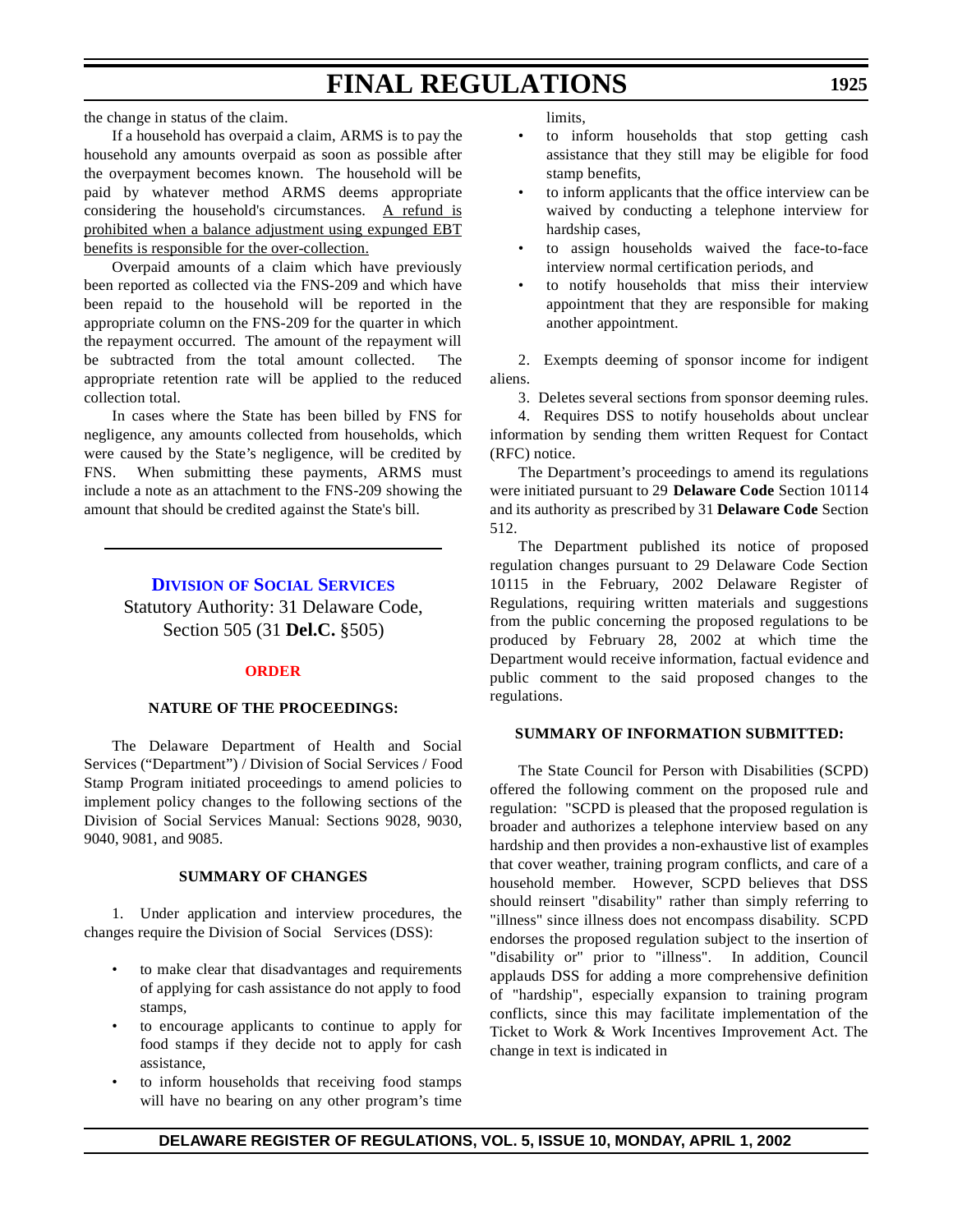#### **FINDINGS OF FACT:**

The Department finds that the proposed changes as set forth in the February, 2002 Register of Regulations, as amended, should be adopted as written.

THEREFORE, IT IS ORDERED, that the revised regulations related to the Food Stamp Program are adopted and shall be final effective April 10, 2002.

Vincent P. Meconi, Secretary, DHSS

#### **REVISION**

#### **9028 Filing an Application**

#### $[273.2(c)]$

Households must file a food stamp application by submitting the form to a certification office either in person, through an authorized representative, by fax or other electronic transmission, by mail, or by completing an on-line electronic application. Applications signed through the use of electronic signature techniques or applications containing a handwritten signature and then transmitted by fax or other electronic transmission are acceptable. DSS must document the date the application was filed by recording the date of receipt at the local office.

The length of time DSS has to deliver benefits is calculated from the date the application is filed in the food stamp claim office designated to accept the household's application, except when a resident of a public institution is jointly applying for SSI and food stamps prior to his/her release from an institution in accordance with DSSM 9015. Certify residents of public institutions who apply for food stamps prior to their release from the institution in accordance with DSSM 9039 or DSSM 9041, as appropriate. The date received will be documented on the application.

Each household has the right to file, and should be encouraged to file an application form on the same day it contacts any food stamp office during office hours and expresses interest in obtaining food stamps or expresses concerns which indicate food insecurity.

DSS shall make clear to applicants that the disadvantages and requirements of applying for cash assistance do not apply to food stamps. Applicants shall be encouraged to continue an application with food stamps. DSS shall inform households that receiving food stamps will have no bearing on any other program's time limits that may apply to the household.

Mail an application form the same day households request food stamp assistance either by telephone or written notice. Advise the household that it does not have to be interviewed before filing the application and may file an incomplete application form as long as the form contains the applicant's name and address, and the signature of a responsible household member or the household's authorized representative. Where there is more than one certification office in a project area, any office must accept applications when filed, but must subsequently refer the household to the proper office for the eligibility determination. Mail applications received in the wrong office to the correct office the same day.

Applications filed at incorrect office locations are considered filed and the receiving office will forward the application to the correct office. If the household is eligible for expedited services, the receiving office will fax the application and proof of identity to the correct office and alert the office by phone about the fax. The correct office will issue the expedited benefits and, if necessary, schedule an appointment for an interview.

When a resident of an institution is jointly applying for SSI and food stamps prior to leaving the institution, the filing date of the application to be recorded by DSS on the application is the date of release of the applicant from the institution.

Have application forms readily accessible to potentially eligible households in each regional office and provide them to those groups and organizations involved in outreach efforts. DSS will provide a means for applicants to immediately begin the application process with name, address, and signature by having applicants complete and sign a copy of the on-line Referral for Assistance or the first page of the hard-copy application. Households that complete an on-line electronic application in person have the opportunity to review the information that has been recorded electronically and to receive a copy for their records.

When a household contacts the wrong certification office in person or by telephone, the household will be given the address and phone number of the correct office. The office contacted in person will provide the household an opportunity to file an application that same day. The office will forward the application to the correct office the same day. If the household has mailed its application to the wrong certification office, forward it to the proper office on the same day.

Provide each household at the time of application for (re)-certification with a notice (Form 105) that informs the household of the verification requirements the household must meet as part of the application process. The notice must also inform the household of the Division's responsibility to assist the household in obtaining required verification provided the household is cooperating as specified in DSSM 9029.

#### **[9030 Interviews](#page-3-0)**

#### $[273.2(e)]$

Households must have a face-to-face interview with an eligibility worker at initial certification and at least once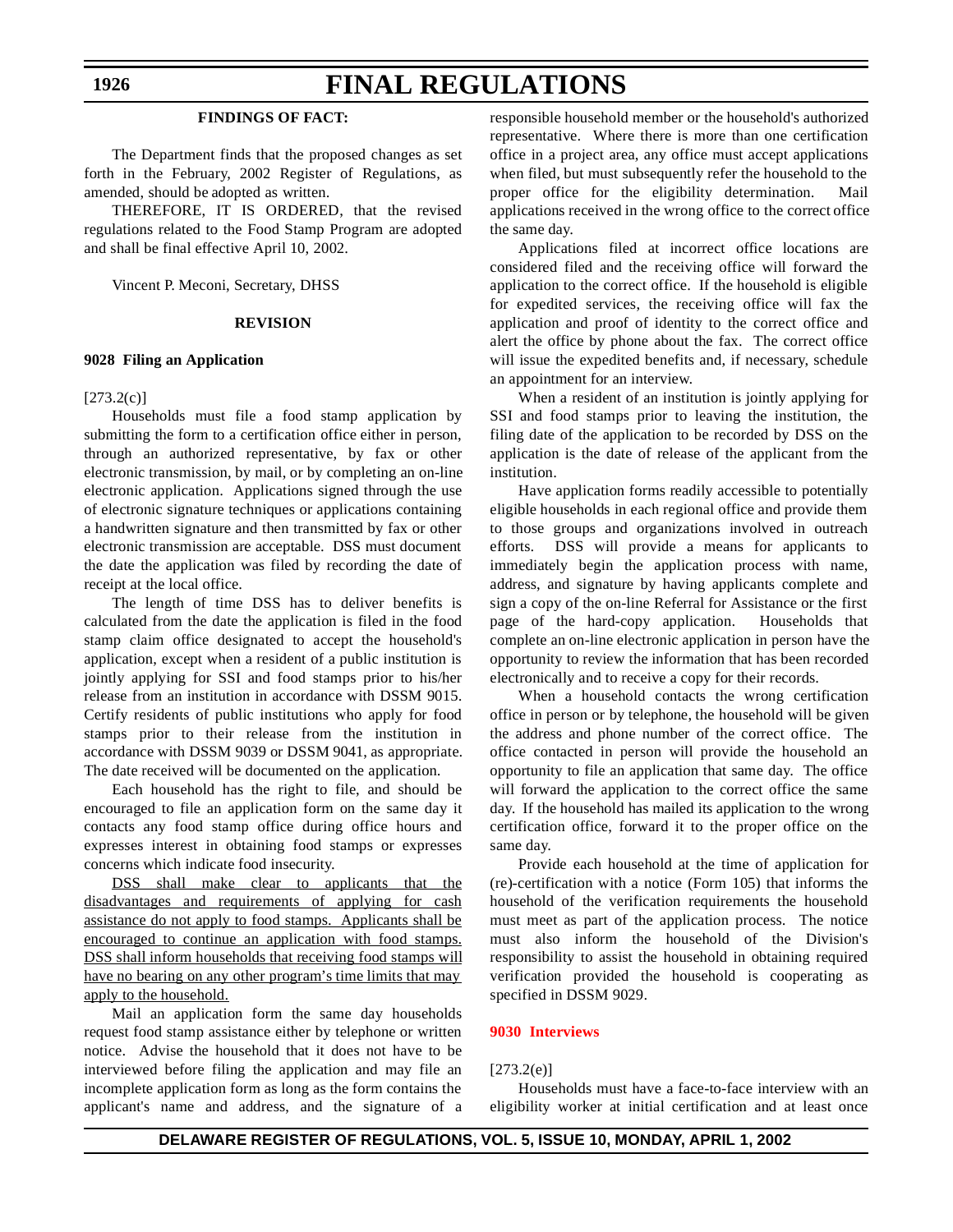every 12 months thereafter, unless the face-to-face interview has been waived. **[DSS must inform applicants that the face-to-face interviews will be waived for hardship situations. Hardship conditions include, but are not limited to: being elderly or disabled, illness, care of a household member, hardships due to residency in a rural area, prolonged severe weather, or work or training hours which prevent the household from participating in an office interview.]**

DSS may not require a household to report for an inoffice interview during their certification period although they may requests a household to do so.

Interview may be conducted at the food stamp office or other mutually acceptable location, including a household residence. Interviews conducted at the household's residence must be scheduled in advance.

The head of household, spouse, any other responsible member of the household, or an authorized representative may be interviewed. Advise the households of their rights and responsibilities during the interview, including the appropriate processing standard and the responsibility to report changes. The interview will be conducted as an official and confidential discussion of household circumstances and will be limited strictly to facts that relate directly to food stamp eligibility criteria. The applicant's right to privacy will be protected during the interview.

The eligibility worker must explore and resolve with the household any unclear and incomplete information.

Households applying for cash assistance must be informed that time limits and other requirements that apply to the cash assistance program do not apply to the receipt of food stamps. Inform households that stop receiving cash assistance due to reaching a time limit, getting a job, or other reasons, that they may still be eligible for food stamp benefits.

Waive the office interview if requested by any household which is unable to appoint an authorized representative and which has no household member able to come to the food stamp office because they are elderly or disabled, have transportation difficulties, are working, or similar hardships. Determine if the transportation difficulties or other similar hardship warrants a waiver of the office interview and document in the case record why a request for a waiver was granted or denied.

Inform applicants that DSS will waive the office interview and conduct a telephone interview on a case-bycase basis because of household hardship situations. Hardship situations include, but are not limited to, **[age,** disability,] illness, transportation difficulties, care of a household member, hardships due to residency in a rural area, prolonged severe weather, or work or training hours which prevent the household from participating in an inoffice interview. Document the casefile to show when a waiver was granted due to hardship.

Waiver of the face-to-face interview does not exempt the household from the verification requirements. nor should it affect the length of the households' certification period. A waiver of the face-to-face interview cannot not affect the length of the household's certification period. Assign households waived the face-to-face interview normal certification periods.

However, special verification procedures may be used such as substituting a collateral contact in cases where documentary evidence would normally be required.

Households for whom the office interview is waived will be offered either a telephone interview or a home visit. Home visits will be scheduled in advance with the household.

DSS will schedule an interview for all applicant households who are not interviewed on the day they submit their applications. All interviews will be scheduled as promptly as possible to ensure eligible households receive an opportunity to participate within 30 days after the application is filed. If the household does not appear for the first interview, reschedule an interview only one time unless the household requests a further appointment.

If the household misses its interview appointment, DSS will notify the household that it missed the interview and that the household is responsible for making another appointment. DSS will not deny the application prior to the  $30<sup>th</sup>$  day after the application was filed is the household fails to appear for the interview. If the household requests a second interview during the 30-day application processing period and is determined eligible, DSS will prorate benefits from the date of application.

Applicant and participant households which are unable to obtain certification services without missing time from work must be given appointments for such services.

The applicant may bring any person he or she chooses to the interview.

#### **[9040 Delays](#page-3-0) in Processing**

#### $[273.2(h)]$

4. For households that have failed to appear for an interview, DSS must notify the household that it missed the scheduled interview and that the household is responsible for rescheduling a missed interview. If the household contacts DSS within the 30-day processing period, DSS must schedule a second interview. have attempted to reschedule the initial interview within 30 days following the date the application was filed. If the household fails to schedule a second interview, or the However, if the household has failed to appear for the first interview and a subsequent interview is postponed at the household's request or cannot otherwise be rescheduled until after the 20 days but before the 30th day following the date the application was filed, the household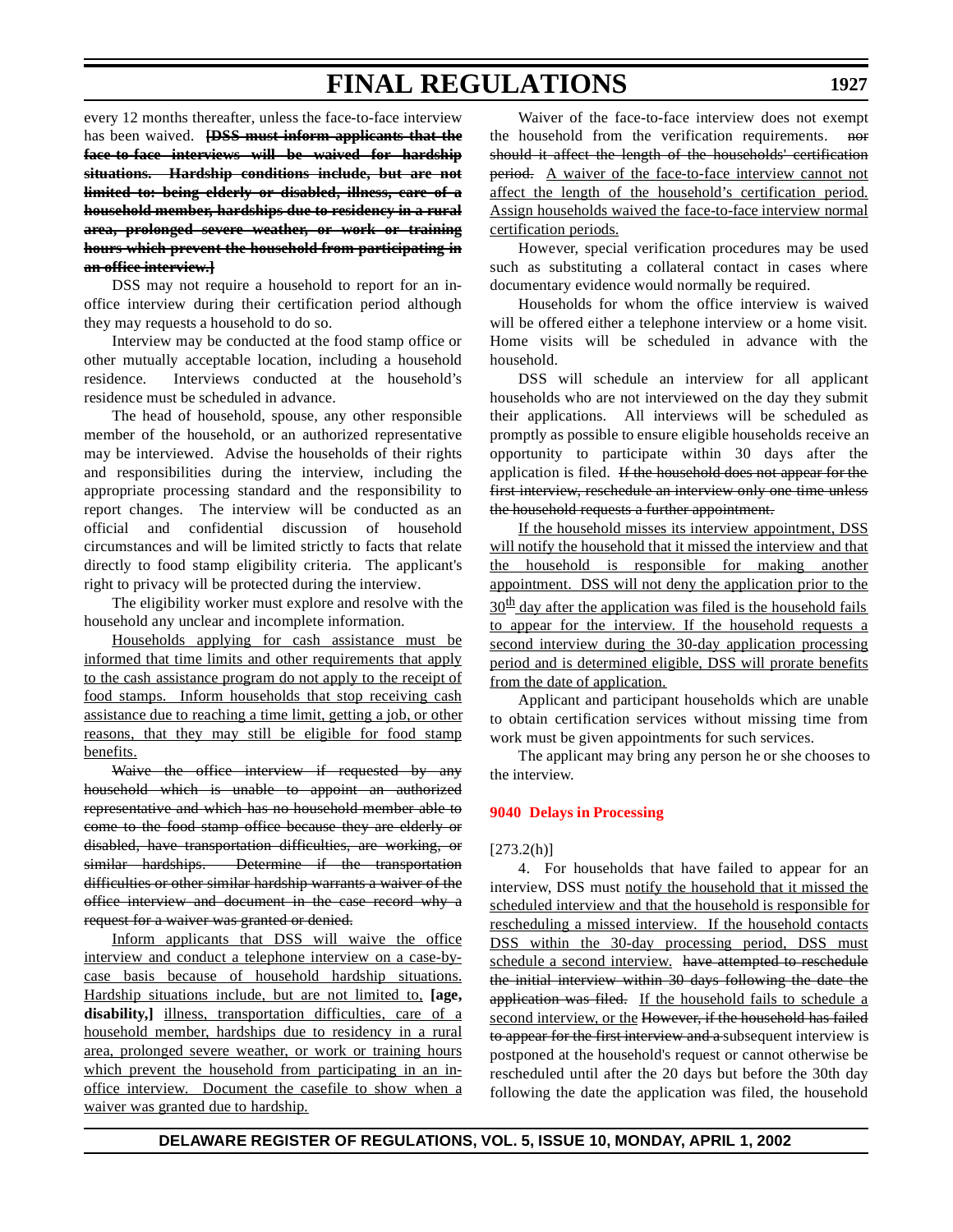#### **1928**

## **FINAL REGULATIONS**

must appear for the interview, bring verification, and register members for work by the 30th day; otherwise, the delay will be the fault of the household. If the household has failed to appear for the first interview, fails to schedule a second interview, and/or the  $\theta$  and  $\theta$  subsequent interview is postponed at the household's request until after the 30th day following the date the application was filed, the delay will be the fault of the household. If the household has missed both scheduled interviews and requests another interview, any delay will be the fault of the household.

#### **9081.3 Exempt Aliens**

Exempt aliens:

The deeming of sponsor income in 9081.2 (steps 1- 5) above do not apply to:

1. An alien who is a member of his or her sponsor's food stamp household;

2. An alien who is sponsored by an organization or group as opposed to an individual;

3. An alien who is not required to have a sponsor under the Immigration and Nationality Act, such as a refugee, a parolee, an asylee, or a Cuban or Haitian entrant;

4. A battered alien spouse, alien parent of a battered child, or child of a battered alien, for 12 months after a determination is made that the battering is substantially connected to the need for benefits, and the battered individual does not live with the batterer. After 12 months, do not deem the batterer's income and resources if the battery is recognized by a court or the INS and had a substantial connection to the need for benefits, and the alien does not live with the batterer.

5. An indigent alien that has been determined unable to obtain food or shelter taking into account the alien's own income plus any cash, food, or housing, or other assistance provided by other individuals, including the sponsor(s).

Indigent alien determination:

A. Inquire about sponsored alien status if an alien is a Lawful Permanent Resident (LPR).

B. If the LPR is an *eligible* sponsored alien, make an indigence determination.

An *eligible* sponsored alien is an alien eligible to receive food stamps according to DSSM 9007.1.

C. Determine the eligible sponsored alien's total household income by adding the eligible alien's household's own income, the cash contributions of the sponsor and others, and the value of any in-kind assistance the sponsor or others provide.

Accept whatever dollar value, if any, is given for any in-kind assistance provided by the person(s) providing the assistance. In-kind assistance includes, but is not limited to, food, housing, clothing, or transportation.

Compare the total household income as

determined above to the 130 percent of the poverty income guidelines for the household size.

If the total income does not exceed the 130 percent of the poverty income guidelines for the household size, the alien is indigent.

D. If the alien is indigent, then process the case as normal and deem only the actual amount of the cash support received from the sponsor. The cash support does not include the value of the in-kind assistance.

E. If the alien is not indigent, then the eligible sponsored alien must provide information on the total amount of the sponsor's income and resources and follow the regular sponsor deeming procedures.

F. If the alien is indigent, only deem the income actually provided to the alien for the period beginning on the date the determination was made and ending 12 months after such date.

G. Each indigence determination is renewable for additional 12-month periods.

H. The names of each *eligible* sponsored alien determined to be indigent and the sponsor(s) names are to be sent to the Food Stamp Policy Administrator after a determination is made.

#### **9081.6 Demands for restitution.**

Exclude any sponsor who is participating in the Food Stamp Program from any demand made under 8 CFR 213a.4(1) [Affidavit of Support on Behalf of Immigrants]for the value of food stamp benefits issued to an eligible sponsored alien he or she sponsors.

#### **9081.7 Memorandum of Agreement**

An agreement will be signed by the Secretaries of the Departments of Agriculture and State setting forth the specific information that must be released by all parties to facilitate identification of the alien and sponsor and enable DSS to perform required verification of information for eligibility purposes as specified in DSSM 9081.5.

#### **9081.8 Overissuance Due to Incorrect Sponsor Information**

Any sponsor of an alien and the alien will be jointly and severely liable for repayment of any overissuance of coupons as a result of incorrect information provided by the sponsor. However, if the alien's sponsor had good cause or was without fault for supplying the incorrect information, the alien's household will be solely liable for repayment of the overissuance.

Where the sponsor did not have good cause, decide whether to establish a claim for the overissuance against the sponsor or the alien's household, or both. DSS may choose to establish claims against both parties at the same time or to establish a claim against the party it deems most likely to repay first. If a claim is established against the alien's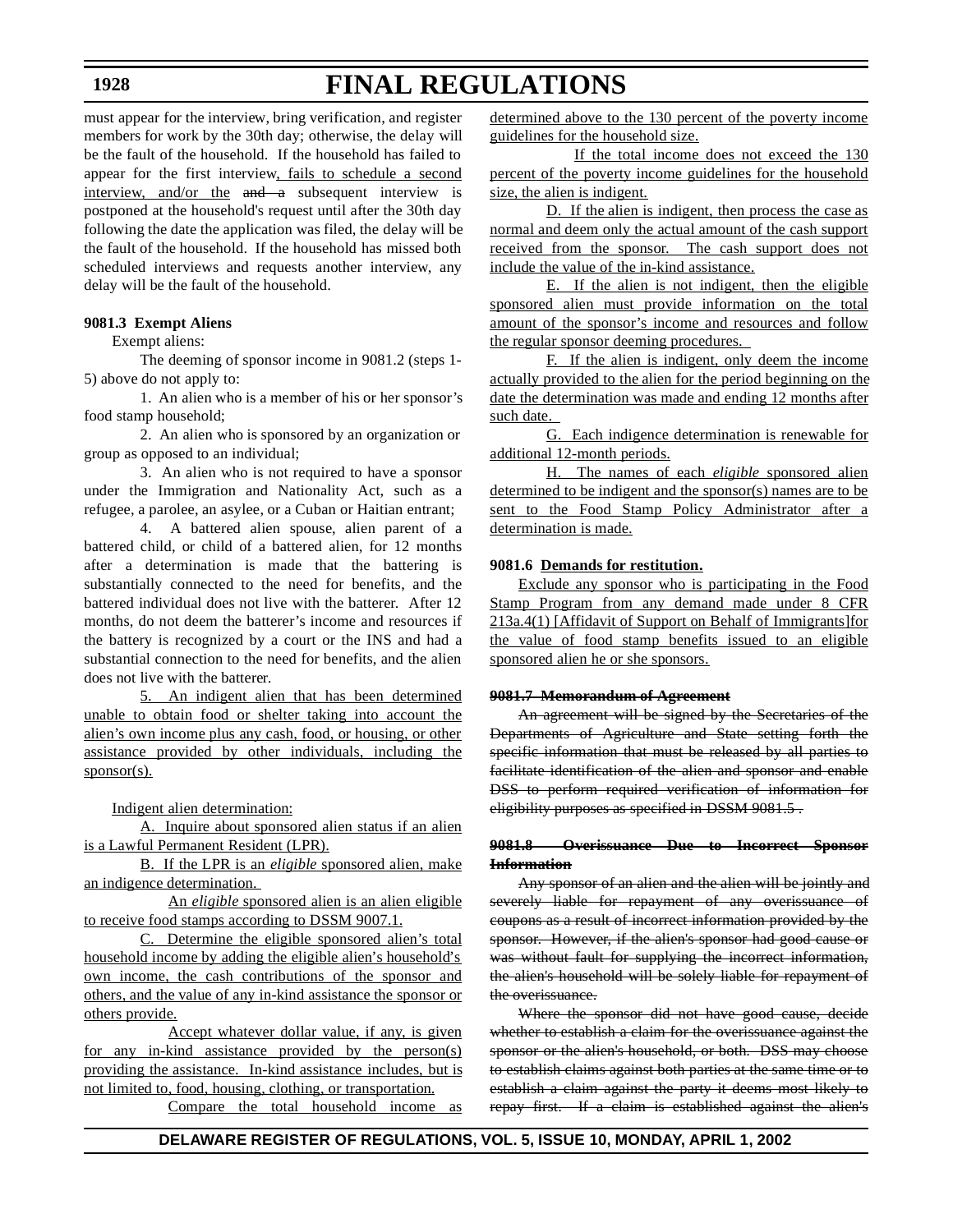sponsor first, ensure that a claim is established against the alien's household whenever the sponsor fails to respond to DMS' demand letter within 30 days of receipt. DMS will return to the alien's sponsor and/or the alien's household any amount repaid in excess of the total amount of the claim.

#### **9081.9 Collecting Claims Against Sponsors**

Initiate collection action by sending the alien's sponsor a written demand letter which informs the sponsor of the amount owed, the reason for the claim, and how the sponsor may pay the claim. The sponsor will also be informed that the sponsor will not be held responsible for repayment of the claim if the sponsor can demonstrate that he/she had good cause or was without fault for the incorrect information having been supplied to the Division. In addition, DMS will follow up the written demand letter with personal contact, if possible. The sponsor is entitled to a fair hearing either to contest a determination that the sponsor was at fault where it was determined that incorrect information had been provided or to contest the amount of the claim.

DMS may pursue other collection actions, as appropriate, to obtain payment of a claim against any sponsor which fails to respond to a written demand letter. DMS may terminate collection action against a sponsor at any time if it has documentation that the sponsor cannot be located or when the cost of further collection is likely to exceed the amount that can be recovered.

If the alien's sponsor responds to the written demand letter and is financially able to pay the claim at one time, DMS will collect a lump sum cash payment. DMS may negotiate a payment schedule with the sponsor for repayment of the claim, as long as payments are provided in regular installments. Payments will be submitted to FNS in accordance with the procedures specified in 7004.3 Collection and Management of Food Stamp Claims. For submission to FNS, any funds collected from the sponsor will be reported and the State's retention will be based on whether the corresponding claim against the alien's household is being treated as an inadvertent household error claim or intentional misrepresentation or fraud claim.

#### **9081.10 Collecting Claims Against Alien Households**

Prior to initiating collection action against the household of a sponsored alien for repayment of an overissuance caused by incorrect information having been supplied concerning the alien's sponsor or sponsor's spouse, determine whether such incorrect information was supplied due to inadvertent error or intentional misrepresentation or an act of intentional Program violation on the part of the alien. If sufficient documentary evidence exists to substantiate that the incorrect information concerning the alien's sponsor or sponsor's spouse was provided due to intentional misrepresentation on the part of the alien, pursue the case in accordance with the procedures specified in DSSM 2023 for misrepresentation disqualifications. The claim against the alien's household will be handled as an inadvertent household error claim prior to the determination of intentional misrepresentation by an administrative disqualification hearing official or a court of appropriate jurisdiction. If DSS determined that the incorrect information was supplied due to misunderstanding or unintended error on the part of the sponsored alien, the claim will be handled as an inadvertent household error claim in accordance with the procedures specified in DSSM 7002.2. These actions will be taken regardless of the current eligibility of the sponsored alien or the alien's household.

#### **[9085.5 Unclear](#page-3-0) Information**

When information about changes in a household's circumstances are unclear and DSS cannot determine the effect on the household's benefit, DSS must clarify and verify the changes as follows:

1. DSS must issue a written request for contact (RFC) which clearly advises the household of the verification it must provide or the actions it must take to clarify its circumstances.

2. Allow the household at least ten (10) days to respond and to clarify its circumstances either by telephone or by correspondence, as directed by DSS.

3. If the household fails to respond to the RFC, or does respond but refuses to provide sufficient information to clarify its circumstances, DSS will terminate the case and issue a notice of adverse action explaining the reason for the action. Inform the household that a new application must be filed if the household wishes to continue to receive benefits.

4. When the household responds to the RFC and provides sufficient information, process the changes according to DSSM 9085.3 and DSSM 9085.4.

#### **9085.5 6 [Failure to](#page-3-0) Report**

#### $[273.12(d)]$

If a household fails to report a change as required under DSSM 9085 and, as a result, receives benefits to which it is not entitled, file a claim against the household in accordance with DSSM 7000. If the discovery is made within the certification period, the household is entitled to a notice of adverse action in advance if the household's benefits are reduced. A household is not to be held liable for a claim because of a change in household circumstances which it is not required to report. Do not terminate individuals for failure to report a change unless the individual is disqualified in accordance with the disqualification procedures specified in DSSM 2023 .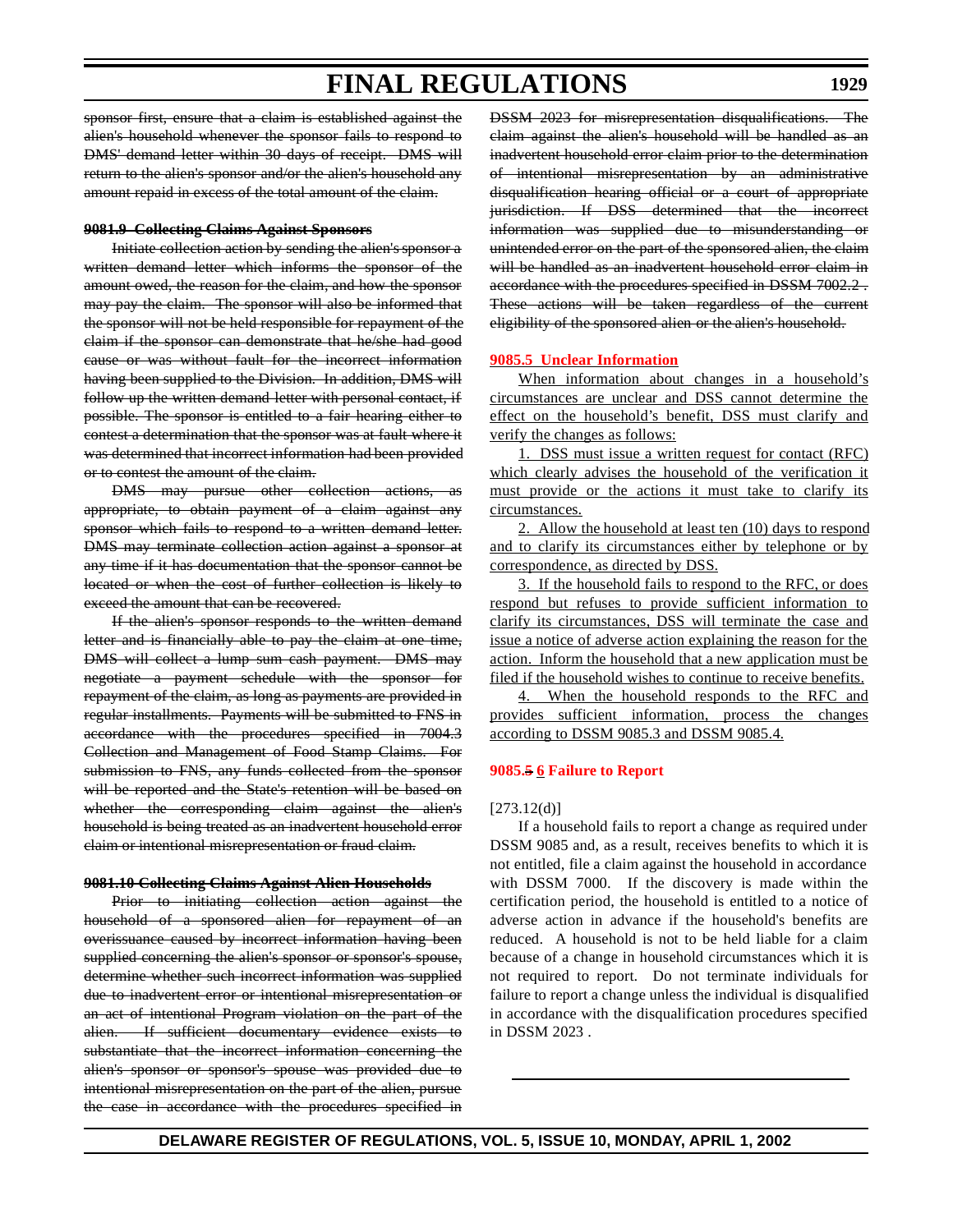#### **DIVISION OF SOCIAL [SERVICES](http://www.state.de.us/dhss/dss/dsshome.html)**

Statutory Authority: 31 Delaware Code, Section 505 (31 **Del.C.** §505)

#### **[ORDER](#page-3-0)**

The Delaware Department of Health and Social Services ("Department") / Division of Social Services / Medicaid/Medical Assistance Program initiated proceedings to amend policies to implement a policy change to Section 14950 of the Division of Social Services Manual. This change eliminates Medicaid Guaranteed Eligibility for Medicaid recipients enrolled in the Diamond State Health Plan. The Department's proceedings to amend its regulations were initiated pursuant to 29 **Delaware Code** Section 10114 and its authority as prescribed by 31 **Delaware Code** Section 512.

The Department published its notice of proposed regulation changes pursuant to 29 Delaware Code Section 10115 in the February, 2002 Delaware Register of Regulations, requiring written materials and suggestions from the public concerning the proposed regulations to be produced by February 28, 2002 at which time the Department would receive information, factual evidence and public comment to the said proposed changes to the regulations.

#### **SUMMARY OF INFORMATION SUBMITTED:**

The Governor's Council For Exceptional Citizens (GACEC), the State Council for Persons With Disabilities (SCPD) and the Delaware Developmental Disabilities Council (DDDC) provided similar comments:

GACEC Comment: The GACEC opposes the elimination of this option. The GACEC would like to point out that the Federal Government promotes this option to facilitate the provision of stable health care. Moreover, any savings to the State may be offset by increased administrative costs in conducting multiple eligibility redeterminations from month to month.

SCPD and DDDS Comments: First, SCPD realizes that DSS is eliminating the option to reduce budget expenditures and opposes such action as short-sighted. The Federal Government, through law, promotes the option to facilitate provision of stable health care. Moreover, any savings may be off-set by administrative costs in conducting multiple eligibility redeterminations from month to month. In addition, low-income children and adults may not receive the preventative care they need resulting in other costly services (e.g. emergency room services).

SCPD, DDDS Comments: Second, SCPD and DDDS questions the effective date of the change. This regulation was not issued as an emergency regulation and is therefore still a proposed regulation. For example, please compare 4 DE Reg. 599. Since comments are due by February 28, 2002, the existing regulation (authorizing six months guaranteed eligibility) remains in effect until at least March 1. In contrast, DSS has terminated eligibility retroactively for individuals losing eligibility January 31, 2002. It has also retroactively curtailed the six month coverage of persons otherwise losing eligibility effective December 31, 20[0]1 to May 31, 2002. In theory, the latter group was enrolled under the current regulations which contain the six months guarantee of eligibility.

DSS Response: The Division had to make this decision because there are insufficient funds to maintain this option. DSS realizes that this is a proposed regulation that will not become a final regulation until April 10, 2002 and will revise the regulation accordingly.

#### **FINDINGS OF FACT:**

The Department finds that the proposed changes as set forth in the February, 2002 Register of Regulations should be adopted, as herein revised.

**THEREFORE, IT IS ORDERED**, that the proposed regulation of the Medicaid/Medical Assistance Program regarding Medicaid Guaranteed Eligibility is adopted, as herein revised, and shall be final effective April 10, 2002.

Vincent P. Meconi, Secretary, DHSS

#### **REVISION:**

#### **14950 Guaranteed Eligibility**

All guaranteed eligibility will end effective **[5/31/02 9/ 30/02]**. Individuals who lose eligibility effective **[12/31/01 4/30/02]** may receive up to five more months of guaranteed eligibility. Individuals who lose eligibility **[1/31/02 5/31/02]** or after will not receive a period of guaranteed eligibility.

Section 1902(e)(2) of the Social Security Act, as amended by the Balanced Budget Act of 1997, permits up to six months of guaranteed eligibility for individuals if they are enrolled in a managed care organization. Delaware has selected this option with an effective date of December 1, 1999.

The six-month period of guaranteed eligibility is available to Medicaid recipients enrolled in the Diamond State Health Plan.

The rules in this section set forth the eligibility requirements, conditions and limitations, and medical coverage benefits for the six-month period of guaranteed eligibility.

#### **14950.1 Six Month Period of Guaranteed Eligibility**

A six-month period of guaranteed eligibility is defined as a six-month period of continuous enrollment in a managed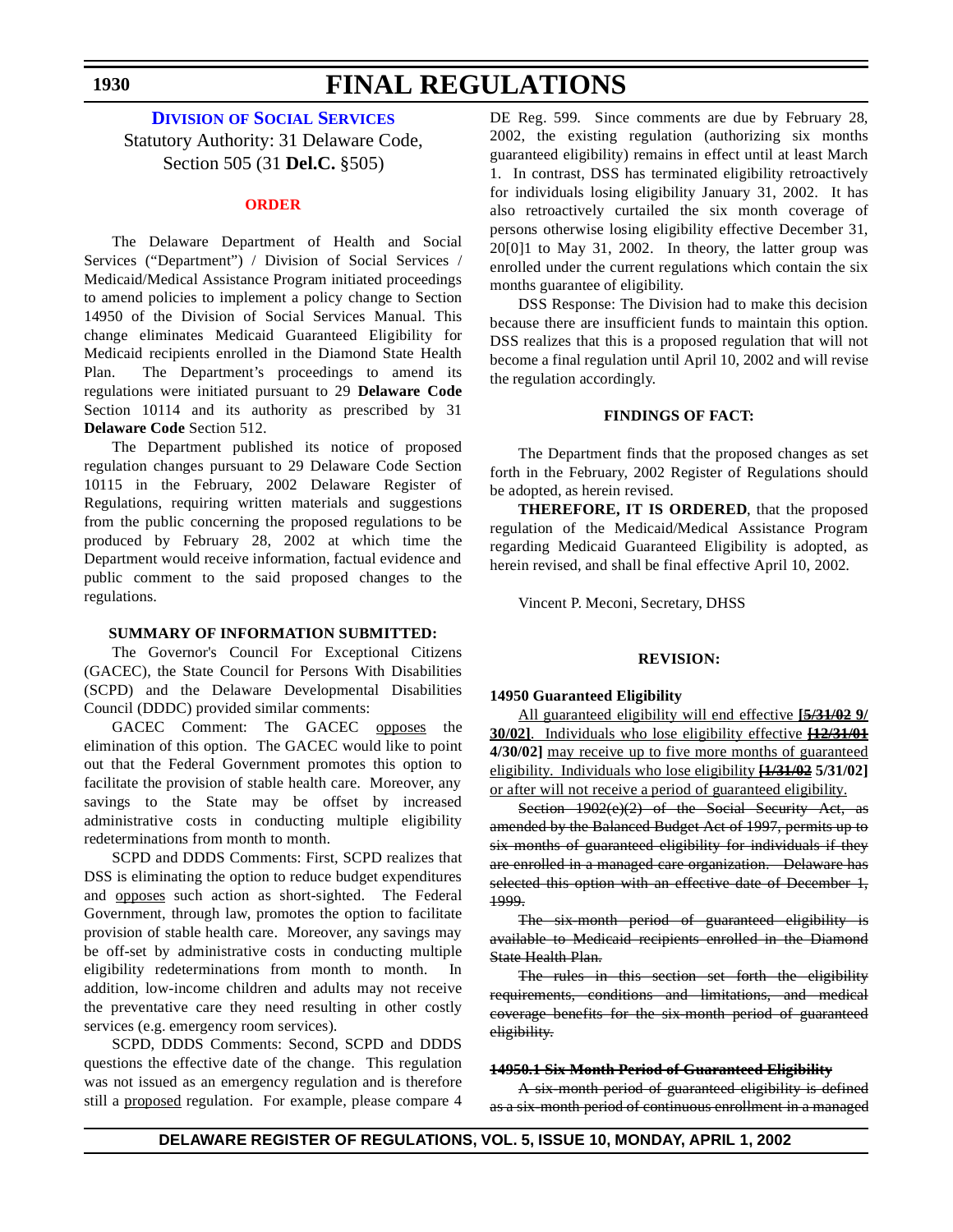care organization under the Diamond State Health Plan (DSHP). The following individuals may be found eligible for a six-month period of guaranteed eligibility:

1. a first-time Medicaid recipient

2. an individual who becomes eligible for Medicaid again following a period of at least one month of ineligibility for Medicaid.

The guaranteed eligibility period begins with the first of the month in which the individual enrolls in the DSHP and continues for six consecutive months. The individual who is enrolled in DSHP retains eligibility for Medicaid services, even if the individual otherwise loses Medicaid eligibility.

#### **14950.2 Limitations on Guaranteed Eligibility**

Individuals who have been continuously enrolled in the Diamond State Health Plan for a period of six months or more are not eligible for guaranteed eligibility as of:

a) the effective date of this policy

b) the effective date of managed care enrollment following a Diamond State Health Plan open enrollment period.

#### **14950.3 Individuals Who Become Eligible for Medicaid Following at Least One Month of Ineligibility**

Individuals who are disenrolled from the DSHP and are subsequently reenolled because they become eligible for Medicaid again, may receive a new six-month period of guaranteed eligibility. This includes individuals who have already had a six-month period of guaranteed eligibility. There must be at least a one-month lapse in Medicaid eligibility in order to receive a new guaranteed eligibility period.

These individuals will be reenrolled in the same managed care organization in which they were a member prior to the month of ineligibility for Medicaid unless it has been more than one year since the loss of eligibility. If it has been more than one year since the individual'

s eligibility for Medicaid, the individual may choose a new managed care organization.

#### **14950.4 Individuals Who Become Exempt from Enrollment in the DSHP**

For individuals who become exempt from enrollment in the DSHP during the six-month period of guaranteed eligibility but are still Medicaid eligible, the remaining portion of the six-month guaranteed eligibility period will accrue to the individual. If the individual loses his or her exempt status and must reenroll, the remaining portion of the guaranteed eligibility period will be granted to the individual.

#### **14950.5 Individuals Who Transfer Between DSHP Managed Care Organizations**

For individuals who transfer from one DSHP managed

organization to another DSHP managed care organization prior to the end of the six-month period of guaranteed eligibility, the remaining portion of the guaranteed period will follow the individual to the new managed care organization

#### **14950.6 Termination of Guaranteed Eligibility**

The six-month period of eligibility terminates the earliest of:

the last day of the sixth month following the effective date of enrollment in the DSHP or the last day of the month in which the individual:

a) dies

b) moves out-of-state or is no longer a Delaware resident

c) becomes an inmate of a public institution

d) requests termination of Medicaid eligibility and/or managed care enrollment

e) becomes eligible for long term care Medicaid

f) becomes eligible for or entitled to Medicare

g) becomes eligible for CHAMPUS

h) becomes eligible for another comprehensive medical managed care program administered by the Delaware Medical Assistance Program

i) is otherwise ineligible for the DSHP.v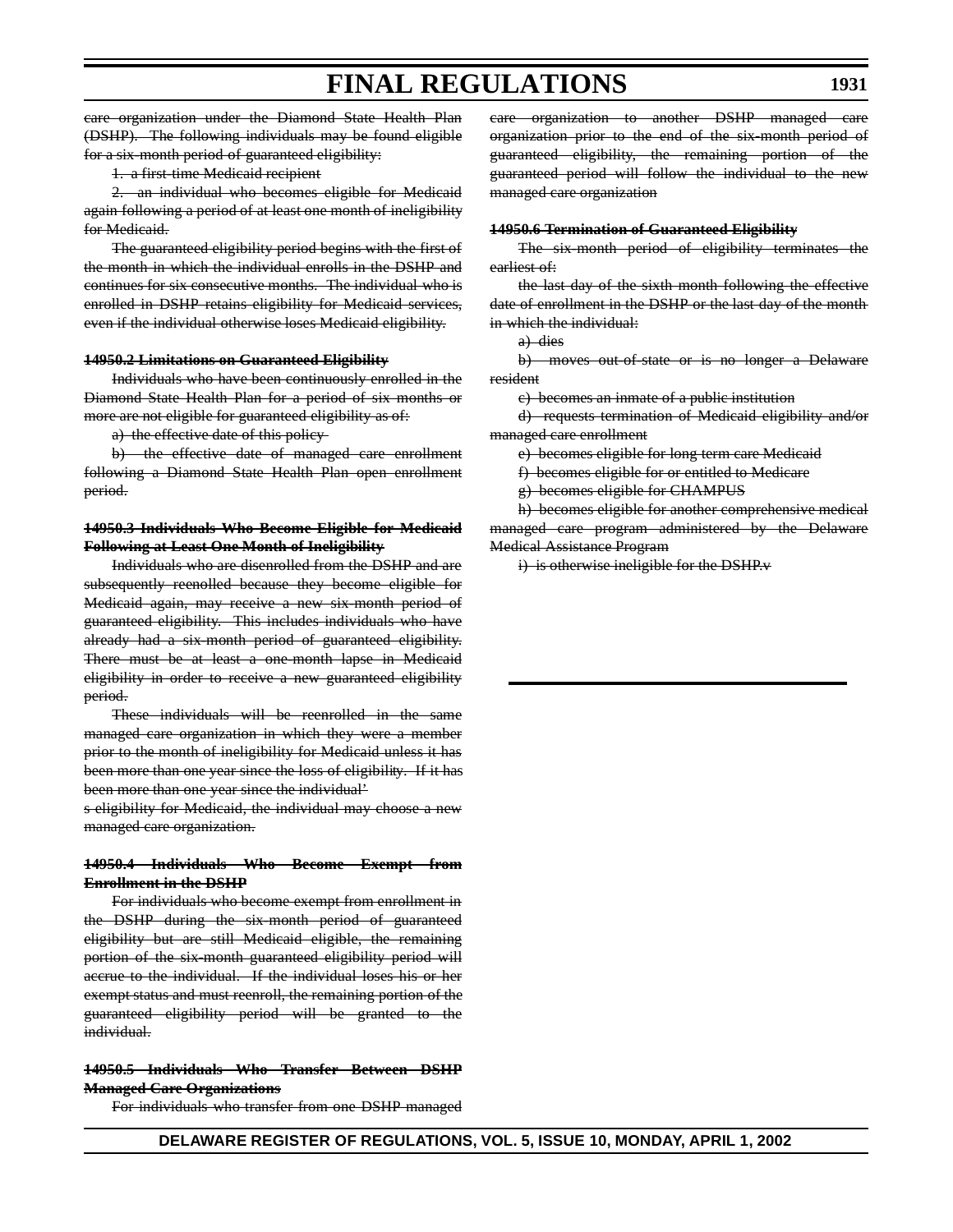#### **STATE OF DELAWARE EXECUTIVE [DEPARTMENT](http://www.state.de.us/governor/index.htm) DOVER**

#### **[EXECUTIVE ORDER](#page-3-0) NUMBER TWENTY-NINE**

#### **RE: DECLARATION OF DROUGHT WARNING; NOTICE OF POTENTIAL MANDATORY WATER CONSERVATION MEASURES; AND OTHER RELATED ACTION**

WHEREAS, in recent months, the State of Delaware and surrounding areas have experienced an extended period of unusually low rainfall and dry conditions; and

WHEREAS, as a consequence of dry conditions within the State, many streams and water sources haven fallen substantially below their normal levels; and

WHEREAS, the absence of rainfall and potentially increasing demand for water supplies during the upcoming spring and summer months necessitate the adoption of appropriate water conservation measures; and

WHEREAS, the Governor's Drought Advisory Committee has recommended that I issue a drought warning pursuant to 20 *Del.* C. § 3116(a)(5), in order to effectuate a drought warning and implement voluntary conservation measures; and

WHEREAS, such measures are necessary to avoid or mitigate the adverse impact of continued drought that may require a state of emergency to be declared; and

WHEREAS, the current dry conditions experienced in Delaware are adversely affecting fresh water supplies and have created a condition of water scarcity that will likely result in conflicts among competing water uses; and

WHEREAS, the adoption of mandatory directives for reducing water use will likely have a substantial effect on the State's environment and economy and affect a wide range of water users and interests; and

WHEREAS, instream water needs to protect fish and wildlife and to maintain water quality standards must also be addressed; and

WHEREAS, a high degree of cooperation among various water users of Delaware will be necessary throughout the period of drought and such cooperation can best be implemented with input from persons regulating and/ or representing such interests; and

WHEREAS, the State's Comprehensive Water Resources Management Plan has established a phased approach in implementing drought contingency,

NOW, THEREFORE, 1, RUTH ANN MINNER, by virtue of the authority vested in me as Governor of the State of Delaware, do hereby declare and order as follows:

1. This Executive Order shall constitute a drought warning for the State of Delaware, pursuant to *20 Del.* C § 3116(a)(5).

2*.* All State facilities shall impose a ban on all nonessential use of water as set forth more fully in paragraph 3 below:

3. All citizens of the State are urged to restrict voluntarily the non-essential use of water, including but not limited to, the following:

(a) The use of fresh water for non-agricultural irrigation and watering of lawns and outdoor gardens, landscaped areas; athletic fields, trees, shrubs and outdoor plants, except through use of hand-held containers or handheld low-pressure perforated hoses, and except during the hours of 5:00 p.m. and 9:00 a.m.;

(b) The use of fresh water for watering of golf courses, except by watering only tees, greens and newly resodded or seeded portions of fairways, and utilizing such water in the minimum amount necessary for the survival thereof, and except during the hours of 5:00 p.m. and 9:00 a.m.;

(c) The use of water for washing paved surfaces such as streets, roads, sidewalks, driveways, parking areas, tennis or other athletic courts, and patios;

(d) The use of water for ornamental purposes including fountains,artificial waterfalls, and reflecting pools;

(e) The use of water for non-commercial washing and cleaning of vehicles, except by the use of hand-held buckets and hand-held hoses with automatic flow control nozzles and where use is restricted to the minimum volume necessary and is performed only on unpaved surfaces;

(f) The use of water from a fire hydrant for any purpose except for fire fighting;

(g) The use of water for flushing sewers and hydrants, except as deemed necessary in the interest of public health and safety; and

(h) The service of water to patrons in restaurants, bars, pubs, clubs, and entertainment establishments, except at the request of a customer.

Citizens of the State are further urged to voluntarily conserve water through other measures, including repairing leaky water fixtures, flushing toilets only when necessary, minimizing splashing from pools, avoiding evaporation by covering pools when not in use, and installing shower flow restrictors, toilet tank dams and faucet aerators.

4. Delaware water suppliers are encouraged and requested to consider the adoption of such other water conservation measures as may be practicable.

5. The Department of Natural Resources and Environmental Control ("DNREC") shall implement the drought warning directives set forth in the Comprehensive Water Resources Management Plan.

6. Upon recommendation of the Drought Advisory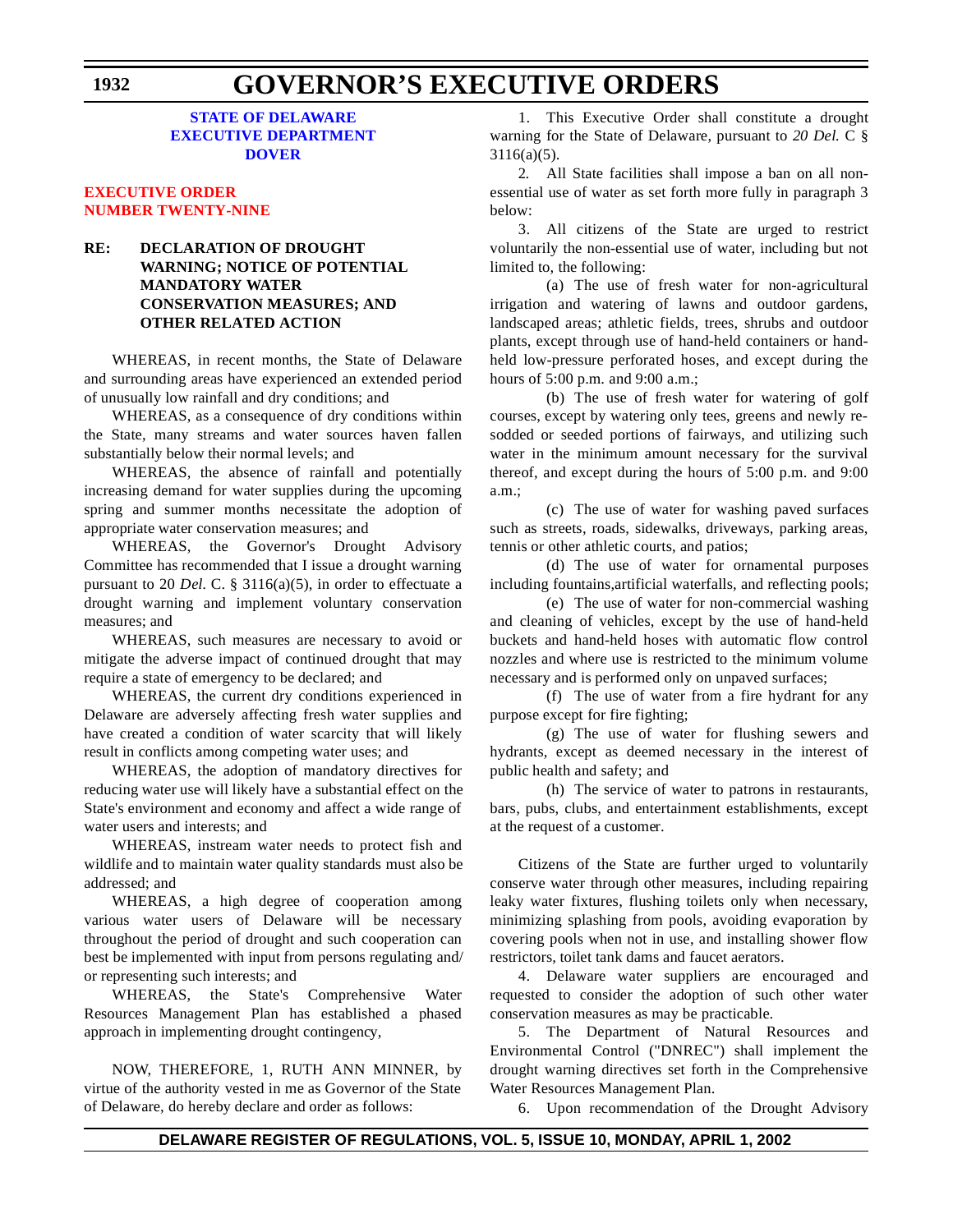## **GOVERNOR'S EXECUTIVE ORDERS**

Committee, DNREC may schedule a public hearing upon not less than seven days' notice to consider the implementation of the mandatory water usage restrictions as contemplated by *20 Del. C.* § 3116(a)(5). Stewart E. Lovell, Section Manager for DNREC's Water Supply Section, is appointed the Hearing Officer to preside at any such hearing, and shall make a written report as required by *20 Del.* C § 3116(a)(5).

7. The Drought Advisory Committee shall consult with municipalities, water suppliers and other public and private agencies and organizations, in carrying out the above-described activities.

Approved this 5th day of March, 2002. Ruth Ann Minner, Governor

Attest: Harriet Smith Windsor, Ed.D. Secretary of State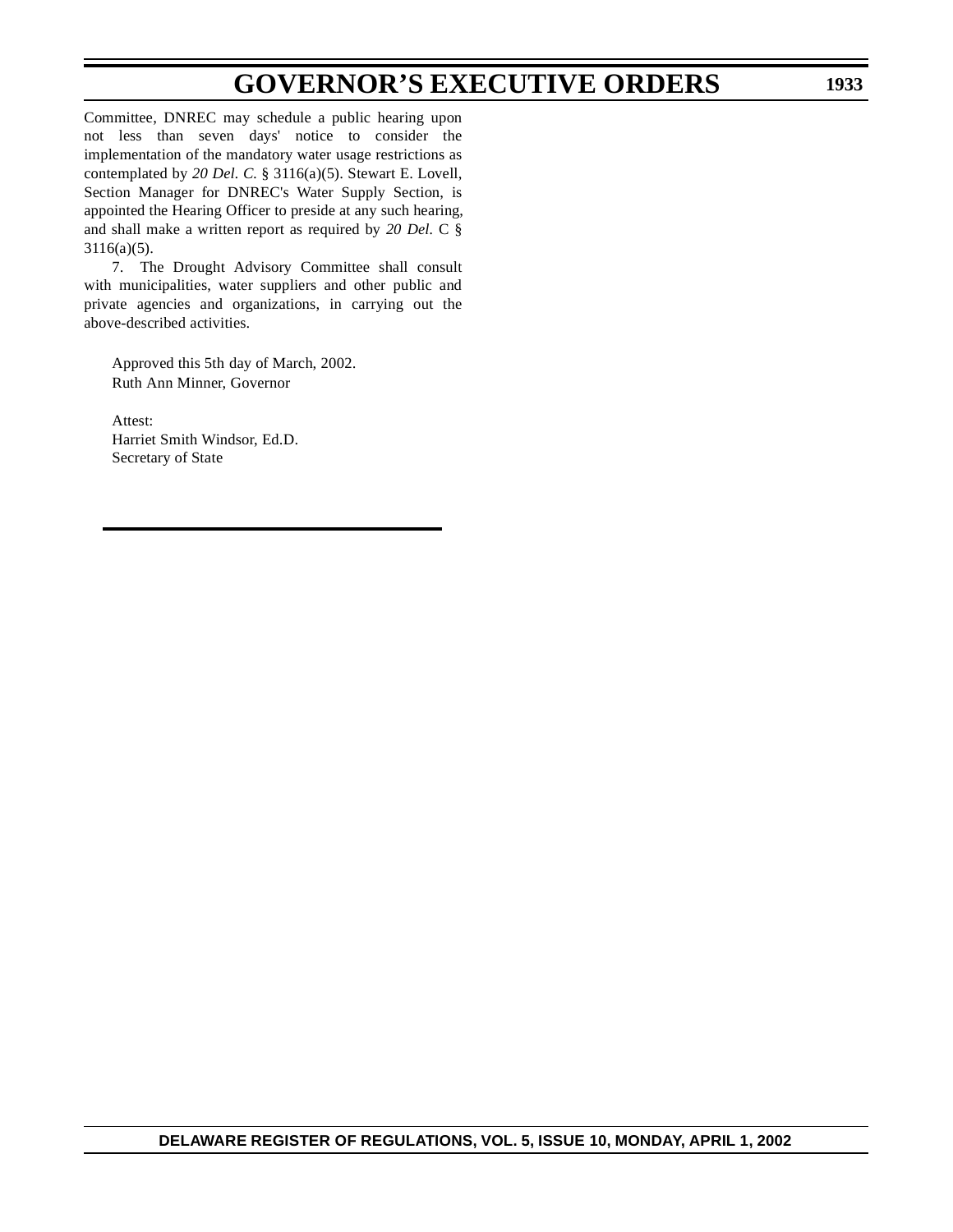#### **1934**

## **GOVERNOR'S [APPOINTMENTS](http://www.state.de.us/governor/index.htm)**

## **[BOARD/COMMISSION](#page-3-0) TERM** OF  **OFFICE APPOINTEE OFFICE**

| <b>Board of Dental Examiners</b>                                         | Robert P. Marier, D.D.S.                                                                                           | 10/16/04                                            |
|--------------------------------------------------------------------------|--------------------------------------------------------------------------------------------------------------------|-----------------------------------------------------|
| Board of Directors of the Riverfront<br>Development Corporation          | Mr. John R. Malloy                                                                                                 | Pleasure of the<br>Governor                         |
| Board of Occupational Therapy                                            | Ms. Mara Beth Schmittinger                                                                                         | 1/07/05                                             |
| Child Placement Review Board Executive Committee                         | Ms. Barbara H. Blair                                                                                               | 5/25/04                                             |
| <b>Council on Real Estate Appraisers</b>                                 | Ms. Lynn A. Perrine-Manus<br>Mr. Charles L. Witt                                                                   | 1/24/05<br>1/24/05                                  |
| Council on Shell Fisheries                                               | Mr. Patrick M. Gaffney<br>Mr. Leonard Voss, Jr.                                                                    | 1/31/05<br>1/31/05                                  |
| Council on Transportation                                                | Mr. Irwin G. Burton<br>Mr. Marvin J. Davis                                                                         | 2/07/05<br>2/07/05                                  |
| Delaware Commission for Women                                            | Kathleen Jacobs, Ph.D.<br>Ms. Geraldine Lewis-Loper                                                                | 1/14/05<br>1/14/05                                  |
| Delaware Criminal Justice Information System<br><b>Board of Managers</b> | Mr. Thomas H Jarrett                                                                                               | Pleasure of the<br>Governor                         |
| Governor's Council on Lifestyles & Fitness                               | The Honorable John C. Carney, Jr.<br>Mr. Thomas Hall<br>Ms. Vicki Huber<br>Mr. Paul Schweizer<br>Ms. Joann Wilkins | 1/29/04<br>1/29/04<br>1/29/04<br>1/29/04<br>1/29/04 |
| <b>State Board of Electrical Examiners</b>                               | Mr. John J. Walsh, III                                                                                             | 2/27/05                                             |
| State Board of Veterinary Medicine                                       | Ms. Madelyn M. Nellius                                                                                             | 2/08/05                                             |
| <b>State Committee of Dietetics and Nutritionists</b>                    | Ms. Marjorie D. Ressler                                                                                            | 9/06/04                                             |
| <b>State Emergency Response Commission</b>                               | Mr. A. Bryan Pecht                                                                                                 | 11/14/03                                            |
| State Rehabilitation Advisory Council                                    | Mr. Doyle R. Dobbins<br>Ms. Elisabeth A.Furber<br>Ms. Melissa H. Shahan                                            | 1/16/05<br>1/16/05<br>1/16/05                       |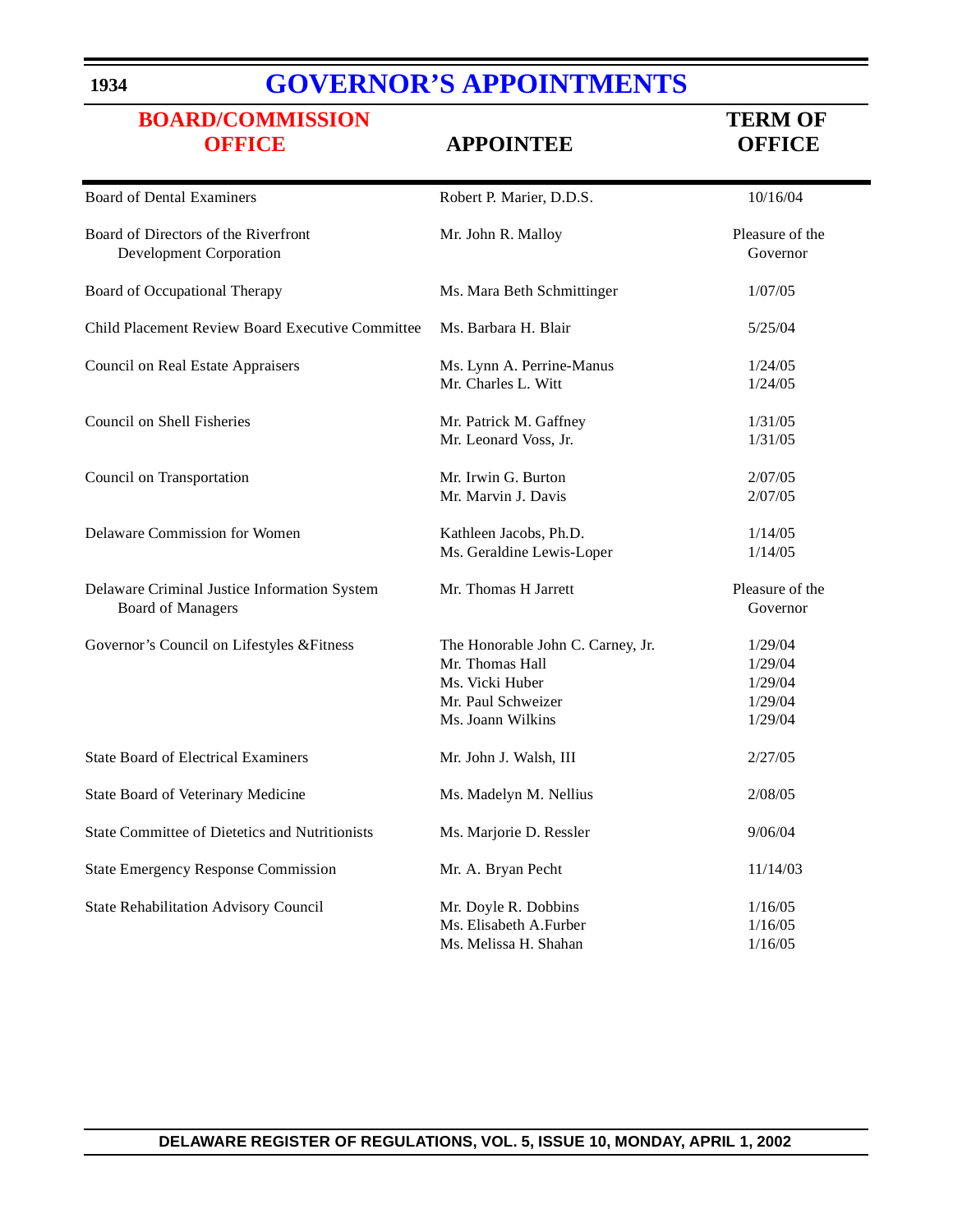## **GENERAL NOTICES**

#### **[DELAWARE FIRE](http://www.state.de.us/sfmo/commis.htm) PREVENTION COMMISSION**

Statutory Authority: 16 Delaware Code, Section 9806(b)(7) (16 **Del.C.** §9806(b)(7))

#### **[NOTICE](#page-3-0) OF SFPC POLICY**

The Delaware State Fire Prevention Commission has adopted the policy of "Procedures to Implement 16 **Del. C.**  $§9806(b)(7)$ " which gives the 3 county EMS medical directors authority to suspend EMS providers immediately from patient treatment for a period not to exceed 30 days, if they determine that it is necessary in order to prevent a clear and immediate danger to the public health. The policy was adopted and effective on February 15, 2002 at the regularly scheduled Commission meeting held at the Delaware State Fire Prevention Commission 1463 Chestnut Grove Rd., Dover, DE 19904.

#### **PROCEDURES TO IMPLEMENT 16 Del.C. § 9806 (b)(7)**

- 1. Title 16 <u>Del</u>. C. § 9806(b)(7) states:
- (b) As part of their responsibilities, the 3 county EMS medical directors shall:
- (7) Have authority to suspend EMS providers immediately from patient treatment for a period not to exceed 30 days, if they determine that it is necessary in order to prevent a clear and immediate danger to the public health.

2. Prior to suspending an EMS provider, the county EMS medical director shall investigate the incident, and in this investigation the county EMS medical director will comply with the procedures for the Incident Review Committee authorized by 16 Del. C. § 6712(b).

3. If as a result of the investigation by the Incident Review Committee, the county EMS medical director suspends an EMS provider, the county EMS medical director will inform the EMS provider of his opportunity to appeal the suspension decision to the State Fire Prevention Commission and forward a copy of the suspension letter to the Commission.

4. When the Commission receives a copy of a letter suspending an EMS provider, the letter should be forwarded to the Commission member who participated in The Incident Review Committee investigation of the EMS provider, and the Commission member, based on his knowledge of the incident, will recommend to the Commission whether further action is needed.

5. If the Commission member who reviews the suspension letter indicates that further action is needed, the matter will be placed on the Commission's next monthly agenda for review by the Commission. If the Commission agrees that further action is needed, the matter will be scheduled for a Commission hearing and notice given to the EMS provider.

6. If the Commission member who reviews the suspension letter indicates that no further action is needed, the letter is filed with the Commission.

7. If the EMS provider appeals the County EMS medical director's decision to suspend the provider to the Commission, the Commission will schedule a hearing for the next monthly Commission meeting giving notice to both the EMS provider and the County medical director.

## **DELAWARE RIVER BASIN [COMMISSION](http://www.state.nj.us/drbc/drbc.htm)**

#### **NOTICE OF PROPOSED [RULEMAKING](#page-4-0)**

The Delaware River Basin Commission (Commission) is a federal-state regional agency charged with managing the water resources of the Basin without regard to political boundaries. Its members are the governors of the four Basin states – New Jersey, New York, Pennsylvania and Delaware – and a Federal representative appointed by the President of the United States. The Commission is not subject to the requirements of 29 Delaware Code Chapter 101. This notice is published by the Commission for informational purposes

#### **Proposed Amendments to the Administrative Manual - Rules of Practice and Procedure Concerning Fees Associated with Responses to FOIA Requests**

**Summary:** The Commission will hold a public hearing to receive comments on proposed amendments to the agency's *Administrative Manual - Rules of Practice and Procedure* updating the fee schedule associated with Commission responses to Freedom of Information Act (FOIA) requests. The current schedule of fees was promulgated in 1975 and has not been updated since. Over the past quarter of a century, computer technologies have introduced new methods of recording and reproducing information that were not contemplated by the 1975 regulations, and administrative costs have increased. The proposed fee structure reflects current technologies and costs.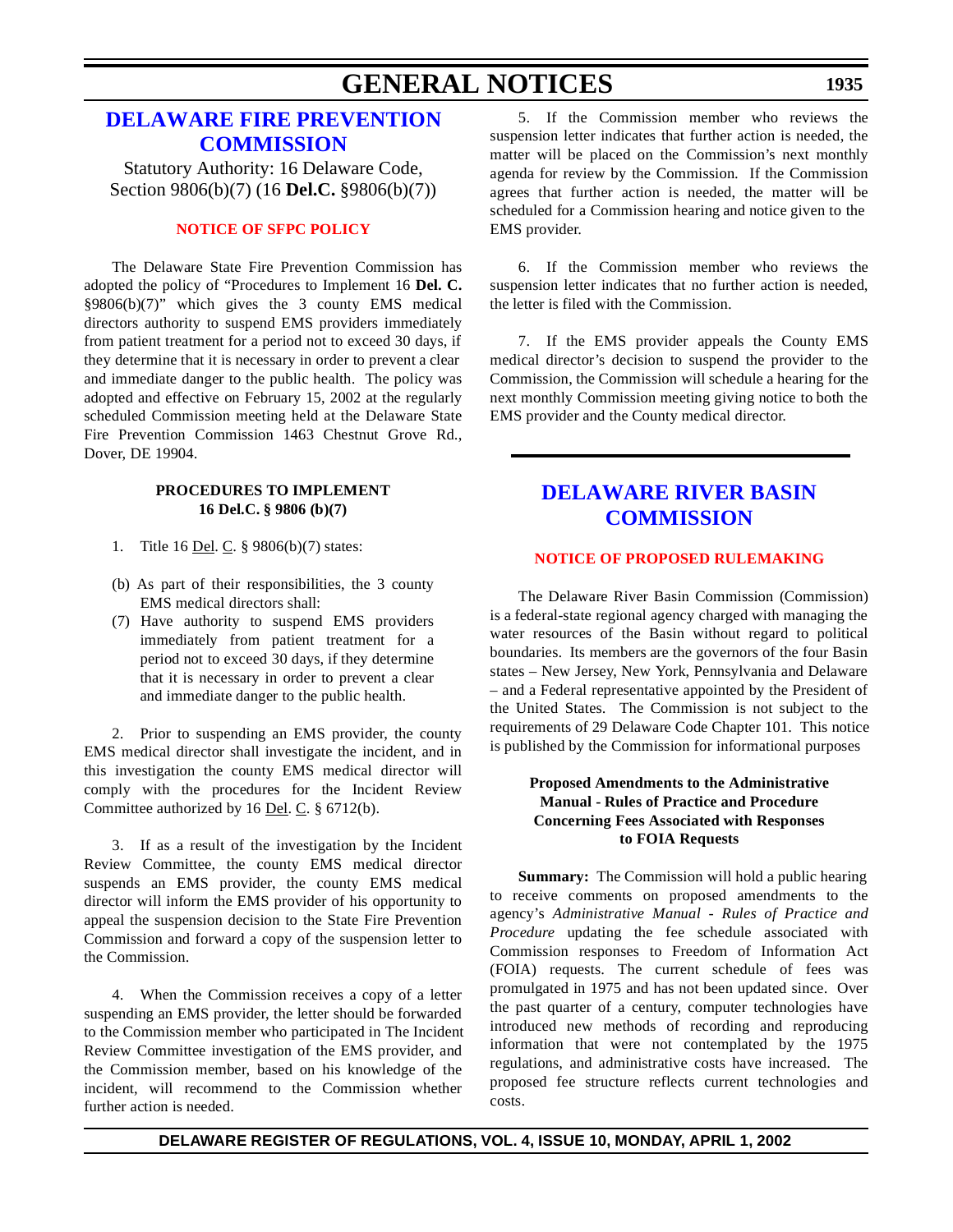## **GENERAL NOTICES**

**Dates:** The public hearing will be held on Friday, May 31, 2002 during the Commission's regular business meeting, which will begin at 1:00 p.m. The meeting on May 31 must end by 3:00 p.m., but if necessary, the hearing will continue at the Commission's next scheduled business meeting until all those who wish to testify are afforded an opportunity to do so. Persons wishing to testify are asked to register in advance with the Commission Secretary by phoning 609-883-9500 ext. 203. Written comments will be accepted through the close of the public hearing; however, earlier submittals would be appreciated.

**Addresses:** The public hearing will be held at Grey Towers National Historic Landmark, 151 Grey Towers Drive, Milford, PA. Directions to Grey Towers will be posted on the Commission's web site at http://www.drbc.net by April 1, 2002. Written comments should be addressed to the Commission Secretary at DRBC, P.O. Box 7360, West Trenton, NJ 08628-0360.

**Further Information, Contacts:** Please contact Pamela Bush, ext. 203, with questions about the proposed amendments or the rulemaking process.

**It is proposed to** amend Article 8, Section 2.8.10 "Fees" of the Delaware River Basin Commission *Administrative Manual - Rules of Practice and Procedure,* by striking the language of sub-section A of that section and replacing it with the following:

A. Unless waived in accordance with the provisions of Section 2.8.11, the following fees shall be imposed for production of any record pursuant to this part.

1. Administrative Fees.

a. Charges for administrative fees include staff time associated with:

(i) Processing FOIA requests;

(ii) Locating and reviewing files;

(iii) Monitoring file reviews;

(iv) Generating computer records (electronic print-outs); and

(v) Preparing logs of records deemed nonpublic.

b. Administrative charges will be calculated as follows: Administrative charges will be billed to the requester per quarter hour following the first quarter hour. These charges will be billed at the current, hourly paygrade rate (pro-rated for quarter hour increments) of the personnel performing the service. Administrative charges will be in addition to any copying charges.

c. Appointment Rescheduling/Cancellation – Requesters that do not reschedule or cancel appointments to view files at least one full business day in advance of the appointment may be subject to the administrative charges incurred by the Commission in preparing the requested records. The Commission will prepare an itemized invoice of these charges and mail it to the requester for payment.

2. Photocopying Fees - The following are charges for photocopies of public records made by Commission personnel:

a. Standard Sized, Black and White Copies

The charge for copying standard sized, black and white public records shall be \$0.15 per printed page (i.e., single-sided copies are \$0.15 and double-sided copies are \$0.30). This charge applies to copies on the following standard paper sizes:

- (i) 8.5" x 11"
- (ii) 8.5" x 14"
- (iii) 11" x 17"
- b. Color Copies/Printouts

The charge for color copies or color printouts shall be as follows:

- (i) 8.5" x 11" \$1.00 per page
- (ii) 8.5" x 14" \$1.50 per page
- (iii) 11" x 17" \$2.00 per page

(iv) The charge for all color copies larger than 11" x 17" (including, but not limited to: photographic imagery, GIS print-outs, and maps) shall be calculated at the rate of \$2.50 per square foot.

c. Electronically Generated Records

Charges for copying records maintained in electronic format will be calculated by the material costs involved in generating the copies (including, but not limited to: magnetic tape, diskette, or compact disc costs) and administrative costs.

d. Other Copying Fees

The Commission, at its discretion, may arrange to have records copied by an outside contractor if the Commission does not have the resources or equipment to copy such records. In this instance, the requester will be liable for payment of these costs.

3. Forwarding material to destination. Postage, insurance, and special fees will be charged on an actual cost basis.

PAMELA M. BUSH, ESQ. Commission Secretary March 7, 2002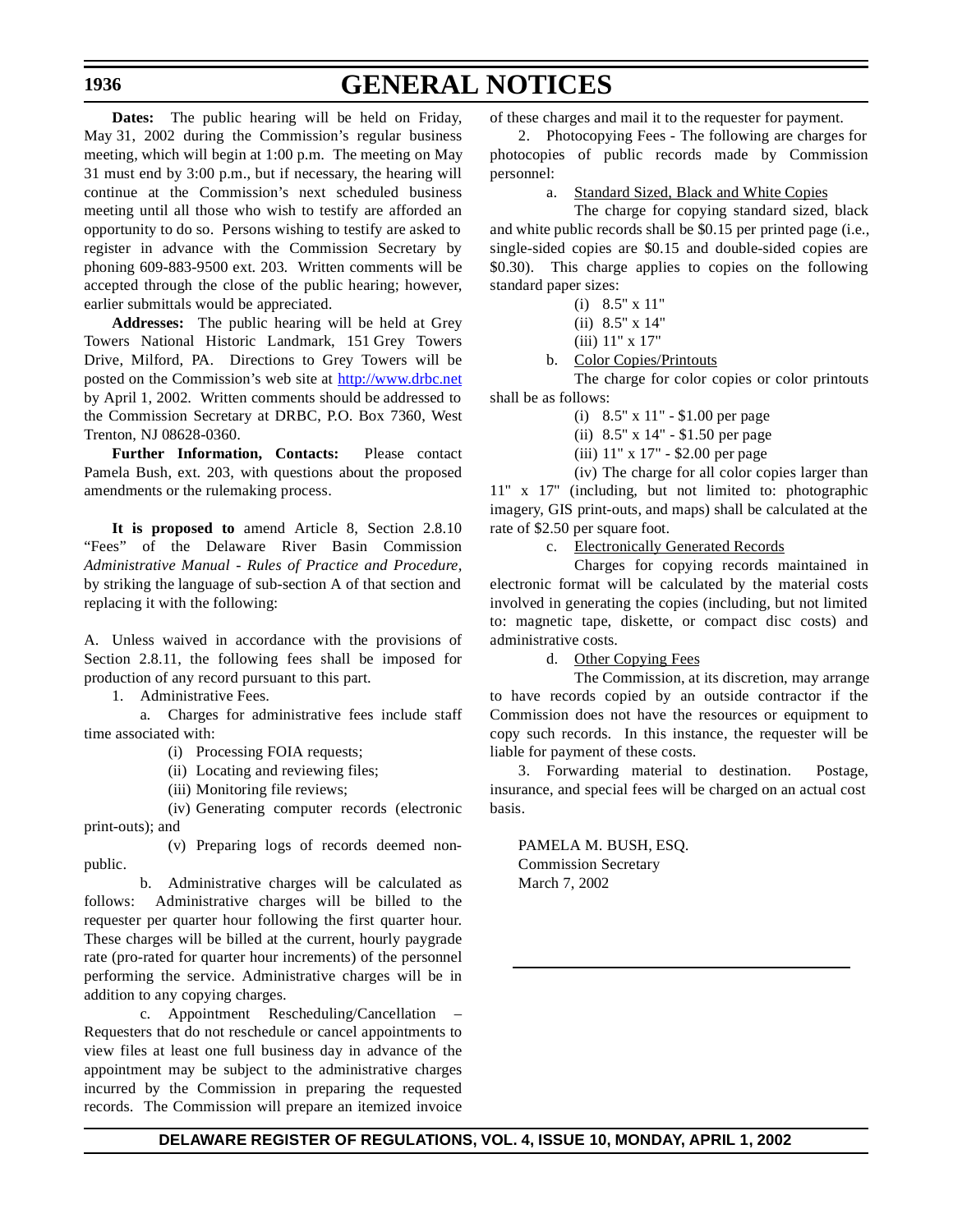## **GENERAL NOTICES**

#### **1937**

### **DELAWARE RIVER BASIN [COMMISSION](http://www.state.nj.us/drbc/drbc.htm)**

#### **NOTICE OF FINAL [RULEMAKING](#page-4-0)**

**Amendment to the Delaware River Basin Commission's Water Code and Comprehensive Plan to Establish Water Usage Reporting Requirements and Modify Water Metering Requirements**

#### **SUMMARY:**

At its April 19, 2001 business meeting, the Delaware River Basin Commission ("Commission") amended its **Water Code** and **Comprehensive Plan** to establish water usage reporting requirements for source water withdrawals and water service and to modify its existing water metering requirements for consistency with the new reporting provisions. Today's notice fulfills a requirement of the Delaware River Basin Compact, Pennsylvania Act No. 268 of 1961, that rules adopted by the Commission be filed in accordance with the laws of the signatory parties.

#### **EFFECTIVE DATE:**

This rule is effective immediately.

#### **SUPPLEMENTAL INFORMATION:**

On October 23, 2000 the Commission published on its web site a Notice of Proposed Rulemaking to establish water usage reporting requirements to ensure that the Commission has the source and service information needed to evaluate how and where water is being used in the basin. Notice was published in the **Federal Register** on November 29, 2000, the **Delaware Register of Regulations** on December 1, 2000, the **New Jersey Register** on December 4, 2000, the **New York State Register** on November 22, 2000 and the **Pennsylvania Register** on November 11, 2000. A public hearing was held on January 9, 2001. The proposed amendments were substantively revised on the basis of the written and oral testimony received, and a notice of revised proposed rulemaking was published in the Federal Register on March 1, 2001, the **Delaware Register of Regulations** on March 1, 2001, the **New Jersey Register** on March 5, 2001, the **New York State Register** on February 28, 2001 and the **Pennsylvania Bulletin** on March 3, 2001. An additional comment period and public hearing were provided. The final rule was approved by the Commission at the conclusion of the hearing on April 19, 2001.

The final rule amends Section 2.50.1, "Service Metering" and Section 2.50.2, "Source Metering, Recording and Reporting" of the Commission's Water Code and adds a new Section 2.50.3, "Reporting Requirements." The title of Section 2.50 is revised to read, "Water Metering and Reporting Requirements." Section 2.50.1 is amended to authorize, rather than require, the Executive Director to enter into administrative agreements with the implementing agencies of the signatory states, whereby the appropriate state agencies will administer and enforce the provisions of the regulation. Section 2.50.1 is further amended to provide that in the absence of such an administrative agreement, the Commission shall serve as the agency for administration and enforcement. Section 2.50.2 is amended to provide that the Commission shall administer and enforce the regulation in the New York portion of the basin. New Section 2.50.3 enumerates the types of source and service data to be reported for water supply systems serving the public and for other withdrawals subject to the requirements of Section 2.50.1, Section 2.50.2 and the Commission's Ground Water Protected Area Regulations. In order to avoid redundant reporting, Section 2.50.3 enumerates different reporting requirements for the year 2000 than for subsequent years. For the year 2000, a greater one-time effort is required to initiate reporting. For subsequent years, a much smaller effort is required to continue reporting.

#### **FURTHER INFORMATION, CONTACT:**

Additional information, including background on the need for water usage reporting requirements and an account of the process by which the amendments were developed, is contained in the original Notice of Proposed Rulemaking, December 1, 2000. The text of the new reporting requirements and the complete **Water Code** as amended are available on the Commission's web site at http:// www.DRBC.net, or upon request from the Delaware River Basin Commission, P.O. Box 7360, West Trenton, NJ 08628-0360. For further information, contact Pamela M. Bush, Commission Secretary and Assistant General Counsel, Delaware River Basin Commission, (609)-883-9500 (x203).

Pamela M. Bush, Esq. Commission Secretary March 11, 2002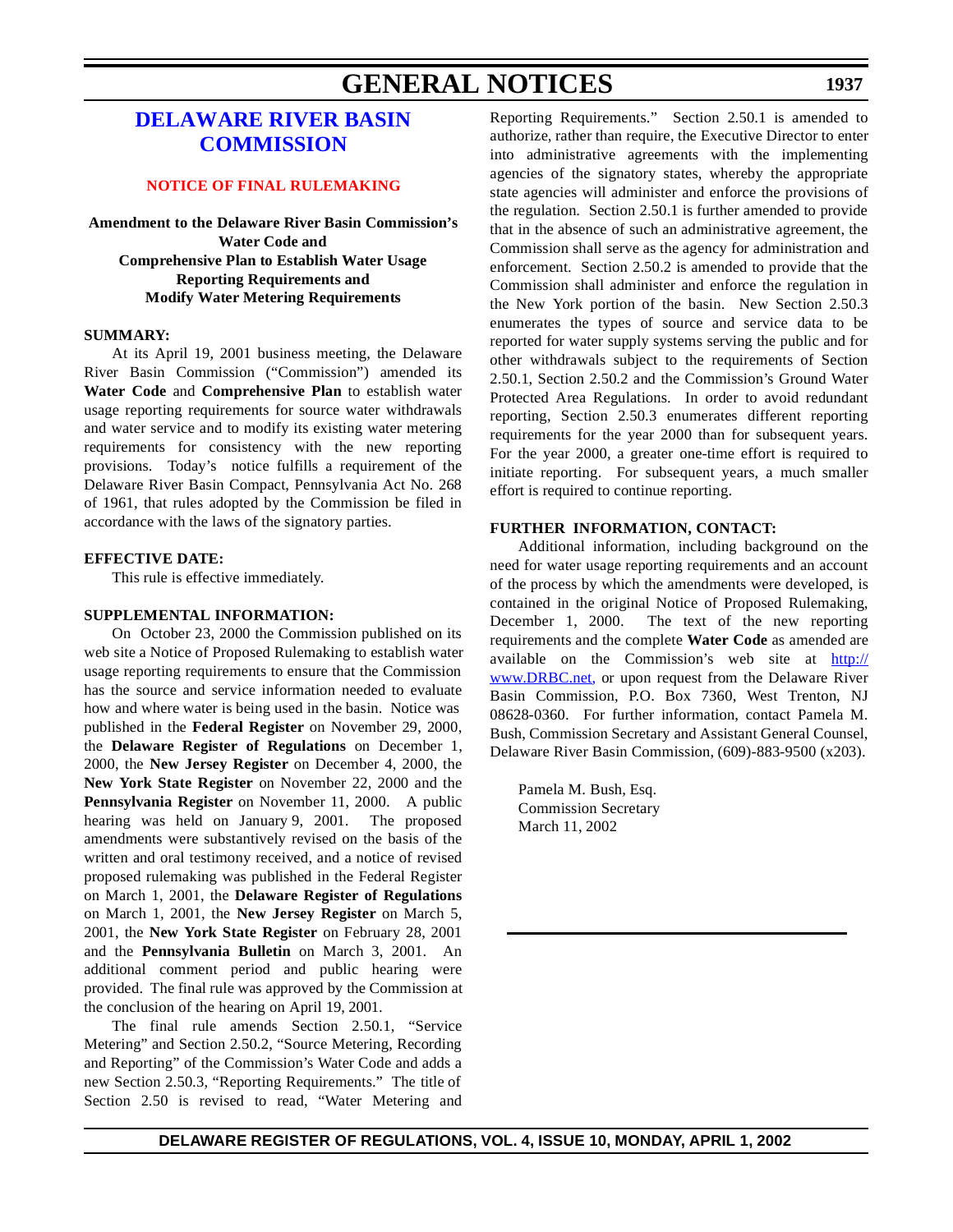### **[DELAWARE FIRE](http://www.state.de.us/sfmo/commis.htm) PREVENTION COMMISSION NOTICE OF PUBLIC [HEARING](#page-4-0)**

The Delaware State Fire Prevention Commission will hold a hearing pursuant to 16 **Del.C.** §6603 and 29 **Del.C.** Ch. 101, to receive public comment regarding a proposed change to the State Fire Prevention Regulations. The Commission is proposing to amend Chapter III, Forms, of the Ambulance Service Regulations as follows:

Add Section XVII - Ambulance Company's Intent to Discontinue Service

Add Section XVIII - Basic Life Support Data Assessment Committees

#### **DATE, TIME AND PLACE OF PUBLIC HEARING**

DATE: Tuesday, May 28, 2002 TIME: 9:00 AM and 7:00 PM PLACE: Commission Chamber Delaware State Fire School Delaware Fire Service Center 1463 Chestnut Grove Road Dover, Delaware 19904

Persons may view the proposed addition to the Regulations between the hours of 8:00 a.m. to 4:30 p.m., Monday through Friday, at the Delaware State Fire Prevention Commission Office, Delaware Fire Service Center, 1463 Chestnut Grove Road, Dover, Delaware, 19904.

Persons may present their views in writing by mailing their views to the Commission at the above address prior to the hearing or by offering testimony at the public hearing. If the number of persons desiring to testify at the public hearing is large, the amount of time allotted to each speaker will be limited.

#### **Ambulance Company's Intent To Discontinue Service**

#### **STEP 1**

Any fire department and/or ambulance company desiring to terminate ambulance service in the state of Delaware must notify the Delaware State Fire Prevention Commission in writing 120 days before terminating service.

#### **STEP 2**

Immediately upon notification of a fire department and/ or ambulance company's desire to terminate service, the Chairman or the Vice Chairman of the Delaware State Fire Prevention Commission shall notify the president of the county firemen's association in which the fire department and/or ambulance company provides service to the residences and visitors of the state of Delaware for that district.

#### **STEP 3**

Immediately upon receiving notification of a fire department and or ambulance company's desire to terminate service the county firemen's association president shall appoint a committee. The committee shall include, but not be limited to: two members shall be the President's of the County Fire Chief's and County Ambulance Associations or their designees. The County President shall have the right to appoint other members to this committee as he and/or she may deem necessary.

1. To communicate and offer assistance to the terminating company in an effort to help them continue service.

2. In the event that the county committee is unable to get the company to continue service, they shall then contact the surrounding departments and ascertain and/or develop a plan for those departments to divide the district and continue service.

 3. In the event that steps one and two fail the county committee may put forth any and all suggestions they deem viable in order to provide ambulance service to the residences and visitors of the state of Delaware for that district.

4. The committee, through the County President, shall report to the Delaware State Fire Prevention Commission within 60 days with their recommendations and/or findings.

#### **BASIC LIFE SUPPORT DATA ASSESSMENT COMMITTEES**

**MEMBERS:** The State Fire Prevention Commission, hereinafter referred to as the Commission, hereby establishes Basic Life Support (BLS) Data Assessment Committees, hereinafter referred to as the Committees.

There shall be three committees, one in each county of the State of Delaware. Members shall consist of representatives from the County Volunteer Firemen's Association, the County Fire Chief's Association, the County Ambulance Association, and the County or local Fire and Emergency Medical (EMS) Dispatch Center dispatching the respective Company's EMS calls.

The President of his or her respective Association shall appoint each representative. The manager of the Fire and EMS Dispatch Center dispatching the Company's BLS incidents shall appoint the Dispatch Center representative.

The representative from each Association shall serve on their respective Committee until a letter of appointment is received from the respective Association or Dispatch Center indicating replacement of their current representative.

**GOAL:** Each Committee shall meet at least biannually, or as necessary, to review their respective County's Fire and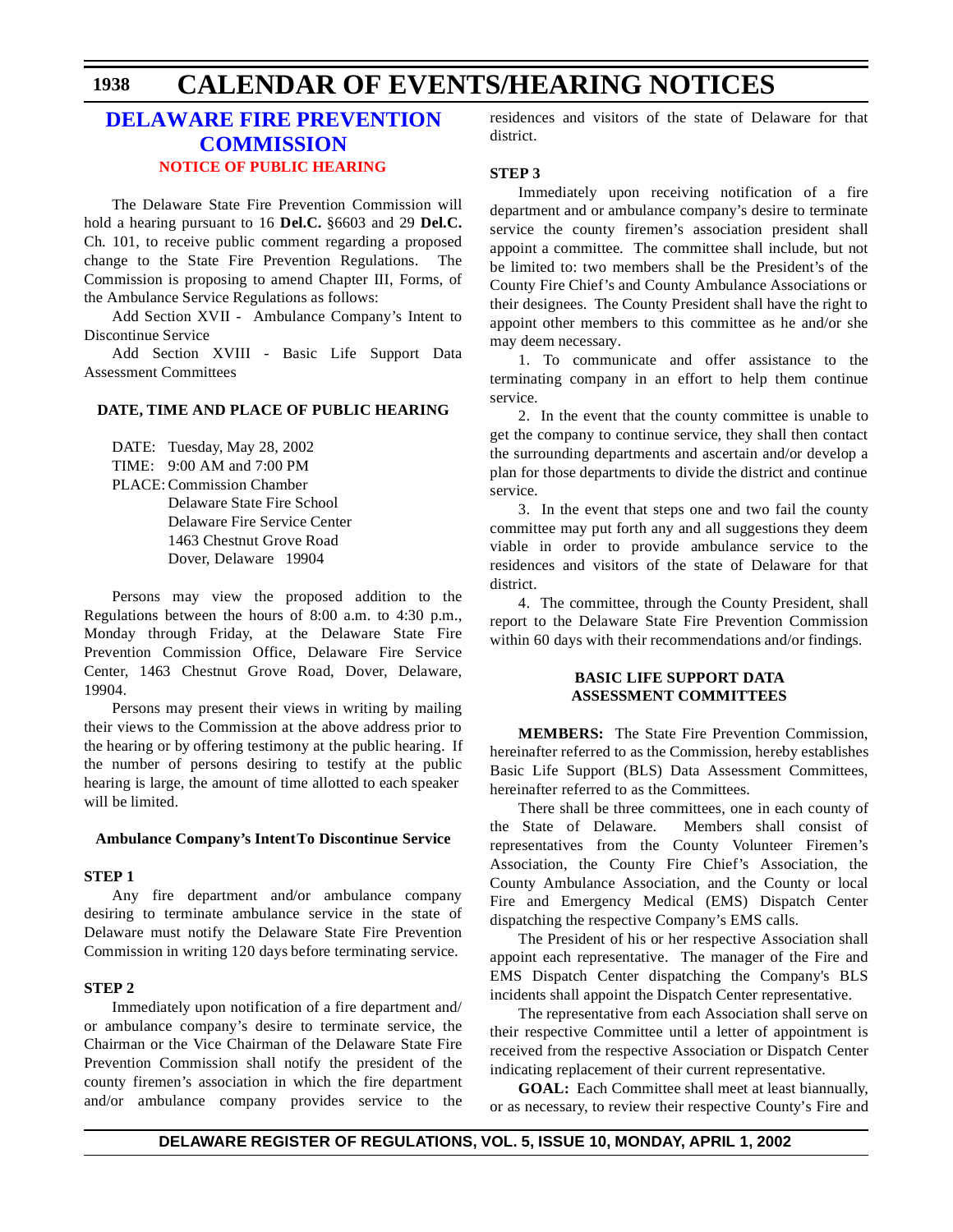EMS Dispatch Center's Basic Life Support (BLS) data. They shall review the monthly data for each Ambulance Provider, hereinafter referred to as Provider, in their County. Criteria for review shall include numbers of dispatched calls, scratches, and special circumstances.

If the Committee deems that a Provider needs improvement in an area, the Committee shall schedule a meeting with that Provider to determine if they can support the Provider in solving the identified problem(s). When meeting with the Provider, the Committee, by consensus, shall select a Chair to mediate discussions presented by the Committee to the Provider.

In the event that the Committee has problems with the Provider, or the Provider has problems with the Committee, either may forward the problem to the Commission through the normal Grievance Procedures, previously adopted by the Commission.

Each Committee shall submit an annual written report to the Commission, reporting on their reviews, and any suggestions they might have to improve the BLS system or Committee procedures.

## **DEPARTMENT OF [ADMINISTRATIVE SERVICES](http://professionallicensing.state.de.us/index.shtml) DIVISION OF PROFESSIONAL REGULATION REAL ESTATE [COMMISSION](#page-4-0)**

PLEASE TAKE NOTICE, pursuant to 29 **Del.C.** Chapter 101 and 24 **Del.C.** Sections 2905(a)(1) and 2911(b), the Delaware Real Estate Commission proposes to revise its Guidelines for Fulfilling the Delaware Real Estate Education Requirement. The proposed amendments revise Guideline 6.1.2 to permit the listing of specific courses of instruction that are acceptable for continuing education credit towards the requirement for renewal. The proposed revisions include insertion of a new Guideline 6.2.1 permitting up to three credits of continuing education applicable to legislative update for Delaware Association of Realtor members who serve on the State Government Affairs Committee provided that they attend no less than eighty percent of the annual meetings of that committee and attendance is certified in the form and manner prescribed by the Commission.

A public hearing will be held on the proposed Education Guidelines on Thursday, May 9, 2002 at 9:00 a.m., in the Second Floor Conference Room A of the Cannon Building, 861 Silver Lake Boulevard, Dover, Delaware, 19904. The Commission will receive and consider input in writing from any person on the proposed Education Guidelines. Any written comments should be submitted to the Commission in care of Joan O'Neill at the above address. The final date to submit written comments shall be at the above scheduled public hearing. Anyone wishing to obtain a copy of the proposed Education Guidelines or to make comments at the public hearing should notify Joan O'Neill at the above address by calling (302) 744-4519.

This notice will be published in two newspapers of general circulation not less than twenty (20) days prior to the date of the hearing.

#### **[DEPARTMENT OF](http://www.state.de.us/deptagri/index.htm) AGRICULTURE [AQUACULTURE](#page-4-0) REGULATIONS**

The Department proposes these regulations pursuant to 3 **Del.C.** § 407(a). The proposed regulations contain the following general sanctions: Definitions, Aquaculture Registration, General Aquaculture Permits, Restricted Aquaculture Permits, Aquaculture Stock Certification, Aquaculture Broodstock, Identification and Certification, Inspection of Premises, Enforcement, Future Considerations, Fee Fishing, Aquaculture Facility Protection and Civil Penalties. These regulations are intended to more clearly define the role of the Department in the Delaware aquaculture industry. The proposed regulations will be considered at a public hearing scheduled for May 10, 2002 at 1:00 p.m. at the Delaware Department of Agriculture Building, Conference Room #1. Copies of the proposed regulations may be obtained from the State Veterinarian's office. Comments may be submitted in writing to Bruce R. Walton on or before 1:00 p.m. on May 10, 2002 and/or in person at the hearing. The Delaware Department of Agriculture is located at 2320 S. DuPont Highway, Dover, Delaware 19901 and the phone number is (302) 698-4503.

#### **[DEPARTMENT OF](http://www.state.de.us/deptagri/index.htm) AGRICULTURE Forest [Service Regulations](#page-4-0)**

The Department proposes these amendments to the Forest Service's Regulations pursuant to 3 **Del.C.** § 1011. It's purpose in proposing these amendments is to streamline the procedures for responding to potential or existing water quality problems arising from silvicultural activities and to establish an enforcement and penalty scheme for those who fail to obtain and file the necessary permits before commencing timber harvesting activities.

The proposed amendments to the regulations will be considered at a public hearing scheduled for May 8, 2002 at 4:00 PM at the Delaware Department of Agriculture Building, conference Room No. 1. Copies of the proposed amendments to the regulations may be obtained from the State Forester's Office. Public comments may be submitted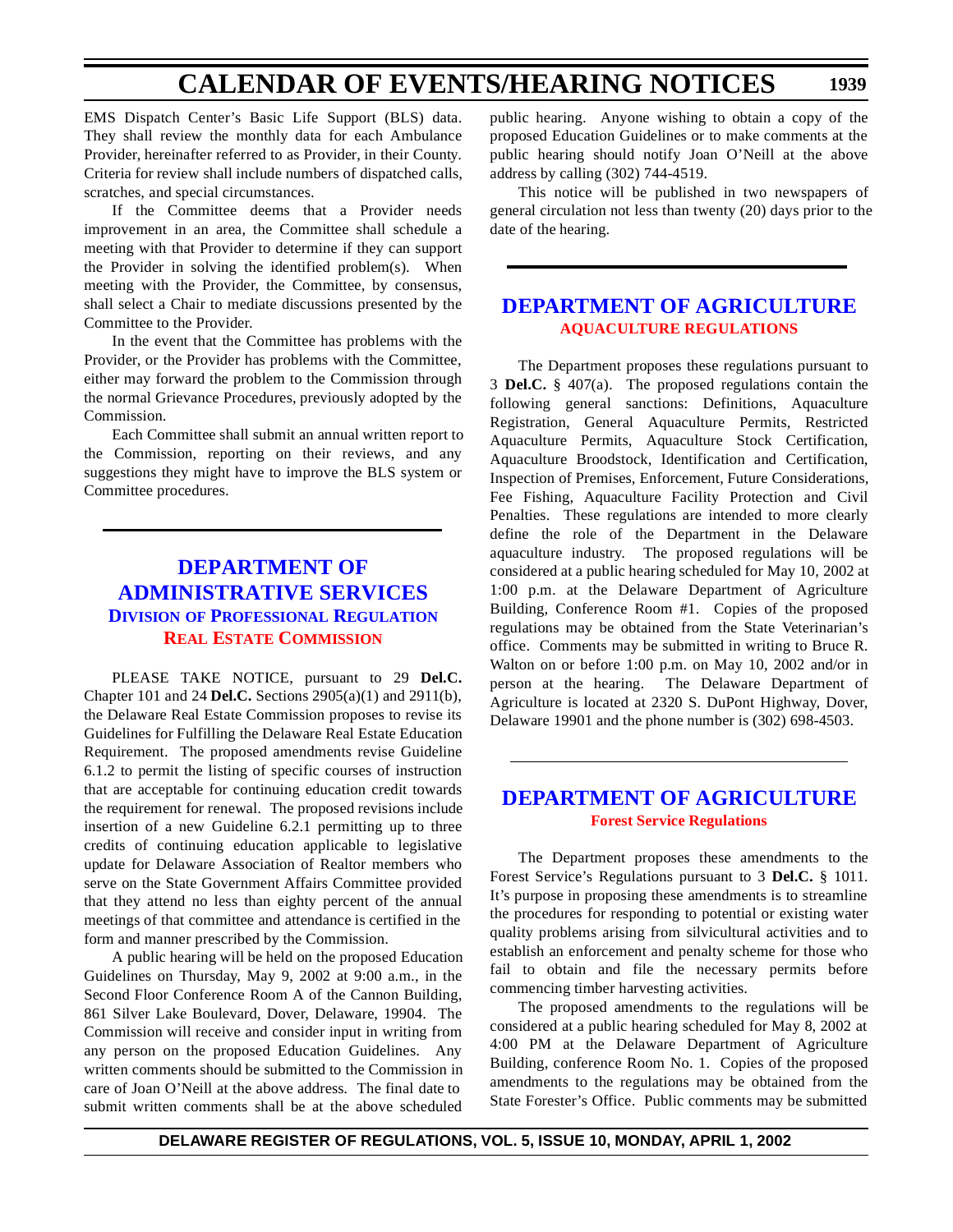in writing to E. Austin Short, III on or before 4:00 PM on May 8, 2002 and/or in person at the public hearing. The Delaware Department of Agriculture is located at 2320 South DuPont Highway, Dover, Delaware and the telephone number is (302) 698-4503.

#### **STATE BOARD OF [EDUCATION](#page-4-0)**

The State Board of Education will hold its monthly meeting on Thursday, April 18, 2002 at 9:00 a.m. in the Townsend Building, Dover, Delaware.

#### **DEPARTMENT OF HEALTH AND [SOCIAL SERVICES](http://www.state.de.us/dhss/dph/index.htm) DIVISION OF PUBLIC HEALTH** Office of Health Facilities Licensing

and Certification **Notice of Public [Hearing](#page-4-0)**

The Office of Health Facilities Licensing and Certification, Division of Public Health, Department of Health and Social Services will hold a public hearing to discuss the proposed Delaware Regulations for Adult Day Care Facilities.

The regulations for Adult Day Care Facilities apply to any program that provides health, social, and related support services as described in these regulations for four or more functionally impaired adults who reside in the community and are in need of these services as determined by a preadmission assessment. Adult Day Care facilities do not include programs intended exclusively or primarily to provide activities or training to the developmentally disabled or mentally ill. These services are provided to adults for a period of less than 12 hours during the day and are provided in a setting other than a participant's home or the residence of the facility operator.

The public hearing will be held April 25, 2002 at 1:00 PM in the 3<sup>rd</sup> Floor Conference Room, Jesse Cooper Building, Federal and Water Streets, Dover, Delaware 19903.

Copies of the proposed regulations are available for review by calling the following location:

> Office of Health Facilities Licensing and Certification 2055 Limestone Road, Suite 200 Wilmington, DE 19808 Telephone: (302) 995-8521

Anyone wishing to present his or her oral comments at this hearing should contact Ms. Vanette Seals at (302) 995- 8521 by April 16, 2002. Anyone wishing to submit written comments as a supplement to or in lieu of oral testimony should submit such comments by May 1, 2002 to:

> David P. Walton, Hearing Officer Division of Public Health P.O. Box 637 Dover, Delaware 19903-0637

#### **DIVISION OF SOCIAL [SERVICES](http://www.state.de.us/dhss/dss/dsshome.html) PUBLIC NOTICE Medicaid/Medical [Assistance Program](#page-4-0)**

In compliance with the State's Administrative Procedures Act (APA - Title 29, Chapter 101 of the Delaware Code) and with 42CFR §447.205, and under the authority of Title 31 of the Delaware Code, Chapter 5, Section 505, the Delaware Department of Health and Social Services (DHSS) / Division of Social Services / Medicaid/ Medical Assistance Program is proposing to implement new policy in the Division of Social Services Manual (DSSM): DSSM 6011 - 6111. The proposed new policy establishes the Relative Caregivers' (Non-Parent) Transitional Resource Program.

Any person who wishes to make written suggestions, compilations of data, testimony, briefs or other written materials concerning the proposed new regulations must submit same to Mary Ann Daniels, Policy and Program Implementation Unit, Division of Social Services, P.O. Box 906, New Castle, Delaware by April 30, 2002.

The action concerning the determination of whether to adopt the proposed regulation will be based upon the results of Department and Division staff analysis and the consideration of the comments and written materials filed by other interested persons.

#### **DIVISION OF SOCIAL [SERVICES](http://www.state.de.us/dhss/dss/dsshome.html) PUBLIC NOTICE Medicaid/Medical [Assistance Program](#page-4-0)**

In compliance with the State's Administrative Procedures Act (APA - Title 29, Chapter 101 of the Delaware Code) and with 42CFR §447.205, and under the authority of Title 31 of the Delaware Code, Chapter 5, Section 505, the Delaware Department of Health and Social Services (DHSS) / Division of Social Services / Medicaid/ Medical Assistance Program is proposing to implement a policy change to the following section of the Division of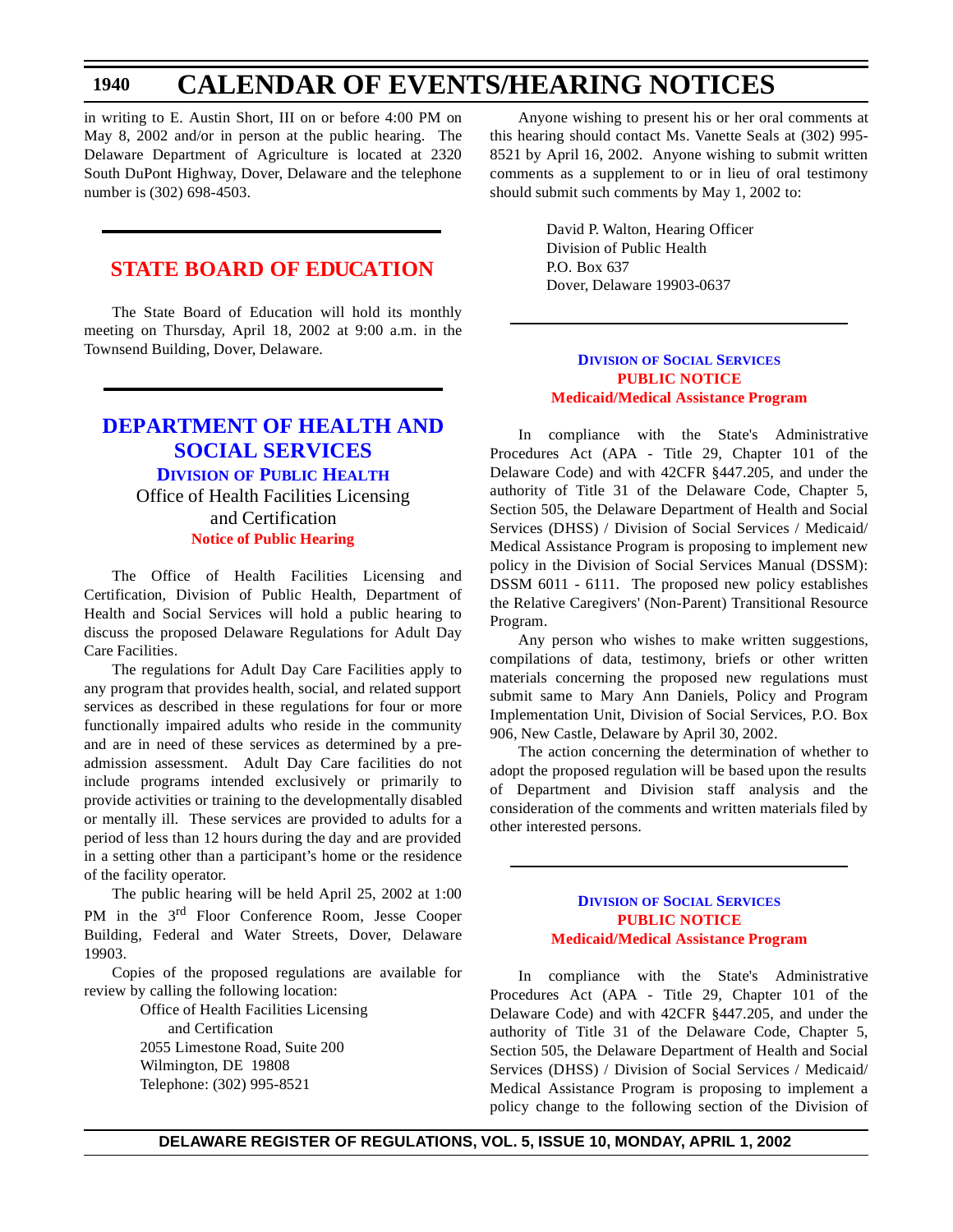Social Services Manual (DSSM): DSSM 15400.6.1. The proposed change clarifies the Medicaid eligibility termination date for Foster Children who move out-of-state.

Any person who wishes to make written suggestions, compilations of data, testimony, briefs or other written materials concerning the proposed new regulations must submit same to Mary Ann Daniels, Policy and Program Implementation Unit, Division of Social Services, P.O. Box 906, New Castle, Delaware by April 30, 2002.

The action concerning the determination of whether to adopt the proposed regulation will be based upon the results of Department and Division staff analysis and the consideration of the comments and written materials filed by other interested persons.

#### **DIVISION OF SOCIAL [SERVICES](http://www.state.de.us/dhss/dss/dsshome.html) PUBLIC NOTICE [Medicaid/Medical](#page-4-0) Assistance Program**

In compliance with the State's Administrative Procedures Act (APA - Title 29, Chapter 101 of the Delaware Code) and with 42CFR §447.205, and under the authority of Title 31 of the Delaware Code, Chapter 5, Section 505, the Delaware Department of Health and Social Services (DHSS) / Division of Social Services / Medicaid/ Medical Assistance Program is proposing to implement Title XIX Medicaid State Plan changes mandated by the Health Insurance Portability and Accountability Act of 1996 (HIPAA). Subtitle F of HIPAA, the Administrative Simplification section, standardizes the format of electronic data interchange of certain types of administrative and financial transactions used in healthcare.These changes reflect the replacement of local reimbursement code sets with the use of standard, more generic national codes for services.

#### **Summary of Changes - Reimbursement Methodology**

1. Early and Periodic Screening, Diagnosis and Treatment (EPSDT) Services:

- dental treatment and specialized dental services change reimbursement from fee-for-service to a percentage of charges
- add to the list of EPSDT services, Private Duty Nursing in excess of eight (8) hours with prior authorization.
- 2. Extended Services to Pregnant Women:
- change reimbursement language from the locally specific "hourly" rate to the generic "unit" rate; unit rates are based on fifteen (15) minute increments.
- 3. Home Health Services
- simplify the reimbursement methodology language and change reimbursement language from the locally specific per "visit" and "hour" rates to the generic "unit" rate; unit rates are based on fifteen (15) minute increments.
- 4. Private Duty Nursing
- change reimbursement language from the locally specific "hourly" rate to the generic "unit" rate; unit rates are based on fifteen (15) minute increments.

Any person who wishes to make written suggestions, compilations of data, testimony, briefs or other written materials concerning the proposed new regulations must submit same to Mary Ann Daniels, Policy and Program Implementation Unit, Division of Social Services, P.O. Box 906, New Castle, Delaware by April 30, 2002.

The action concerning the determination of whether to adopt the proposed regulation will be based upon the results of Department and Division staff analysis and the consideration of the comments and written materials filed by other interested persons.

#### **DELAWARE RIVER BASIN [COMMISSION](http://www.state.nj.us/drbc/drbc.htm) 25 STATE POLICE DRIVE P.O. BOX 7360 WEST TRENTON, NJ 08628-0360 NOTICE OF PUBLIC [HEARING](#page-4-0)**

The Delaware River Basin Commission ("DRBC" or "Commission") is a federal-state regional agency charged with managing the water resources of the Basin without regard to political boundaries. Its members are the governors of the four Basin states – New Jersey, New York, Pennsylvania and Delaware – and a Federal representative appointed by the President of the United States. As such, the Commission is exempt from the requirements of 29 Delaware Code Chapter 101. The following notice is published by the Delaware River Basin Commission for informational purposes.

#### **Proposed Guidance for Developing Integrated Resource Plans**

**Summary.** This notice is published by the Commission pursuant to a decision of the commissioners to hold a public hearing and solicit written comment on the proposed "Guidelines for Developing an Integrated Resource Plan Under the Delaware River Basin Commission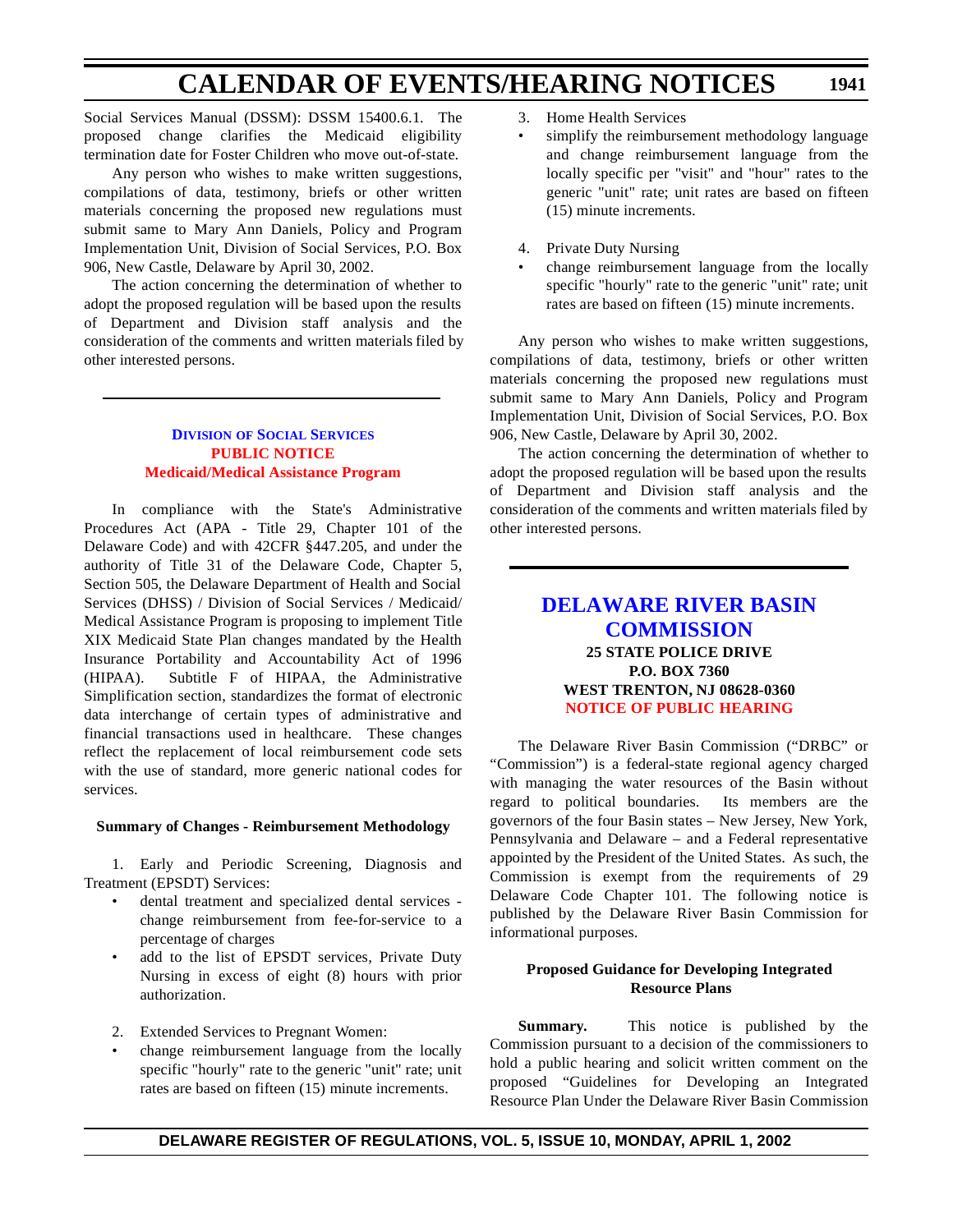Southeastern Pennsylvania Ground Water Protected Area Regulations" (*Guidelines*). Integrated resource plans ("IRPs") evaluate water resources availability and demands on a watershed level, providing a comprehensive approach to water resource management. Such plans have regulatory significance in the Basin only within the Ground Water Protected Area of Southeastern Pennsylvania. However, the Commission recognizes the value of IRPs for improving water resource planning at the local level and will support their development in watersheds throughout the basin by providing guidance and technical assistance to the sponsoring agencies or municipalities. The *Guidelines* are not a regulation, and the DRBC does not intend to give them that weight or deference. The *Guidelines* may be viewed on the Commission's web site, at http://www.drbc.net.

**Dates.** The public hearing will be held on April 3, 2002 during the Commission's regular business meeting, which will begin at 1:00 p.m. The hearing will continue until all those present who wish to testify are afforded an opportunity to do so. Persons wishing to testify are asked to register in advance with the Commission Secretary, by phoning 609- 883-9500 ext. 203. Written comments will be accepted through the close of the public hearing.

**Addresses.** The public hearing will be held at the Commission's offices at 25 State Police Drive in West Trenton, New Jersey. Directions are posted on the Commission's web site at http://www.drbc.net. Written comments should be addressed to the Commission Secretary at DRBC, P.O. Box 7360, West Trenton, NJ 08628-0360.

**Further Information, Contacts.** Please contact Jonathan Zangwill at 609-883-9500 x307 with questions about the proposed *Guidelines* and Pamela Bush, ext. 203, with questions about the hearing process.

PAMELA M. BUSH, ESQ. Commission Secretary March 6, 2002

#### **DELAWARE [RIVER BASIN](http://www.state.nj.us/drbc/drbc.htm)  COMMISSION 25 STATE POLICE DRIVE P.O. BOX 7360 WEST TRENTON, NJ 08628-0360**

The Delaware [River Basin Commission](#page-4-0) will meet Wednesday, April 3, 2002 in West Trenton, New Jersey. For more information contact Pamela M. Bush, Commission Secretary and Assistant General Council, at (609) 883-9500 ext. 203.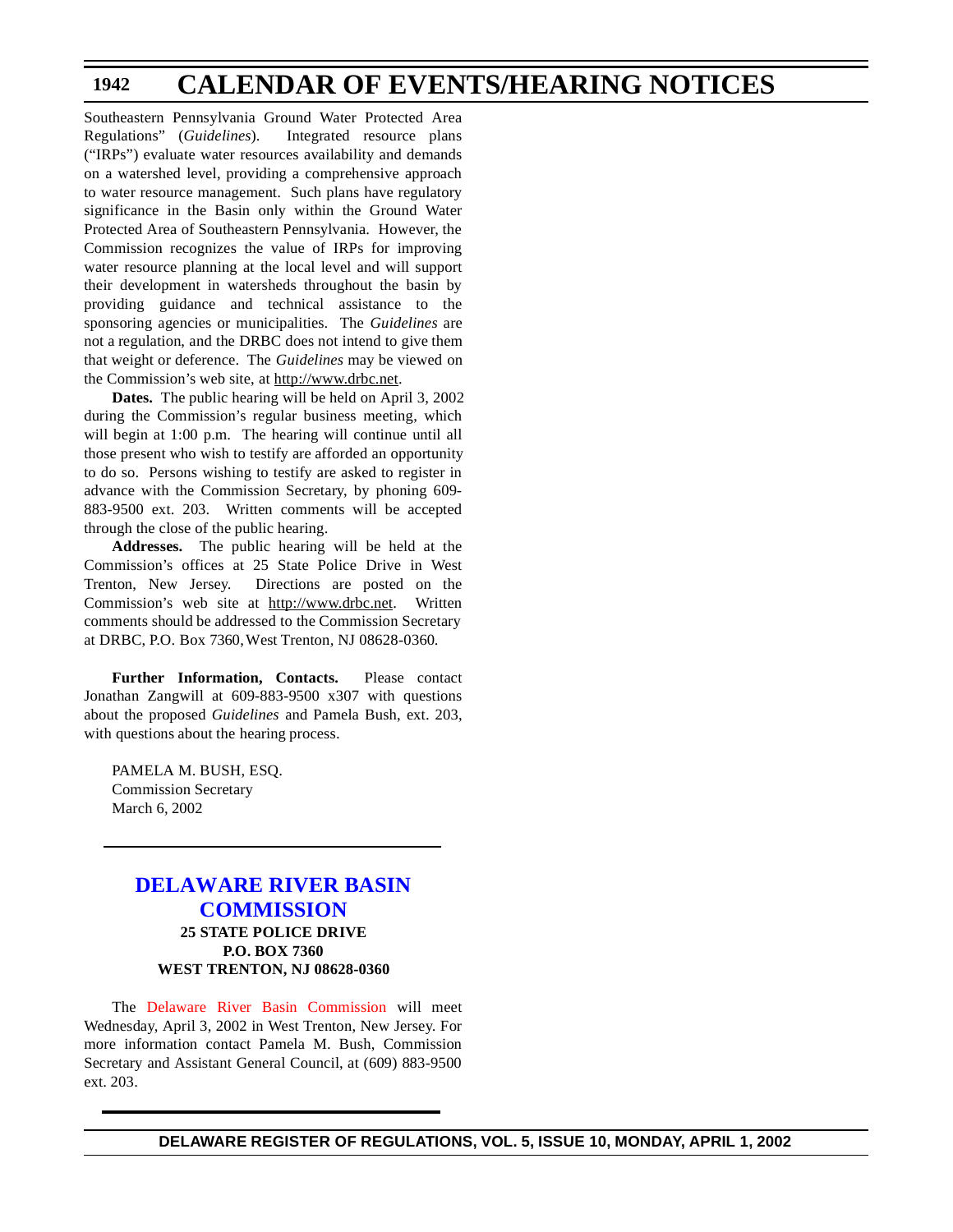# SUBSCRIBE TO THE OFFICIAL SOURCE OF COMPLETE INFORMATION ON DELAWARE STATE REGULATIONS

**THE**  DELAWARE REGISTER **OF** REGULATIONS

A single-source document for regulatory information, including proposed and adopted text of state regulations, all emergency regulations, Governors Executive Orders and Appointments, Attorney General Opinions, General Notices and notices of public

hearings and open meetings of state agencies.

| YES, PLEASE ENTER MY SUBSCRIPTION FOR THE DELAWARE REGISTER AT \$1 20/YEAR                                                |
|---------------------------------------------------------------------------------------------------------------------------|
| You will be billed upon receipt of your order. Subscription period runs from January to December. Mid-year                |
| subscriptions will be prorated at \$10 per issue. Back issues are available at \$12 per issue. Subscription fees are non- |
| refundable.                                                                                                               |

| YES, PLEASE ENTER MY SUBSCRIPTION FOR THE DELAWARE REGISTER AT \$1 20/YEAR<br>You will be billed upon receipt of your order. Subscription period runs from January to December. Mid-year<br>subscriptions will be prorated at \$10 per issue. Back issues are available at \$12 per issue. Subscription fees are non-<br>refundable. |  |  |                                                                                                                     |  |  |
|--------------------------------------------------------------------------------------------------------------------------------------------------------------------------------------------------------------------------------------------------------------------------------------------------------------------------------------|--|--|---------------------------------------------------------------------------------------------------------------------|--|--|
|                                                                                                                                                                                                                                                                                                                                      |  |  |                                                                                                                     |  |  |
|                                                                                                                                                                                                                                                                                                                                      |  |  |                                                                                                                     |  |  |
|                                                                                                                                                                                                                                                                                                                                      |  |  | $\begin{tabular}{c} 2.1cm & 2.1cm & 2.1cm & 2.1cm & 2.1cm \\ 2.1cm & 2.1cm & 2.1cm & 2.1cm \\ \hline \end{tabular}$ |  |  |
|                                                                                                                                                                                                                                                                                                                                      |  |  |                                                                                                                     |  |  |
|                                                                                                                                                                                                                                                                                                                                      |  |  | DELAWARE REGISTER OF REGULATIONS, VOL. 5, ISSUE 10, MONDAY, APRIL 1, 2002                                           |  |  |
|                                                                                                                                                                                                                                                                                                                                      |  |  |                                                                                                                     |  |  |
|                                                                                                                                                                                                                                                                                                                                      |  |  |                                                                                                                     |  |  |
|                                                                                                                                                                                                                                                                                                                                      |  |  |                                                                                                                     |  |  |
|                                                                                                                                                                                                                                                                                                                                      |  |  |                                                                                                                     |  |  |
|                                                                                                                                                                                                                                                                                                                                      |  |  |                                                                                                                     |  |  |
|                                                                                                                                                                                                                                                                                                                                      |  |  |                                                                                                                     |  |  |
|                                                                                                                                                                                                                                                                                                                                      |  |  |                                                                                                                     |  |  |
|                                                                                                                                                                                                                                                                                                                                      |  |  |                                                                                                                     |  |  |
|                                                                                                                                                                                                                                                                                                                                      |  |  |                                                                                                                     |  |  |
|                                                                                                                                                                                                                                                                                                                                      |  |  |                                                                                                                     |  |  |
|                                                                                                                                                                                                                                                                                                                                      |  |  |                                                                                                                     |  |  |
|                                                                                                                                                                                                                                                                                                                                      |  |  |                                                                                                                     |  |  |
|                                                                                                                                                                                                                                                                                                                                      |  |  |                                                                                                                     |  |  |
|                                                                                                                                                                                                                                                                                                                                      |  |  |                                                                                                                     |  |  |
|                                                                                                                                                                                                                                                                                                                                      |  |  |                                                                                                                     |  |  |
|                                                                                                                                                                                                                                                                                                                                      |  |  |                                                                                                                     |  |  |
|                                                                                                                                                                                                                                                                                                                                      |  |  |                                                                                                                     |  |  |
|                                                                                                                                                                                                                                                                                                                                      |  |  |                                                                                                                     |  |  |
|                                                                                                                                                                                                                                                                                                                                      |  |  |                                                                                                                     |  |  |
|                                                                                                                                                                                                                                                                                                                                      |  |  |                                                                                                                     |  |  |
|                                                                                                                                                                                                                                                                                                                                      |  |  |                                                                                                                     |  |  |
|                                                                                                                                                                                                                                                                                                                                      |  |  |                                                                                                                     |  |  |
|                                                                                                                                                                                                                                                                                                                                      |  |  |                                                                                                                     |  |  |
|                                                                                                                                                                                                                                                                                                                                      |  |  |                                                                                                                     |  |  |
|                                                                                                                                                                                                                                                                                                                                      |  |  |                                                                                                                     |  |  |
|                                                                                                                                                                                                                                                                                                                                      |  |  |                                                                                                                     |  |  |
|                                                                                                                                                                                                                                                                                                                                      |  |  |                                                                                                                     |  |  |
|                                                                                                                                                                                                                                                                                                                                      |  |  |                                                                                                                     |  |  |
|                                                                                                                                                                                                                                                                                                                                      |  |  |                                                                                                                     |  |  |
|                                                                                                                                                                                                                                                                                                                                      |  |  |                                                                                                                     |  |  |
|                                                                                                                                                                                                                                                                                                                                      |  |  |                                                                                                                     |  |  |
|                                                                                                                                                                                                                                                                                                                                      |  |  |                                                                                                                     |  |  |
|                                                                                                                                                                                                                                                                                                                                      |  |  |                                                                                                                     |  |  |
|                                                                                                                                                                                                                                                                                                                                      |  |  |                                                                                                                     |  |  |
|                                                                                                                                                                                                                                                                                                                                      |  |  |                                                                                                                     |  |  |

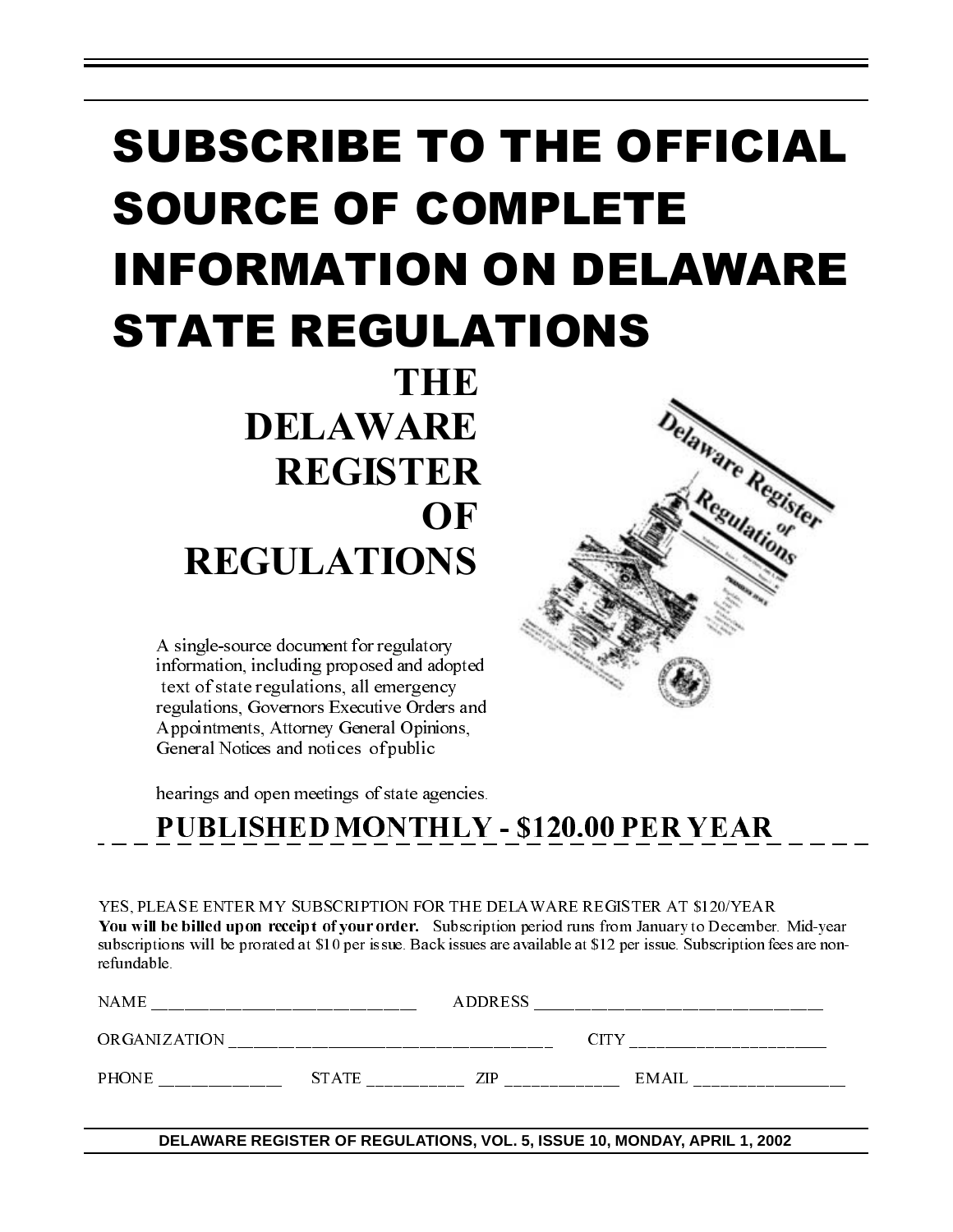# **Visit The Delaware General Assembly On The Web!**



## The General Assembly Website features:

- Current legislative information
- Information on both the Senate and House of Representatives
- Access the Delaware Code
- Access to the Delaware Register of Regulations
- Information on the legislative process
- Various reports and publications

# The General Assembly Website is located at: **http://www.legis.state.de.us**